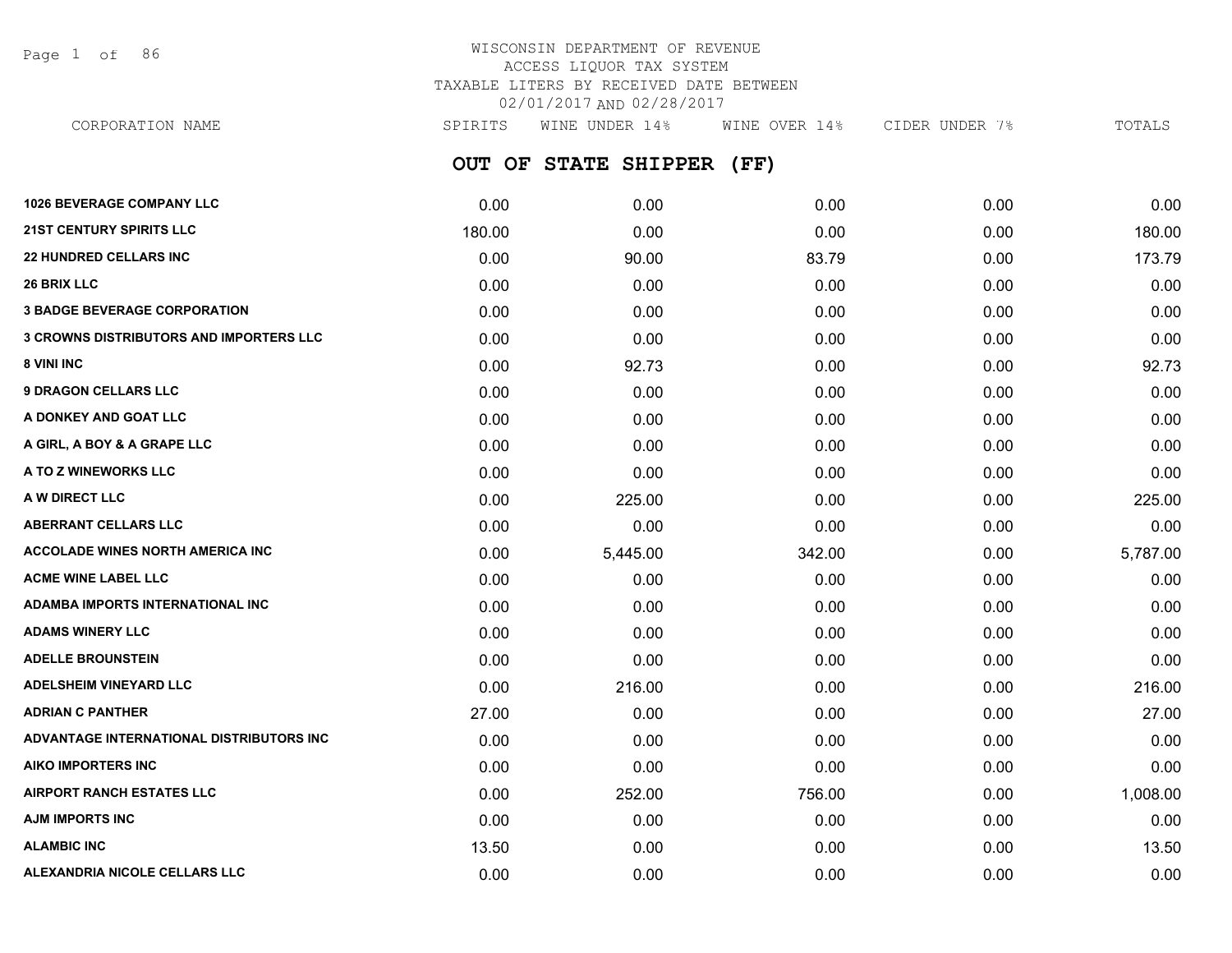Page 2 of 86

| CORPORATION NAME                       | SPIRITS  | WINE UNDER 14% | WINE OVER 14% | CIDER UNDER 7% | TOTALS    |
|----------------------------------------|----------|----------------|---------------|----------------|-----------|
| <b>ALFRED G PALMATEER JR</b>           | 0.00     | 0.00           | 0.00          | 0.00           | 0.00      |
| <b>ALLIED IMPORTERS USA LTD</b>        | 0.00     | 468.00         | 0.00          | 0.00           | 468.00    |
| <b>ALLORO VINEYARD INC</b>             | 0.00     | 0.00           | 0.00          | 0.00           | 0.00      |
| <b>ALLTECH'S BEVERAGE DIVISION LLC</b> | 180.00   | 0.00           | 0.00          | 0.00           | 180.00    |
| <b>ALPHA &amp; OMEGA WINERY LLC</b>    | 0.00     | 0.00           | 0.00          | 0.00           | 0.00      |
| ALPHA MARKETING NETWORK INC            | 0.00     | 0.00           | 0.00          | 0.00           | 0.00      |
| <b>ALTAMAR BRANDS LLC</b>              | 96.00    | 0.00           | 0.00          | 0.00           | 96.00     |
| <b>ALTAMURA WINERY INC</b>             | 0.00     | 0.00           | 0.00          | 0.00           | 0.00      |
| <b>AMAVI CELLARS LLC</b>               | 0.00     | 0.00           | 0.00          | 0.00           | 0.00      |
| <b>AMBRABEV LLC</b>                    | 0.00     | 0.00           | 0.00          | 0.00           | 0.00      |
| <b>AMERICAN BEVERAGE CORP</b>          | 0.00     | 5,224.00       | 0.00          | 0.00           | 5,224.00  |
| <b>AMERICAN ESTATES WINES INC</b>      | 0.00     | 927.00         | 0.00          | 0.00           | 927.00    |
| AMERICAN NORTHWEST DISTRIBUTORS INC    | 0.00     | 306.00         | 153.00        | 0.00           | 459.00    |
| AMERICAN VINTAGE BEVERAGE INC.         | 6,615.00 | 0.00           | 0.00          | 0.00           | 6,615.00  |
| <b>AMERICAN VINTNERS LLC</b>           | 0.00     | 0.00           | 0.00          | 0.00           | 0.00      |
| <b>AMERICAN WINE TRADE INC</b>         | 0.00     | 63.00          | 0.00          | 0.00           | 63.00     |
| <b>AMICUS CELLARS LLC</b>              | 0.00     | 66.53          | 0.00          | 0.00           | 66.53     |
| <b>AMIR PEAY</b>                       | 0.00     | 0.00           | 0.00          | 0.00           | 0.00      |
| <b>AMUSE BOUCHE LLC</b>                | 0.00     | 0.00           | 0.00          | 0.00           | 0.00      |
| <b>ANCHOR DISTILLING COMPANY LLC</b>   | 0.00     | 0.00           | 0.00          | 0.00           | 0.00      |
| <b>ANCIEN WINES INC</b>                | 0.00     | 0.00           | 0.00          | 0.00           | 0.00      |
| <b>ANCIENT PEAK INC</b>                | 0.00     | 0.00           | 0.00          | 0.00           | 0.00      |
| <b>ANDERS-LANE ARTISAN WINES LP</b>    | 0.00     | 0.00           | 0.00          | 0.00           | 0.00      |
| ANDERSONS CONN VALLEY WINERY INC       | 0.00     | 0.00           | 0.00          | 0.00           | 0.00      |
| <b>ANDIS WINES LLC</b>                 | 0.00     | 0.00           | 0.00          | 0.00           | 0.00      |
| <b>ANDREW T BECKSTOFFER</b>            | 0.00     | 0.00           | 0.00          | 0.00           | 0.00      |
| <b>ANGELA OSBORNE</b>                  | 0.00     | 0.00           | 0.00          | 0.00           | 0.00      |
| <b>ANHEUSER-BUSCH COMPANIES LLC</b>    | 0.00     | 0.00           | 0.00          | 20,422.25      | 20,422.25 |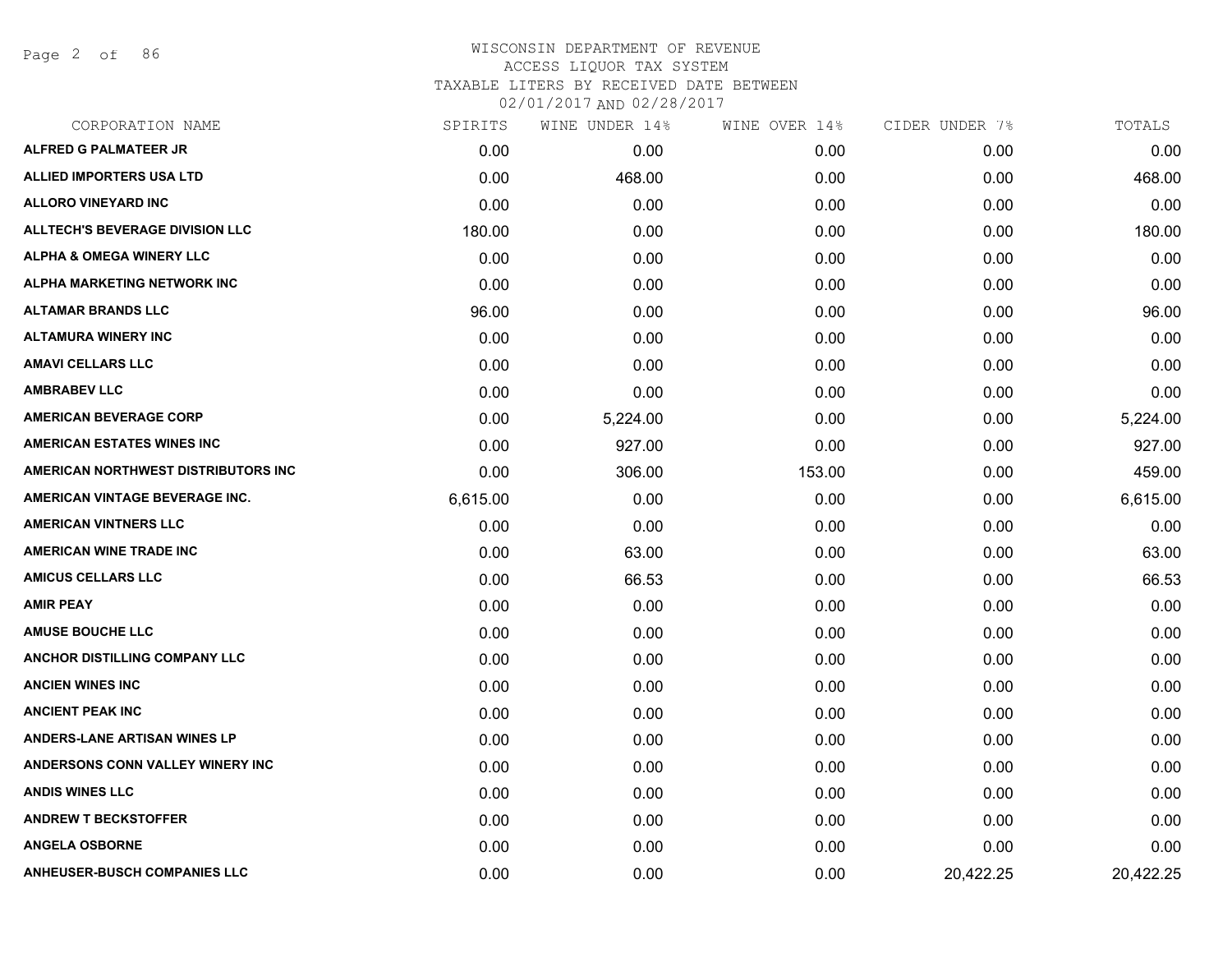Page 3 of 86

| CORPORATION NAME                                | SPIRITS | WINE UNDER 14% | WINE OVER 14% | CIDER UNDER 7% | TOTALS   |
|-------------------------------------------------|---------|----------------|---------------|----------------|----------|
| <b>ANNE HUBATCH</b>                             | 0.00    | 0.00           | 0.00          | 0.00           | 0.00     |
| <b>ANTHONY BOZZANO</b>                          | 0.00    | 0.00           | 0.00          | 0.00           | 0.00     |
| <b>ANTHONY M TRUCHARD</b>                       | 0.00    | 0.00           | 126.00        | 0.00           | 126.00   |
| <b>ANTHONY ROAD WINE CO INC</b>                 | 0.00    | 0.00           | 0.00          | 0.00           | 0.00     |
| <b>ANTIPODEAN WINES LLC</b>                     | 0.00    | 0.00           | 0.00          | 0.00           | 0.00     |
| <b>APOSTROPHE BRANDS LLC</b>                    | 0.00    | 0.00           | 0.00          | 0.00           | 0.00     |
| APPELLATION TRADING COMPANY LLC                 | 0.00    | 0.00           | 0.00          | 0.00           | 0.00     |
| <b>APRIORI CELLAR LLC</b>                       | 0.00    | 0.00           | 252.00        | 0.00           | 252.00   |
| <b>AQUA PUMPKIN INC</b>                         | 0.00    | 0.00           | 0.00          | 0.00           | 0.00     |
| <b>ARCHANA A DAVE</b>                           | 0.00    | 0.00           | 0.00          | 0.00           | 0.00     |
| AREL GROUP WINE & SPIRITS INC                   | 0.00    | 0.00           | 0.00          | 0.00           | 0.00     |
| <b>ARETE WINES LLC</b>                          | 0.00    | 0.00           | 0.00          | 0.00           | 0.00     |
| <b>ARGI HOSPITALITY LLC</b>                     | 0.00    | 0.00           | 0.00          | 0.00           | 0.00     |
| <b>ARIETTA INC</b>                              | 0.00    | 0.00           | 0.00          | 0.00           | 0.00     |
| <b>ARNOT-ROBERTS LLC</b>                        | 0.00    | 0.00           | 0.00          | 0.00           | 0.00     |
| <b>ARTISANAL IMPORTS INC</b>                    | 0.00    | 0.00           | 0.00          | 0.00           | 0.00     |
| <b>ASCENT WINES INC</b>                         | 0.00    | 0.00           | 0.00          | 0.00           | 0.00     |
| <b>ASSOCIATED BREWING COMPANY</b>               | 189.00  | 0.00           | 0.00          | 0.00           | 189.00   |
| <b>ASV WINES INC</b>                            | 0.00    | 315.00         | 0.00          | 0.00           | 315.00   |
| <b>ATHENEE IMPORTERS &amp; DISTRIBUTORS LTD</b> | 0.00    | 0.00           | 0.00          | 0.00           | 0.00     |
| <b>ATLAS WINE COMPANY LLC</b>                   | 0.00    | 0.00           | 0.00          | 0.00           | 0.00     |
| <b>ATOMIC BRANDS INC</b>                        | 0.00    | 0.00           | 0.00          | 0.00           | 0.00     |
| <b>AUGUST WINE GROUP LLC</b>                    | 0.00    | 0.00           | 0.00          | 0.00           | 0.00     |
| <b>AUSTRAL WINES LLC</b>                        | 0.00    | 1,692.00       | 0.00          | 0.00           | 1,692.00 |
| <b>AV BRANDS INC</b>                            | 0.00    | 1,224.00       | 621.00        | 0.00           | 1,845.00 |
| AVV WINERY CO LLC                               | 0.00    | 0.00           | 576.00        | 0.00           | 576.00   |
| <b>AXIOS INC</b>                                | 0.00    | 0.00           | 0.00          | 0.00           | 0.00     |
| <b>B &amp; I OVERSEAS TRADING INC</b>           | 0.00    | 0.00           | 0.00          | 0.00           | 0.00     |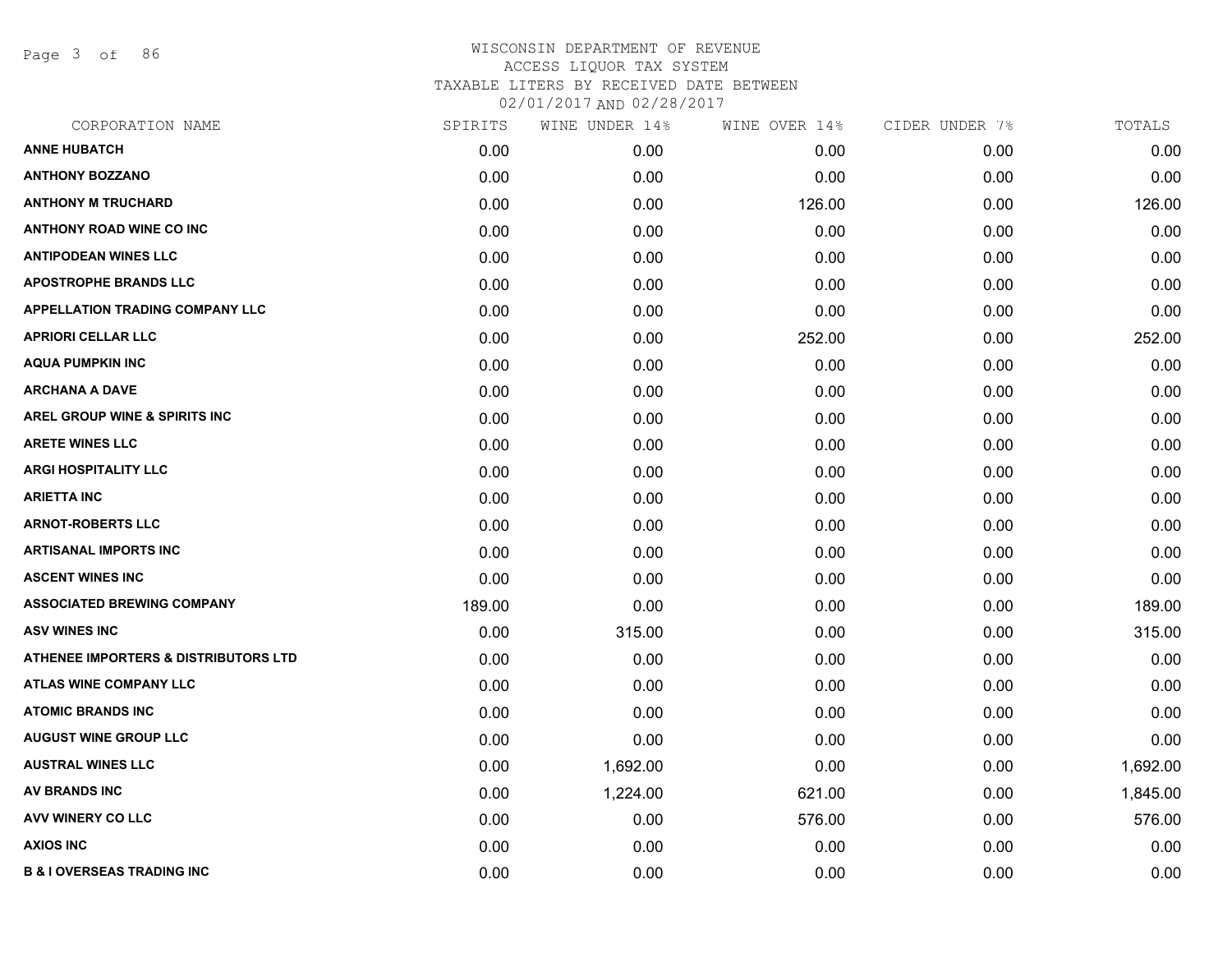Page 4 of 86

| CORPORATION NAME                           | SPIRITS    | WINE UNDER 14% | WINE OVER 14% | CIDER UNDER 7% | TOTALS     |
|--------------------------------------------|------------|----------------|---------------|----------------|------------|
| <b>B UNITED INTERNATIONAL INC</b>          | 0.00       | 0.00           | 0.00          | 0.00           | 0.00       |
| <b>B. NEKTAR LLC</b>                       | 0.00       | 22.50          | 0.00          | 845.27         | 867.77     |
| <b>BACARDI USA INC</b>                     | 114,535.20 | 1,412.72       | 774.00        | 0.00           | 116,721.92 |
| <b>BACCHUS TECHNOLOGIES LLC</b>            | 0.00       | 315.00         | 126.00        | 0.00           | 441.00     |
| <b>BACIO DIVINO CELLARS LLC</b>            | 0.00       | 0.00           | 0.00          | 0.00           | 0.00       |
| <b>BADGER MOUNTAIN INC</b>                 | 0.00       | 584.98         | 0.00          | 0.00           | 584.98     |
| <b>BALCONES DISTILLING LLC</b>             | 0.00       | 0.00           | 0.00          | 0.00           | 0.00       |
| <b>BALIUS CELLARS LLC</b>                  | 0.00       | 0.00           | 0.00          | 0.00           | 0.00       |
| <b>BANFI PRODUCTS CORPORATION</b>          | 0.00       | 4,220.98       | 108.00        | 0.00           | 4,328.98   |
| <b>BANSHEE WINES LLC</b>                   | 0.00       | 580.50         | 1,545.00      | 0.00           | 2,125.50   |
| <b>BANVILLE &amp; JONES WINE MERCHANTS</b> | 0.00       | 2,012.97       | 0.00          | 0.00           | 2,012.97   |
| <b>BANZAI BEVERAGE CORPORATION</b>         | 0.00       | 0.00           | 0.00          | 76.50          | 76.50      |
| <b>BARGETTOS SANTA CRUZ WINERY INC</b>     | 0.00       | 0.00           | 0.00          | 0.00           | 0.00       |
| <b>BARLOW VINEYARDS LLC</b>                | 0.00       | 0.00           | 0.00          | 0.00           | 0.00       |
| <b>BARNARD GRIFFIN INC</b>                 | 0.00       | 0.00           | 0.00          | 0.00           | 0.00       |
| <b>BARNETT VINEYARDS LP</b>                | 0.00       | 0.00           | 0.00          | 0.00           | 0.00       |
| <b>BATCH 206 DISTILLERY LLC</b>            | 0.00       | 0.00           | 0.00          | 0.00           | 0.00       |
| BATTAGLIA DISTRIBUTING CORP INC            | 0.00       | 0.00           | 0.00          | 0.00           | 0.00       |
| <b>BAUM WINE IMPORTS INC</b>               | 13.50      | 4,306.50       | 261.00        | 0.00           | 4,581.00   |
| <b>BAYWOOD CELLARS INC</b>                 | 0.00       | 0.00           | 0.00          | 0.00           | 0.00       |
| <b>BCTLD LLC</b>                           | 0.00       | 0.00           | 0.00          | 0.00           | 0.00       |
| BE SAFE WINE IMPORTS LLC                   | 0.00       | 0.00           | 0.00          | 0.00           | 0.00       |
| <b>BEATBOX BEVERAGES LLC</b>               | 0.00       | 0.00           | 0.00          | 0.00           | 0.00       |
| <b>BEATBOX BEVERAGES LLC</b>               | 0.00       | 0.00           | 0.00          | 0.00           | 0.00       |
| <b>BEAUX FRERES LLC</b>                    | 0.00       | 0.00           | 0.00          | 0.00           | 0.00       |
| <b>BENDISTILLERY INC</b>                   | 0.00       | 0.00           | 0.00          | 0.00           | 0.00       |
| <b>BENESSERE VINEYARDS LTD</b>             | 0.00       | 0.00           | 0.00          | 0.00           | 0.00       |
| <b>BENNETT LANE WINERY LLC</b>             | 0.00       | 0.00           | 0.00          | 0.00           | 0.00       |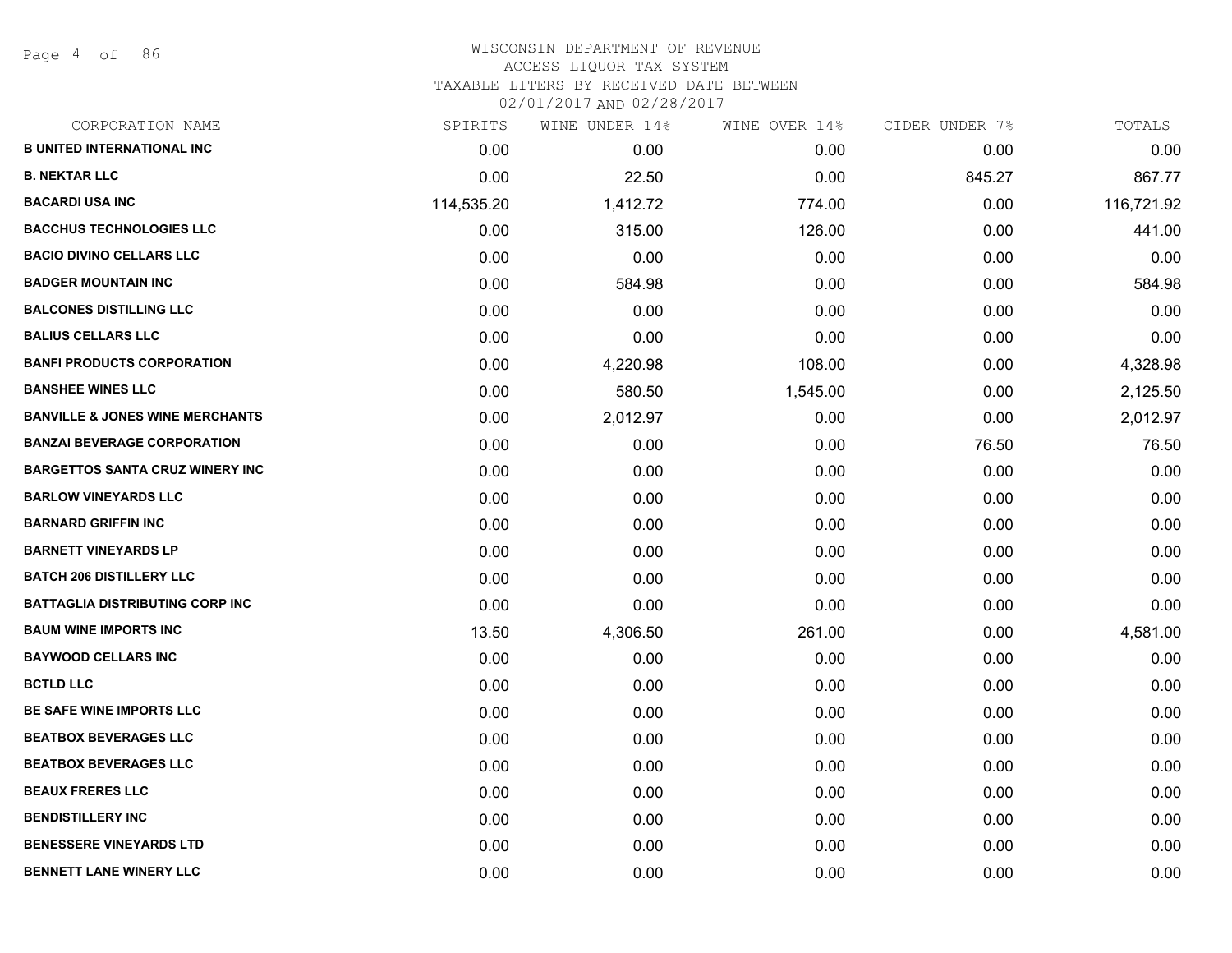Page 5 of 86

| CORPORATION NAME                                       | SPIRITS | WINE UNDER 14% | WINE OVER 14% | CIDER UNDER 7% | TOTALS    |
|--------------------------------------------------------|---------|----------------|---------------|----------------|-----------|
| <b>BENOVIA WINERY LLC</b>                              | 0.00    | 0.00           | 0.00          | 0.00           | 0.00      |
| <b>BENTON-LANE LLC</b>                                 | 0.00    | 0.00           | 0.00          | 0.00           | 0.00      |
| <b>BERGSTROM WINES LLC</b>                             | 0.00    | 0.00           | 0.00          | 0.00           | 0.00      |
| <b>BERNARDUS LLC</b>                                   | 0.00    | 0.00           | 0.00          | 0.00           | 0.00      |
| <b>BETHEL HEIGHTS VINEYARD INC</b>                     | 0.00    | 0.00           | 0.00          | 0.00           | 0.00      |
| BETTER BRANDS INTERNATIONAL                            | 0.00    | 189.00         | 195.00        | 0.00           | 384.00    |
| <b>BETZ CELLARS LLC</b>                                | 0.00    | 0.00           | 0.00          | 0.00           | 0.00      |
| <b>BEVERAGE BROTHERS INC</b>                           | 0.00    | 0.00           | 0.00          | 0.00           | 0.00      |
| BEVERAGE GROUP INTERNATIONAL LLC                       | 0.00    | 0.00           | 0.00          | 0.00           | 0.00      |
| <b>BEVERAGE SOLUTIONS &amp; LOGISTICS INC.</b>         | 0.00    | 0.00           | 0.00          | 0.00           | 0.00      |
| <b>BF ACQUISITION LTD</b>                              | 0.00    | 0.00           | 0.00          | 0.00           | 0.00      |
| <b>BIAGIO CRU &amp; ESTATE WINES LLC</b>               | 0.00    | 0.00           | 0.00          | 0.00           | 0.00      |
| BIEN NACIDO VINEYARDS OF RANCHO TEPUSQUET<br><b>LP</b> | 0.00    | 0.00           | 0.00          | 0.00           | 0.00      |
| <b>BILTMORE ESTATE WINE COMPANY</b>                    | 0.00    | 0.00           | 0.00          | 0.00           | 0.00      |
| <b>BLACK ROCK SPIRITS LLC</b>                          | 504.00  | 0.00           | 0.00          | 0.00           | 504.00    |
| <b>BLACKBIRD VINEYARDS LLC</b>                         | 0.00    | 0.00           | 288.00        | 0.00           | 288.00    |
| <b>BLACKBURN ENTERPRISES LLC</b>                       | 0.00    | 0.00           | 108.00        | 0.00           | 108.00    |
| <b>BLAKE FARMS HARD APPLE CIDER LLC</b>                | 0.00    | 0.00           | 0.00          | 2,067.50       | 2,067.50  |
| <b>BLAUM BROS DISTILLING CO LLC</b>                    | 0.00    | 0.00           | 0.00          | 0.00           | 0.00      |
| <b>BLUE RIDGE DISTILLING CO INC</b>                    | 0.00    | 0.00           | 0.00          | 0.00           | 0.00      |
| <b>BLUE SKY VINTNERS LLC</b>                           | 0.00    | 0.00           | 0.00          | 0.00           | 0.00      |
| <b>BNA WINE GROUP LLC</b>                              | 0.00    | 198.00         | 0.00          | 0.00           | 198.00    |
| <b>BNP DISTRIBUTING CO INC</b>                         | 0.00    | 0.00           | 0.00          | 0.00           | 0.00      |
| <b>BOEGER WINERY INC</b>                               | 0.00    | 0.00           | 18.00         | 0.00           | 18.00     |
| <b>BOGLE VINEYARDS INC</b>                             | 0.00    | 13,104.00      | 3,150.00      | 0.00           | 16,254.00 |
| <b>BONANNO VINTNERS LLC</b>                            | 0.00    | 0.00           | 0.00          | 0.00           | 0.00      |
| <b>BONNY DOON WINERY INC</b>                           | 0.00    | 0.00           | 0.00          | 0.00           | 0.00      |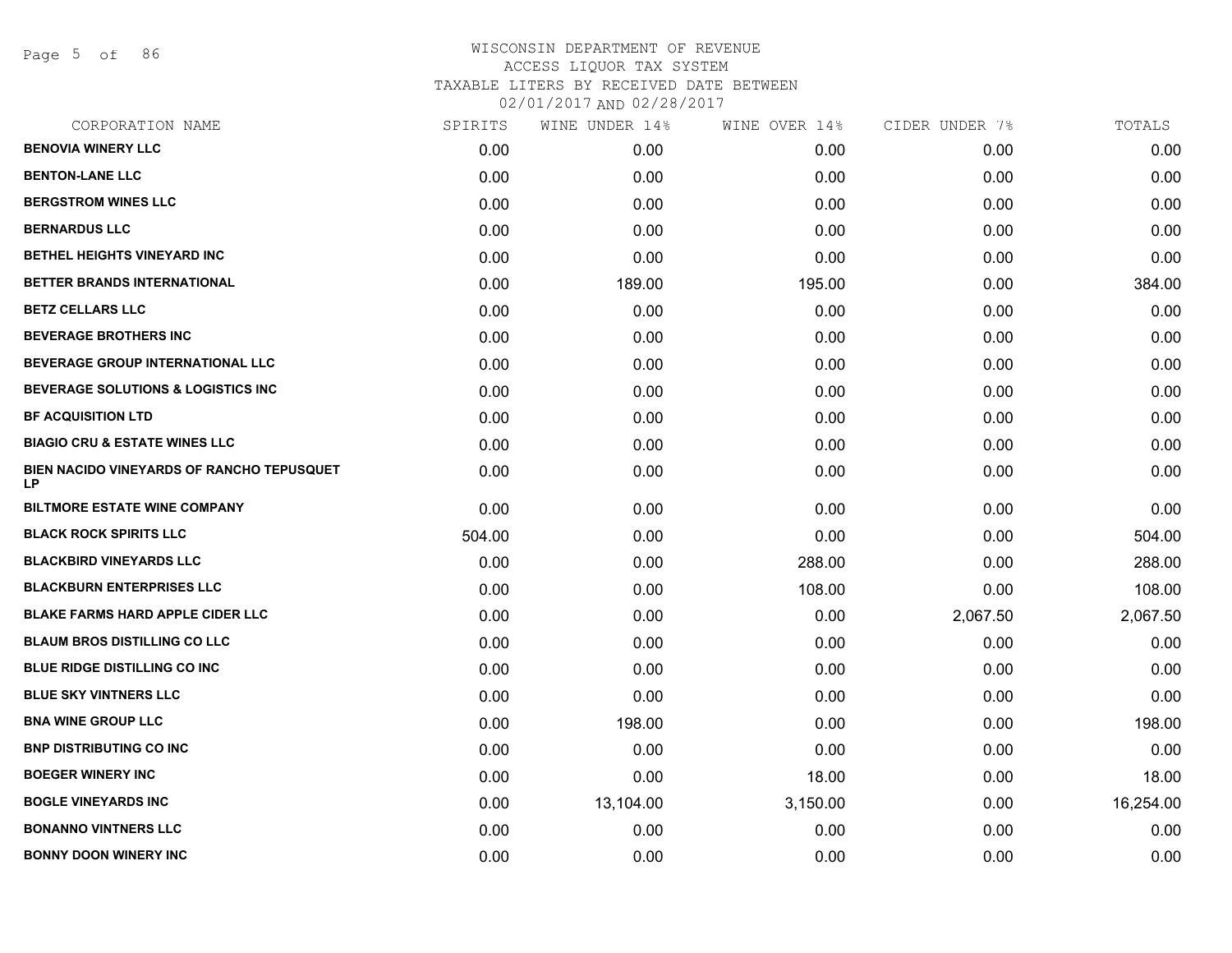| CORPORATION NAME                               | SPIRITS    | WINE UNDER 14% | WINE OVER 14% | CIDER UNDER 7% | TOTALS     |
|------------------------------------------------|------------|----------------|---------------|----------------|------------|
| <b>BOSTON BEER CORPORATION</b>                 | 0.00       | 0.00           | 0.00          | 109,800.80     | 109,800.80 |
| <b>BOUCHAINE VINEYARDS INC.</b>                | 0.00       | 0.00           | 0.00          | 0.00           | 0.00       |
| <b>BOUNDARY BREAKS LLC</b>                     | 0.00       | 0.00           | 0.00          | 0.00           | 0.00       |
| <b>BOUTINOT USA INC</b>                        | 0.00       | 0.00           | 0.00          | 0.00           | 0.00       |
| <b>BRASSFIELD ESTATE WINERY LLC</b>            | 0.00       | 36.00          | 126.00        | 0.00           | 162.00     |
| <b>BRAZOS WINE IMPORTS LLC</b>                 | 0.00       | 1,305.00       | 0.00          | 0.00           | 1,305.00   |
| <b>BREWER-CLIFTON LLC</b>                      | 0.00       | 0.00           | 0.00          | 0.00           | 0.00       |
| <b>BRICKELL WINES LLC</b>                      | 0.00       | 0.00           | 0.00          | 0.00           | 0.00       |
| <b>BRIDGEVIEW VINEYARDS INC</b>                | 0.00       | 270.00         | 0.00          | 0.00           | 270.00     |
| <b>BROADBENT SELECTIONS INC</b>                | 0.00       | 477.00         | 58.50         | 0.00           | 535.50     |
| <b>BRONCO WINE COMPANY</b>                     | 0.00       | 72,760.83      | 1,084.50      | 0.00           | 73,845.33  |
| <b>BROTHERS INTERNATIONAL FOOD CORPORATION</b> | 0.00       | 0.00           | 0.00          | 0.00           | 0.00       |
| <b>BROVO SPIRITS LLC</b>                       | 0.00       | 0.00           | 0.00          | 0.00           | 0.00       |
| <b>BROWN-FORMAN CORPORATION</b>                | 241,876.65 | 10,432.88      | 1,566.00      | 0.00           | 253,875.53 |
| <b>BRUTOCAO CELLARS LP</b>                     | 0.00       | 531.00         | 0.00          | 0.00           | 531.00     |
| <b>BUEHLER VINEYARDS INC</b>                   | 0.00       | 99.86          | 0.00          | 0.00           | 99.86      |
| <b>BULGARIAN MASTER VINTNERS LLC</b>           | 0.00       | 144.00         | 0.00          | 0.00           | 144.00     |
| <b>BULLY HILL VINEYARDS INC</b>                | 0.00       | 18.00          | 0.00          | 0.00           | 18.00      |
| <b>BUONA VITA LLC</b>                          | 0.00       | 0.00           | 0.00          | 0.00           | 0.00       |
| <b>BUONCRISTIANI WINE CO LLC</b>               | 0.00       | 0.00           | 0.00          | 0.00           | 0.00       |
| <b>BURGESS CELLARS INC</b>                     | 0.00       | 0.00           | 126.00        | 0.00           | 126.00     |
| <b>BUZZBALLZ LLC</b>                           | 1,843.20   | 0.00           | 0.00          | 0.00           | 1,843.20   |
| <b>BUZZBOX BEVERAGES INC</b>                   | 0.00       | 0.00           | 0.00          | 0.00           | 0.00       |
| <b>BYMOFO LLC</b>                              | 0.00       | 0.00           | 0.00          | 0.00           | 0.00       |
| <b>C &amp; C WINE SERVICES INC</b>             | 0.00       | 135.00         | 135.00        | 0.00           | 270.00     |
| <b>C MONDAVI &amp; SONS</b>                    | 0.00       | 9,801.00       | 612.00        | 0.00           | 10,413.00  |
| <b>CABERNET CORP</b>                           | 0.00       | 108.00         | 0.00          | 0.00           | 108.00     |
| <b>CAFFO BEVERAGES INC</b>                     | 0.00       | 0.00           | 0.00          | 0.00           | 0.00       |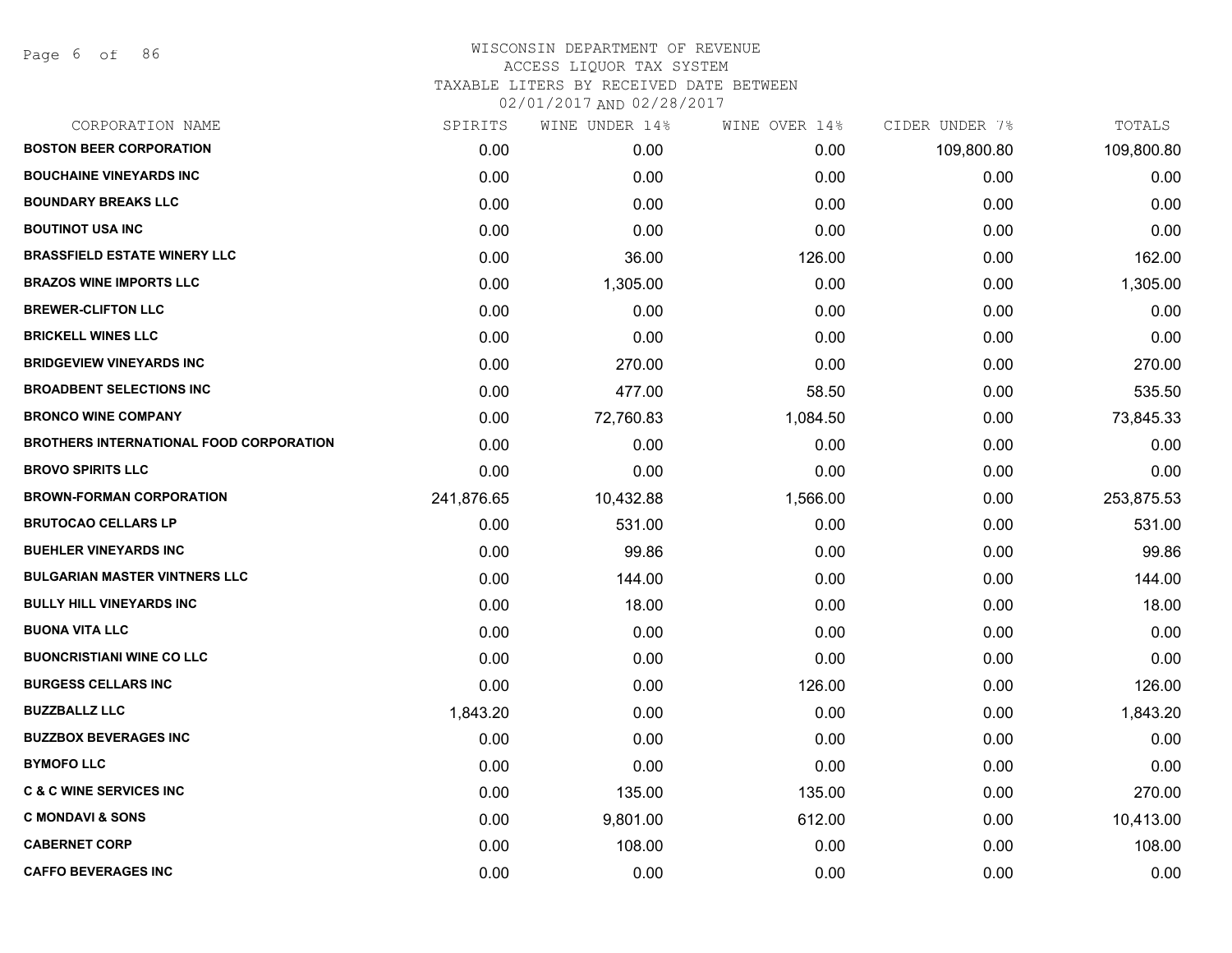Page 7 of 86

| CORPORATION NAME                            | SPIRITS   | WINE UNDER 14% | WINE OVER 14% | CIDER UNDER 7% | TOTALS    |
|---------------------------------------------|-----------|----------------|---------------|----------------|-----------|
| <b>CAIN CELLARS INC</b>                     | 0.00      | 0.00           | 0.00          | 0.00           | 0.00      |
| <b>CAL VIN ENTERPRISES CORPORATION</b>      | 0.00      | 0.00           | 0.00          | 0.00           | 0.00      |
| <b>CALCAREOUS VINEYARD LLC</b>              | 0.00      | 0.00           | 0.00          | 0.00           | 0.00      |
| <b>CALERA WINE COMPANY LP</b>               | 0.00      | 0.00           | 153.00        | 0.00           | 153.00    |
| <b>CALIFORNIA CIDER COMPANY</b>             | 0.00      | 0.00           | 0.00          | 6,015.91       | 6,015.91  |
| <b>CALIFORNIA NATURAL PRODUCTS INC</b>      | 0.00      | 0.00           | 0.00          | 0.00           | 0.00      |
| <b>CALIFORNIA VINEYARDS INC</b>             | 0.00      | 0.00           | 0.00          | 0.00           | 0.00      |
| <b>CALISTOGA PARTNERS LP</b>                | 0.00      | 0.00           | 0.00          | 0.00           | 0.00      |
| <b>CALLUNA VINEYARDS LLC</b>                | 0.00      | 0.00           | 0.00          | 0.00           | 0.00      |
| <b>CAMARDA CORP</b>                         | 0.00      | 0.00           | 0.00          | 0.00           | 0.00      |
| <b>CAMPARI AMERICA LLC</b>                  | 48,796.50 | 0.00           | 0.00          | 0.00           | 48,796.50 |
| <b>CANNON RIVER WINERY LLC</b>              | 0.00      | 0.00           | 0.00          | 0.00           | 0.00      |
| <b>CAPE CLASSICS INC</b>                    | 0.00      | 27.00          | 234.00        | 0.00           | 261.00    |
| <b>CARAVEL GROUP LLC</b>                    | 0.00      | 0.00           | 0.00          | 0.00           | 0.00      |
| <b>CARDWELL HILL CELLARS LLC</b>            | 0.00      | 0.00           | 0.00          | 0.00           | 0.00      |
| <b>CARIBBEAN DISTILLERS LLC</b>             | 134.99    | 90.00          | 0.00          | 0.00           | 224.99    |
| <b>CARIBBEAN SPIRITS INC</b>                | 0.00      | 0.00           | 0.00          | 0.00           | 0.00      |
| <b>CARL JEPPSON COMPANY</b>                 | 540.00    | 0.00           | 0.00          | 0.00           | 540.00    |
| <b>CARL THOMA</b>                           | 0.00      | 0.00           | 0.00          | 0.00           | 0.00      |
| <b>CARLSON VINEYARDS INC</b>                | 0.00      | 0.00           | 0.00          | 0.00           | 0.00      |
| <b>CAROLE MINOGUE</b>                       | 0.00      | 0.00           | 0.00          | 0.00           | 0.00      |
| <b>CAROLINA DISTRIBUTION LLC</b>            | 0.00      | 0.00           | 0.00          | 0.00           | 0.00      |
| <b>CARRIAGE HOUSE IMPORTS, LTD.</b>         | 180.00    | 0.00           | 0.00          | 0.00           | 180.00    |
| <b>CASTLE BRANDS USA CORP</b>               | 4,113.00  | 0.00           | 0.00          | 0.00           | 4,113.00  |
| <b>CASTORO CELLARS</b>                      | 0.00      | 252.00         | 0.00          | 0.00           | 252.00    |
| <b>CEDAR KNOLL VINEYARDS INC</b>            | 0.00      | 0.00           | 0.00          | 0.00           | 0.00      |
| <b>CELEBRATION DISTILLATION CORPORATION</b> | 0.00      | 0.00           | 0.00          | 0.00           | 0.00      |
| <b>CELLARS INTERNATIONAL INC</b>            | 0.00      | 0.00           | 0.00          | 0.00           | 0.00      |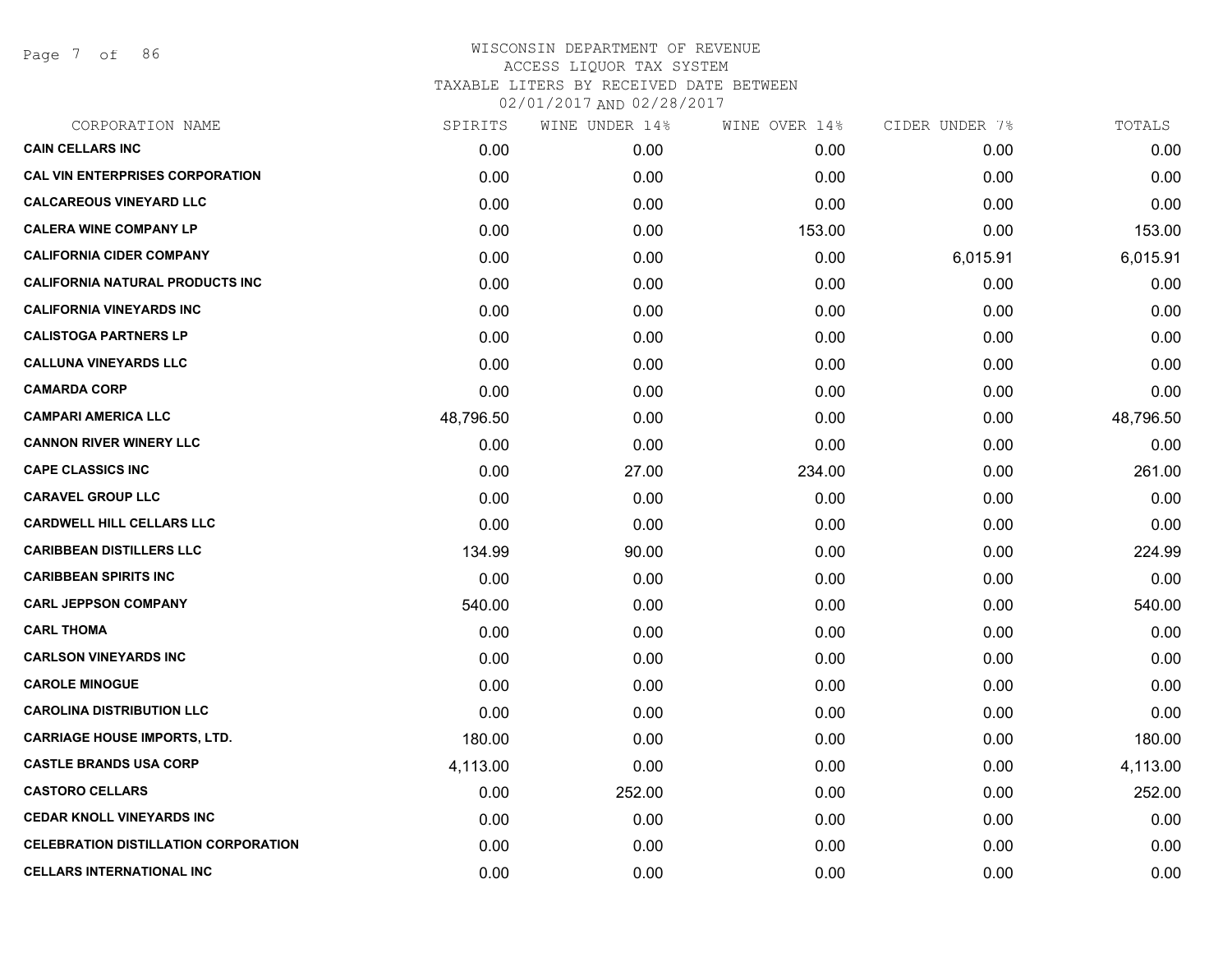| CORPORATION NAME                      | SPIRITS   | WINE UNDER 14% | WINE OVER 14% | CIDER UNDER 7% | TOTALS    |
|---------------------------------------|-----------|----------------|---------------|----------------|-----------|
| <b>CELLIER WINES DISTRIBUTING INC</b> | 0.00      | 0.00           | 0.00          | 0.00           | 0.00      |
| <b>CELLO VIA INC</b>                  | 0.00      | 0.00           | 0.00          | 0.00           | 0.00      |
| <b>CENTER VALLEY ORCHARDS LLC</b>     | 0.00      | 0.00           | 0.00          | 0.00           | 0.00      |
| <b>CHAISE VENTURES INC</b>            | 0.00      | 0.00           | 0.00          | 0.00           | 0.00      |
| <b>CHANNING DAUGHTERS WINERY LLC</b>  | 0.00      | 0.00           | 0.00          | 0.00           | 0.00      |
| <b>CHAPPELLET WINERY INC</b>          | 0.00      | 0.00           | 144.00        | 0.00           | 144.00    |
| <b>CHARBAUT AMERICA INC</b>           | 0.00      | 0.00           | 0.00          | 0.00           | 0.00      |
| <b>CHARLES &amp; MARTHA BARRA</b>     | 0.00      | 0.00           | 0.00          | 0.00           | 0.00      |
| <b>CHARLES JACQUIN ET CIE INC</b>     | 16,559.28 | 0.00           | 224.97        | 0.00           | 16,784.25 |
| <b>CHARLES NEAL SELECTIONS INC</b>    | 0.00      | 127.00         | 0.00          | 0.00           | 127.00    |
| <b>CHARLES REININGER LLC</b>          | 0.00      | 0.00           | 756.00        | 0.00           | 756.00    |
| <b>CHATEAU BARNABY LLC</b>            | 0.00      | 0.00           | 0.00          | 0.00           | 0.00      |
| <b>CHATEAU DIANA LLC</b>              | 0.00      | 2,617.72       | 756.00        | 0.00           | 3,373.72  |
| <b>CHATHAM IMPORTS INC</b>            | 563.25    | 189.00         | 0.00          | 0.00           | 752.25    |
| <b>CHEHALEM INC</b>                   | 0.00      | 0.00           | 0.00          | 0.00           | 0.00      |
| <b>CHICAGO DISTILLING COMPANY LLC</b> | 0.00      | 0.00           | 0.00          | 0.00           | 0.00      |
| CHOYA UMESHU USA INC                  | 0.00      | 54.00          | 126.00        | 0.00           | 180.00    |
| <b>CHRISTIAN P SCHAEFER</b>           | 0.00      | 0.00           | 0.00          | 0.00           | 0.00      |
| <b>CHRISTOPHER DRAKE WHITCRAFT</b>    | 0.00      | 0.00           | 0.00          | 0.00           | 0.00      |
| <b>CHRISTOPHER F PITTENGER</b>        | 0.00      | 0.00           | 0.00          | 0.00           | 0.00      |
| <b>CHRISTOPHER FIGGINS</b>            | 0.00      | 0.00           | 0.00          | 0.00           | 0.00      |
| <b>CHRISTOPHER J FLOOD</b>            | 0.00      | 0.00           | 0.00          | 0.00           | 0.00      |
| <b>CHRISTOPHER M JAMES</b>            | 0.00      | 0.00           | 0.00          | 0.00           | 0.00      |
| <b>CHRISTOPHER MICHAEL WINES LLC</b>  | 0.00      | 126.00         | 0.00          | 0.00           | 126.00    |
| <b>CLAAR CELLARS LLC</b>              | 0.00      | 0.00           | 0.00          | 0.00           | 0.00      |
| <b>CLARA STREET COMPANY</b>           | 0.00      | 0.00           | 0.00          | 0.00           | 0.00      |
| <b>CLASSIC WINE IMPORTS INC</b>       | 0.00      | 0.00           | 0.00          | 0.00           | 0.00      |
| <b>CLASSICAL WINES FROM SPAIN LTD</b> | 0.00      | 0.00           | 0.00          | 0.00           | 0.00      |
|                                       |           |                |               |                |           |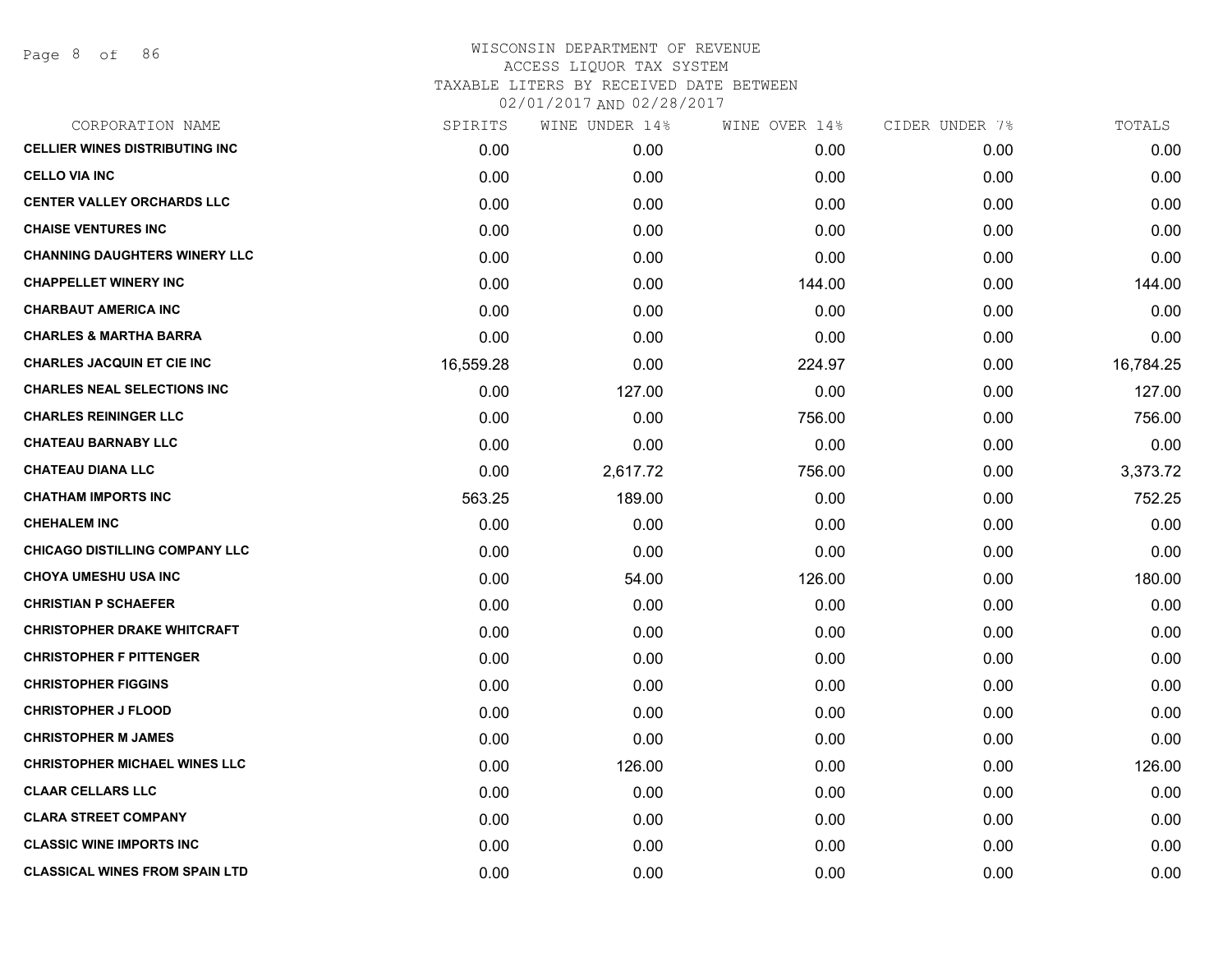## WISCONSIN DEPARTMENT OF REVENUE ACCESS LIQUOR TAX SYSTEM

TAXABLE LITERS BY RECEIVED DATE BETWEEN

| CORPORATION NAME                             | SPIRITS    | WINE UNDER 14% | WINE OVER 14% | CIDER UNDER 7% | TOTALS     |
|----------------------------------------------|------------|----------------|---------------|----------------|------------|
| <b>CLENDENENLINDQUIST VINTNERS</b>           | 0.00       | 0.00           | 0.00          | 0.00           | 0.00       |
| <b>CLINE CELLARS INC</b>                     | 0.00       | 1,872.00       | 1,917.00      | 0.00           | 3,789.00   |
| <b>CLINE SISTERS IMPORTS LLC</b>             | 0.00       | 0.00           | 0.00          | 0.00           | 0.00       |
| <b>CLINT PROPERTIES INC</b>                  | 0.00       | 261.00         | 0.00          | 0.00           | 261.00     |
| <b>CLOS DU VAL WINE CO LTD</b>               | 0.00       | 0.00           | 459.00        | 0.00           | 459.00     |
| <b>COCKERELL WINE CONSULTING LLC</b>         | 0.00       | 0.00           | 0.00          | 0.00           | 0.00       |
| <b>CODY T WRIGHT</b>                         | 0.00       | 0.00           | 0.00          | 0.00           | 0.00       |
| <b>COHO WINES LLC</b>                        | 0.00       | 0.00           | 0.00          | 0.00           | 0.00       |
| <b>COLORADO CIDER COMPANY LLC</b>            | 0.00       | 0.00           | 0.00          | 0.00           | 0.00       |
| <b>CONSTELLATION BRANDS INC</b>              | 121,880.70 | 329,155.55     | 12,168.00     | 0.00           | 463,204.25 |
| <b>COOL HAND VINEYARDS LLC</b>               | 0.00       | 0.00           | 0.00          | 0.00           | 0.00       |
| <b>COPA CACHACA CORPORATION</b>              | 0.00       | 0.00           | 0.00          | 0.00           | 0.00       |
| <b>COPPER &amp; KINGS AMERICAN BRANDY CO</b> | 378.00     | 0.00           | 0.00          | 0.00           | 378.00     |
| <b>COPPER CANE LLC</b>                       | 0.00       | 720.00         | 3,249.00      | 0.00           | 3,969.00   |
| <b>CORA IMPORTS LTD</b>                      | 0.00       | 0.00           | 0.00          | 0.00           | 0.00       |
| <b>CORDELINA WINE COMPANY LLC</b>            | 0.00       | 450.00         | 0.00          | 0.00           | 450.00     |
| <b>CORK ALLIANCE INC</b>                     | 0.00       | 0.00           | 0.00          | 0.00           | 0.00       |
| <b>CORNERSTONE CELLARS INC</b>               | 0.00       | 0.00           | 0.00          | 0.00           | 0.00       |
| <b>COUP DE FOUDRE LLC</b>                    | 0.00       | 0.00           | 0.00          | 0.00           | 0.00       |
| <b>COURAGEOUS INC</b>                        | 0.00       | 0.00           | 0.00          | 0.00           | 0.00       |
| <b>CRACOVIA BRANDS INC</b>                   | 0.00       | 0.00           | 0.00          | 0.00           | 0.00       |
| <b>CRAFTED ARTISAN MEADERY LLC</b>           | 0.00       | 0.00           | 0.00          | 0.00           | 0.00       |
| <b>CRAIG JAFFURS</b>                         | 0.00       | 0.00           | 0.00          | 0.00           | 0.00       |
| <b>CRAIG S HANDLY</b>                        | 0.00       | 0.00           | 0.00          | 0.00           | 0.00       |
| <b>CREATIVE WINE CONCEPTS INC</b>            | 0.00       | 0.00           | 0.00          | 0.00           | 0.00       |
| <b>CREW WINE COMPANY LLC</b>                 | 0.00       | 1,003.60       | 252.00        | 0.00           | 1,255.60   |
| <b>CRIBARI VINEYARDS INC</b>                 | 0.00       | 3,452.30       | 0.00          | 0.00           | 3,452.30   |
| <b>CRIMSON WINE GROUP LTD</b>                | 0.00       | 0.00           | 0.00          | 0.00           | 0.00       |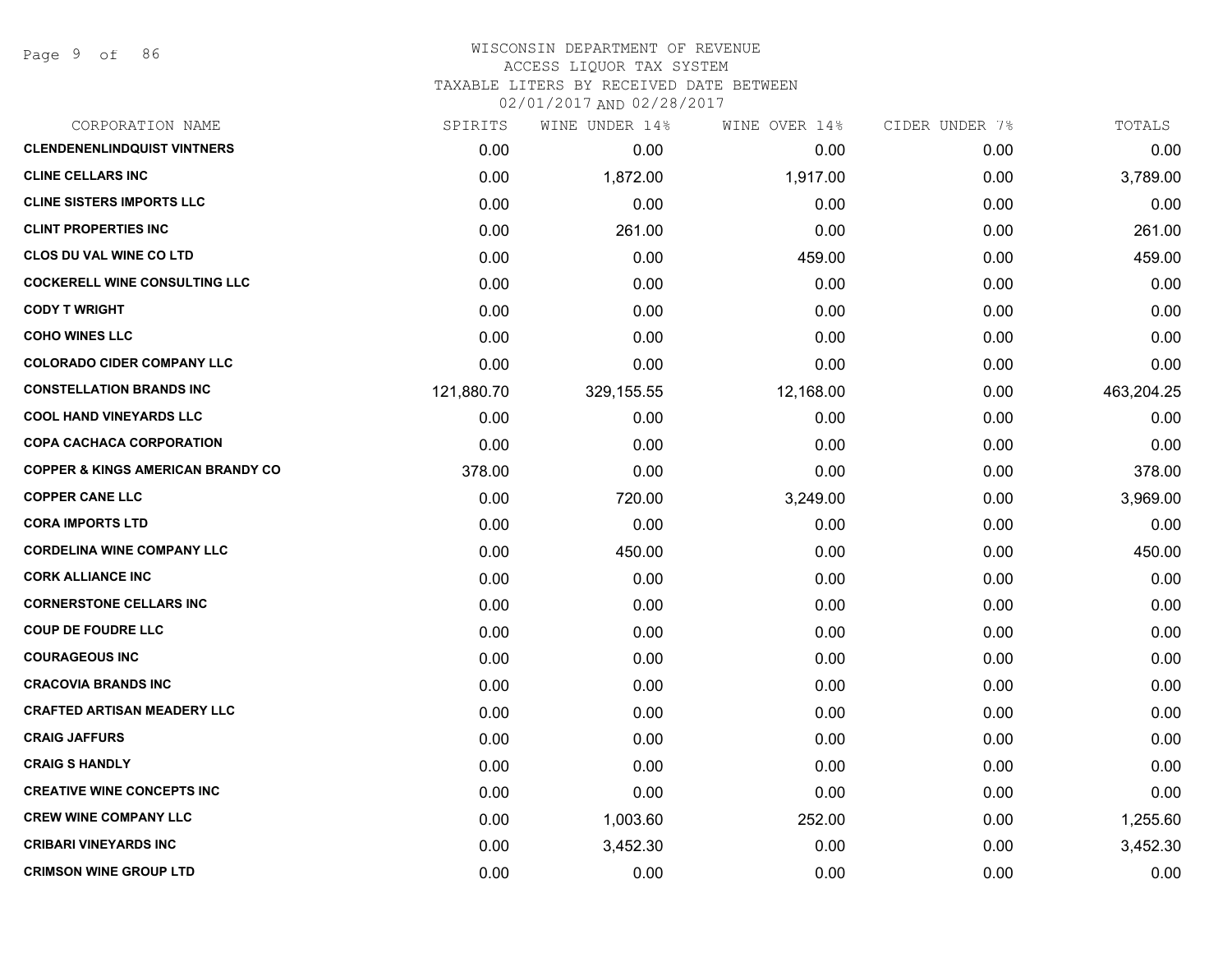Page 10 of 86

| CORPORATION NAME                        | SPIRITS | WINE UNDER 14% | WINE OVER 14% | CIDER UNDER 7% | TOTALS    |
|-----------------------------------------|---------|----------------|---------------|----------------|-----------|
| <b>CRISPIN CIDER COMPANY</b>            | 0.00    | 0.00           | 0.00          | 0.00           | 0.00      |
| <b>CRISTOM VINEYARDS INC</b>            | 0.00    | 0.00           | 0.00          | 0.00           | 0.00      |
| <b>CROWLEY WINES LLC</b>                | 0.00    | 0.00           | 0.00          | 0.00           | 0.00      |
| <b>CROWN POINT WINERY LLC</b>           | 0.00    | 0.00           | 0.00          | 0.00           | 0.00      |
| <b>CROWN VALLEY WINERY INC</b>          | 0.00    | 0.00           | 0.00          | 0.00           | 0.00      |
| <b>CULT OF 8</b>                        | 0.00    | 1,575.00       | 756.00        | 0.00           | 2,331.00  |
| <b>CULTIVATE WINES LLC</b>              | 0.00    | 1,449.00       | 18.00         | 0.00           | 1,467.00  |
| <b>CUSHMAN WINERY CORPORATION</b>       | 0.00    | 0.00           | 0.00          | 0.00           | 0.00      |
| <b>CUTLER'S ARTISAN SPIRITS INC</b>     | 0.00    | 0.00           | 0.00          | 0.00           | 0.00      |
| <b>CUTWATER SPIRITS LLC</b>             | 0.00    | 0.00           | 0.00          | 0.00           | 0.00      |
| <b>CUVAISON INC</b>                     | 0.00    | 0.00           | 126.00        | 0.00           | 126.00    |
| <b>D &amp; D VINEYARDS INC</b>          | 0.00    | 864.00         | 0.00          | 0.00           | 864.00    |
| <b>D &amp; J F CELLARS INC</b>          | 0.00    | 0.00           | 0.00          | 0.00           | 0.00      |
| <b>D.G.L. DISTRIBUTORS, INC</b>         | 0.00    | 0.00           | 0.00          | 0.00           | 0.00      |
| <b>DAEDALUS CELLARS CO</b>              | 0.00    | 0.00           | 0.00          | 0.00           | 0.00      |
| <b>DAN CAREY</b>                        | 0.00    | 0.00           | 0.00          | 0.00           | 0.00      |
| <b>DANCING COYOTE WINES</b>             | 0.00    | 0.00           | 0.00          | 0.00           | 0.00      |
| <b>DANIEL SCHOENFELD</b>                | 0.00    | 0.00           | 0.00          | 0.00           | 0.00      |
| <b>DANNY RAKOVIC</b>                    | 0.00    | 0.00           | 0.00          | 0.00           | 0.00      |
| <b>DAOU VINEYARDS LLC</b>               | 0.00    | 0.00           | 504.00        | 0.00           | 504.00    |
| <b>DAQUINO ITALIAN IMPORTING CO INC</b> | 0.00    | 0.00           | 0.00          | 0.00           | 0.00      |
| <b>DARIOUSH KHALEDI WINERY LLC</b>      | 0.00    | 0.00           | 126.00        | 0.00           | 126.00    |
| <b>DAVID ARTHUR VINEYARDS LLC</b>       | 0.00    | 0.00           | 0.00          | 0.00           | 0.00      |
| <b>DAVID B POTTER</b>                   | 0.00    | 0.00           | 0.00          | 0.00           | 0.00      |
| <b>DAVID N RAYNE</b>                    | 692.25  | 16,261.50      | 2,133.00      | 0.00           | 19,086.75 |
| <b>DAVID R BARNES</b>                   | 0.00    | 0.00           | 0.00          | 0.00           | 0.00      |
| <b>DAVIDS PINOT VINEYARDS INC</b>       | 0.00    | 0.00           | 0.00          | 0.00           | 0.00      |
| DE MAISON SELECTIONS INC                | 10.50   | 1,219.00       | 157.50        | 0.00           | 1,387.00  |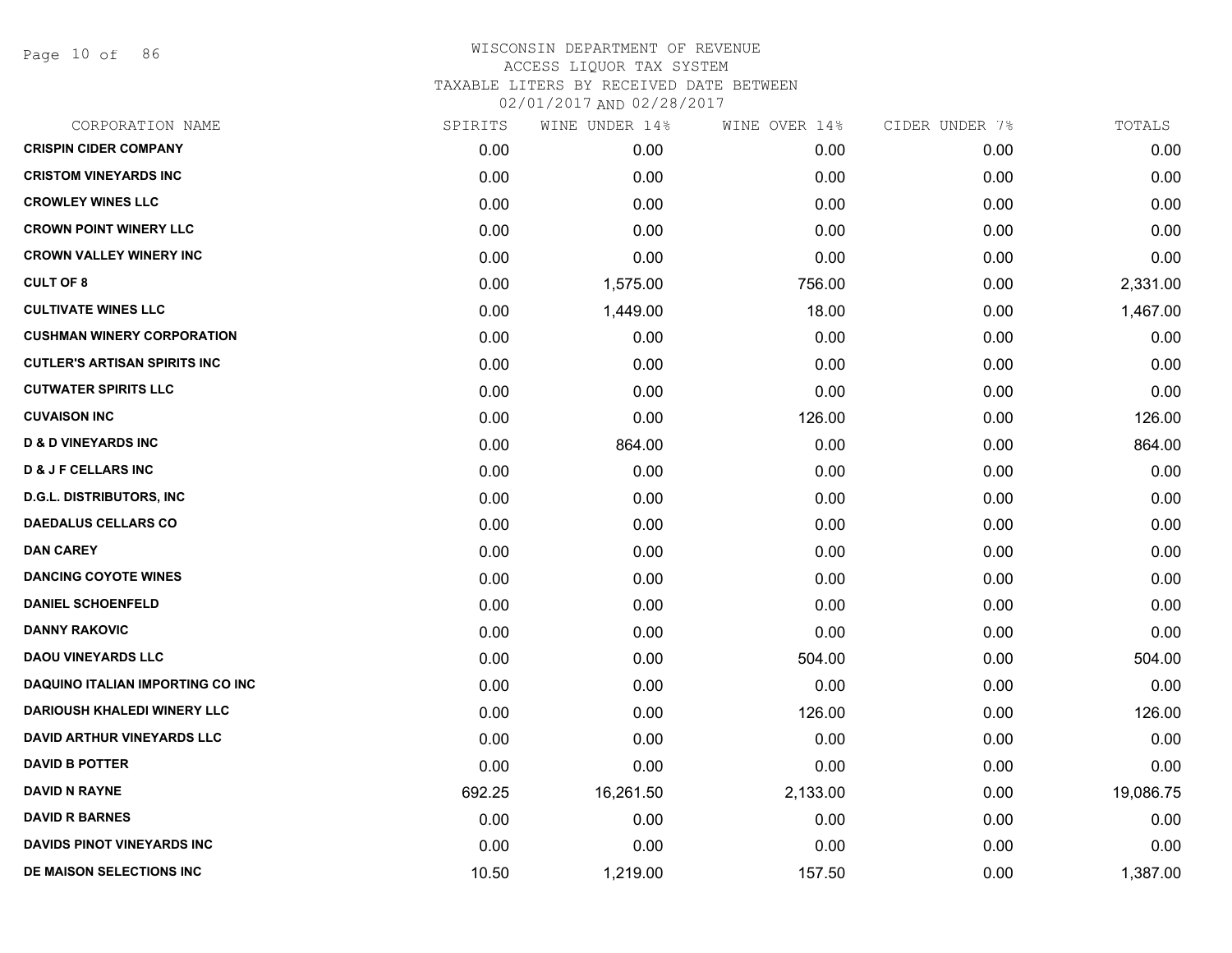Page 11 of 86

#### WISCONSIN DEPARTMENT OF REVENUE ACCESS LIQUOR TAX SYSTEM

TAXABLE LITERS BY RECEIVED DATE BETWEEN

| CORPORATION NAME                                                         | SPIRITS    | WINE UNDER 14% | WINE OVER 14% | CIDER UNDER 7% | TOTALS     |
|--------------------------------------------------------------------------|------------|----------------|---------------|----------------|------------|
| <b>DEANNA BASTIANICH</b>                                                 | 0.00       | 378.00         | 0.00          | 0.00           | 378.00     |
| <b>DELEGAT USA INC</b>                                                   | 0.00       | 0.00           | 0.00          | 0.00           | 0.00       |
| <b>DELIA E RODRIGUEZ</b>                                                 | 0.00       | 0.00           | 0.00          | 0.00           | 0.00       |
| <b>DELICATO VINEYARDS INC</b>                                            | 0.00       | 68,910.00      | 6,921.00      | 0.00           | 75,831.00  |
| <b>DELILLE CELLARS LLC</b>                                               | 0.00       | 0.00           | 0.00          | 0.00           | 0.00       |
| DEMERARA DISTILLERS (USA) INC                                            | 0.00       | 0.00           | 0.00          | 0.00           | 0.00       |
| <b>DEROSE WINERY INC</b>                                                 | 0.00       | 0.00           | 0.00          | 0.00           | 0.00       |
| <b>DERRICK C MANCINI</b>                                                 | 0.00       | 0.00           | 0.00          | 0.00           | 0.00       |
| <b>DIAGEO AMERICAS INC</b>                                               | 187,008.95 | 0.00           | 0.00          | 0.00           | 187,008.95 |
| <b>DIAMOND IMPORTERS INC</b>                                             | 0.00       | 1,044.00       | 0.00          | 0.00           | 1,044.00   |
| <b>DIRTY IMPORTS LLC</b>                                                 | 0.00       | 0.00           | 0.00          | 0.00           | 0.00       |
| <b>DISARONNO INTERNATIONAL LLC</b>                                       | 502.50     | 0.00           | 0.00          | 0.00           | 502.50     |
| DISTILLERY NO. 209 LTD NAPA CALIFORNIA                                   | 0.00       | 0.00           | 0.00          | 0.00           | 0.00       |
| <b>DIVOT ENTERPRISES LLC</b>                                             | 0.00       | 0.00           | 0.00          | 0.00           | 0.00       |
| DOMAINE DE LA TERRE ROUGE LTD                                            | 0.00       | 0.00           | 0.00          | 0.00           | 0.00       |
| <b>DOMAINE DE MARIA SOTER LLC</b>                                        | 0.00       | 0.00           | 0.00          | 0.00           | 0.00       |
| <b>DOMAINE MB LLC</b>                                                    | 0.00       | 0.00           | 0.00          | 0.00           | 0.00       |
| <b>DOMAINE SELECT WINE &amp; SPIRITS LLC</b>                             | 0.00       | 0.00           | 0.00          | 0.00           | 0.00       |
| DOMAINE SERENE VINEYARDS & WINERY INC                                    | 0.00       | 0.00           | 0.00          | 0.00           | 0.00       |
| <b>DOMAINE ST GEORGE</b>                                                 | 0.00       | 585.00         | 0.00          | 0.00           | 585.00     |
| <b>DON SEBASTIANI &amp; SONS INTERNATIONAL WINE</b><br><b>NEGOCIANTS</b> | 0.00       | 8,268.00       | 378.00        | 0.00           | 8,646.00   |
| <b>DONALD PHILLIPS HILL JR</b>                                           | 0.00       | 0.00           | 0.00          | 0.00           | 0.00       |
| <b>DOUBLE DIAMOND DISTILLERY LLC</b>                                     | 0.00       | 0.00           | 0.00          | 0.00           | 0.00       |
| <b>DOUBLE DOWN SPIRITS LLC</b>                                           | 0.00       | 0.00           | 0.00          | 0.00           | 0.00       |
| <b>DOYNA LTD</b>                                                         | 756.00     | 135.00         | 0.00          | 0.00           | 891.00     |
| <b>DREYER WINE LLC</b>                                                   | 0.00       | 0.00           | 0.00          | 0.00           | 0.00       |
| <b>DREYFUS ASHBY INC</b>                                                 | 0.00       | 2,322.00       | 63.00         | 0.00           | 2,385.00   |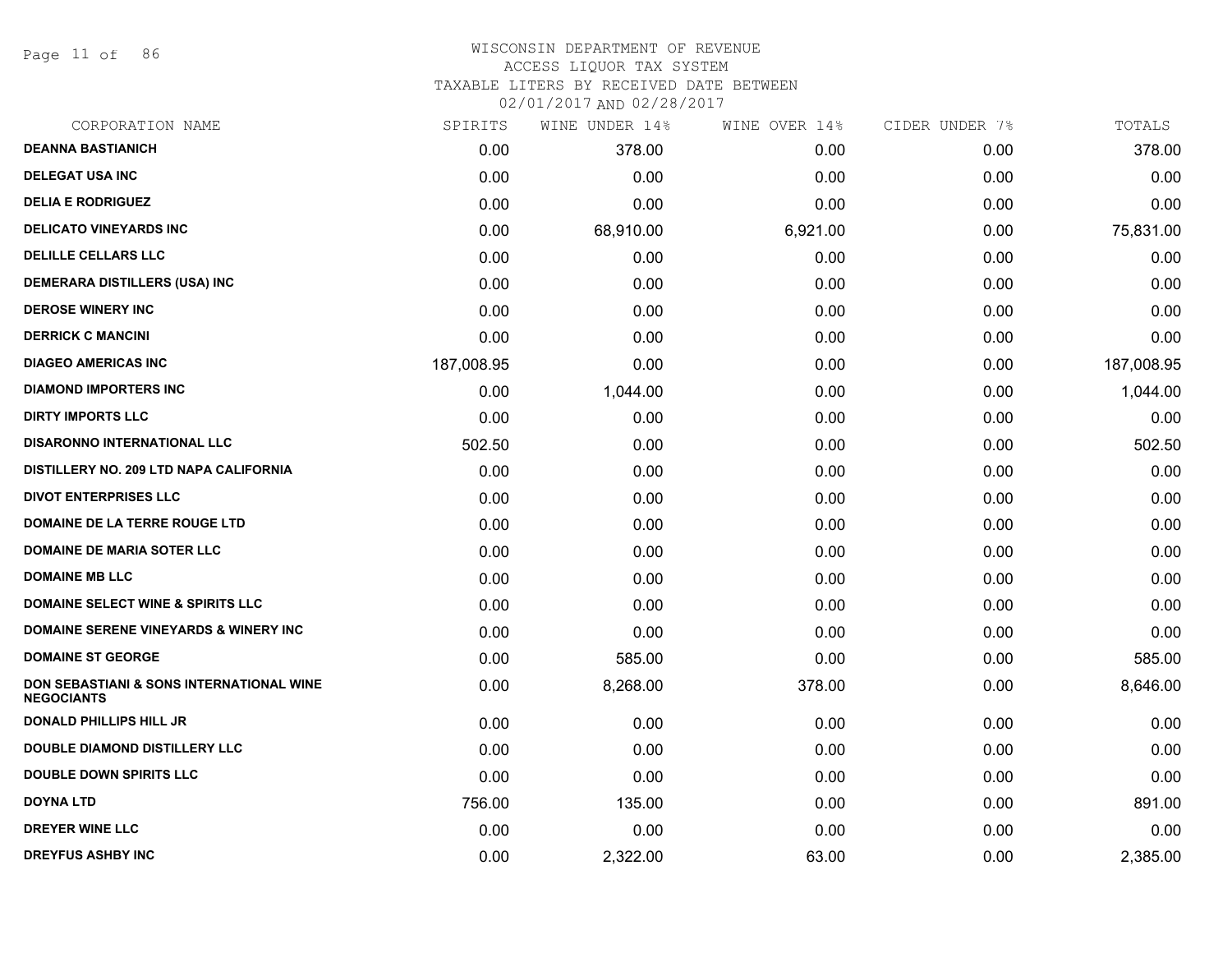Page 12 of 86

#### WISCONSIN DEPARTMENT OF REVENUE ACCESS LIQUOR TAX SYSTEM

TAXABLE LITERS BY RECEIVED DATE BETWEEN

| CORPORATION NAME                        | SPIRITS    | WINE UNDER 14% | WINE OVER 14% | CIDER UNDER 7% | TOTALS     |
|-----------------------------------------|------------|----------------|---------------|----------------|------------|
| <b>DRINKS AMERICAS INC</b>              | 0.00       | 0.00           | 0.00          | 0.00           | 0.00       |
| DRY CREEK VINEYARD INC                  | 0.00       | 0.00           | 0.00          | 0.00           | 0.00       |
| DRY FLY DISTILLING INC                  | 0.00       | 0.00           | 0.00          | 0.00           | 0.00       |
| <b>DUCKHORN WINE COMPANY</b>            | 0.00       | 12,051.00      | 897.00        | 0.00           | 12,948.00  |
| DUGGANS DISTILLERS PRODUCTS CORPORATION | 0.00       | 0.00           | 0.00          | 0.00           | 0.00       |
| <b>DUMOL WINERY LLC</b>                 | 0.00       | 0.00           | 0.00          | 0.00           | 0.00       |
| <b>DUNDEE FOODS LLC</b>                 | 0.00       | 0.00           | 0.00          | 0.00           | 0.00       |
| <b>DUNHAM CELLARS LLC</b>               | 0.00       | 0.00           | 0.00          | 0.00           | 0.00       |
| <b>DUNN VINEYARDS LLC</b>               | 0.00       | 0.00           | 0.00          | 0.00           | 0.00       |
| DUTTON GOLDFIELD WINERY LLC             | 0.00       | 0.00           | 0.00          | 0.00           | 0.00       |
| <b>DV SPIRITS LLC</b>                   | 0.00       | 0.00           | 0.00          | 0.00           | 0.00       |
| <b>E &amp; J GALLO WINERY</b>           | 158,948.10 | 783,495.20     | 44,152.50     | 0.00           | 986,595.80 |
| <b>EAGLE EYE IMPORTS LLC</b>            | 0.00       | 252.00         | 0.00          | 0.00           | 252.00     |
| <b>EAGLES LANDING WINERY LLC</b>        | 0.00       | 414.00         | 0.00          | 0.00           | 414.00     |
| <b>EASTERN LIQUORS USA INC</b>          | 0.00       | 0.00           | 0.00          | 0.00           | 0.00       |
| <b>EAUX DE VIE INC</b>                  | 0.00       | 0.00           | 0.00          | 0.00           | 0.00       |
| <b>EBERLE WINERY LP</b>                 | 0.00       | 0.00           | 0.00          | 0.00           | 0.00       |
| <b>ECLIPSE ASSETS LLC</b>               | 0.00       | 0.00           | 0.00          | 0.00           | 0.00       |
| <b>ECOSUR GROUP LLC</b>                 | 0.00       | 495.00         | 0.00          | 0.00           | 495.00     |
| <b>EHREN JORDAN WINE CELLARS LLC</b>    | 0.00       | 135.00         | 0.00          | 0.00           | 135.00     |
| <b>EIGHT BOTTLES LLC</b>                | 0.00       | 0.00           | 0.00          | 0.00           | 0.00       |
| ELK COVE VINEYARDS INC                  | 0.00       | 0.00           | 0.00          | 0.00           | 0.00       |
| <b>ELV-OREGON LLC</b>                   | 0.00       | 0.00           | 0.00          | 0.00           | 0.00       |
| <b>ELYSE WINERY LLC</b>                 | 0.00       | 0.00           | 0.00          | 0.00           | 0.00       |
| <b>EMCO CHEMICAL DISTRIBUTORS, INC.</b> | 0.00       | 0.00           | 0.00          | 0.00           | 0.00       |
| <b>EMILIO GUGLIELMO WINERY INC</b>      | 0.00       | 283.00         | 0.00          | 0.00           | 283.00     |
| <b>EMPSON USA INC</b>                   | 0.00       | 265.50         | 0.00          | 0.00           | 265.50     |
| <b>ENOS VINEYARDS INC</b>               | 0.00       | 0.00           | 0.00          | 0.00           | 0.00       |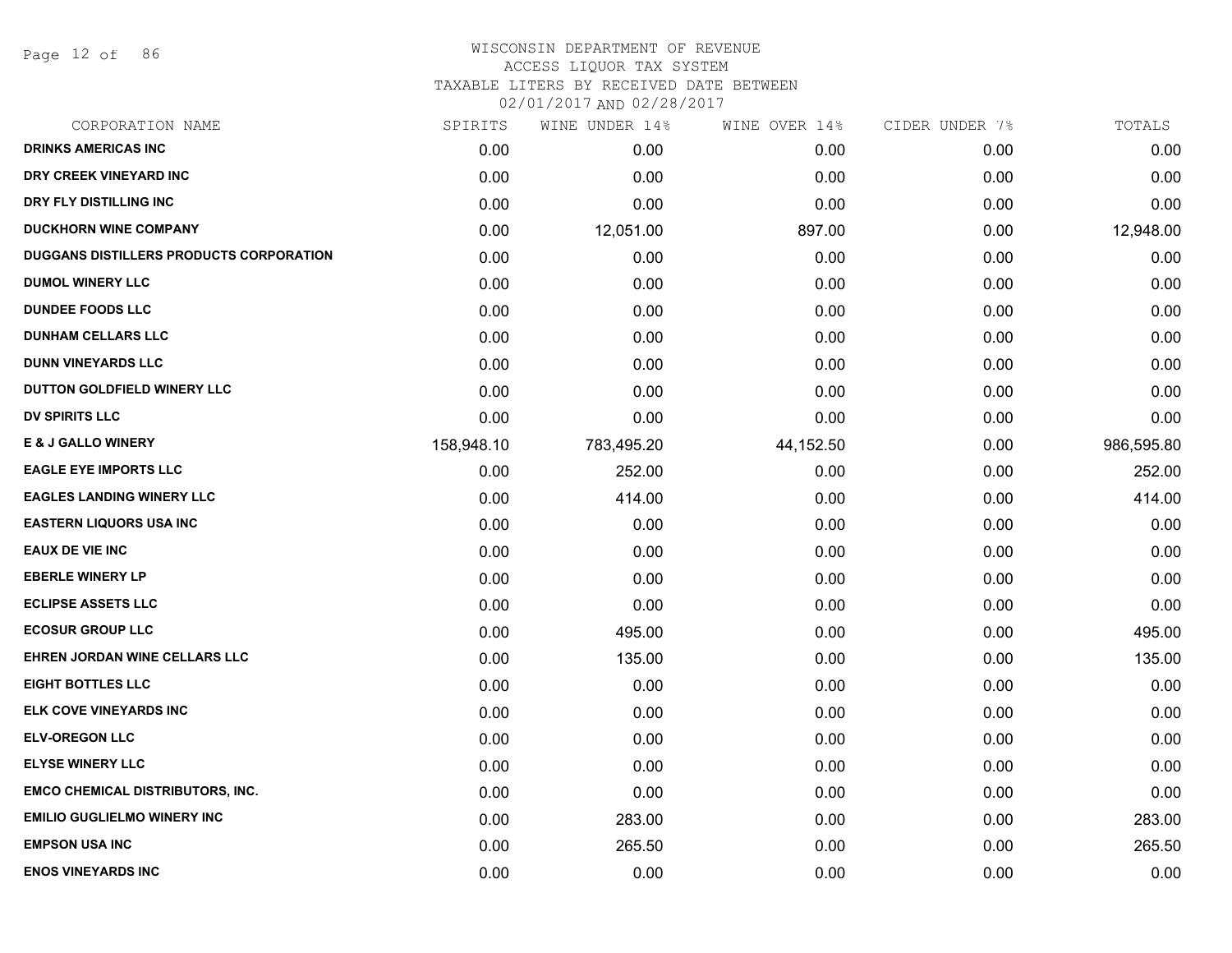Page 13 of 86

#### WISCONSIN DEPARTMENT OF REVENUE ACCESS LIQUOR TAX SYSTEM

TAXABLE LITERS BY RECEIVED DATE BETWEEN

| CORPORATION NAME                                 | SPIRITS   | WINE UNDER 14% | WINE OVER 14% | CIDER UNDER 7% | TOTALS    |
|--------------------------------------------------|-----------|----------------|---------------|----------------|-----------|
| <b>ENOTEC IMPORTS INC</b>                        | 0.00      | 1,421.60       | 0.00          | 0.00           | 1,421.60  |
| <b>ENOVATION BRANDS INC</b>                      | 0.00      | 621.00         | 0.00          | 0.00           | 621.00    |
| <b>EPIC VENTURES INC</b>                         | 0.00      | 0.00           | 0.00          | 0.00           | 0.00      |
| <b>EPICUREAN WINES LLC</b>                       | 0.00      | 657.00         | 0.00          | 0.00           | 657.00    |
| <b>ERIC FLANAGAN</b>                             | 0.00      | 0.00           | 0.00          | 0.00           | 0.00      |
| <b>ERIC TRUMP WINE MANUFACTURING LLC</b>         | 0.00      | 0.00           | 0.00          | 0.00           | 0.00      |
| <b>ERNST A STORM</b>                             | 0.00      | 0.00           | 0.00          | 0.00           | 0.00      |
| <b>ESSER WINES LLC</b>                           | 0.00      | 0.00           | 0.00          | 0.00           | 0.00      |
| <b>EUGENE WINE CELLARS LLC</b>                   | 0.00      | 0.00           | 0.00          | 0.00           | 0.00      |
| <b>EUROPEAN IMPORTS &amp; EXPORTS LLC</b>        | 0.00      | 0.00           | 0.00          | 0.00           | 0.00      |
| EUROPEAN WINE IMPORTS INC                        | 0.00      | 0.00           | 0.00          | 0.00           | 0.00      |
| <b>EVAKI INC</b>                                 | 0.00      | 0.00           | 0.00          | 0.00           | 0.00      |
| EVESHAM WOOD VINEYARD AND WINERY LLC             | 0.00      | 0.00           | 0.00          | 0.00           | 0.00      |
| <b>EXCELSIOR WINE COMPANY LLC</b>                | 0.00      | 886.48         | 63.00         | 0.00           | 949.48    |
| <b>F KORBEL &amp; BROS INC</b>                   | 0.00      | 0.00           | 0.00          | 0.00           | 0.00      |
| <b>FL NAVARRO LIMITED</b>                        | 0.00      | 0.00           | 0.00          | 0.00           | 0.00      |
| <b>F&amp;F FINE WINES INTERNATIONAL INC</b>      | 0.00      | 403.05         | 0.00          | 0.00           | 403.05    |
| F.X. MAGNER SELECTIONS, INC.                     | 0.00      | 0.00           | 0.00          | 0.00           | 0.00      |
| <b>FANTIS IMPORTS INC</b>                        | 0.00      | 35.70          | 0.00          | 0.00           | 35.70     |
| <b>FAR NORTH SPIRITS INC</b>                     | 133.00    | 0.00           | 0.00          | 0.00           | 133.00    |
| <b>FASEL SHENSTONE LLC</b>                       | 0.00      | 0.00           | 0.00          | 0.00           | 0.00      |
| <b>FERRARI CARANO VINEYARDS &amp; WINERY LLC</b> | 0.00      | 0.00           | 27.00         | 0.00           | 27.00     |
| <b>FETZER VINEYARDS</b>                          | 0.00      | 15,163.32      | 6,156.00      | 0.00           | 21,319.32 |
| <b>FIDDLEHEAD CELLARS LP</b>                     | 0.00      | 0.75           | 6.00          | 0.00           | 6.75      |
| FIELD STONE WINERY & VINEYARD INC                | 0.00      | 0.00           | 0.00          | 0.00           | 0.00      |
| <b>FIFTH GENERATION INC</b>                      | 47,755.80 | 0.00           | 0.00          | 0.00           | 47,755.80 |
| FIFTY FOURTH STREET ENTERPRISES LLC              | 0.00      | 0.00           | 0.00          | 0.00           | 0.00      |
| <b>FIRE HOUSE LLC</b>                            | 0.00      | 0.00           | 0.00          | 0.00           | 0.00      |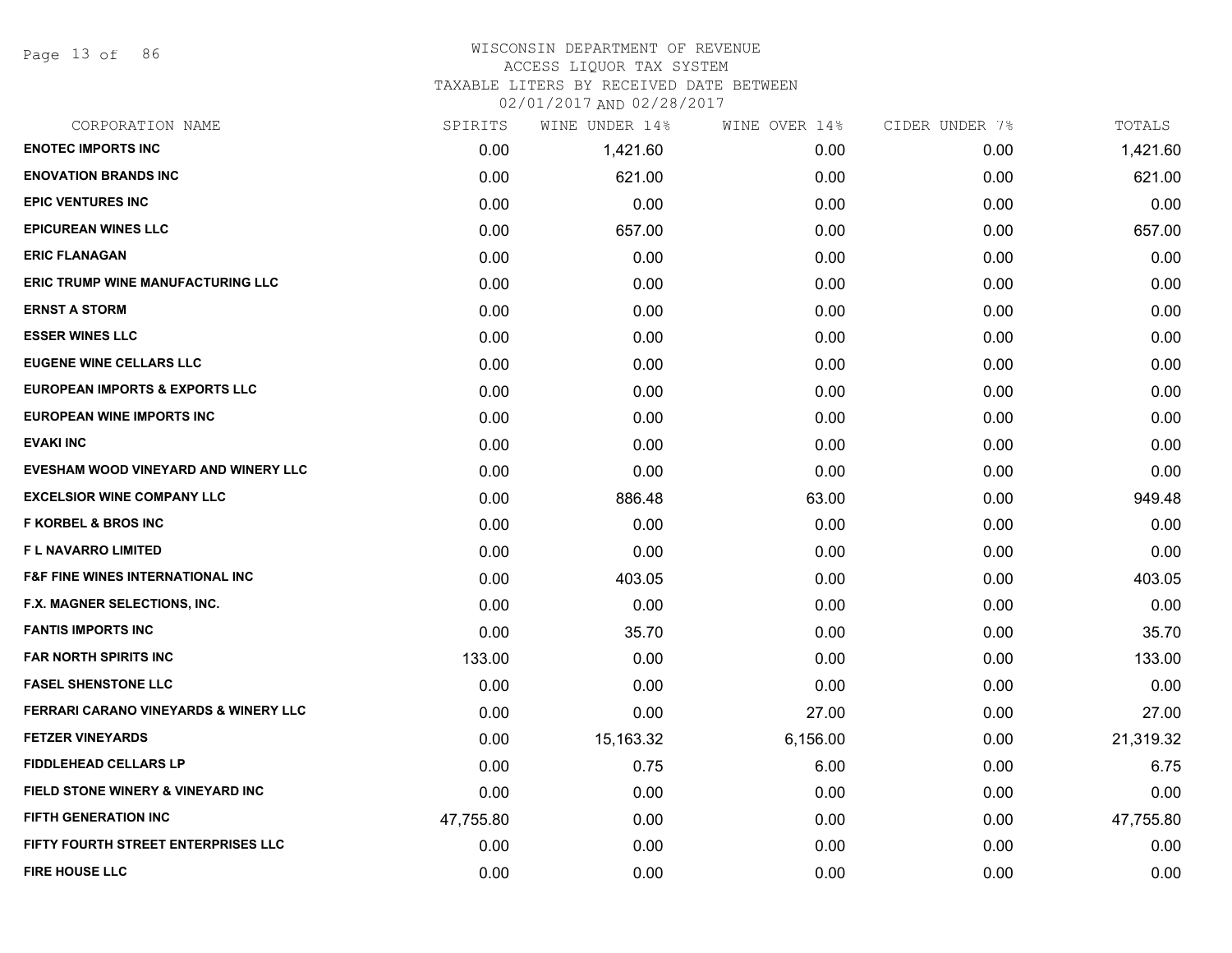Page 14 of 86

| CORPORATION NAME                         | SPIRITS  | WINE UNDER 14% | WINE OVER 14% | CIDER UNDER 7% | TOTALS    |
|------------------------------------------|----------|----------------|---------------|----------------|-----------|
| <b>FIRESTEED CORPORATION</b>             | 0.00     | 0.00           | 0.00          | 0.00           | 0.00      |
| <b>FISHER VINEYARDS</b>                  | 0.00     | 0.00           | 0.00          | 0.00           | 0.00      |
| <b>FJN FINE WINES LLC</b>                | 0.00     | 0.00           | 0.00          | 0.00           | 0.00      |
| <b>FLORA SPRINGS WINE COMPANY</b>        | 0.00     | 63.00          | 315.00        | 0.00           | 378.00    |
| <b>FN CELLARS LLC</b>                    | 0.00     | 0.00           | 0.00          | 0.00           | 0.00      |
| <b>FOLEY FAMILY WINES INC</b>            | 58.50    | 8,433.00       | 4,194.00      | 0.00           | 12,685.50 |
| <b>FOLIO WINE COMPANY LLC</b>            | 0.00     | 1,998.00       | 306.00        | 0.00           | 2,304.00  |
| FORT ROSS VINEYARD & WINERY LLC          | 0.00     | 0.00           | 0.00          | 0.00           | 0.00      |
| <b>FOUR BEARS WINERY LLC</b>             | 0.00     | 881.99         | 0.00          | 0.00           | 881.99    |
| FOUR DAUGHTERS VINEYARD AND WINERY LLC   | 0.00     | 0.00           | 0.00          | 0.00           | 0.00      |
| <b>FOUR ROSES DISTILLERY LLC</b>         | 6,826.50 | 0.00           | 0.00          | 0.00           | 6,826.50  |
| <b>FOWLES WINE USA INC</b>               | 0.00     | 711.00         | 0.00          | 0.00           | 711.00    |
| <b>FOXEN VINEYARD INC</b>                | 0.00     | 0.00           | 0.00          | 0.00           | 0.00      |
| <b>FRANCIS COPPOLA WINERY LLC</b>        | 0.00     | 25,451.12      | 999.00        | 0.00           | 26,450.12 |
| <b>FRANK FAMILY VINEYARDS LLC</b>        | 0.00     | 0.00           | 0.00          | 0.00           | 0.00      |
| <b>FRANK LIN DISTILLERS PRODUCTS LTD</b> | 3,316.52 | 0.00           | 0.00          | 0.00           | 3,316.52  |
| <b>FRED C SCHERRER</b>                   | 0.00     | 0.00           | 0.00          | 0.00           | 0.00      |
| <b>FREDERICK WILDMAN &amp; SONS LTD</b>  | 0.00     | 0.00           | 0.00          | 0.00           | 0.00      |
| <b>FREELANCE WINES LLC</b>               | 0.00     | 0.00           | 0.00          | 0.00           | 0.00      |
| <b>FREIXENET USA INC</b>                 | 0.00     | 2,047.16       | 0.00          | 0.00           | 2,047.16  |
| <b>FREY VINEYARDS LTD</b>                | 0.00     | 2,709.00       | 0.00          | 0.00           | 2,709.00  |
| <b>FRIEND WINE MARKETING</b>             | 0.00     | 0.00           | 0.00          | 0.00           | 0.00      |
| <b>FRITZ CELLARS INC</b>                 | 0.00     | 0.00           | 0.00          | 0.00           | 0.00      |
| <b>FROGS LEAP WINERY</b>                 | 0.00     | 252.00         | 0.00          | 0.00           | 252.00    |
| <b>FRONTIER CORPORATION</b>              | 0.00     | 360.00         | 0.00          | 0.00           | 360.00    |
| <b>FRUIT OF THE VINES INC</b>            | 0.00     | 494.29         | 0.00          | 0.00           | 494.29    |
| FULL THROTTLE SLOON SHINE LLC            | 0.00     | 0.00           | 0.00          | 0.00           | 0.00      |
| <b>FULTON STREET BREWERY LLC</b>         | 0.00     | 0.00           | 0.00          | 0.00           | 0.00      |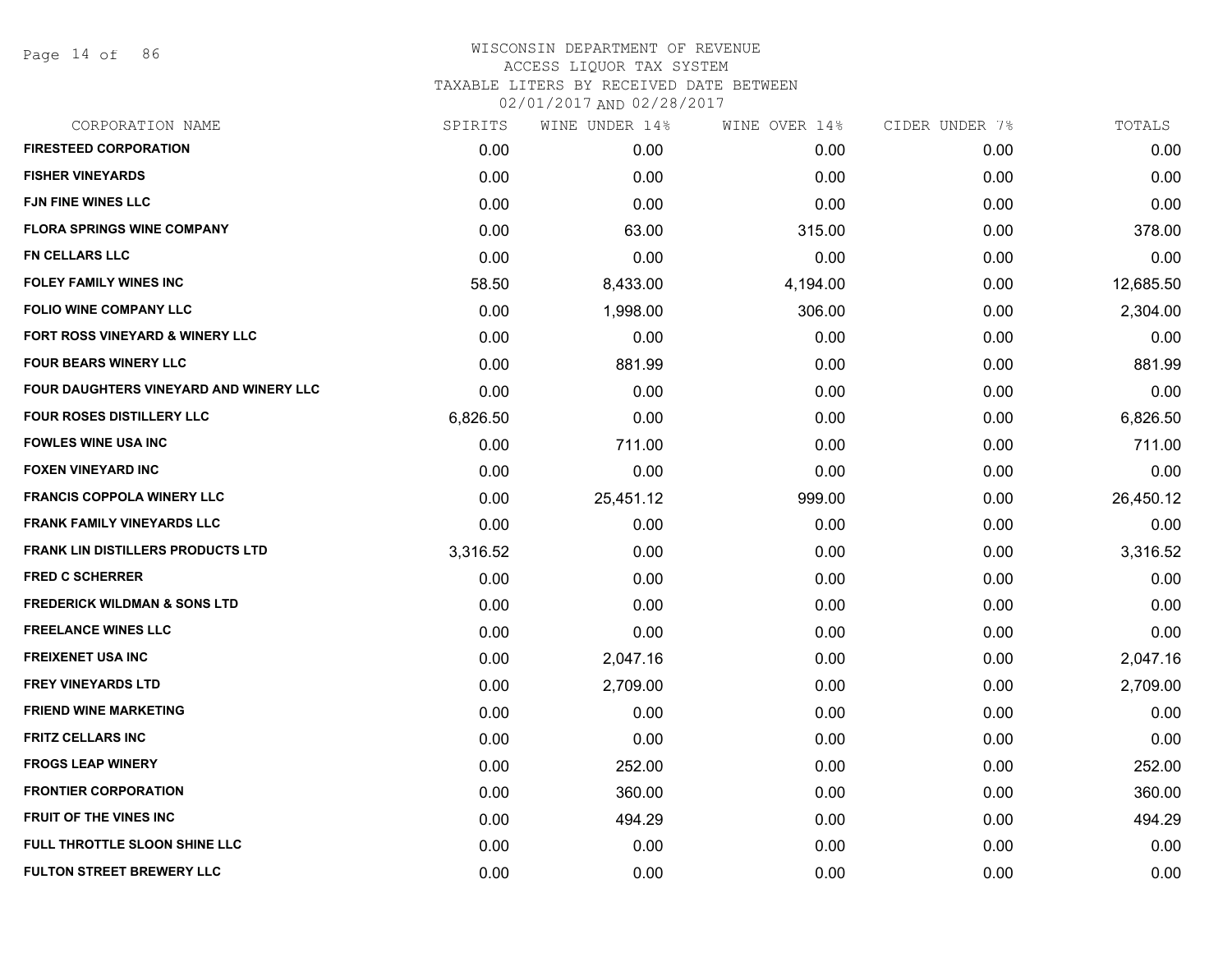Page 15 of 86

## WISCONSIN DEPARTMENT OF REVENUE ACCESS LIQUOR TAX SYSTEM TAXABLE LITERS BY RECEIVED DATE BETWEEN

| CORPORATION NAME                                    | SPIRITS | WINE UNDER 14% | WINE OVER 14% | CIDER UNDER 7% | TOTALS   |
|-----------------------------------------------------|---------|----------------|---------------|----------------|----------|
| <b>G K SKAGGS INC</b>                               | 0.00    | 0.00           | 0.00          | 0.00           | 0.00     |
| G.S.W.C. INC.                                       | 0.00    | 0.00           | 0.00          | 0.00           | 0.00     |
| <b>GAMBA VINEYARDS AND WINERY LLC</b>               | 0.00    | 0.00           | 0.00          | 0.00           | 0.00     |
| <b>GAMBLE FAMILY VINEYARDS LLC</b>                  | 0.00    | 0.00           | 0.00          | 0.00           | 0.00     |
| <b>GENERATIONS OF SONOMA LLC</b>                    | 0.00    | 0.00           | 0.00          | 0.00           | 0.00     |
| <b>GENESEO PARTNERS LP</b>                          | 0.00    | 0.00           | 0.00          | 0.00           | 0.00     |
| <b>GEORGE BOZIC JR</b>                              | 828.00  | 1,200.00       | 0.00          | 0.00           | 2,028.00 |
| <b>GERBER, GERBER &amp; GERBER DISCLAIMER TRUST</b> | 0.00    | 135.00         | 0.00          | 0.00           | 135.00   |
| <b>GF WINES LLC</b>                                 | 0.00    | 288.00         | 0.00          | 0.00           | 288.00   |
| <b>GH HOLDINGS LP</b>                               | 0.00    | 0.00           | 0.00          | 0.00           | 0.00     |
| <b>GIBSON WINE COMPANY</b>                          | 0.00    | 0.00           | 0.00          | 0.00           | 0.00     |
| <b>GILBERT CELLARS LLC</b>                          | 0.00    | 0.00           | 0.00          | 0.00           | 0.00     |
| <b>GLOBAL SPIRITS USA LLC</b>                       | 0.00    | 0.00           | 0.00          | 0.00           | 0.00     |
| <b>GLOBAL VINEYARD IMPORTERS INC</b>                | 0.00    | 1,123.50       | 72.00         | 0.00           | 1,195.50 |
| <b>GLUNZ FAMILY WINERY &amp; CELLARS INC</b>        | 0.00    | 0.00           | 0.00          | 0.00           | 0.00     |
| <b>GMS WINERY LLC</b>                               | 0.00    | 0.00           | 0.00          | 0.00           | 0.00     |
| <b>GNEKOW FAMILY WINERY LLC</b>                     | 0.00    | 0.00           | 1,260.00      | 0.00           | 1,260.00 |
| <b>GOAMERICAGO BEVERAGES LLC</b>                    | 360.00  | 0.00           | 0.00          | 0.00           | 360.00   |
| <b>GOLDSCHMIDT VINEYARDS LLC</b>                    | 0.00    | 0.00           | 0.00          | 0.00           | 0.00     |
| <b>GONZAGUE &amp; CLAIRE LURTON VINEYARDS INC</b>   | 0.00    | 0.00           | 0.00          | 0.00           | 0.00     |
| <b>GOOSE RIDGE LLC</b>                              | 0.00    | 126.00         | 54.00         | 0.00           | 180.00   |
| <b>GORDON BROTHERS CELLARS INC</b>                  | 0.00    | 0.00           | 0.00          | 0.00           | 0.00     |
| <b>GRAPE SOLUTIONS INC</b>                          | 0.00    | 0.00           | 0.00          | 0.00           | 0.00     |
| <b>GRAPE VISIONS LLC</b>                            | 0.00    | 0.00           | 0.00          | 0.00           | 0.00     |
| <b>GRAPES OF SPAIN INC</b>                          | 0.00    | 504.00         | 0.00          | 0.00           | 504.00   |
| <b>GREAT DOMAINS &amp; ESTATES LLC</b>              | 0.00    | 882.00         | 126.00        | 0.00           | 1,008.00 |
| <b>GREG &amp; GREG INC</b>                          | 0.00    | 0.00           | 0.00          | 0.00           | 0.00     |
| <b>GREG &amp; PAM HARRINGTON WINES LLC</b>          | 0.00    | 0.00           | 0.00          | 0.00           | 0.00     |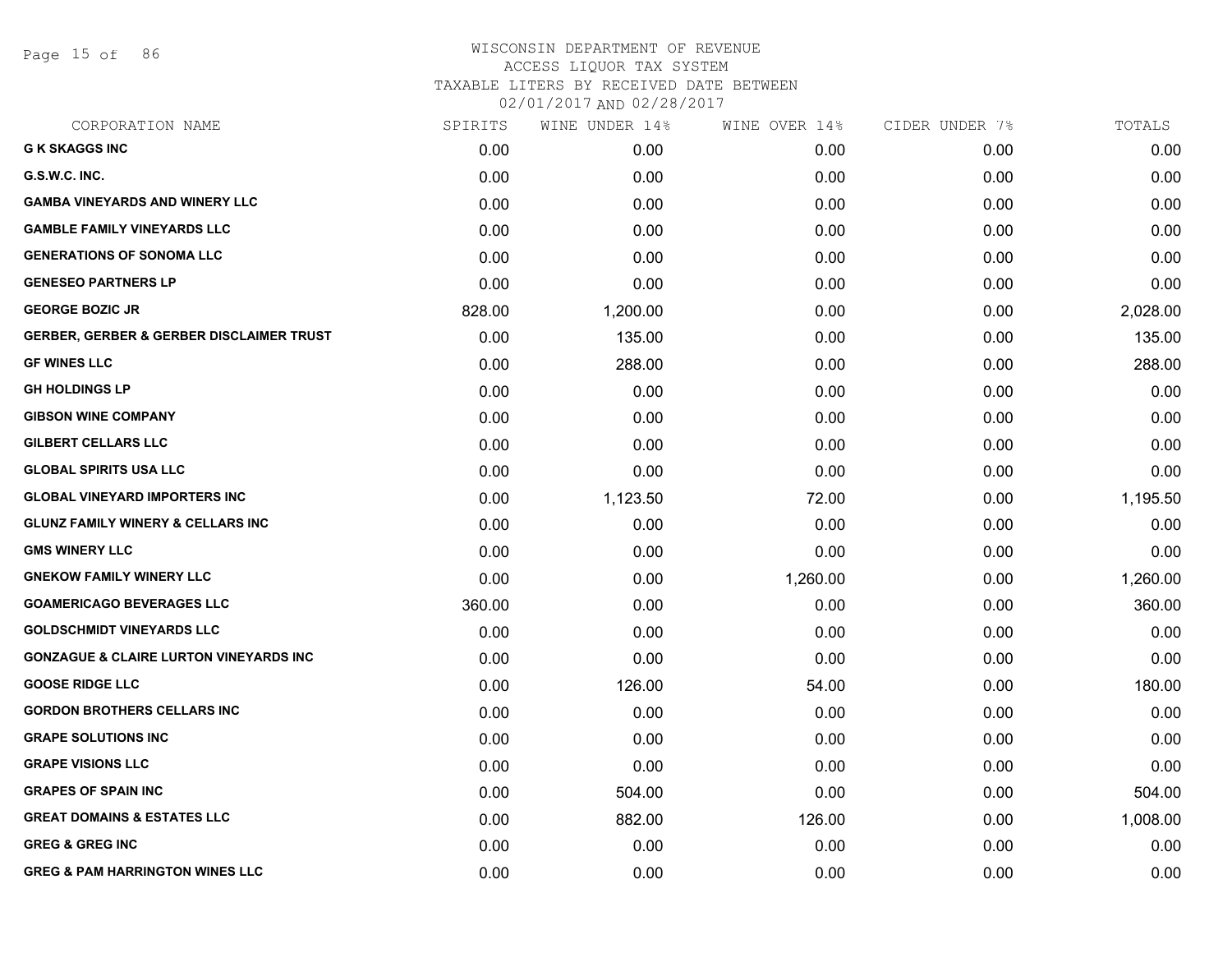Page 16 of 86

| CORPORATION NAME                        | SPIRITS    | WINE UNDER 14% | WINE OVER 14% | CIDER UNDER 7% | TOTALS     |
|-----------------------------------------|------------|----------------|---------------|----------------|------------|
| <b>GREG KRILL</b>                       | 0.00       | 0.00           | 0.00          | 0.00           | 0.00       |
| <b>GREG SANDERS</b>                     | 0.00       | 0.00           | 0.00          | 0.00           | 0.00       |
| <b>GREGORY F BUONOCORE</b>              | 0.00       | 0.00           | 36.00         | 0.00           | 36.00      |
| <b>GREGORY GRAZIANO</b>                 | 0.00       | 0.00           | 0.00          | 0.00           | 0.00       |
| <b>GRGICH HILLS CELLAR</b>              | 0.00       | 9.00           | 4.50          | 0.00           | 13.50      |
| <b>GROTH VINEYARDS &amp; WINERY LLC</b> | 0.00       | 0.00           | 0.00          | 0.00           | 0.00       |
| <b>GUARACHI WINE PARTNERS INC</b>       | 0.00       | 14,409.00      | 2,097.00      | 0.00           | 16,506.00  |
| <b>H ERIK ZETTERSTROM</b>               | 0.00       | 0.00           | 0.00          | 0.00           | 0.00       |
| <b>H2 VINO LLC</b>                      | 0.00       | 495.00         | 0.00          | 0.00           | 495.00     |
| <b>HAAS BROTHERS INC</b>                | 0.00       | 0.00           | 0.00          | 0.00           | 0.00       |
| <b>HAHN ESTATE</b>                      | 0.00       | 0.00           | 0.00          | 0.00           | 0.00       |
| <b>HALBY MARKETING INC</b>              | 0.00       | 378.00         | 0.00          | 0.00           | 378.00     |
| <b>HALCYON SYNDICATE LTD LLC</b>        | 0.00       | 0.00           | 0.00          | 0.00           | 0.00       |
| <b>HALL WINES LLC</b>                   | 0.00       | 0.00           | 0.00          | 0.00           | 0.00       |
| <b>HAMEL FAMILY WINES LLC</b>           | 0.00       | 0.00           | 0.00          | 0.00           | 0.00       |
| <b>HAND PICKED SELECTIONS INC</b>       | 0.00       | 729.00         | 0.00          | 0.00           | 729.00     |
| <b>HARDY USA LTD</b>                    | 148.50     | 0.00           | 0.00          | 0.00           | 148.50     |
| <b>HARLAN ESTATE WINERY INC</b>         | 0.00       | 0.00           | 0.00          | 0.00           | 0.00       |
| <b>HARRIS &amp; HARRIS</b>              | 0.00       | 0.00           | 0.00          | 0.00           | 0.00       |
| <b>HAUS WINE &amp; SPIRITS INC</b>      | 0.00       | 0.00           | 0.00          | 0.00           | 0.00       |
| <b>HAWAII SEA SPIRITS LLC</b>           | 0.00       | 0.00           | 0.00          | 0.00           | 0.00       |
| <b>HDD LLC</b>                          | 0.00       | 756.00         | 189.00        | 0.00           | 945.00     |
| <b>HEADFRAME SPIRITS INC</b>            | 0.00       | 0.00           | 0.00          | 0.00           | 0.00       |
| <b>HEAVEN HILL DISTILLERIES INC</b>     | 242,496.60 | 981.00         | 774.00        | 0.00           | 244,251.60 |
| <b>HEINEKEN USA INCORPORATED</b>        | 0.00       | 0.00           | 0.00          | 21,519.00      | 21,519.00  |
| <b>HEITZ WINE CELLARS</b>               | 0.00       | 0.00           | 153.00        | 0.00           | 153.00     |
| <b>HEMISPHERE WINE COMPANY INC</b>      | 0.00       | 0.00           | 0.00          | 0.00           | 0.00       |
| <b>HENDRY PREMIUM IMPORTS INC</b>       | 0.00       | 0.00           | 0.00          | 0.00           | 0.00       |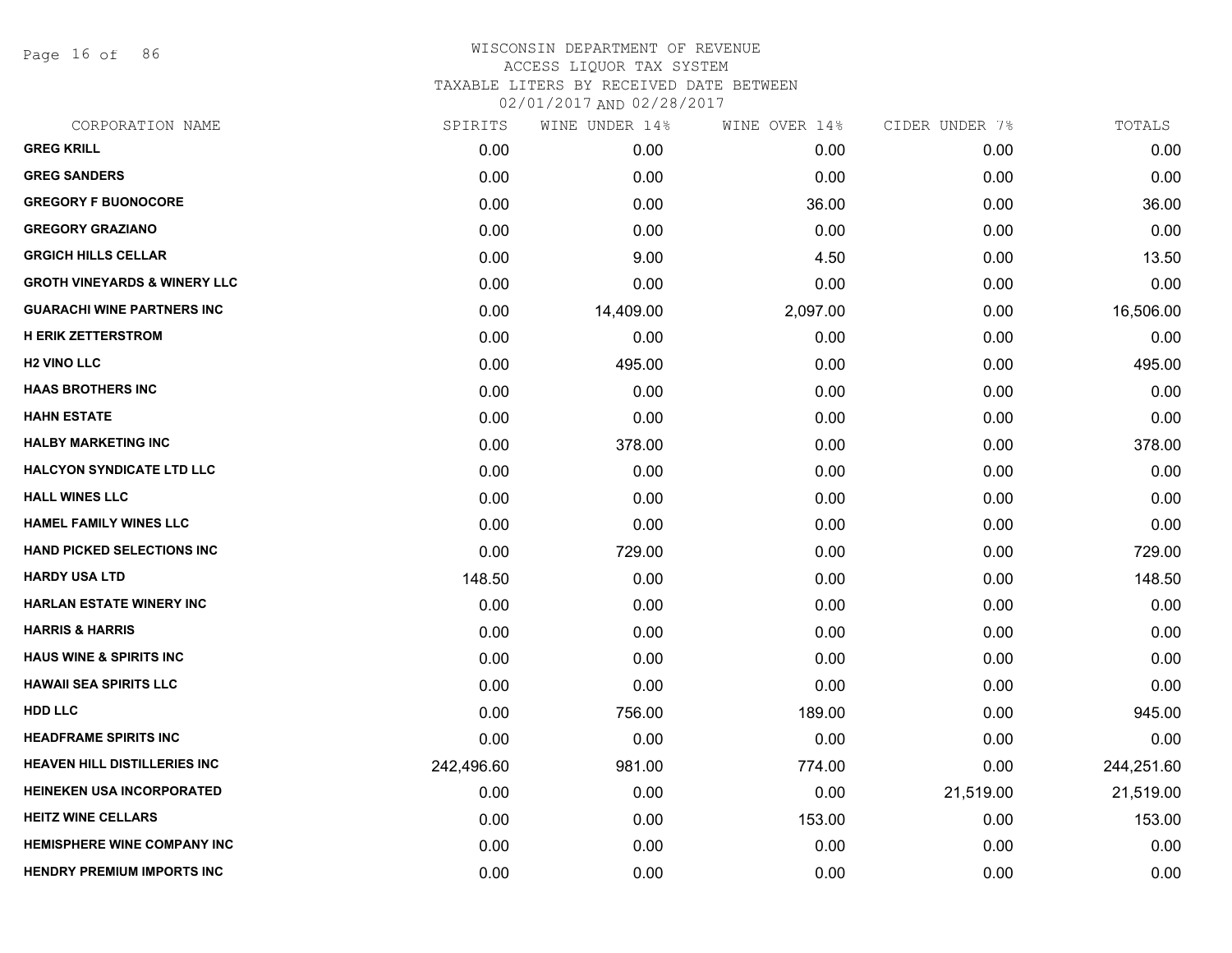Page 17 of 86

## WISCONSIN DEPARTMENT OF REVENUE ACCESS LIQUOR TAX SYSTEM TAXABLE LITERS BY RECEIVED DATE BETWEEN

| CORPORATION NAME                       | SPIRITS  | WINE UNDER 14% | WINE OVER 14% | CIDER UNDER 7% | TOTALS   |
|----------------------------------------|----------|----------------|---------------|----------------|----------|
| <b>HENRIOT INC</b>                     | 0.00     | 864.00         | 0.00          | 0.00           | 864.00   |
| HENRY STEELE IMPORTS LLC               | 0.00     | 0.00           | 0.00          | 0.00           | 0.00     |
| <b>HERITAGE DISTILLING COMPANY INC</b> | 0.00     | 0.00           | 0.00          | 0.00           | 0.00     |
| <b>HERITAGE LINK BRANDS LLC</b>        | 0.00     | 0.00           | 0.00          | 0.00           | 0.00     |
| HERITAGE WINE CELLARS LTD              | 0.00     | 0.00           | 0.00          | 0.00           | 0.00     |
| <b>HERMAN STORY WINES INC</b>          | 0.00     | 0.00           | 0.00          | 0.00           | 0.00     |
| <b>HERON WINES INC</b>                 | 0.00     | 504.00         | 0.00          | 0.00           | 504.00   |
| <b>HEYDAY CORPORATION</b>              | 0.00     | 360.00         | 0.00          | 0.00           | 360.00   |
| <b>HIDALGO IMPORTS LLC</b>             | 0.00     | 0.00           | 0.00          | 0.00           | 0.00     |
| HIGH WEST DISTILLERY LLC               | 0.00     | 0.00           | 0.00          | 0.00           | 0.00     |
| <b>HILL ESTATES INC</b>                | 0.00     | 0.00           | 0.00          | 0.00           | 0.00     |
| <b>HIRSCH WINERY LLC</b>               | 0.00     | 0.00           | 0.00          | 0.00           | 0.00     |
| <b>HIWWS INC</b>                       | 45.00    | 0.00           | 0.00          | 0.00           | 45.00    |
| HONIG VINEYARD AND WINERY LLC          | 0.00     | 135.00         | 189.00        | 0.00           | 324.00   |
| <b>HOOD RIVER DISTILLERS INC</b>       | 3,304.50 | 0.00           | 0.00          | 0.00           | 3,304.50 |
| <b>HOOD RIVER DISTILLERS INC</b>       | 0.00     | 0.00           | 0.00          | 0.00           | 0.00     |
| <b>HOPE WINE LLC</b>                   | 0.00     | 0.00           | 0.00          | 0.00           | 0.00     |
| <b>HOTCOOP LLC</b>                     | 0.00     | 0.00           | 0.00          | 0.00           | 0.00     |
| <b>HOURGLASS WINE COMPANY INC</b>      | 0.00     | 0.00           | 0.00          | 0.00           | 0.00     |
| <b>HUA YUAN</b>                        | 0.00     | 0.00           | 0.00          | 0.00           | 0.00     |
| <b>HUBER ORCHARDS INC</b>              | 126.00   | 0.00           | 0.00          | 0.00           | 126.00   |
| <b>HUDSON WINE BROKERS LLC</b>         | 0.00     | 0.00           | 0.00          | 0.00           | 0.00     |
| HUNEEUS VINTNERS LLC                   | 0.00     | 0.00           | 0.00          | 0.00           | 0.00     |
| <b>HUSCH VINEYARDS INC</b>             | 0.00     | 126.00         | 0.00          | 0.00           | 126.00   |
| <b>HYATT FARM PARTNERSHIP</b>          | 0.00     | 0.00           | 0.00          | 0.00           | 0.00     |
| <b>IAN BRAND</b>                       | 0.00     | 0.00           | 0.00          | 0.00           | 0.00     |
| <b>ICONIC WINES LLC</b>                | 0.00     | 162.00         | 0.00          | 0.00           | 162.00   |
| <b>IDEAL WINE &amp; SPIRITS CO INC</b> | 0.00     | 0.00           | 0.00          | 0.00           | 0.00     |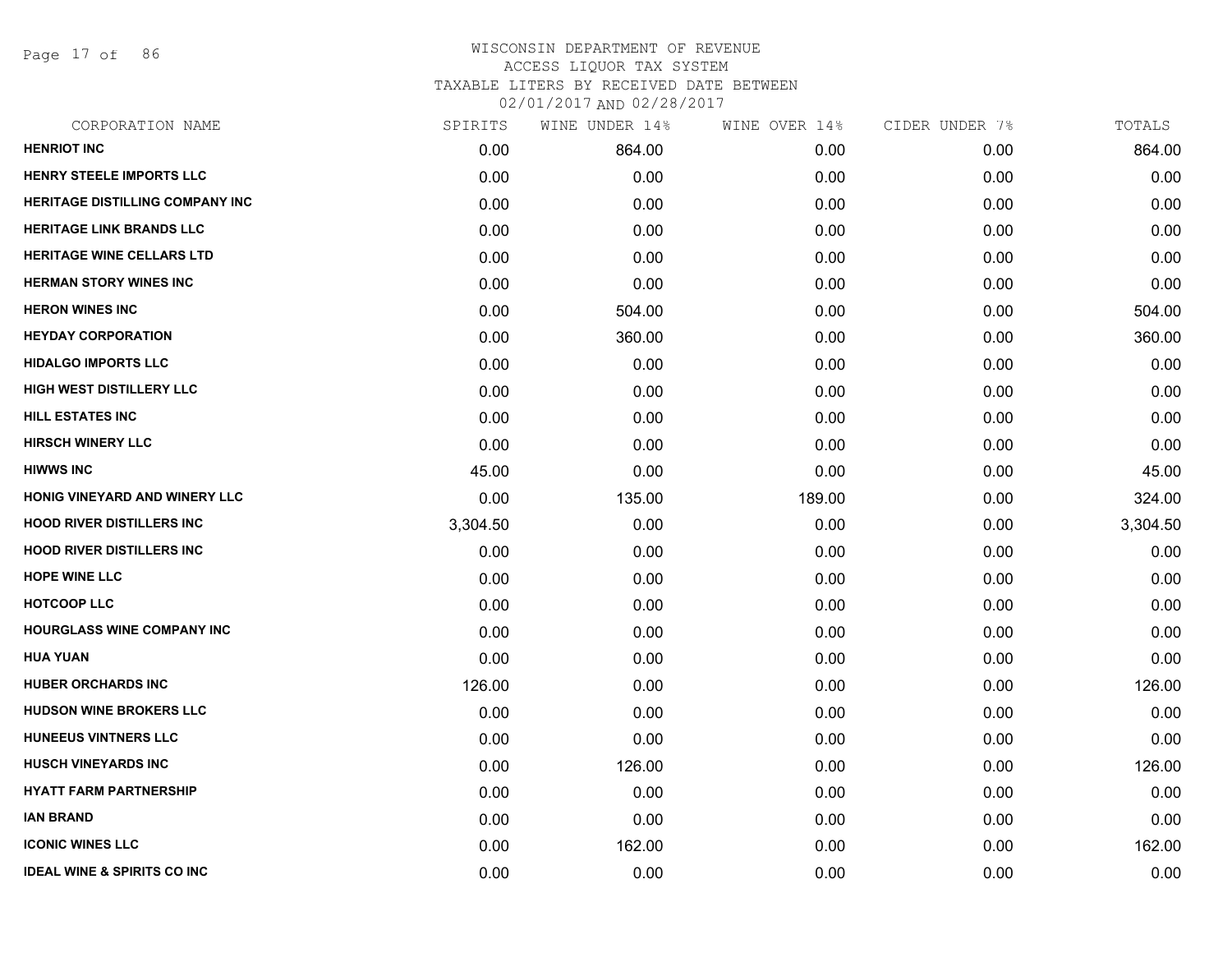Page 18 of 86

| CORPORATION NAME                           | SPIRITS   | WINE UNDER 14% | WINE OVER 14% | CIDER UNDER 7% | TOTALS    |
|--------------------------------------------|-----------|----------------|---------------|----------------|-----------|
| <b>ILLAHE VINEYARDS AND WINERY INC</b>     | 0.00      | 0.00           | 0.00          | 0.00           | 0.00      |
| <b>ILLYRIAN IMPORT INC</b>                 | 0.00      | 0.00           | 0.00          | 0.00           | 0.00      |
| <b>IMPERIAL BRANDS INC</b>                 | 1,498.50  | 0.00           | 0.00          | 0.00           | 1,498.50  |
| <b>IMPEX BEVERAGES INC</b>                 | 0.00      | 0.00           | 0.00          | 0.00           | 0.00      |
| IN AGAVE WE TRUST LLC                      | 0.00      | 0.00           | 0.00          | 0.00           | 0.00      |
| <b>INDIGENOUS SELECTIONS LLC</b>           | 0.00      | 0.00           | 0.00          | 0.00           | 0.00      |
| <b>INDIGO WINE GROUP LLC</b>               | 0.00      | 1,467.00       | 0.00          | 0.00           | 1,467.00  |
| <b>INDIO SPIRITS INC</b>                   | 0.00      | 0.00           | 0.00          | 0.00           | 0.00      |
| <b>INFINIUM SPIRITS INC.</b>               | 12,911.70 | 0.00           | 717.00        | 0.00           | 13,628.70 |
| <b>INTEGRITY WINES LLC</b>                 | 0.00      | 0.00           | 0.00          | 0.00           | 0.00      |
| <b>INTERNATIONAL SPIRITS AND WINES LLC</b> | 0.00      | 0.00           | 0.00          | 0.00           | 0.00      |
| <b>INTERNATIONAL VINES INC</b>             | 0.00      | 0.00           | 0.00          | 0.00           | 0.00      |
| <b>INTERSECT BEVERAGE LLC</b>              | 0.00      | 0.00           | 0.00          | 0.00           | 0.00      |
| <b>INTERTRADE USA COMPANY</b>              | 0.00      | 0.00           | 0.00          | 0.00           | 0.00      |
| <b>INVESTOR'S OF AMERICA LP</b>            | 0.00      | 0.00           | 0.00          | 0.00           | 0.00      |
| <b>ION BEVERAGES LLC</b>                   | 0.00      | 0.00           | 0.00          | 0.00           | 0.00      |
| <b>IRON HORSE VINEYARDS LP</b>             | 0.00      | 0.00           | 0.00          | 0.00           | 0.00      |
| <b>ISANTI SPIRITS LLC</b>                  | 0.00      | 0.00           | 0.00          | 0.00           | 0.00      |
| <b>J &amp; D WINES INC</b>                 | 0.00      | 0.00           | 0.00          | 0.00           | 0.00      |
| <b>J K WILLIAMS DISTILLING LLC</b>         | 0.00      | 0.00           | 0.00          | 0.00           | 0.00      |
| <b>J LOHR WINERY CORP</b>                  | 0.00      | 8,613.00       | 274.50        | 0.00           | 8,887.50  |
| <b>J PEDRONCELLI WINERY</b>                | 0.00      | 189.00         | 63.00         | 0.00           | 252.00    |
| <b>J-NH WINE GROUP LLC</b>                 | 0.00      | 0.00           | 0.00          | 0.00           | 0.00      |
| <b>J3 WINE PARTNERS LLC</b>                | 0.00      | 0.00           | 0.00          | 0.00           | 0.00      |
| <b>JACK POUST &amp; COMPANY INC</b>        | 0.00      | 0.00           | 76.50         | 0.00           | 76.50     |
| <b>JACKSON FAMILY ENTERPRISES INC</b>      | 0.00      | 13,095.00      | 1,896.75      | 0.00           | 14,991.75 |
| <b>JACKY RANDELL TRENTHAM</b>              | 0.00      | 0.00           | 0.00          | 0.00           | 0.00      |
| <b>JACUZZI FAMILY VINEYARDS LLC</b>        | 0.00      | 0.00           | 63.00         | 0.00           | 63.00     |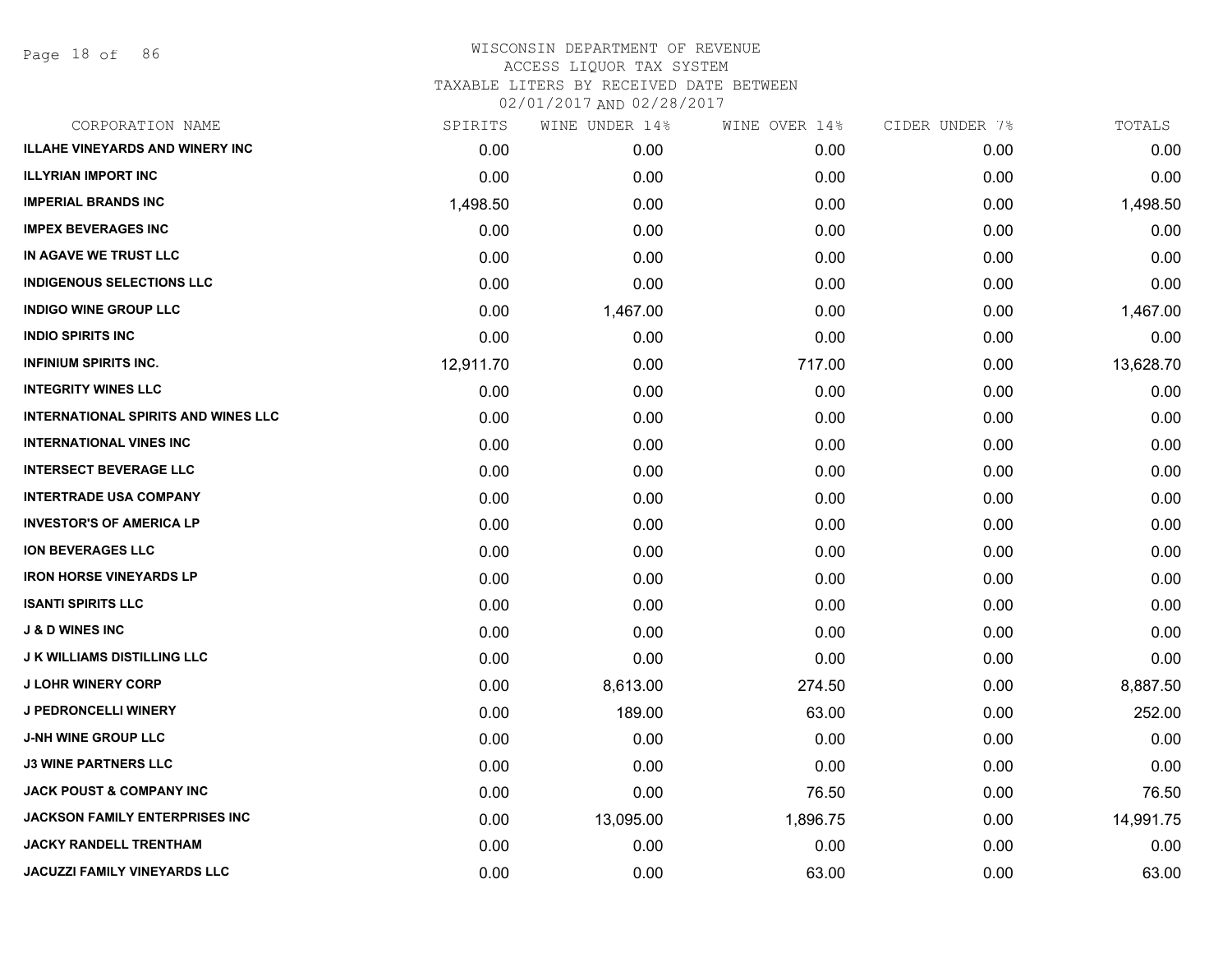Page 19 of 86

### WISCONSIN DEPARTMENT OF REVENUE ACCESS LIQUOR TAX SYSTEM TAXABLE LITERS BY RECEIVED DATE BETWEEN

| CORPORATION NAME                             | SPIRITS    | WINE UNDER 14% | WINE OVER 14% | CIDER UNDER 7% | TOTALS     |
|----------------------------------------------|------------|----------------|---------------|----------------|------------|
| <b>JAM CELLARS INC</b>                       | 0.00       | 0.00           | 0.00          | 0.00           | 0.00       |
| <b>JAMES CLARK</b>                           | 0.00       | 0.00           | 0.00          | 0.00           | 0.00       |
| <b>JAMES E COSMA</b>                         | 0.00       | 0.00           | 0.00          | 0.00           | 0.00       |
| <b>JAMES J MOORE</b>                         | 0.00       | 0.00           | 0.00          | 0.00           | 0.00       |
| <b>JAMES L LAMBERT</b>                       | 0.00       | 252.00         | 504.00        | 0.00           | 756.00     |
| <b>JAMES MORONEY INC</b>                     | 0.00       | 0.00           | 0.00          | 0.00           | 0.00       |
| <b>JAMES RICKER</b>                          | 18.00      | 12,528.00      | 36.00         | 0.00           | 12,582.00  |
| <b>JAPAN PRESTIGE SAKE INTERNATIONAL INC</b> | 0.00       | 10.80          | 0.00          | 0.00           | 10.80      |
| <b>JARED BURNS</b>                           | 0.00       | 0.00           | 0.00          | 0.00           | 0.00       |
| <b>JARVIS</b>                                | 0.00       | 0.00           | 0.00          | 0.00           | 0.00       |
| <b>JASON J AND MOLLY N DREW</b>              | 0.00       | 0.00           | 0.00          | 0.00           | 0.00       |
| <b>JAX VINEYARDS LLC</b>                     | 0.00       | 0.00           | 0.00          | 0.00           | 0.00       |
| <b>JAY J HEMINWAY</b>                        | 0.00       | 0.00           | 189.00        | 0.00           | 189.00     |
| <b>JAY MIDWEST INC</b>                       | 0.00       | 0.00           | 0.00          | 0.00           | 0.00       |
| <b>JB GEORGE LLC</b>                         | 0.00       | 0.00           | 0.00          | 0.00           | 0.00       |
| <b>JC CELLARS INC</b>                        | 0.00       | 0.00           | 297.00        | 0.00           | 297.00     |
| JEAN CLAUDE BOISSET WINES USA INC            | 0.00       | 747.00         | 675.00        | 0.00           | 1,422.00   |
| <b>JEFF QUINT</b>                            | 0.00       | 0.00           | 0.00          | 0.00           | 0.00       |
| <b>JFC INTERNATIONAL INC</b>                 | 0.00       | 1,965.39       | 3,573.80      | 0.00           | 5,539.19   |
| <b>JIM BEAM BRANDS CO</b>                    | 444,471.45 | 594.00         | 369.00        | 0.00           | 445,434.45 |
| <b>JNJ INTERNATIONAL INC</b>                 | 0.00       | 0.00           | 0.00          | 0.00           | 0.00       |
| <b>JOHAN VINEYARDS LLC</b>                   | 0.00       | 0.00           | 0.00          | 0.00           | 0.00       |
| JOHN ANTHONY VINEYARDS LLC                   | 0.00       | 0.00           | 0.00          | 0.00           | 0.00       |
| <b>JON A GERSTENSCHLAGER</b>                 | 0.00       | 126.00         | 0.00          | 0.00           | 126.00     |
| <b>JOSE PASTOR</b>                           | 0.00       | 0.00           | 0.00          | 0.00           | 0.00       |
| <b>JOSEPH PHELPS VINEYARDS LLC</b>           | 0.00       | 0.00           | 49.50         | 0.00           | 49.50      |
| JOSEPH VICTORI WINES, INC.                   | 0.00       | 630.00         | 0.00          | 0.00           | 630.00     |
| <b>JOSU GALDOS</b>                           | 0.00       | 0.00           | 0.00          | 0.00           | 0.00       |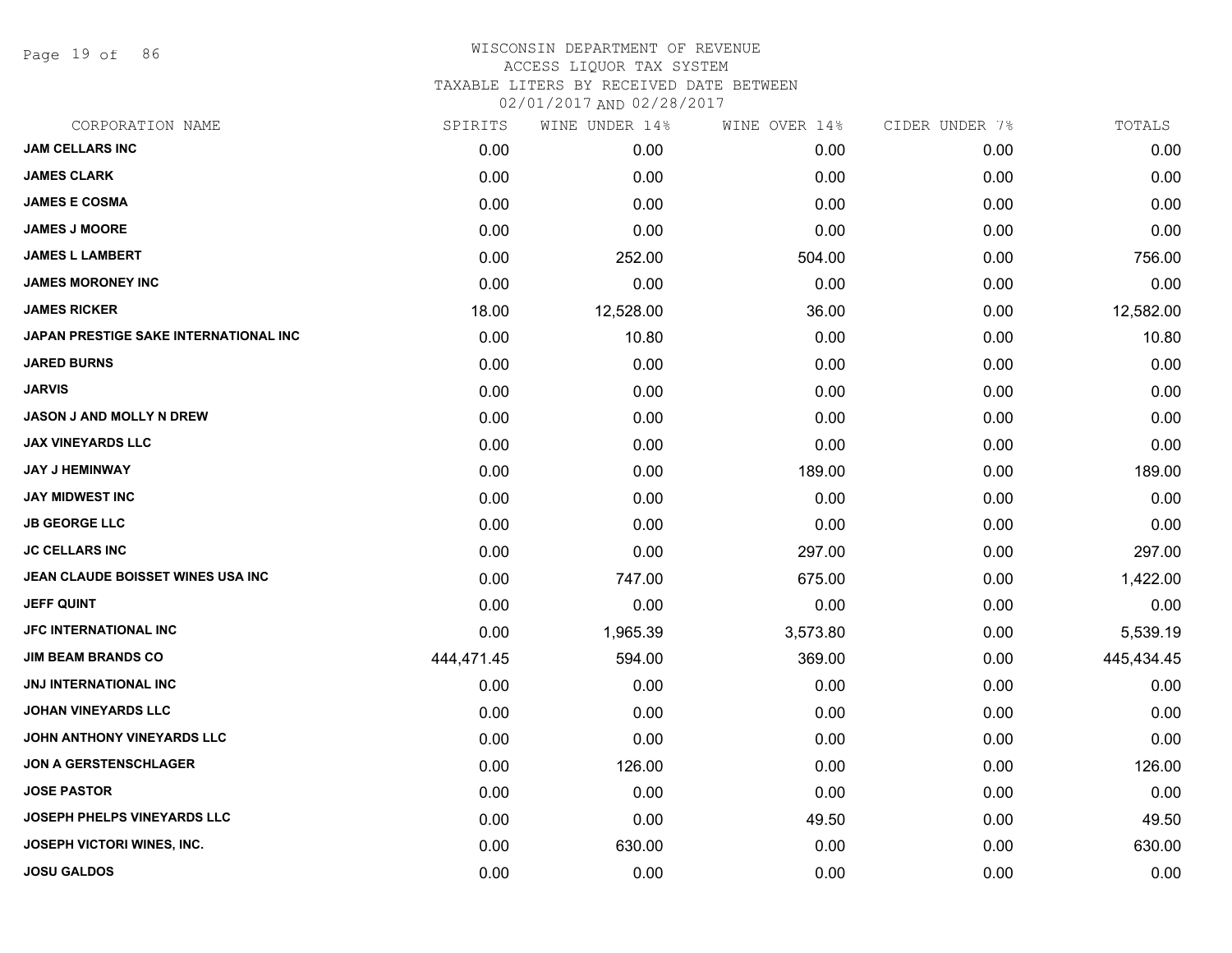Page 20 of 86

#### WISCONSIN DEPARTMENT OF REVENUE ACCESS LIQUOR TAX SYSTEM

TAXABLE LITERS BY RECEIVED DATE BETWEEN

| CORPORATION NAME                         | SPIRITS  | WINE UNDER 14% | WINE OVER 14% | CIDER UNDER 7% | TOTALS    |
|------------------------------------------|----------|----------------|---------------|----------------|-----------|
| <b>JOTO SAKE LLC</b>                     | 0.00     | 0.00           | 0.00          | 0.00           | 0.00      |
| <b>JOURNEYMAN DISTILLERY LLC</b>         | 40.50    | 0.00           | 0.00          | 0.00           | 40.50     |
| <b>JPPZ INC</b>                          | 0.00     | 0.00           | 0.00          | 0.00           | 0.00      |
| <b>JRV LLC</b>                           | 0.00     | 1,386.00       | 504.00        | 0.00           | 1,890.00  |
| JUDD FAMILY VINEYARDS LP                 | 0.00     | 0.00           | 0.00          | 0.00           | 0.00      |
| <b>JUSTIN VINEYARDS &amp; WINERY LLC</b> | 0.00     | 0.00           | 3,172.50      | 0.00           | 3,172.50  |
| <b>JVW CORPORATION</b>                   | 0.00     | 378.00         | 0.00          | 0.00           | 378.00    |
| <b>JZ WINE COMPANY</b>                   | 0.00     | 189.00         | 0.00          | 0.00           | 189.00    |
| <b>K VINTNERS LLC</b>                    | 0.00     | 1,134.00       | 522.00        | 0.00           | 1,656.00  |
| <b>KALIN CELLARS INC</b>                 | 0.00     | 0.00           | 0.00          | 0.00           | 0.00      |
| <b>KAY OLSEN</b>                         | 0.00     | 0.00           | 0.00          | 0.00           | 0.00      |
| <b>KB WINES LLC</b>                      | 0.00     | 0.00           | 0.00          | 0.00           | 0.00      |
| <b>KELLER ESTATE LTD</b>                 | 0.00     | 0.00           | 0.00          | 0.00           | 0.00      |
| <b>KEN WRIGHT CELLARS CO</b>             | 0.00     | 0.00           | 0.00          | 0.00           | 0.00      |
| <b>KENNETH S LIKITPRAKONG</b>            | 0.00     | 1,218.00       | 0.00          | 0.00           | 1,218.00  |
| <b>KENT HUMPHREY</b>                     | 0.00     | 0.00           | 0.00          | 0.00           | 0.00      |
| <b>KENT RASMUSSEN WINERY</b>             | 0.00     | 756.00         | 0.00          | 0.00           | 756.00    |
| <b>KENTUCKY BOURBON DISTILLERS LTD</b>   | 1,387.60 | 0.00           | 0.00          | 0.00           | 1,387.60  |
| <b>KERMIT LYNCH WINE MERCHANTS</b>       | 0.00     | 7,947.00       | 798.00        | 0.00           | 8,745.00  |
| KINDRED SPIRITS NORTH AMERICA INC        | 0.00     | 0.00           | 0.00          | 0.00           | 0.00      |
| KINDRED VINES IMPORT CO LLC              | 0.00     | 378.00         | 171.00        | 0.00           | 549.00    |
| <b>KING ESTATE WINERY LP</b>             | 0.00     | 2,079.00       | 63.00         | 0.00           | 2,142.00  |
| KINGS COUNTY DISTILLERY LLC              | 0.00     | 0.00           | 0.00          | 0.00           | 0.00      |
| <b>KIONA VINEYARDS LLC</b>               | 0.00     | 0.00           | 0.00          | 0.00           | 0.00      |
| KISTLER VINEYARDS, LLC                   | 0.00     | 0.00           | 0.00          | 0.00           | 0.00      |
| <b>KITFOX VINEYARDS LLC</b>              | 0.00     | 0.00           | 0.00          | 0.00           | 0.00      |
| <b>KLEIN FOODS INC</b>                   | 0.00     | 7,560.00       | 3,951.00      | 0.00           | 11,511.00 |
| <b>KLIN SPIRITS LLC</b>                  | 0.00     | 0.00           | 0.00          | 0.00           | 0.00      |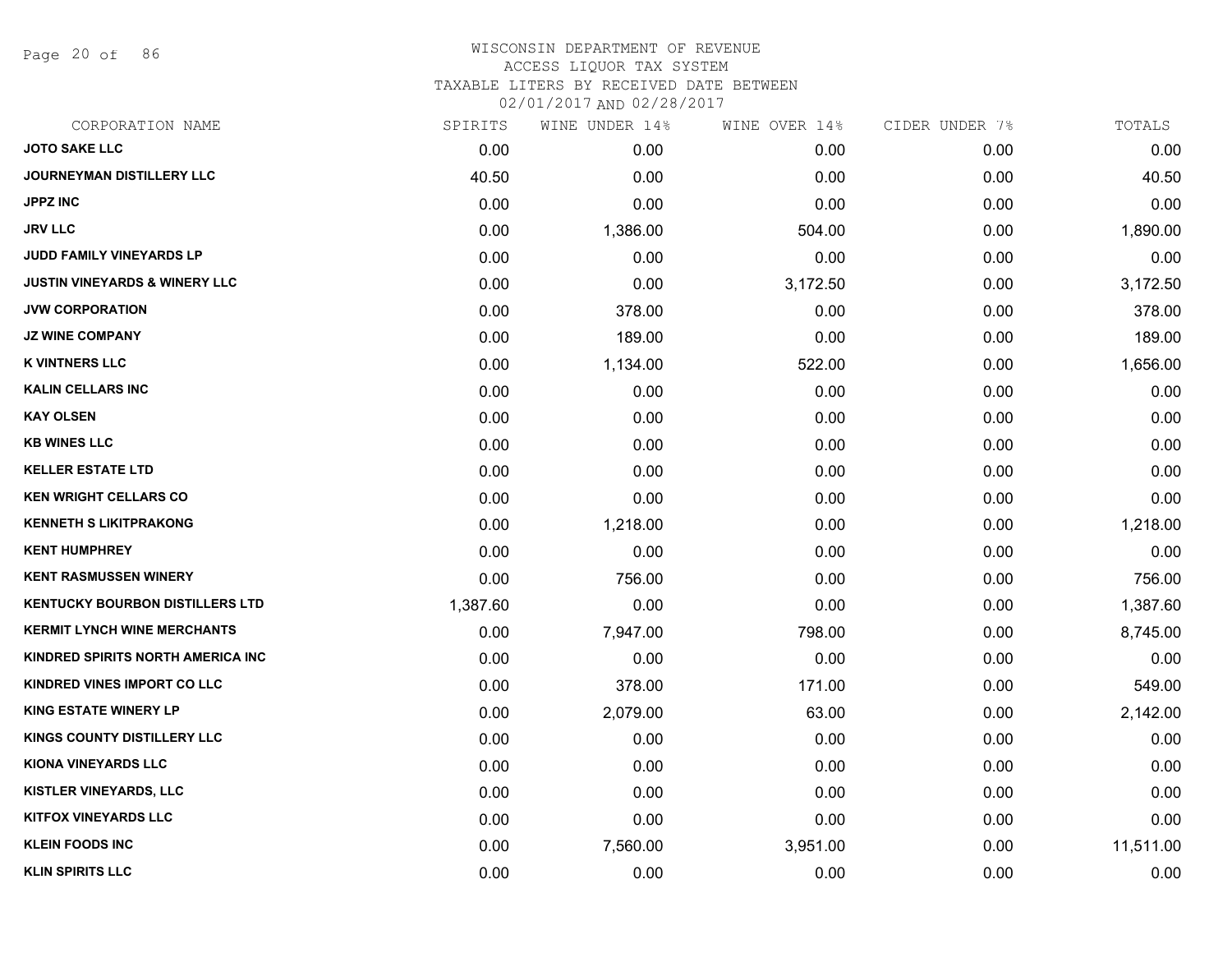Page 21 of 86

### WISCONSIN DEPARTMENT OF REVENUE ACCESS LIQUOR TAX SYSTEM TAXABLE LITERS BY RECEIVED DATE BETWEEN

| CORPORATION NAME                           | SPIRITS | WINE UNDER 14% | WINE OVER 14% | CIDER UNDER 7% | TOTALS   |
|--------------------------------------------|---------|----------------|---------------|----------------|----------|
| <b>KLINKER BRICK WINERY INC</b>            | 0.00    | 0.00           | 0.00          | 0.00           | 0.00     |
| <b>KOBRAND CORPORATION</b>                 | 127.50  | 4,743.00       | 2,044.62      | 0.00           | 6,915.12 |
| KOJIMA & INTERNATIONAL ASSOCIATES INC      | 0.00    | 0.00           | 0.00          | 0.00           | 0.00     |
| <b>KONGSGAARD WINE LLC</b>                 | 0.00    | 0.00           | 0.00          | 0.00           | 0.00     |
| <b>KONSTANTIN D FRANK &amp; SONS</b>       | 0.00    | 0.00           | 0.00          | 0.00           | 0.00     |
| <b>KOPRI INC</b>                           | 0.00    | 0.00           | 0.00          | 0.00           | 0.00     |
| <b>KOVAL INC</b>                           | 0.00    | 0.00           | 0.00          | 0.00           | 0.00     |
| <b>KRA-ZE LLC</b>                          | 0.00    | 0.00           | 0.00          | 0.00           | 0.00     |
| <b>KRUPP BROTHERS LLC</b>                  | 0.00    | 0.00           | 49.50         | 0.00           | 49.50    |
| <b>KUTCH WINES INC</b>                     | 0.00    | 0.00           | 0.00          | 0.00           | 0.00     |
| <b>KYSELA PERE ET FILS LTD</b>             | 0.00    | 2,153.25       | 189.00        | 0.00           | 2,342.25 |
| <b>L &amp; F BRANDS INC</b>                | 0.00    | 0.00           | 0.00          | 0.00           | 0.00     |
| <b>L &amp; L IMPORTS LLC</b>               | 0.00    | 0.00           | 0.00          | 0.00           | 0.00     |
| <b>L C WINE</b>                            | 0.00    | 0.00           | 0.00          | 0.00           | 0.00     |
| L FOPPIANO WINE CO INC                     | 0.00    | 0.00           | 0.00          | 0.00           | 0.00     |
| <b>L&amp;C WINE COUNTRY OPERATIONS LLC</b> | 0.00    | 0.00           | 0.00          | 0.00           | 0.00     |
| <b>LADERA WINERY LLC</b>                   | 0.00    | 0.00           | 126.00        | 0.00           | 126.00   |
| <b>LADY HILL LLC</b>                       | 0.00    | 0.00           | 0.00          | 0.00           | 0.00     |
| <b>LAETITIA VINEYARD &amp; WINERY INC</b>  | 0.00    | 0.00           | 0.00          | 0.00           | 0.00     |
| <b>LAIRD &amp; COMPANY</b>                 | 315.00  | 0.00           | 45.00         | 0.00           | 360.00   |
| <b>LANCE C RANDOLPH</b>                    | 0.00    | 0.00           | 252.00        | 0.00           | 252.00   |
| <b>LANGDON SHIVERICK INC</b>               | 0.00    | 0.00           | 0.00          | 0.00           | 0.00     |
| <b>LANGE WINERY LLC</b>                    | 0.00    | 0.00           | 0.00          | 0.00           | 0.00     |
| <b>LAPHAM SALES &amp; MARKETING INC</b>    | 0.00    | 0.00           | 0.00          | 0.00           | 0.00     |
| <b>LATITUDE BEVERAGE COMPANY</b>           | 0.00    | 0.00           | 0.00          | 0.00           | 0.00     |
| <b>LAURENT-PERRIER US INC</b>              | 0.00    | 0.00           | 0.00          | 0.00           | 0.00     |
| <b>LAVA SPRINGS INC</b>                    | 0.00    | 0.00           | 0.00          | 0.00           | 0.00     |
| <b>LCF WINE COMPANY LLC</b>                | 0.00    | 148.50         | 378.00        | 0.00           | 526.50   |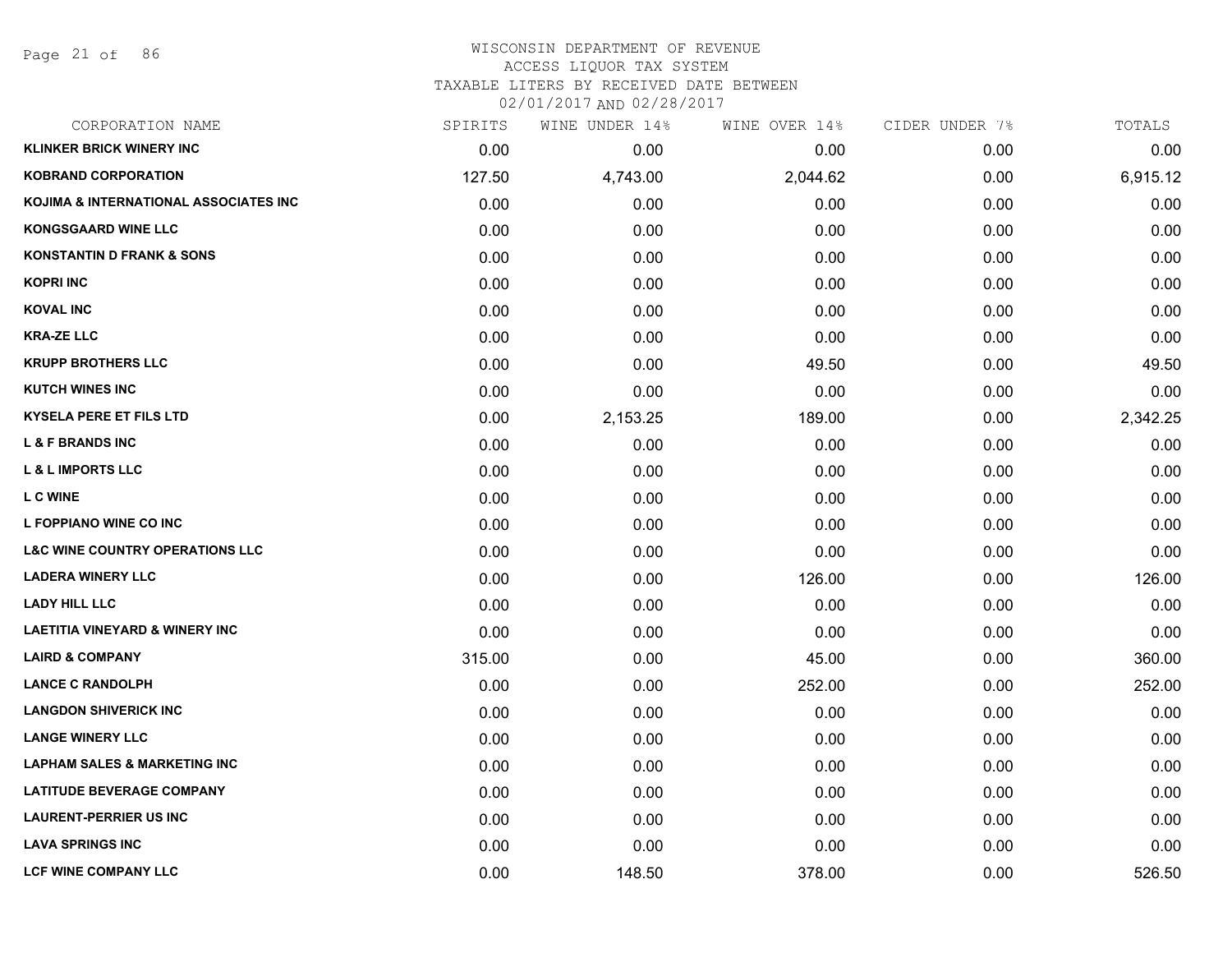Page 22 of 86

### WISCONSIN DEPARTMENT OF REVENUE ACCESS LIQUOR TAX SYSTEM TAXABLE LITERS BY RECEIVED DATE BETWEEN

| CORPORATION NAME                    | SPIRITS   | WINE UNDER 14% | WINE OVER 14% | CIDER UNDER 7% | TOTALS    |
|-------------------------------------|-----------|----------------|---------------|----------------|-----------|
| LE CEP II INC                       | 0.00      | 567.00         | 0.00          | 0.00           | 567.00    |
| LE GRAND COURTAGE LLC               | 0.00      | 0.00           | 0.00          | 0.00           | 0.00      |
| LE RAISIN IMPORTS LLC               | 0.00      | 0.00           | 0.00          | 0.00           | 0.00      |
| <b>LEAH M SULLBERG</b>              | 0.00      | 0.00           | 0.00          | 0.00           | 0.00      |
| LEFT COAST CELLARS LLC              | 0.00      | 0.00           | 0.00          | 0.00           | 0.00      |
| <b>LEMELSON WINERY LLC</b>          | 0.00      | $-3.00$        | $-9.75$       | 0.00           | $-12.75$  |
| <b>LEONARD KREUSCH INC</b>          | 0.00      | 2,117.19       | 0.00          | 0.00           | 2,117.19  |
| <b>LEONARDINI FAMILY WINERY LLC</b> | 0.00      | 0.00           | 126.00        | 0.00           | 126.00    |
| <b>LEONETTI CELLAR LLC</b>          | 0.00      | 0.00           | 0.00          | 0.00           | 0.00      |
| <b>LEVECKE CORPORATION</b>          | 47,082.00 | 0.00           | 0.00          | 0.00           | 47,082.00 |
| <b>LEVIATHAN WINE COMPANY LLC</b>   | 0.00      | 0.00           | 0.00          | 0.00           | 0.00      |
| <b>LICKUID AWESOME LLC</b>          | 0.00      | 0.00           | 0.00          | 0.00           | 0.00      |
| LINCOLN SQUARE WINE COMPANY LLC     | 0.00      | 0.00           | 0.00          | 0.00           | 0.00      |
| <b>LIOCO WINE COMPANY LLC</b>       | 0.00      | 0.00           | 0.00          | 0.00           | 0.00      |
| <b>LION NATHAN USA INC</b>          | 0.00      | 5,275.50       | 27.00         | 0.00           | 5,302.50  |
| <b>LIQUID BRANDS LLC</b>            | 0.00      | 540.00         | 0.00          | 0.00           | 540.00    |
| <b>LISA LISA INCORPORATED</b>       | 0.00      | 0.00           | 0.00          | 0.00           | 0.00      |
| <b>LISA MARLOW</b>                  | 0.00      | 0.00           | 0.00          | 0.00           | 0.00      |
| <b>LOCAL DISTILLING INC</b>         | 0.00      | 0.00           | 0.00          | 0.00           | 0.00      |
| <b>LOCAL WINE AND SPIRITS LLC</b>   | 0.00      | 0.00           | 0.00          | 0.00           | 0.00      |
| <b>LOEST &amp; MCNAMEE INC</b>      | 0.00      | 0.00           | 0.00          | 0.00           | 0.00      |
| <b>LONG MEADOW RANCH WINERY INC</b> | 0.00      | 0.00           | 0.00          | 0.00           | 0.00      |
| <b>LONG SHADOWS VINTNERS LLC</b>    | 0.00      | 378.00         | 1,638.00      | 0.00           | 2,016.00  |
| <b>LONGDROP CIDER COMPANY INC</b>   | 0.00      | 0.00           | 0.00          | 0.00           | 0.00      |
| <b>LONZ WINERY INC</b>              | 0.00      | 0.00           | 0.00          | 0.00           | 0.00      |
| <b>LOOSEN BROS USA LTD</b>          | 0.00      | 1,161.00       | 0.00          | 0.00           | 1,161.00  |
| <b>LORING WINE COMPANY LLC</b>      | 0.00      | 0.00           | 0.00          | 0.00           | 0.00      |
| <b>LOUIS GLUNZ BEER INC</b>         | 0.00      | 0.00           | 0.00          | 0.00           | 0.00      |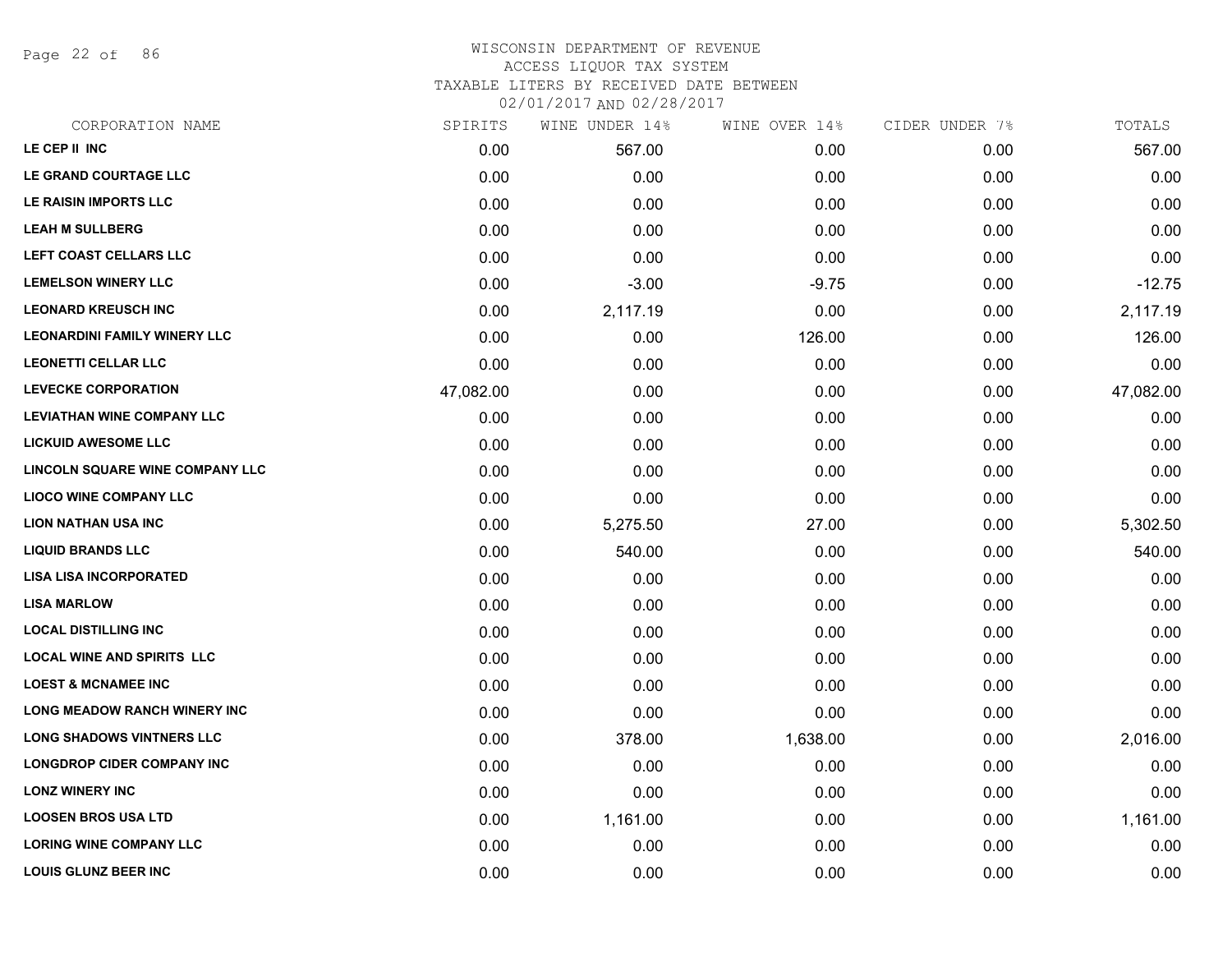Page 23 of 86

#### WISCONSIN DEPARTMENT OF REVENUE ACCESS LIQUOR TAX SYSTEM

TAXABLE LITERS BY RECEIVED DATE BETWEEN

| CORPORATION NAME                               | SPIRITS   | WINE UNDER 14% | WINE OVER 14% | CIDER UNDER 7% | TOTALS    |
|------------------------------------------------|-----------|----------------|---------------|----------------|-----------|
| <b>LOUIS GLUNZ WINE INC</b>                    | 0.00      | 0.00           | 0.00          | 0.00           | 0.00      |
| <b>LOUIS LATOUR INC</b>                        | 0.00      | 756.00         | 0.00          | 0.00           | 756.00    |
| <b>LOWDEN SCHOOLHOUSE CORPORATION</b>          | 0.00      | 0.00           | 0.00          | 0.00           | 0.00      |
| <b>LUNA VINEYARDS INC</b>                      | 0.00      | 45.00          | 45.00         | 0.00           | 90.00     |
| <b>LUNEAU USA INC</b>                          | 0.00      | 5,997.00       | 0.00          | 0.00           | 5,997.00  |
| <b>LUXCO INC</b>                               | 33,596.70 | 117.00         | 717.00        | 0.00           | 34,430.70 |
| <b>LYNMAR WINERY LLC</b>                       | 0.00      | 0.00           | 0.00          | 0.00           | 0.00      |
| <b>M.A.C. WINES, LLC</b>                       | 0.00      | 0.00           | 0.00          | 0.00           | 0.00      |
| <b>MACH FLYNT INC</b>                          | 1,872.00  | 11,016.00      | 1,134.00      | 0.00           | 14,022.00 |
| <b>MAD CAR WINE CO LLC</b>                     | 0.00      | 0.00           | 0.00          | 0.00           | 0.00      |
| <b>MADRIGAL FAMILY WINERY LLC</b>              | 0.00      | 0.00           | 0.00          | 0.00           | 0.00      |
| <b>MAGAVE TEQUILA INC</b>                      | 0.00      | 0.00           | 0.00          | 0.00           | 0.00      |
| <b>MAGICAL SPIRITS INC</b>                     | 0.00      | 0.00           | 0.00          | 0.00           | 0.00      |
| <b>MAISONS MARQUES &amp; DOMAINES USA INC.</b> | 0.00      | 510.75         | 112.50        | 0.00           | 623.25    |
| <b>MANO'S INC</b>                              | 0.00      | 36.00          | 0.00          | 0.00           | 36.00     |
| <b>MANUEL PULIDO</b>                           | 0.00      | 0.00           | 0.00          | 0.00           | 0.00      |
| <b>MARIETTA CELLARS INC</b>                    | 0.00      | 0.00           | 0.00          | 0.00           | 0.00      |
| <b>MARIPOSA WINE COMPANY LLC</b>               | 0.00      | 0.00           | 0.00          | 0.00           | 0.00      |
| <b>MARK ADAMS &amp; CIERA ADAMS</b>            | 0.00      | 0.00           | 0.00          | 0.00           | 0.00      |
| <b>MARK ANDERSON</b>                           | 0.00      | 0.00           | 0.00          | 0.00           | 0.00      |
| <b>MARK ANTHONY BRANDS INC</b>                 | 0.00      | 0.00           | 0.00          | 0.00           | 0.00      |
| <b>MARK SZUMOWSKI</b>                          | 0.00      | 0.00           | 0.00          | 0.00           | 0.00      |
| <b>MARKETING GLOBAL BRANDS CORP</b>            | 0.00      | 0.00           | 0.00          | 0.00           | 0.00      |
| <b>MARTIN RAY WINERY INC</b>                   | 0.00      | 0.00           | 0.00          | 0.00           | 0.00      |
| <b>MARTINELLI WINERY INC</b>                   | 0.00      | 0.00           | 0.00          | 0.00           | 0.00      |
| <b>MARTINEZ DISTRIBUTING CO INC</b>            | 0.00      | 0.00           | 0.00          | 0.00           | 0.00      |
| <b>MASSANOIS LLC</b>                           | 0.00      | 846.00         | 153.00        | 0.00           | 999.00    |
| <b>MATHY WINERY LLC</b>                        | 0.00      | 0.00           | 0.00          | 0.00           | 0.00      |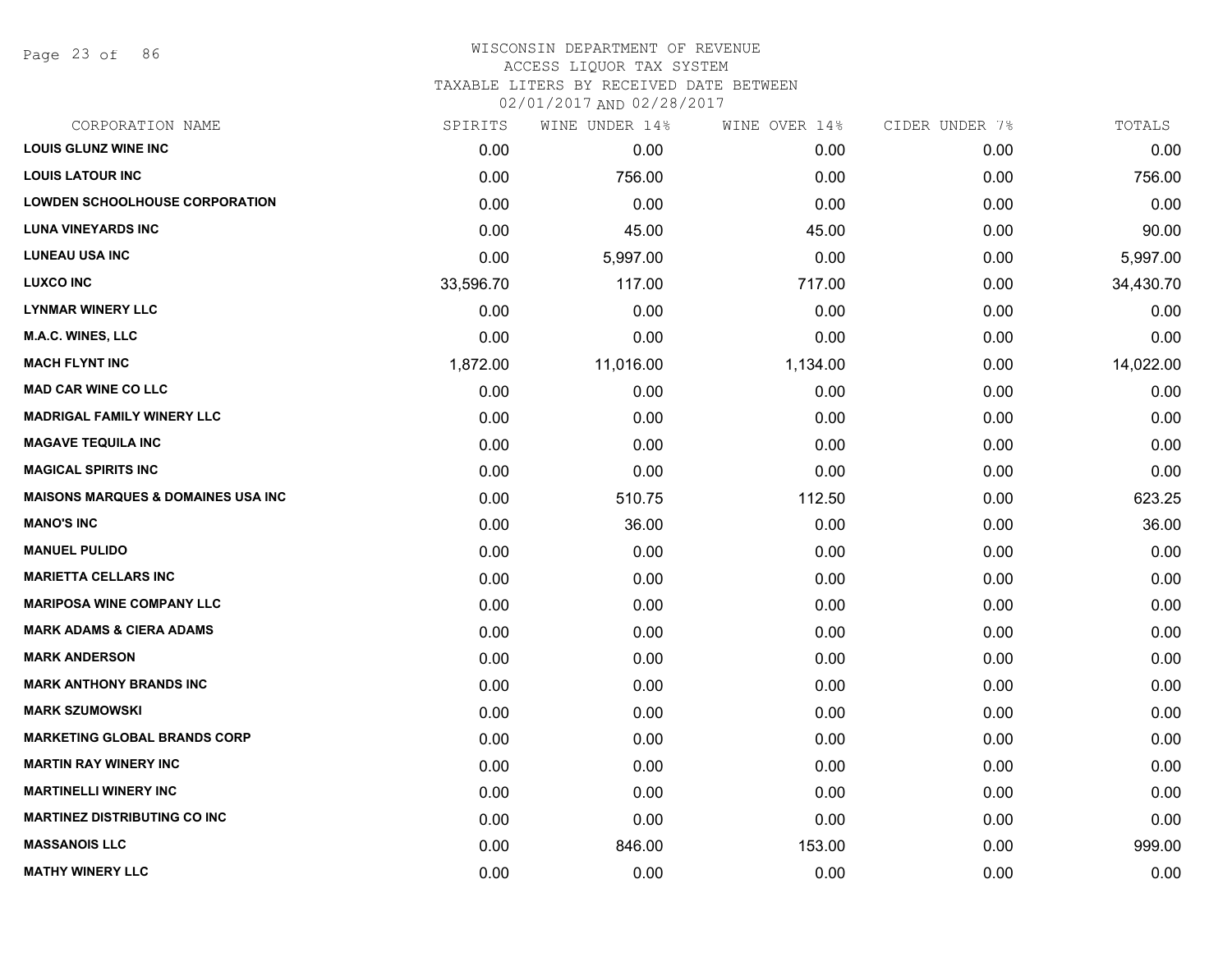Page 24 of 86

|           | WINE UNDER 14% | WINE OVER 14% | CIDER UNDER 7% | TOTALS    |
|-----------|----------------|---------------|----------------|-----------|
| 0.00      | 0.00           | 0.00          | 0.00           | 0.00      |
| 0.00      | 0.00           | 0.00          | 0.00           | 0.00      |
| 26,179.50 | 0.00           | 0.00          | 0.00           | 26,179.50 |
| 0.00      | 0.00           | 0.00          | 0.00           | 0.00      |
| 0.00      | 945.00         | 63.00         | 0.00           | 1,008.00  |
| 0.00      | 0.00           | 693.00        | 0.00           | 693.00    |
| 0.00      | 0.00           | 0.00          | 0.00           | 0.00      |
| 0.00      | 1,044.00       | 202.50        | 0.00           | 1,246.50  |
| 0.00      | 1,471.50       | 594.00        | 0.00           | 2,065.50  |
| 0.00      | 315.00         | 63.00         | 0.00           | 378.00    |
| 0.00      | 0.00           | 0.00          | 381.38         | 381.38    |
| 0.00      | 0.00           | 0.00          | 0.00           | 0.00      |
| 0.00      | 0.00           | 0.00          | 0.00           | 0.00      |
| 0.00      | 0.00           | 0.00          | 0.00           | 0.00      |
| 0.00      | 0.00           | 126.00        | 0.00           | 126.00    |
| 0.00      | 0.00           | 0.00          | 0.00           | 0.00      |
| 1,028.70  | 0.00           | 0.00          | 0.00           | 1,028.70  |
| 0.00      | 0.00           | 0.00          | 0.00           | 0.00      |
| 8,919.45  | 5,683.50       | 1,539.00      | 0.00           | 16,141.95 |
| 0.00      | 0.00           | 0.00          | 0.00           | 0.00      |
| 0.00      | 4,545.00       | 252.00        | 0.00           | 4,797.00  |
| 0.00      | 855.00         | 0.00          | 0.00           | 855.00    |
| 0.00      | 0.00           | 0.00          | 0.00           | 0.00      |
| 0.00      | 0.00           | 0.00          | 0.00           | 0.00      |
| 0.00      | 0.00           | 0.00          | 0.00           | 0.00      |
| 0.00      | 0.00           | 252.00        | 0.00           | 252.00    |
| 0.00      | 1,003.50       | 0.00          | 0.00           | 1,003.50  |
| 0.00      | 0.00           | 0.00          | 0.00           | 0.00      |
|           | SPIRITS        |               |                |           |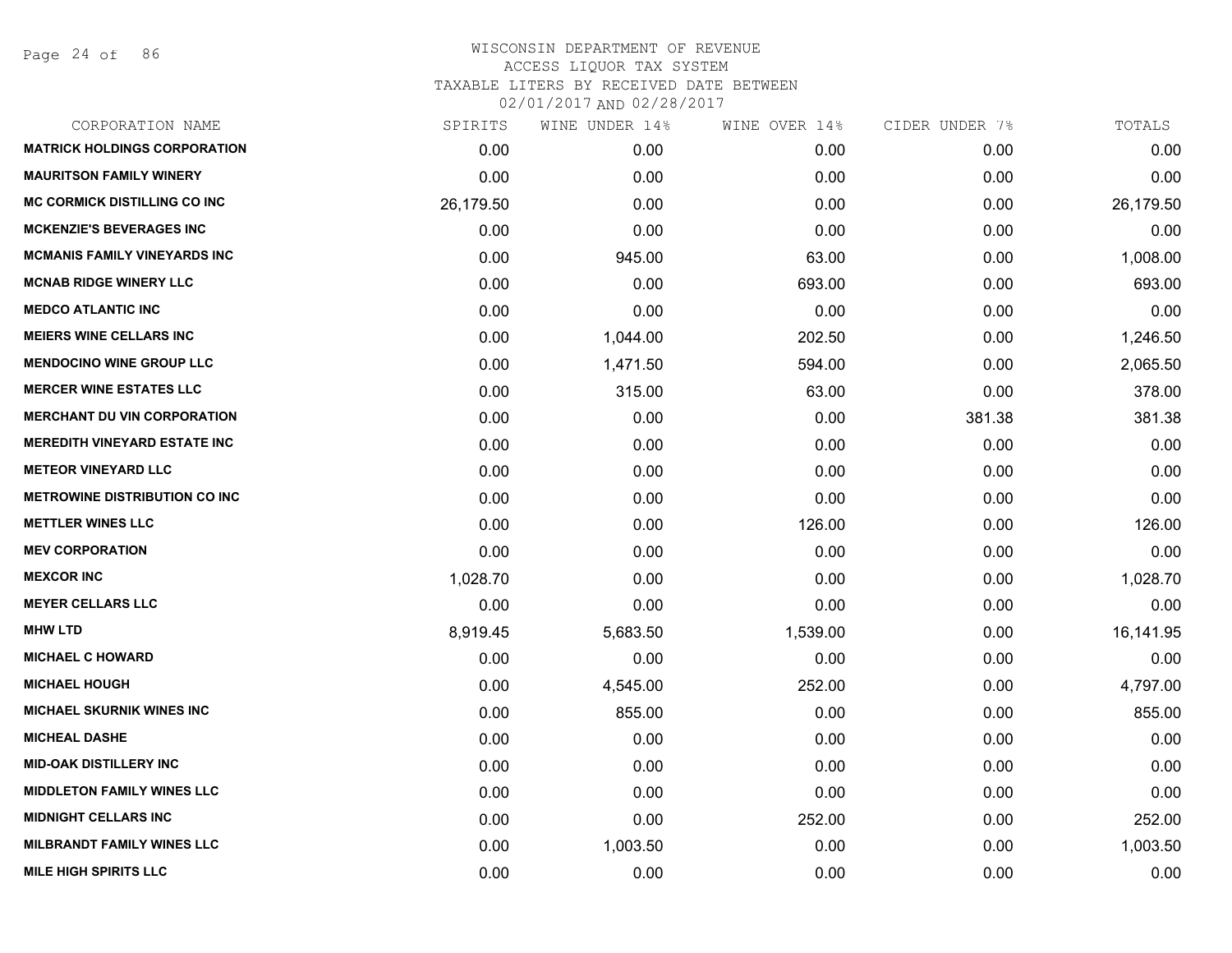Page 25 of 86

## WISCONSIN DEPARTMENT OF REVENUE ACCESS LIQUOR TAX SYSTEM TAXABLE LITERS BY RECEIVED DATE BETWEEN

| CORPORATION NAME                                  | SPIRITS   | WINE UNDER 14% | WINE OVER 14% | CIDER UNDER 7% | TOTALS    |
|---------------------------------------------------|-----------|----------------|---------------|----------------|-----------|
| <b>MILL CREEK VINEYARDS</b>                       | 0.00      | 0.00           | 0.00          | 0.00           | 0.00      |
| <b>MILLER SQUARED INC</b>                         | 0.00      | 0.00           | 0.00          | 0.00           | 0.00      |
| <b>MILLERCOORS LLC</b>                            | 0.00      | 0.00           | 0.00          | 0.00           | 0.00      |
| <b>MILTONS DISTRIBUTING CO INC</b>                | 0.00      | 2,574.00       | 18.00         | 0.00           | 2,592.00  |
| <b>MINER FAMILY WINERY LLC</b>                    | 0.00      | 0.00           | 63.00         | 0.00           | 63.00     |
| <b>MINU IMPORT INC</b>                            | 0.00      | 508.50         | 0.00          | 0.00           | 508.50    |
| <b>MIONETTO USA INC</b>                           | 0.00      | 504.00         | 0.00          | 0.00           | 504.00    |
| <b>MIRA WINERY LLC</b>                            | 0.00      | 0.00           | 0.00          | 0.00           | 0.00      |
| <b>MIRAMONT ESTATE VINEYARDS &amp; WINERY INC</b> | 0.00      | 0.00           | 0.00          | 0.00           | 0.00      |
| <b>MIRASOL WINE LLC</b>                           | 0.00      | 0.00           | 0.00          | 0.00           | 0.00      |
| <b>MISA IMPORTS INC</b>                           | 522.00    | 7,677.00       | 162.00        | 0.00           | 8,361.00  |
| <b>MISSISSIPPI RIVER DISTILLING COMPANY</b>       | 396.00    | 0.00           | 0.00          | 0.00           | 396.00    |
| <b>MISTARR WINE IMPORTERS</b>                     | 0.00      | 0.00           | 0.00          | 0.00           | 0.00      |
| <b>MIURA VINEYARDS LLC</b>                        | 0.00      | 0.00           | 0.00          | 0.00           | 0.00      |
| <b>MODERN DEVELOPMENT COMPANY</b>                 | 0.00      | 0.00           | 0.00          | 0.00           | 0.00      |
| <b>MODERN SPIRITS LLC</b>                         | 4.50      | 0.00           | 31.50         | 0.00           | 36.00     |
| <b>MODUS OPERANDI CELLARS LLC</b>                 | 0.00      | 0.00           | 0.00          | 0.00           | 0.00      |
| MOET HENNESSY USA, INC.                           | 22,570.10 | 7,066.50       | 1,237.50      | 0.00           | 30,874.10 |
| <b>MOLLYDOOKER INTERNATIONAL LLC</b>              | 0.00      | 0.00           | 702.00        | 0.00           | 702.00    |
| <b>MONICA NOGUES</b>                              | 0.00      | 576.00         | 90.00         | 0.00           | 666.00    |
| <b>MONTAGNA LLC</b>                               | 0.00      | 0.00           | 0.00          | 0.00           | 0.00      |
| <b>MONTANERO MEZCAL LLC</b>                       | 0.00      | 0.00           | 0.00          | 0.00           | 0.00      |
| <b>MONTEREY WINE COMPANY LLC</b>                  | 0.00      | 378.00         | 0.00          | 0.00           | 378.00    |
| <b>MONTICELLO CELLARS INC</b>                     | 0.00      | 0.00           | 0.00          | 0.00           | 0.00      |
| <b>MONTINORE VINEYARDS LIMITED</b>                | 0.00      | 110.00         | 0.00          | 0.00           | 110.00    |
| <b>MORGAN WINERY INC</b>                          | 0.00      | 0.00           | 0.00          | 0.00           | 0.00      |
| <b>MOUNT VEEDER FARMS LLC</b>                     | 0.00      | 0.00           | 0.00          | 0.00           | 0.00      |
| <b>MOUNTAIN VIEW VINTNERS LLC</b>                 | 0.00      | 189.00         | 0.00          | 0.00           | 189.00    |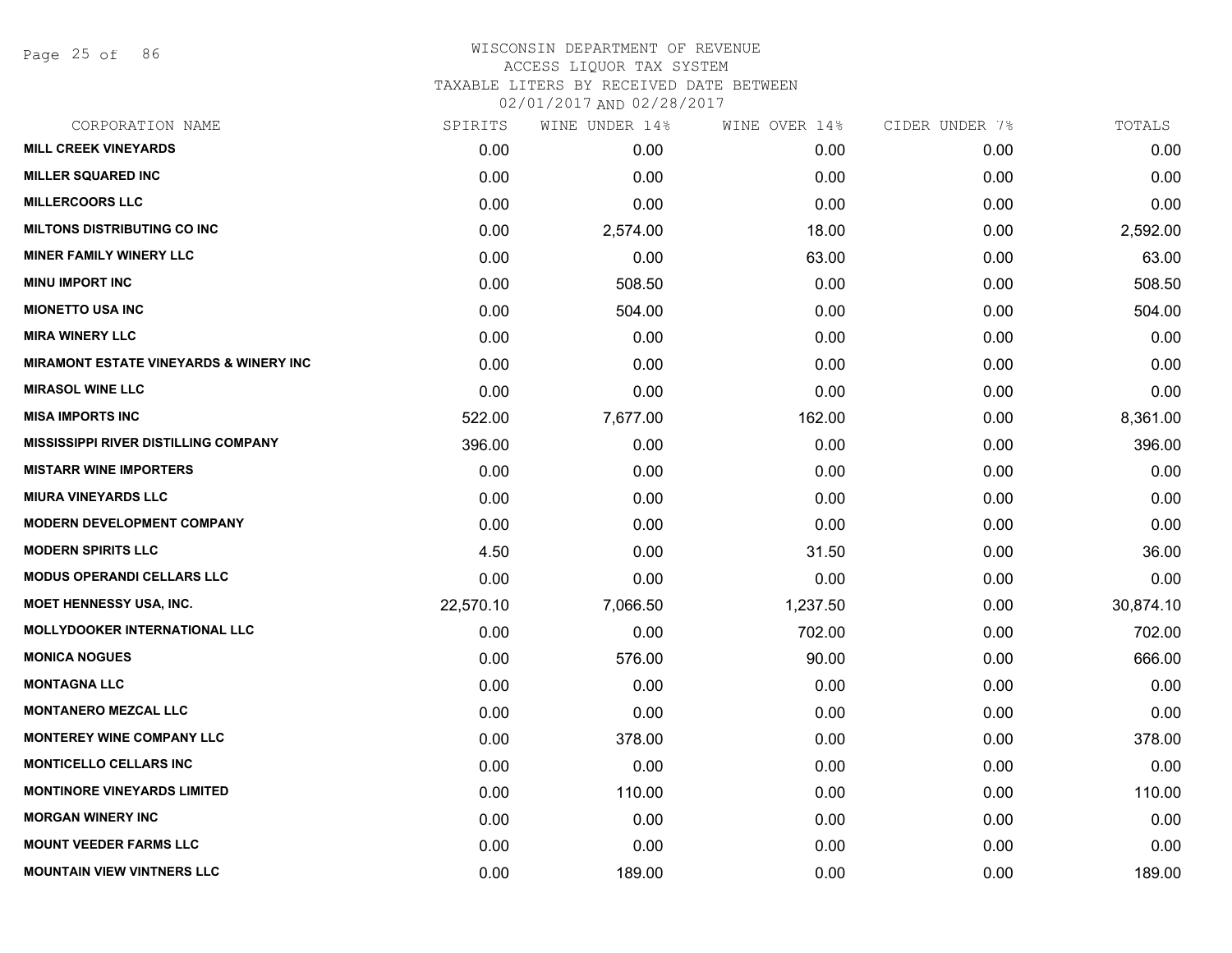Page 26 of 86

# WISCONSIN DEPARTMENT OF REVENUE ACCESS LIQUOR TAX SYSTEM TAXABLE LITERS BY RECEIVED DATE BETWEEN

| CORPORATION NAME                                                            | SPIRITS  | WINE UNDER 14% | WINE OVER 14% | CIDER UNDER 7% | TOTALS    |
|-----------------------------------------------------------------------------|----------|----------------|---------------|----------------|-----------|
| <b>MS WALKER INC</b>                                                        | 0.00     | 0.00           | 0.00          | 0.00           | 0.00      |
| <b>MUSTACHE MENTORS LLC</b>                                                 | 0.00     | 126.00         | 0.00          | 0.00           | 126.00    |
| MUTUAL WHOLESALE LIQUOR INC                                                 | 0.00     | 0.00           | 0.00          | 0.00           | 0.00      |
| <b>NAKED WINES LLC</b>                                                      | 0.00     | 0.00           | 0.00          | 0.00           | 0.00      |
| <b>NAPA VALLEY SPECIALTY WINES INC</b>                                      | 0.00     | 270.00         | 144.00        | 0.00           | 414.00    |
| NATIONAL CONSUMER CREDIT GUARANTEE<br><b>ASSOCIATION OF CONNECTICUT INC</b> | 161.25   | 0.00           | 0.00          | 0.00           | 161.25    |
| <b>NATURAL MERCHANTS INC</b>                                                | 0.00     | 306.00         | 0.00          | 0.00           | 306.00    |
| <b>NATUREL WEST CORP</b>                                                    | 0.00     | 0.00           | 0.00          | 0.00           | 0.00      |
| <b>NAVARRO VINEYARDS, LLC</b>                                               | 0.00     | 0.00           | 0.00          | 0.00           | 0.00      |
| <b>NBI ACQUISITION LLC</b>                                                  | 0.00     | 0.00           | 0.00          | 0.00           | 0.00      |
| <b>NDC SYSTEMS LP</b>                                                       | 1,903.50 | 49,317.00      | 2,160.00      | 0.00           | 53,380.50 |
| <b>NEGOCIANTS USA INC</b>                                                   | 0.00     | 0.00           | 0.00          | 0.00           | 0.00      |
| <b>NESTOR IMPORTS INC</b>                                                   | 0.00     | 135.00         | 27.00         | 0.00           | 162.00    |
| <b>NEW HOLLAND BREWING CO LLC</b>                                           | 540.00   | 0.00           | 0.00          | 0.00           | 540.00    |
| <b>NEW MEXICO WINERIES INC</b>                                              | 0.00     | 0.00           | 0.00          | 0.00           | 0.00      |
| <b>NEW PARROTT &amp; CO</b>                                                 | 0.00     | 1,260.00       | 0.00          | 0.00           | 1,260.00  |
| <b>NEW VAVIN INC</b>                                                        | 0.00     | 0.00           | 0.00          | 0.00           | 0.00      |
| NEW YORK MUTUAL TRADING CO INC                                              | 0.00     | 0.00           | 0.00          | 0.00           | 0.00      |
| <b>NEXUS BRANDS LLC</b>                                                     | 0.00     | 0.00           | 81.00         | 0.00           | 81.00     |
| <b>NICHE IMPORT CO</b>                                                      | 897.03   | 90.02          | 0.00          | 414.01         | 1,401.06  |
| NIEBAUM-COPPOLA ESTATE WINERY LP                                            | 0.00     | 0.00           | 0.00          | 0.00           | 0.00      |
| <b>NOLET SPIRITS USA INC</b>                                                | 0.00     | 0.00           | 0.00          | 0.00           | 0.00      |
| <b>NORTH SHORE DISTILLERY LLC</b>                                           | 0.00     | 0.00           | 0.00          | 0.00           | 0.00      |
| <b>NOVA WINES, INC.</b>                                                     | 0.00     | 0.00           | 0.00          | 0.00           | 0.00      |
| <b>NUCCIO &amp; WISE</b>                                                    | 0.00     | 0.00           | 0.00          | 0.00           | 0.00      |
| <b>NV AWG LTD</b>                                                           | 0.00     | 0.00           | 15.75         | 0.00           | 15.75     |
| <b>NW WINE COMPANY LLC</b>                                                  | 0.00     | 126.00         | 0.00          | 0.00           | 126.00    |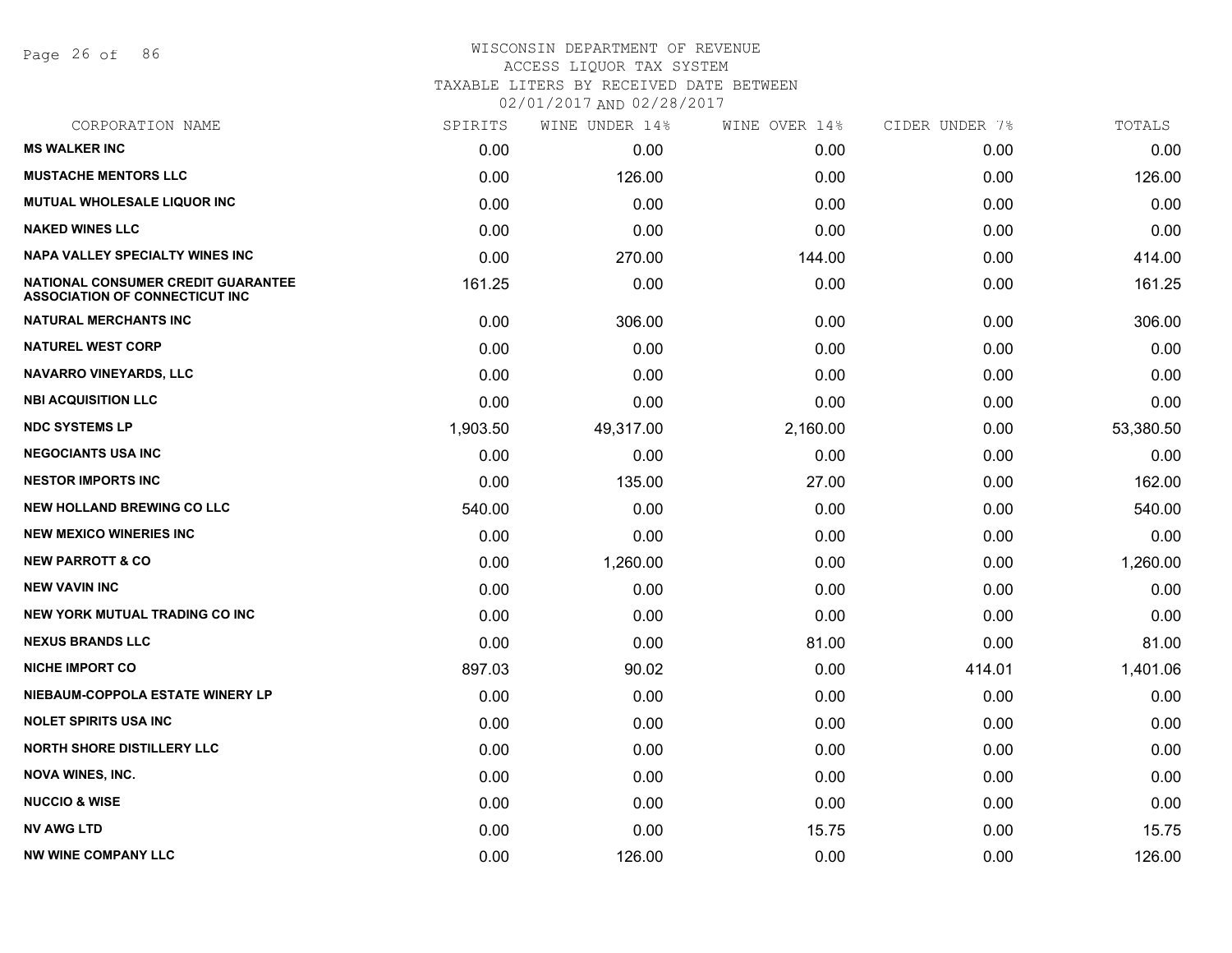Page 27 of 86

#### WISCONSIN DEPARTMENT OF REVENUE ACCESS LIQUOR TAX SYSTEM

TAXABLE LITERS BY RECEIVED DATE BETWEEN

| CORPORATION NAME                  | SPIRITS | WINE UNDER 14% | WINE OVER 14% | CIDER UNDER 7% | TOTALS    |
|-----------------------------------|---------|----------------|---------------|----------------|-----------|
| O'NEILL BEVERAGES CO LLC          | 0.00    | 5,608.50       | 2,646.00      | 0.00           | 8,254.50  |
| <b>O'SHAUGHNESSY DEL OSO LLC</b>  | 0.00    | 0.00           | 0.00          | 0.00           | 0.00      |
| OAK RIDGE WINERY LLC              | 0.00    | 8,037.00       | 135.00        | 0.00           | 8,172.00  |
| <b>OLD BRIDGE CELLARS</b>         | 0.00    | 2,934.00       | 864.00        | 0.00           | 3,798.00  |
| <b>OLDE WORLD IMPORTS INC</b>     | 0.00    | 0.00           | 0.00          | 0.00           | 0.00      |
| OLE SMOKY DISTILLERY LLC          | 912.00  | 0.00           | 0.00          | 0.00           | 912.00    |
| <b>OLIVER WINE COMPANY INC</b>    | 0.00    | 0.00           | 0.00          | 0.00           | 0.00      |
| ONE TRUE VINE LLC                 | 0.00    | 126.00         | 0.00          | 0.00           | 126.00    |
| <b>OPICI IMPORT COMPANY</b>       | 180.00  | 852.00         | 126.00        | 0.00           | 1,158.00  |
| <b>OPOLO WINES LP</b>             | 0.00    | 0.00           | 0.00          | 0.00           | 0.00      |
| <b>OPUS ONE WINERY LLC</b>        | 0.00    | 0.00           | 0.00          | 0.00           | 0.00      |
| ORCA PROPERTIES LLC               | 0.00    | 0.00           | 0.00          | 0.00           | 0.00      |
| <b>OREGON BREWING COMPANY INC</b> | 0.00    | 0.00           | 0.00          | 0.00           | 0.00      |
| <b>ORIGINAL SIN CORPORATION</b>   | 0.00    | 0.00           | 0.00          | 0.00           | 0.00      |
| <b>ORIGINS PALEO MEALS LLC</b>    | 0.00    | 0.00           | 0.00          | 0.00           | 0.00      |
| ORIN SWIFT CELLARS LLC            | 0.00    | 0.00           | 225.00        | 0.00           | 225.00    |
| ORVINO IMPORTS & DISTRIBUTING INC | 0.00    | 0.00           | 0.00          | 0.00           | 0.00      |
| <b>OUTPOST WINES LLC</b>          | 0.00    | 0.00           | 0.00          | 0.00           | 0.00      |
| <b>OWEN ROE LLC</b>               | 0.00    | 693.00         | 342.00        | 0.00           | 1,035.00  |
| <b>P R GRISLEY CO INC</b>         | 0.00    | 0.00           | 0.00          | 0.00           | 0.00      |
| <b>PABST HOLDINGS LLC</b>         | 0.00    | 0.00           | 0.00          | 18,536.00      | 18,536.00 |
| PACIFIC EDGE MARKETING GROUP INC  | 789.00  | 0.00           | 0.00          | 0.00           | 789.00    |
| PACIFIC INTERNATIONAL LIQUOR INC  | 0.00    | 0.00           | 0.00          | 0.00           | 0.00      |
| <b>PACIFIC PRIME WINES LLC</b>    | 0.00    | 0.00           | 0.00          | 0.00           | 0.00      |
| <b>PAHLMEYER LLC</b>              | 0.00    | 0.00           | 0.00          | 0.00           | 0.00      |
| PALI WINE COMPANY LP              | 0.00    | 0.00           | 0.00          | 0.00           | 0.00      |
| PALM BAY INTERNATIONAL INC        | 36.00   | 7,078.18       | 648.00        | 0.00           | 7,762.18  |
| <b>PAMELA FRYE</b>                | 0.00    | 504.00         | 0.00          | 0.00           | 504.00    |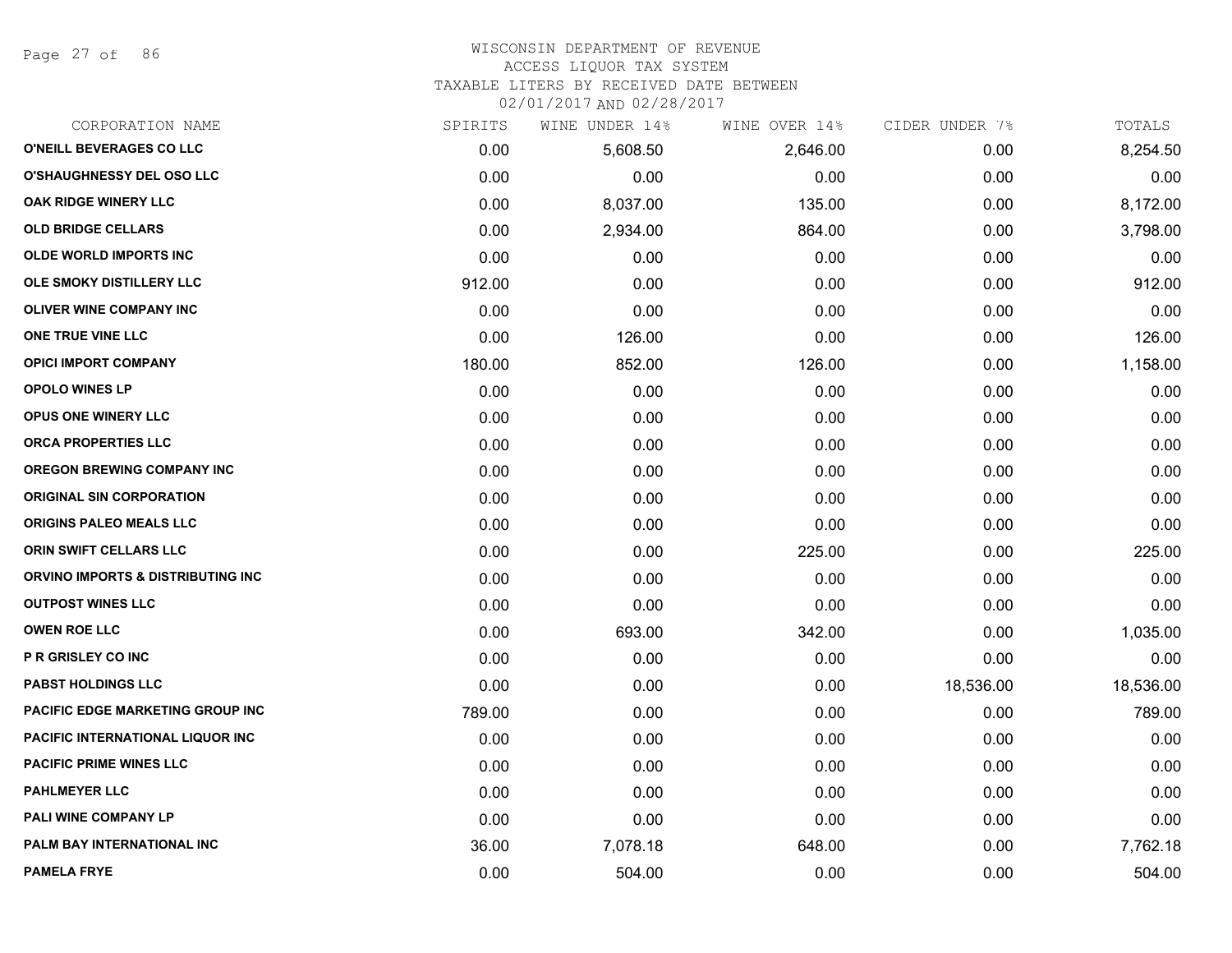Page 28 of 86

## WISCONSIN DEPARTMENT OF REVENUE ACCESS LIQUOR TAX SYSTEM TAXABLE LITERS BY RECEIVED DATE BETWEEN

| CORPORATION NAME                     | SPIRITS   | WINE UNDER 14% | WINE OVER 14% | CIDER UNDER 7% | TOTALS    |
|--------------------------------------|-----------|----------------|---------------|----------------|-----------|
| <b>PAMPA BEVERAGES LLC</b>           | 0.00      | 0.00           | 0.00          | 0.00           | 0.00      |
| <b>PANEBIANCO LLC</b>                | 0.00      | 3,072.00       | 0.00          | 0.00           | 3,072.00  |
| <b>PANTHER CREEK CELLARS LLC</b>     | 0.00      | 0.00           | 0.00          | 0.00           | 0.00      |
| <b>PARAGON VINEYARD CO INC</b>       | 0.00      | 0.00           | 0.00          | 0.00           | 0.00      |
| PARK STREET IMPORTS LLC              | 3,609.75  | 2,484.00       | 0.00          | 0.00           | 6,093.75  |
| PARK WINE COMPANY INC                | 0.00      | 0.00           | 126.00        | 0.00           | 126.00    |
| <b>PARKER STATION INC</b>            | 0.00      | 567.00         | 639.00        | 0.00           | 1,206.00  |
| <b>PASTERNAK WINE IMPORTS LLC</b>    | 0.00      | 0.00           | 0.00          | 0.00           | 0.00      |
| <b>PATERNO IMPORTS LTD</b>           | 0.00      | 5,850.00       | 4,725.00      | 0.00           | 10,575.00 |
| <b>PATRICIO C MATA</b>               | 0.00      | 36.00          | 0.00          | 0.00           | 36.00     |
| <b>PATRICK A RONEY</b>               | 0.00      | 0.00           | 0.00          | 0.00           | 0.00      |
| <b>PATRON SPIRITS COMPANY</b>        | 19,532.70 | 0.00           | 0.00          | 0.00           | 19,532.70 |
| PAUL HOBBS IMPORTS INC               | 0.00      | 0.00           | 0.00          | 0.00           | 0.00      |
| <b>PAUL HOBBS WINERY LP</b>          | 0.00      | 0.00           | 0.00          | 0.00           | 0.00      |
| <b>PAUL W QUACKENBUSH</b>            | 0.00      | 0.00           | 0.00          | 0.00           | 0.00      |
| <b>PAVI WINES LLC</b>                | 0.00      | 0.00           | 0.00          | 0.00           | 0.00      |
| <b>PAWEL LATO</b>                    | 0.00      | 0.00           | 0.00          | 0.00           | 0.00      |
| <b>PAX MAHLE WINES LLC</b>           | 0.00      | 0.00           | 0.00          | 0.00           | 0.00      |
| PEACH SYSTEMS INC                    | 0.00      | 0.00           | 0.00          | 0.00           | 0.00      |
| PEACHY CANYON WINERY                 | 0.00      | 0.00           | 0.00          | 0.00           | 0.00      |
| PEJU FAMILY OPERATING PARTNERSHIP LP | 0.00      | 0.00           | 0.00          | 0.00           | 0.00      |
| PELU PARTNERS LLC                    | 0.00      | 0.00           | 0.00          | 0.00           | 0.00      |
| PEPPER BRIDGE WINERY LLC             | 0.00      | 0.00           | 0.00          | 0.00           | 0.00      |
| PERFECTA CAMERA CORP                 | 0.00      | 0.00           | 0.00          | 0.00           | 0.00      |
| PERNOD RICARD USA LLC                | 68,366.25 | 18,583.33      | 1,327.50      | 0.00           | 88,277.08 |
| PETER ANDREW LLC                     | 0.00      | 0.00           | 0.00          | 0.00           | 0.00      |
| PETER CREIGHTON                      | 0.00      | 0.00           | 0.00          | 0.00           | 0.00      |
| PETER M MESROBIAN                    | 0.00      | 0.00           | 0.00          | 0.00           | 0.00      |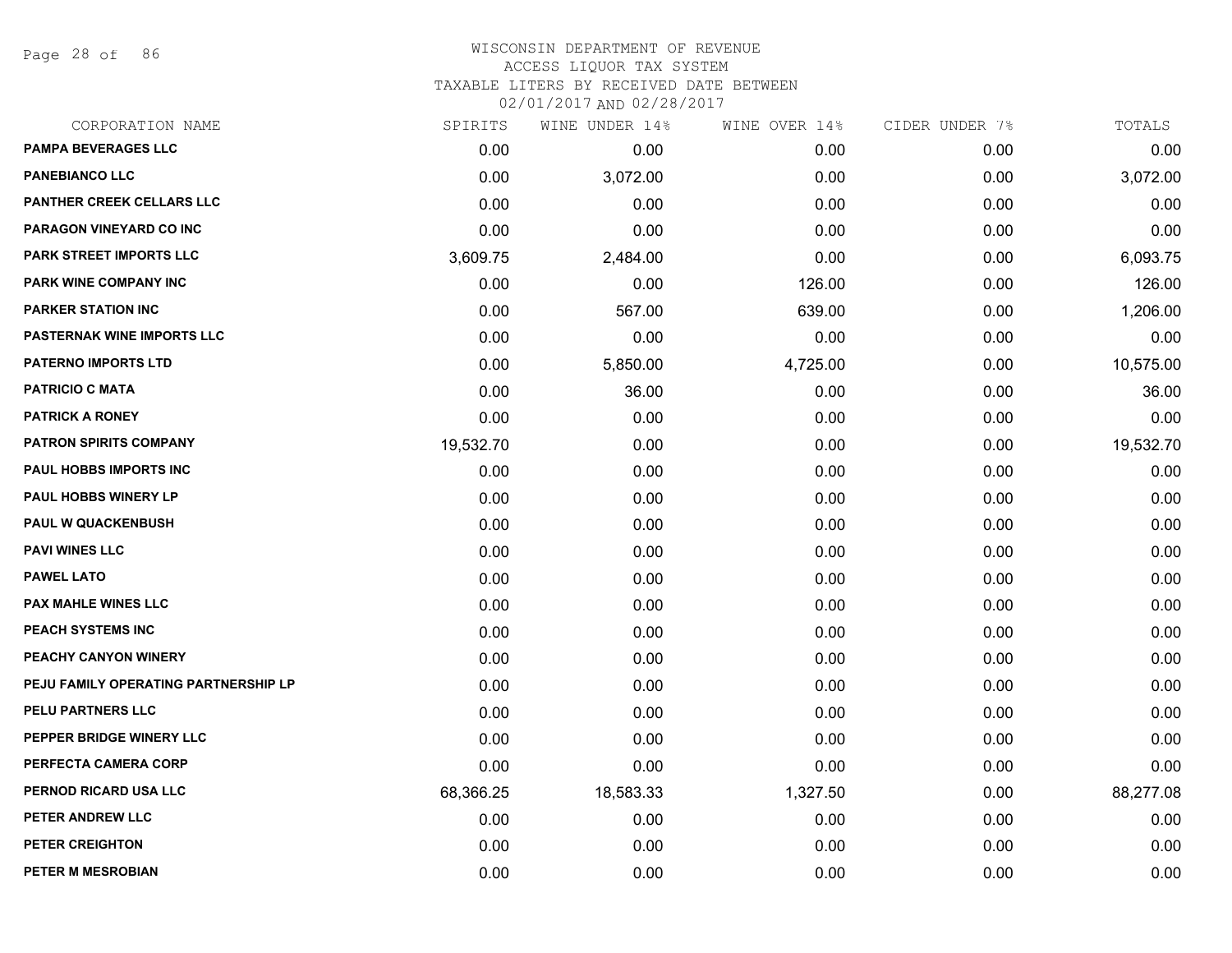Page 29 of 86

| CORPORATION NAME                            | SPIRITS  | WINE UNDER 14% | WINE OVER 14% | CIDER UNDER 7% | TOTALS   |
|---------------------------------------------|----------|----------------|---------------|----------------|----------|
| <b>PETER ROSBACK</b>                        | 0.00     | 0.00           | 0.00          | 0.00           | 0.00     |
| PETERSON WINERY LLC                         | 0.00     | 0.00           | 0.00          | 0.00           | 0.00     |
| PETIT HAMEAU LLC                            | 0.00     | 63.00          | 0.00          | 0.00           | 63.00    |
| <b>PHILIP LAROCCA</b>                       | 0.00     | 0.00           | 0.00          | 0.00           | 0.00     |
| PHILIP TOGNI VINEYARD LP                    | 0.00     | 0.00           | 0.00          | 0.00           | 0.00     |
| PHILLIP STEINSCHREIBER                      | 0.00     | 0.00           | 0.00          | 0.00           | 0.00     |
| <b>PHILLIPS FARMS LLC</b>                   | 0.00     | 0.00           | 7,852.50      | 0.00           | 7,852.50 |
| PHUSION PROJECTS LLC                        | 0.00     | 960.00         | 0.00          | 0.00           | 960.00   |
| PIEDMONT DISTILLERS INC                     | 2,893.50 | 0.00           | 0.00          | 0.00           | 2,893.50 |
| <b>PINA CELLARS LP</b>                      | 0.00     | 0.00           | 0.00          | 0.00           | 0.00     |
| PINE RIDGE WINERY LLC                       | 0.00     | 1,012.50       | 4,152.00      | 0.00           | 5,164.50 |
| <b>PL BRANDS INC</b>                        | 0.00     | 0.00           | 0.00          | 0.00           | 0.00     |
| PLATA WINE PARTNERS LLC                     | 0.00     | 0.00           | 0.00          | 0.00           | 0.00     |
| PLUME RIDGE IRREVOCABLE TRUST               | 0.00     | 99.03          | 0.00          | 0.00           | 99.03    |
| <b>POPCORN DESIGN LLC</b>                   | 0.00     | 0.00           | 0.00          | 0.00           | 0.00     |
| POPCORN SUTTON DISTILLING LLC               | 0.00     | 0.00           | 0.00          | 0.00           | 0.00     |
| <b>POST WINERY INC</b>                      | 0.00     | 0.00           | 0.00          | 0.00           | 0.00     |
| <b>PRAGER WINERY &amp; PORT WORKS, INC.</b> | 0.00     | 0.00           | 0.00          | 0.00           | 0.00     |
| PRECEPT BRANDS LLC                          | 0.00     | 5,913.00       | 1,017.00      | 0.00           | 6,930.00 |
| PREMIERE DISTILLERY LLC                     | 0.00     | 0.00           | 0.00          | 0.00           | 0.00     |
| PREMIUM PORT WINES INC                      | 0.00     | 0.00           | 522.00        | 0.00           | 522.00   |
| <b>PRESTIGE IMPORTS LLC</b>                 | 0.00     | 0.00           | 0.00          | 0.00           | 0.00     |
| <b>PRESTIGE WINE IMPORTS CORP</b>           | 0.00     | 1,750.42       | 72.00         | 0.00           | 1,822.42 |
| PRICHARDS DISTILLERY INC                    | 94.50    | 0.00           | 0.00          | 0.00           | 94.50    |
| PRIDE MOUNTAIN VINEYARDS LLC                | 0.00     | 0.00           | 76.08         | 0.00           | 76.08    |
| PRINCE MICHEL LLC                           | 0.00     | 0.00           | 0.00          | 0.00           | 0.00     |
| <b>PRO-LIQUITECH LLC</b>                    | 0.00     | 0.00           | 0.00          | 0.00           | 0.00     |
| PROST BEVERAGE COMPANY LLC                  | 0.00     | 0.00           | 0.00          | 0.00           | 0.00     |
|                                             |          |                |               |                |          |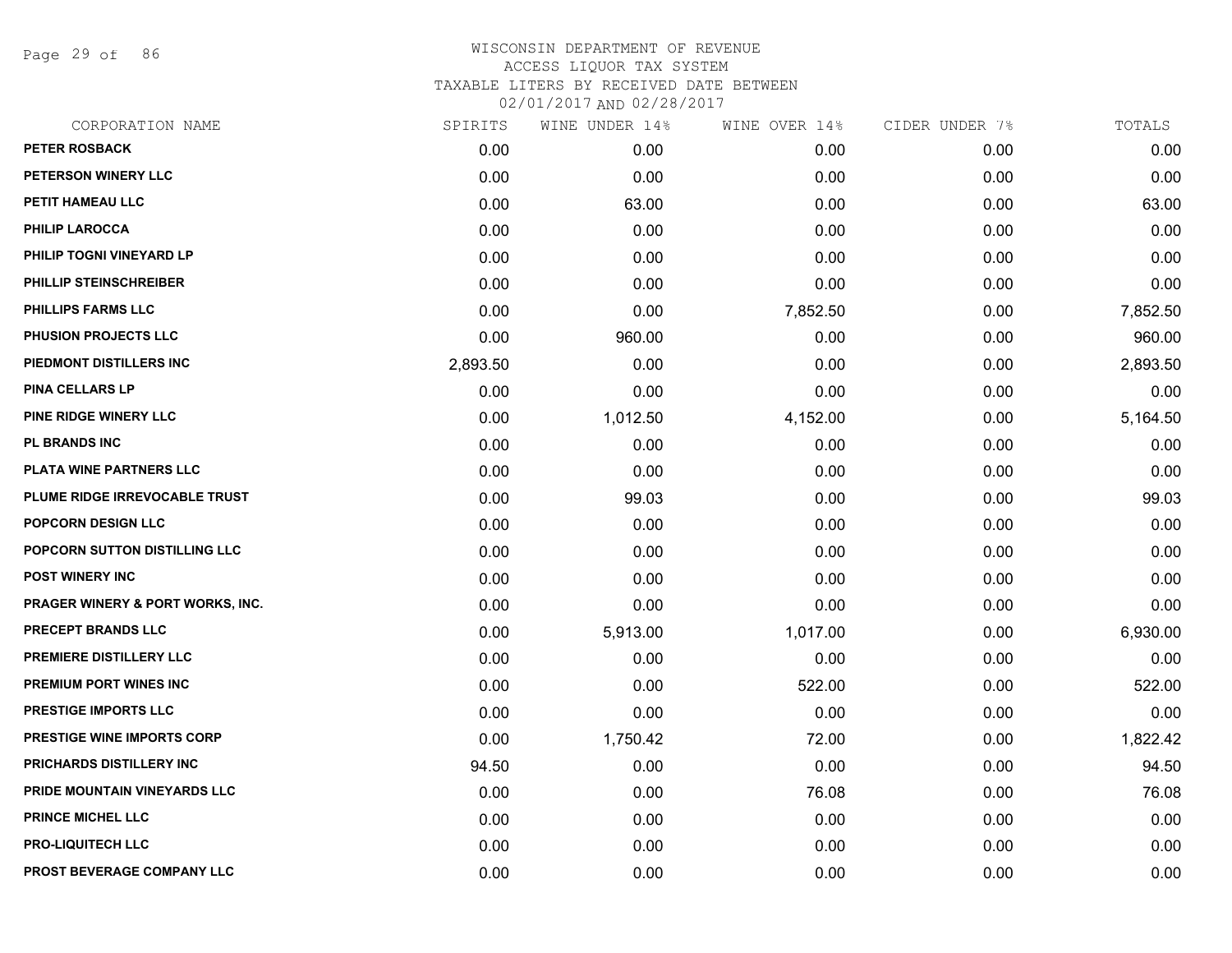Page 30 of 86

#### WISCONSIN DEPARTMENT OF REVENUE ACCESS LIQUOR TAX SYSTEM

TAXABLE LITERS BY RECEIVED DATE BETWEEN

| CORPORATION NAME                            | SPIRITS   | WINE UNDER 14% | WINE OVER 14% | CIDER UNDER 7% | TOTALS    |
|---------------------------------------------|-----------|----------------|---------------|----------------|-----------|
| <b>PROXIMO SPIRITS INC</b>                  | 54,825.65 | 0.00           | 0.00          | 0.00           | 54,825.65 |
| <b>PURPLE WINE COMPANY LLC</b>              | 0.00      | 2,133.00       | 36.00         | 0.00           | 2,169.00  |
| <b>QUADY SOUTH WINERY LLC</b>               | 0.00      | 0.00           | 0.00          | 0.00           | 0.00      |
| <b>QUATERNA LLC</b>                         | 0.00      | 252.00         | 0.00          | 0.00           | 252.00    |
| <b>QUILCEDA CREEK VINTNERS INC</b>          | 0.00      | 0.00           | 0.00          | 0.00           | 0.00      |
| <b>QUINTESSENTIAL LLC</b>                   | 0.00      | 21,600.00      | 678.00        | 0.00           | 22,278.00 |
| QUO VINO LLC                                | 0.00      | 0.00           | 0.00          | 0.00           | 0.00      |
| <b>R &amp; G SCHATZ FARMS INC</b>           | 0.00      | 462.99         | 189.00        | 0.00           | 651.99    |
| <b>R &amp; M BRANDS INC</b>                 | 111.00    | 823.50         | 0.00          | 0.00           | 934.50    |
| <b>RH KEENAN CO</b>                         | 0.00      | 0.00           | 0.00          | 0.00           | 0.00      |
| <b>R LAWSON ENTERPRISES LLC</b>             | 0.00      | 0.00           | 0.00          | 0.00           | 0.00      |
| <b>RACINE WINE CO LLC</b>                   | 0.00      | 630.00         | 0.00          | 0.00           | 630.00    |
| <b>RADIO-COTEAU WINE CELLARS LLC</b>        | 0.00      | 0.00           | 0.00          | 0.00           | 0.00      |
| <b>RAINIER WINE LLC</b>                     | 0.00      | 0.00           | 0.00          | 0.00           | 0.00      |
| <b>RAMEY WINE CELLARS INC</b>               | 0.00      | 108.00         | 45.00         | 0.00           | 153.00    |
| <b>RANSOM SPIRITS LLC</b>                   | 0.00      | 0.00           | 0.00          | 0.00           | 0.00      |
| <b>RB WINE ASSOCIATES LLC</b>               | 0.00      | 0.00           | 0.00          | 0.00           | 0.00      |
| <b>RBZ VINEYARDS LLC</b>                    | 0.00      | 0.00           | 0.00          | 0.00           | 0.00      |
| <b>RED CAR WINE COMPANY LLC</b>             | 0.00      | 0.00           | 0.00          | 0.00           | 0.00      |
| <b>RED TAIL RIDGE INC</b>                   | 0.00      | 0.00           | 0.00          | 0.00           | 0.00      |
| <b>REDEMPTION SPIRITS LLC</b>               | 653.83    | 0.00           | 0.00          | 0.00           | 653.83    |
| <b>REDWOOD SPIRITS INC</b>                  | 0.00      | 0.00           | 0.00          | 0.00           | 0.00      |
| <b>REGAL WINE IMPORTS INC</b>               | 0.00      | 801.00         | 0.00          | 0.00           | 801.00    |
| <b>REGUSCI WINERY INC</b>                   | 0.00      | 0.00           | 0.00          | 0.00           | 0.00      |
| <b>REMY COINTREAU AMERIQUE USA</b>          | 5,958.30  | 72.00          | 0.00          | 0.00           | 6,030.30  |
| <b>REN ACQUISITION INC</b>                  | 0.00      | 0.00           | 0.00          | 0.00           | 0.00      |
| <b>RENO G FARINELLI &amp; JOSEF H SHEBL</b> | 0.00      | 0.00           | 253.62        | 0.00           | 253.62    |
| <b>RENT A BBQ</b>                           | 0.00      | 0.00           | 0.00          | 0.00           | 0.00      |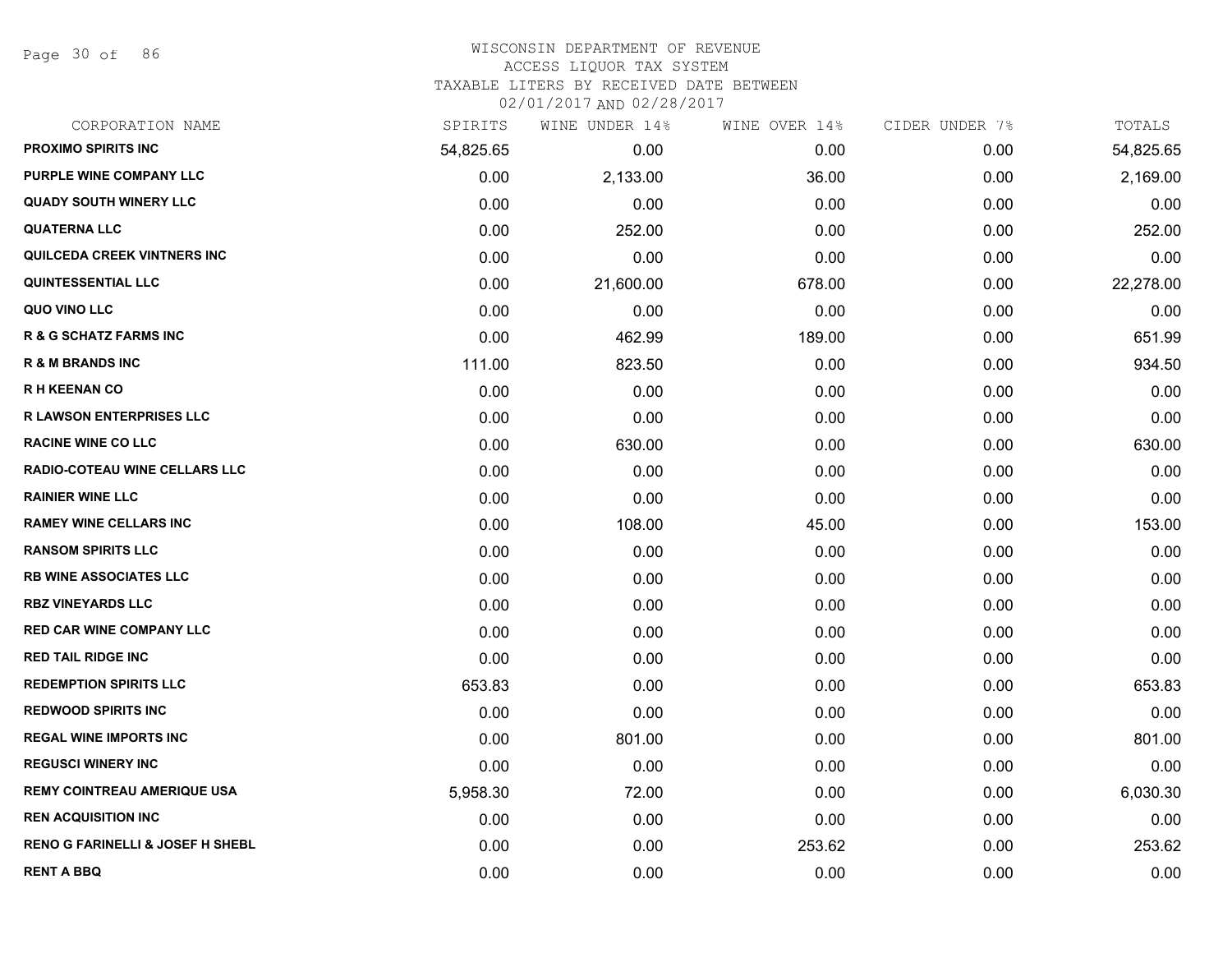Page 31 of 86

| CORPORATION NAME                                 | SPIRITS | WINE UNDER 14% | WINE OVER 14% | CIDER UNDER 7% | TOTALS   |
|--------------------------------------------------|---------|----------------|---------------|----------------|----------|
| <b>RESERVA WINES LLC</b>                         | 0.00    | 0.00           | 0.00          | 0.00           | 0.00     |
| <b>REULING FAMILY WINES LLC</b>                  | 0.00    | 0.00           | 0.00          | 0.00           | 0.00     |
| <b>REYNOLDS CREATIVE PRODUCTS INC</b>            | 0.00    | 0.00           | 0.00          | 0.00           | 0.00     |
| <b>RGI BRANDS LLC</b>                            | 0.00    | 0.00           | 0.00          | 0.00           | 0.00     |
| <b>RICHARD C POE II</b>                          | 0.00    | 0.00           | 0.00          | 0.00           | 0.00     |
| <b>RICHARD STELTZNER</b>                         | 0.00    | 0.00           | 126.00        | 0.00           | 126.00   |
| <b>RIDGE VINEYARDS INC</b>                       | 0.00    | 0.00           | 315.00        | 0.00           | 315.00   |
| <b>RO SALES &amp; DISTRIBUTION SERVICES INC.</b> | 0.00    | 1,602.00       | 0.00          | 0.00           | 1,602.00 |
| <b>ROBERT A CUTTER</b>                           | 0.00    | 63.00          | 0.00          | 0.00           | 63.00    |
| <b>ROBERT CRAIG WINERY LP</b>                    | 0.00    | 0.00           | 0.00          | 0.00           | 0.00     |
| <b>ROBERT J COOPER</b>                           | 176.10  | 0.00           | 0.00          | 0.00           | 176.10   |
| <b>ROBERT J GROSS</b>                            | 0.00    | 90.00          | 0.00          | 0.00           | 90.00    |
| <b>ROBERT L HUDSON</b>                           | 0.00    | 0.00           | 90.00         | 0.00           | 90.00    |
| <b>ROBERT YOUNG ESTATE WINERY LLC</b>            | 0.00    | 0.00           | 0.00          | 0.00           | 0.00     |
| <b>ROCK SAKE LLC</b>                             | 0.00    | 0.00           | 0.00          | 0.00           | 0.00     |
| <b>ROCK WALL WINE COMPANY INC</b>                | 0.00    | 0.00           | 63.00         | 0.00           | 63.00    |
| <b>ROMBAUER VINEYARDS INC</b>                    | 0.00    | 0.00           | 1,120.50      | 0.00           | 1,120.50 |
| <b>RONALD J WICKER</b>                           | 0.00    | 0.00           | 0.00          | 0.00           | 0.00     |
| <b>RONALD T RUBIN</b>                            | 0.00    | 0.00           | 0.00          | 0.00           | 0.00     |
| <b>ROOTS RUN DEEP LLC</b>                        | 0.00    | 0.00           | 0.00          | 0.00           | 0.00     |
| <b>ROSE IMPORTING &amp; DISTRIBUTING LLC</b>     | 0.00    | 270.00         | 0.00          | 0.00           | 270.00   |
| <b>ROSENTHAL WINE MERCHANT NY LTD</b>            | 0.00    | 333.00         | 0.00          | 0.00           | 333.00   |
| <b>ROTTA WINERY LLC</b>                          | 0.00    | 0.00           | 0.00          | 0.00           | 0.00     |
| <b>ROUND HILL CELLARS</b>                        | 0.00    | 3,339.00       | 765.00        | 0.00           | 4,104.00 |
| <b>ROUND POND ESTATE LLC</b>                     | 0.00    | 0.00           | 504.00        | 0.00           | 504.00   |
| <b>ROYAL WINE CORPORATION</b>                    | 0.00    | 0.00           | 0.00          | 0.00           | 0.00     |
| <b>RUBISSOW FAMILY WINES LLC</b>                 | 0.00    | 0.00           | 0.00          | 0.00           | 0.00     |
| RUSSIAN STANDARD VODKA (USA) INC                 | 0.00    | 0.00           | 0.00          | 0.00           | 0.00     |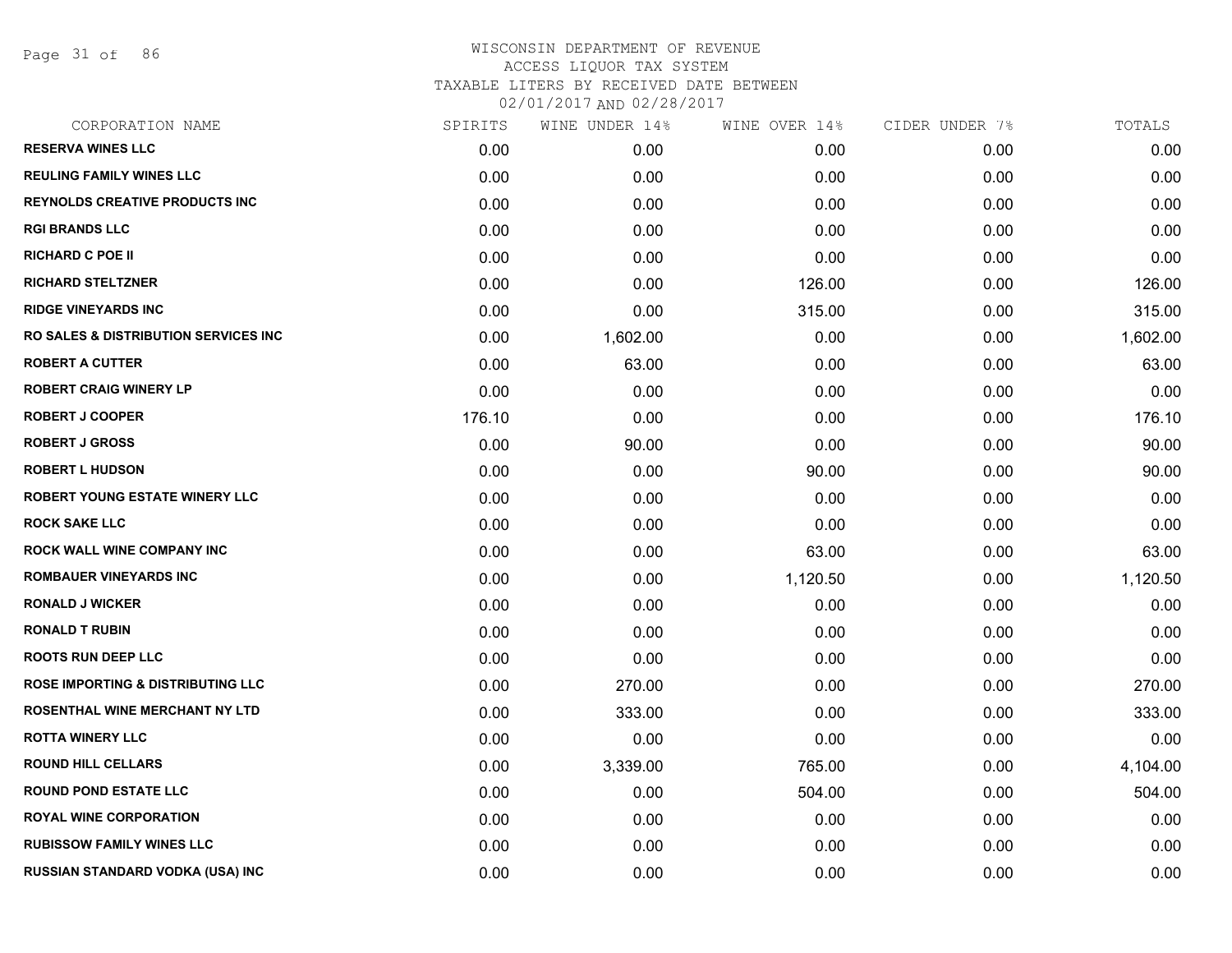Page 32 of 86

#### WISCONSIN DEPARTMENT OF REVENUE ACCESS LIQUOR TAX SYSTEM

TAXABLE LITERS BY RECEIVED DATE BETWEEN

| CORPORATION NAME                            | SPIRITS    | WINE UNDER 14% | WINE OVER 14% | CIDER UNDER 7% | TOTALS     |
|---------------------------------------------|------------|----------------|---------------|----------------|------------|
| <b>RYAN E ROARK</b>                         | 0.00       | 0.00           | 0.00          | 0.00           | 0.00       |
| <b>S &amp; R WINES LLC</b>                  | 0.00       | 0.00           | 0.00          | 0.00           | 0.00       |
| <b>SLJ GROUP INC</b>                        | 0.00       | 13,908.55      | 4,743.35      | 0.00           | 18,651.90  |
| <b>SAINTSBURY LLC</b>                       | 0.00       | 0.00           | 0.00          | 0.00           | 0.00       |
| <b>SAKEONE CORPORATION</b>                  | 0.00       | 262.92         | 576.36        | 0.00           | 839.28     |
| <b>SALOON SPIRITS LLC</b>                   | 0.00       | 0.00           | 0.00          | 0.00           | 0.00       |
| <b>SALVESTRIN WINE CO LLC</b>               | 0.00       | 0.00           | 0.00          | 0.00           | 0.00       |
| <b>SAN ANTONIO WINERY INC</b>               | 0.00       | 19,044.00      | 165.00        | 0.00           | 19,209.00  |
| <b>SAN FRANCISCO WINE EXCHANGE INC</b>      | 0.00       | 0.00           | 0.00          | 0.00           | 0.00       |
| SAN GABRIEL VALLEY WAREHOUSE & STORAGE INC  | 0.00       | 0.00           | 132.00        | 0.00           | 132.00     |
| <b>SAN JOAQUIN WINE COMPANY INC</b>         | 0.00       | 1,008.00       | 0.00          | 0.00           | 1,008.00   |
| SAN LUIS SPIRITS DISTILLING CO LLC          | 20.25      | 0.00           | 0.00          | 0.00           | 20.25      |
| <b>SAN MARTINO IMPORTS INC</b>              | 0.00       | 0.00           | 0.00          | 0.00           | 0.00       |
| <b>SANGLIER SELECTIONS LLC</b>              | 18.00      | 495.00         | 0.00          | 0.00           | 513.00     |
| <b>SANS LIEGE INC</b>                       | 0.00       | 9.00           | 72.00         | 0.00           | 81.00      |
| <b>SANS WINE &amp; SPIRITS CO</b>           | 252.00     | 0.00           | 0.00          | 0.00           | 252.00     |
| <b>SANTA MARGHERITA USA INC</b>             | 0.00       | 0.00           | 0.00          | 0.00           | 0.00       |
| <b>SARACINA VINEYARDS LLC</b>               | 0.00       | 0.00           | 0.00          | 0.00           | 0.00       |
| <b>SARMENTO'S IMPORTS &amp; EXPORTS INC</b> | 0.00       | 0.00           | 0.00          | 0.00           | 0.00       |
| <b>SAVIAH ROSE WINERY LLC</b>               | 0.00       | 0.00           | 0.00          | 0.00           | 0.00       |
| <b>SAZERAC COMPANY INC</b>                  | 318,280.50 | 359.97         | 248.98        | 0.00           | 318,889.45 |
| <b>SAZERAC NORTH AMERICA INC</b>            | 549,647.85 | 0.00           | 0.00          | 0.00           | 549,647.85 |
| <b>SB WINE CO LLC</b>                       | 0.00       | 0.00           | 0.00          | 0.00           | 0.00       |
| <b>SBRAGIA FAMILY VINEYARDS LLC</b>         | 0.00       | 0.00           | 0.00          | 0.00           | 0.00       |
| <b>SCENIC ROOT WINEGROWERS LLC</b>          | 0.00       | 0.00           | 0.00          | 0.00           | 0.00       |
| <b>SCHEID VINEYARDS CALIFORNIA INC</b>      | 0.00       | 1,716.00       | 18.00         | 0.00           | 1,734.00   |
| <b>SCHMITT SOHNE INC</b>                    | 0.00       | 1,259.83       | 0.00          | 0.00           | 1,259.83   |
| <b>SCHUG WINERY LLC</b>                     | 0.00       | 0.00           | 0.00          | 0.00           | 0.00       |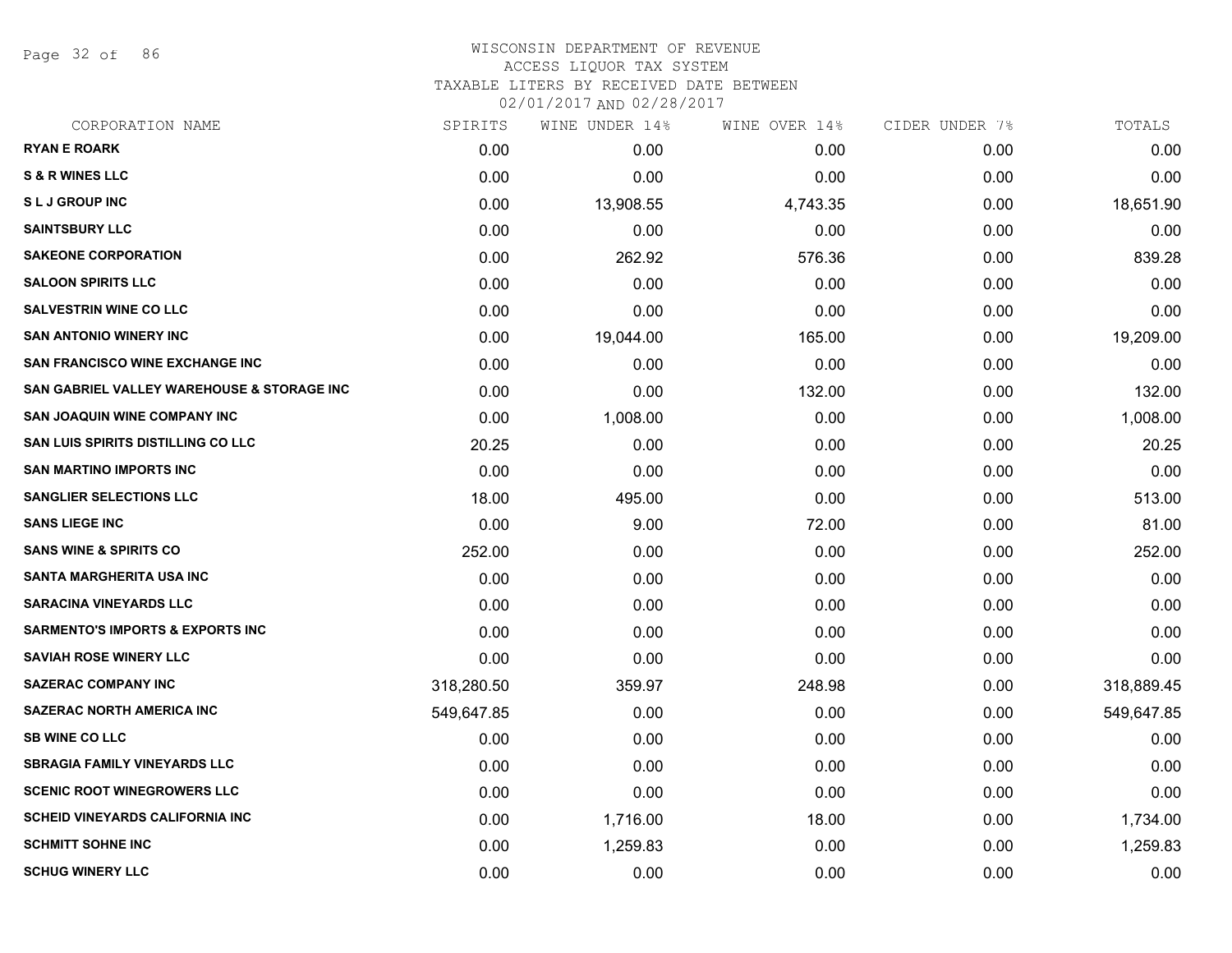Page 33 of 86

### WISCONSIN DEPARTMENT OF REVENUE ACCESS LIQUOR TAX SYSTEM TAXABLE LITERS BY RECEIVED DATE BETWEEN

| CORPORATION NAME                    | SPIRITS  | WINE UNDER 14% | WINE OVER 14% | CIDER UNDER 7% | TOTALS   |
|-------------------------------------|----------|----------------|---------------|----------------|----------|
| <b>SCOPERTA IMPORTING CO INC</b>    | 0.00     | 1,134.00       | 0.00          | 0.00           | 1,134.00 |
| <b>SCOTT PAUL WINES OREGON LLC</b>  | 0.00     | 0.00           | 0.00          | 0.00           | 0.00     |
| <b>SEATTLE CIDER COMPANY LLC</b>    | 0.00     | 0.00           | 0.00          | 7,914.68       | 7,914.68 |
| <b>SEAVEY VINEYARD LP</b>           | 0.00     | 0.00           | 0.00          | 0.00           | 0.00     |
| <b>SELBY ENTERPRISES INC</b>        | 0.00     | 0.00           | 0.00          | 0.00           | 0.00     |
| SELECTIVE WINE ESTATES INC          | 0.00     | 504.00         | 0.00          | 0.00           | 504.00   |
| <b>SERGEY CHISTOV</b>               | 0.00     | 0.00           | 0.00          | 0.00           | 0.00     |
| <b>SERRALLES USA LLC</b>            | 3,469.50 | 0.00           | 0.00          | 0.00           | 3,469.50 |
| <b>SHAFER VINEYARDS INC</b>         | 0.00     | 0.00           | 63.00         | 0.00           | 63.00    |
| <b>SHANNON RIDGE INC</b>            | 0.00     | 252.00         | 0.00          | 0.00           | 252.00   |
| <b>SHAW-ROSS HOLDING CO LLC</b>     | 351.00   | 2,314.00       | 36.00         | 0.00           | 2,701.00 |
| SHEA WINE CELLARS LLC               | 0.00     | 0.00           | 0.00          | 0.00           | 0.00     |
| SHELTON-MACKENZIE WINE COMPANY      | 0.00     | 0.00           | 252.00        | 0.00           | 252.00   |
| <b>SHORTS BREWING COMPANY</b>       | 0.00     | 0.00           | 0.00          | 691.17         | 691.17   |
| SIDNEY FRANK IMPORTING CO INC       | 48.00    | 0.00           | 0.00          | 0.00           | 48.00    |
| <b>SILVER OAK WINE CELLARS LP</b>   | 0.00     | 0.00           | 0.00          | 0.00           | 0.00     |
| SILVER TRIDENT WINERY LLC           | 0.00     | 0.00           | 0.00          | 0.00           | 0.00     |
| <b>SIMIONI IMPORTS LLC</b>          | 0.00     | 45.00          | 0.00          | 0.00           | 45.00    |
| <b>SINSKEY VINEYARDS INC</b>        | 0.00     | 13.50          | 0.00          | 0.00           | 13.50    |
| <b>SIX SIGMA WINERY LLC</b>         | 0.00     | 0.00           | 0.00          | 0.00           | 0.00     |
| <b>SLO DOWN WINES LLC</b>           | 0.00     | 0.00           | 0.00          | 0.00           | 0.00     |
| <b>SMALL VINES WINES INC</b>        | 0.00     | 0.00           | 0.00          | 0.00           | 0.00     |
| <b>SMART VENDING LLC</b>            | 0.00     | 0.00           | 0.00          | 0.00           | 0.00     |
| <b>SMITH &amp; SMITH</b>            | 0.00     | 0.00           | 0.00          | 0.00           | 0.00     |
| <b>SMT ACQUISITIONS LLC</b>         | 0.00     | 763.50         | 126.00        | 0.00           | 889.50   |
| <b>SOCIAL ENJOYMENTS LLC</b>        | 0.00     | 0.00           | 0.00          | 0.00           | 0.00     |
| <b>SOGEVINUS FINE WINES USA INC</b> | 0.00     | 0.00           | 13.33         | 0.00           | 13.33    |
| <b>SOKOL BLOSSER LTD</b>            | 0.00     | 1,386.00       | 0.00          | 0.00           | 1,386.00 |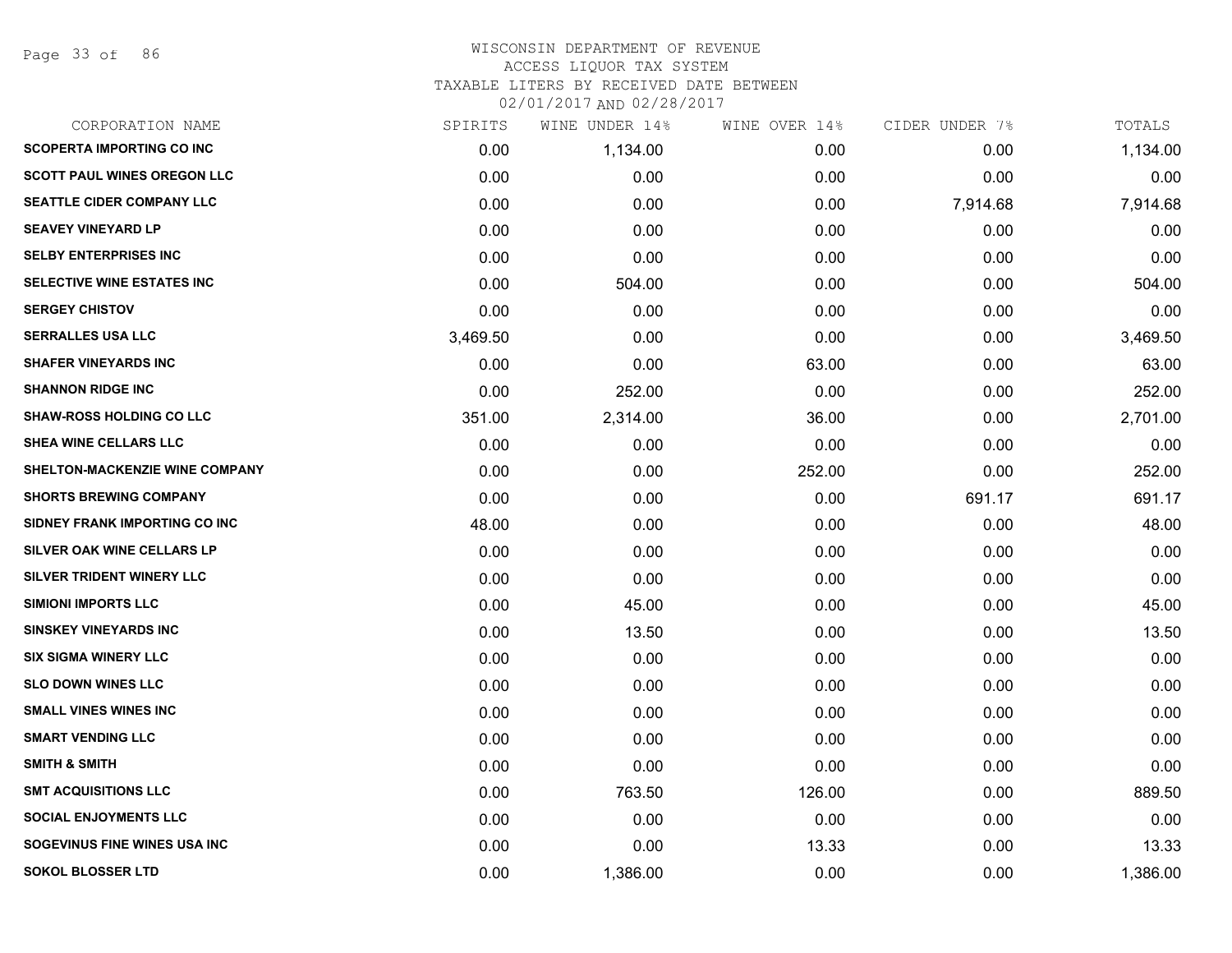Page 34 of 86

| CORPORATION NAME                      | SPIRITS | WINE UNDER 14% | WINE OVER 14% | CIDER UNDER 7% | TOTALS   |
|---------------------------------------|---------|----------------|---------------|----------------|----------|
| <b>SOLBERG DISTILLING LLC</b>         | 0.00    | 0.00           | 0.00          | 0.00           | 0.00     |
| <b>SOLENA CELLARS LLC</b>             | 0.00    | 0.00           | 0.00          | 0.00           | 0.00     |
| SOMERSTON WINE COMPANY, LLC           | 0.00    | 0.00           | 0.00          | 0.00           | 0.00     |
| <b>SONOMA BEVERAGE WORKS INC</b>      | 0.00    | 0.00           | 0.00          | 0.00           | 0.00     |
| SORELLE CASA FINE WINES LLC           | 0.00    | 1,260.00       | 0.00          | 0.00           | 1,260.00 |
| SOURCE CODE BEVERAGE LLC              | 0.00    | 0.00           | 0.00          | 0.00           | 0.00     |
| <b>SOUTH BAY WINE GROUP LLC</b>       | 0.00    | 342.00         | 0.00          | 0.00           | 342.00   |
| <b>SOUTHERN STARZ INC</b>             | 13.50   | 576.00         | 864.00        | 0.00           | 1,453.50 |
| SOUTHERN WINE GROUP LLC               | 0.00    | 36.00          | 252.00        | 0.00           | 288.00   |
| <b>SOVEREIGN BRANDS LLC</b>           | 0.00    | 1,683.00       | 0.00          | 0.00           | 1,683.00 |
| <b>SPANN VINEYARDS INC</b>            | 0.00    | 0.00           | 0.00          | 0.00           | 0.00     |
| <b>SPARKLING OREGON LLC</b>           | 0.00    | 0.00           | 0.00          | 0.00           | 0.00     |
| <b>SPEAKEASY SPIRITS LLC</b>          | 130.50  | 0.00           | 0.00          | 0.00           | 130.50   |
| <b>SPENCER HOOPES</b>                 | 0.00    | 0.00           | 0.00          | 0.00           | 0.00     |
| <b>SPIRIT IMPORTS INC</b>             | 0.00    | 0.00           | 0.00          | 0.00           | 0.00     |
| <b>SPLINTER GROUP NAPA LLC</b>        | 252.00  | 0.00           | 0.00          | 0.00           | 252.00   |
| <b>SPOTTSWOODE WINERY INC</b>         | 0.00    | 0.00           | 0.00          | 0.00           | 0.00     |
| <b>SPRING MOUNTAIN VINEYARD INC</b>   | 0.00    | 0.00           | 0.00          | 0.00           | 0.00     |
| <b>SQUARE ONE ORGANIC SPIRITS LLC</b> | 0.00    | 0.00           | 0.00          | 0.00           | 0.00     |
| <b>SQUARE ONE ORGANIC SPIRITS LLC</b> | 63.00   | 0.00           | 0.00          | 0.00           | 63.00    |
| <b>ST GEORGE SPIRITS INC</b>          | 85.50   | 0.00           | 0.00          | 0.00           | 85.50    |
| <b>ST HELENA ESTATE LLC</b>           | 0.00    | 0.00           | 0.00          | 0.00           | 0.00     |
| <b>ST INNOCENT LTD</b>                | 0.00    | 0.00           | 0.00          | 0.00           | 0.00     |
| <b>ST JULIAN WINE COMPANY INC</b>     | 0.00    | 3,600.00       | 0.00          | 0.00           | 3,600.00 |
| ST KILLIAN IMPORTING CO INC           | 0.00    | 0.00           | 0.00          | 0.00           | 0.00     |
| <b>ST SUPERY INC</b>                  | 0.00    | 252.00         | 0.00          | 0.00           | 252.00   |
| <b>STACKED WINES LLC</b>              | 0.00    | 0.00           | 0.00          | 0.00           | 0.00     |
| <b>STAGLIN FAMILY VINEYARD LLC</b>    | 0.00    | 0.00           | 0.00          | 0.00           | 0.00     |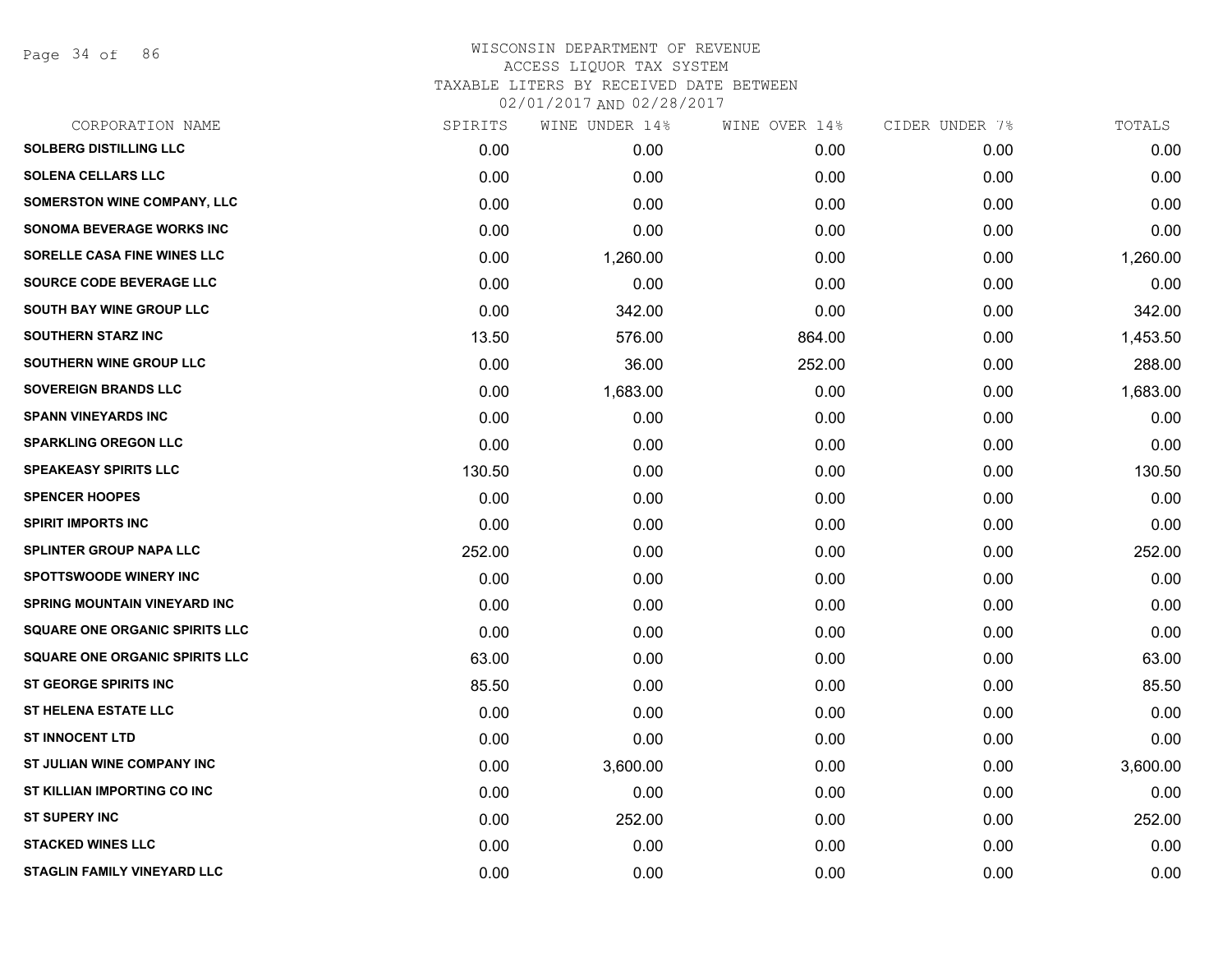| CORPORATION NAME                         | SPIRITS  | WINE UNDER 14% | WINE OVER 14% | CIDER UNDER 7% | TOTALS     |
|------------------------------------------|----------|----------------|---------------|----------------|------------|
| <b>STANLEY STAWSKI DIST CO INC</b>       | 78.00    | 0.00           | 0.00          | 0.00           | 78.00      |
| <b>STAR INDUSTRIES INC</b>               | 0.00     | 0.00           | 0.00          | 0.00           | 0.00       |
| <b>STARRY NIGHT WINERY LLC</b>           | 0.00     | 360.00         | 0.00          | 0.00           | 360.00     |
| <b>STE MICHELLE WINE ESTATES LTD</b>     | 54.00    | 55,629.00      | 5,949.00      | 0.00           | 61,632.00  |
| <b>STEELE WINES INC</b>                  | 0.00     | 0.00           | 0.00          | 0.00           | 0.00       |
| <b>STEFANO SALOCCHI</b>                  | 0.00     | 0.00           | 0.00          | 0.00           | 0.00       |
| STELLAR IMPORTING COMPANY LLC            | 0.00     | 0.00           | 0.00          | 0.00           | 0.00       |
| <b>STEM CIDERS LLC</b>                   | 0.00     | 0.00           | 0.00          | 0.00           | 0.00       |
| <b>STEPHAN VINEYARD INC</b>              | 0.00     | 0.00           | 0.00          | 0.00           | 0.00       |
| STEPHEN DOOLEY WINE CO INC               | 0.00     | 0.00           | 0.00          | 0.00           | 0.00       |
| <b>STEVE MILES SELECTIONS INC</b>        | 0.00     | 0.00           | 0.00          | 0.00           | 0.00       |
| STEVEN EDMUNDS & CORNELIA ST JOHN        | 0.00     | 0.00           | 0.00          | 0.00           | 0.00       |
| <b>STEZ &amp; BOWER</b>                  | 0.00     | 0.00           | 0.00          | 0.00           | 0.00       |
| <b>STOLI GROUP (USA) LLC</b>             | 6,477.00 | 0.00           | 0.00          | 0.00           | 6,477.00   |
| <b>STOLLER IMPORTS INC</b>               | 2,505.00 | 0.00           | 0.00          | 0.00           | 2,505.00   |
| <b>STOLLER VINEYARDS INC</b>             | 0.00     | 0.00           | 0.00          | 0.00           | 0.00       |
| <b>STOLPMAN VINEYARDS LLC</b>            | 0.00     | 0.00           | 0.00          | 0.00           | 0.00       |
| STONEBRAKER-SOLES INC                    | 0.00     | 0.00           | 0.00          | 0.00           | 0.00       |
| <b>STONECUSHION INC</b>                  | 0.00     | 0.00           | 0.00          | 0.00           | 0.00       |
| <b>SUGARLANDS DISTILLING COMPANY LLC</b> | 715.44   | 0.00           | 0.00          | 0.00           | 715.44     |
| <b>SURVILLE ENTERPRISES CORP</b>         | 0.00     | 6,351.86       | 0.00          | 0.00           | 6,351.86   |
| <b>SUTTER HOME WINERY INC</b>            | 364.50   | 225, 172.53    | 945.00        | 0.00           | 226,482.03 |
| <b>SVENSKA FOOD &amp; BEVERAGE LLC</b>   | 0.00     | 0.00           | 0.00          | 0.00           | 0.00       |
| <b>SVP WINERY LLC</b>                    | 0.00     | 0.00           | 0.00          | 0.00           | 0.00       |
| <b>T ELENTENY HOLDINGS LLC</b>           | 0.00     | 648.00         | 54.00         | 189.00         | 891.00     |
| <b>TAFT STREET INC</b>                   | 0.00     | 0.00           | 0.00          | 0.00           | 0.00       |
| <b>TAKARA SAKE USA INC</b>               | 0.00     | 1,035.90       | 610.20        | 21.60          | 1,667.70   |
| <b>TALLEY VINEYARDS INC</b>              | 0.00     | 54.00          | 0.00          | 0.00           | 54.00      |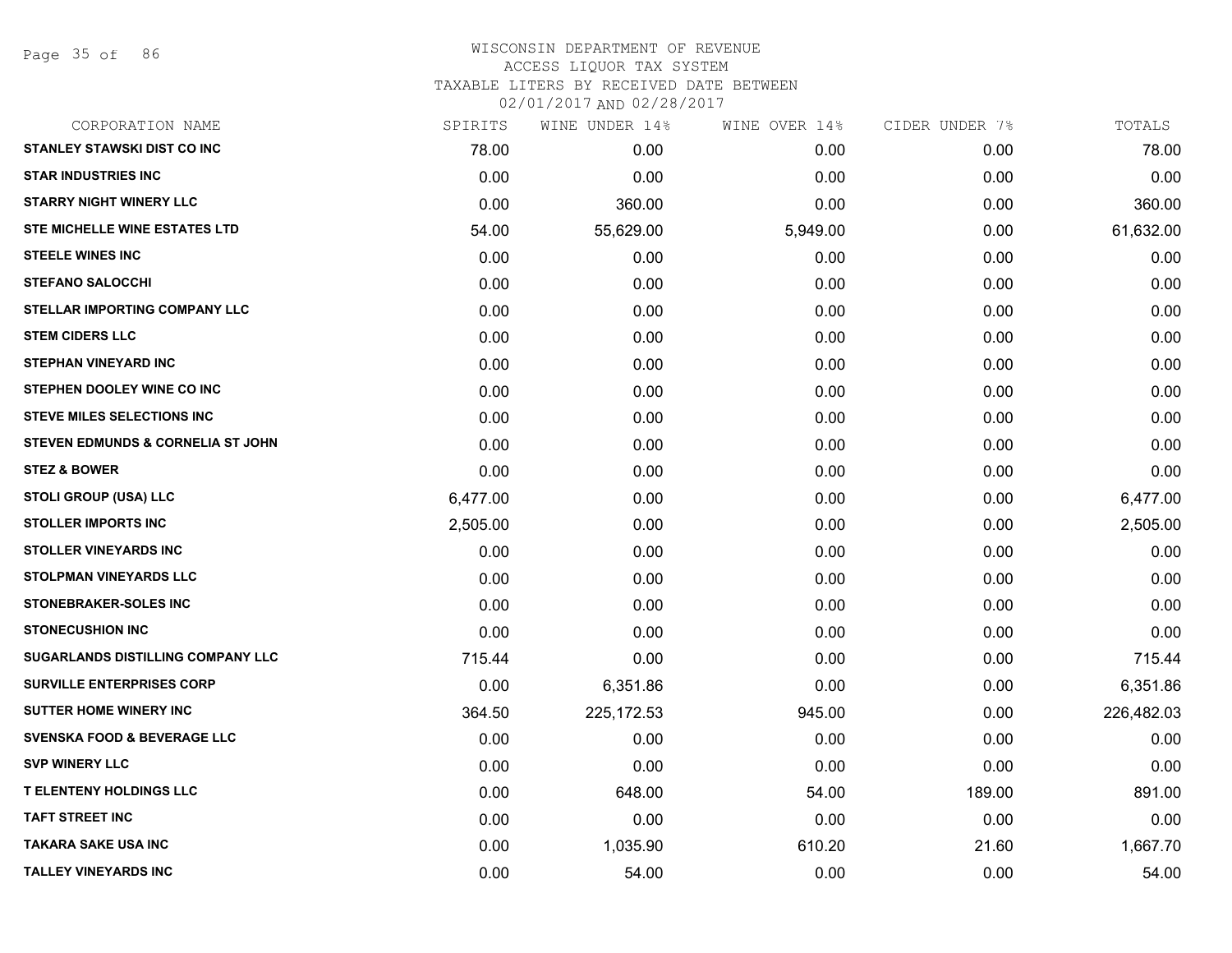Page 36 of 86

| CORPORATION NAME                    | SPIRITS | WINE UNDER 14% | WINE OVER 14% | CIDER UNDER 7% | TOTALS   |
|-------------------------------------|---------|----------------|---------------|----------------|----------|
| <b>TAMBER BEY VINEYARDS LLC</b>     | 0.00    | 0.00           | 0.00          | 0.00           | 0.00     |
| <b>TATOMER INC</b>                  | 0.00    | 0.00           | 0.00          | 0.00           | 0.00     |
| <b>TATOOSH DISTILLERY LLC</b>       | 0.00    | 0.00           | 0.00          | 0.00           | 0.00     |
| <b>TATTERSALL COMPANIES LLC</b>     | 0.00    | 0.00           | 0.00          | 0.00           | 0.00     |
| <b>TEQUILA PARTIDA LLC</b>          | 0.00    | 0.00           | 0.00          | 0.00           | 0.00     |
| <b>TERRA VINUM LLC</b>              | 0.00    | 369.00         | 126.00        | 0.00           | 495.00   |
| <b>TERRANEO MERCHANTS INC</b>       | 0.00    | 0.00           | 0.00          | 0.00           | 0.00     |
| <b>TERRAVANT WINE COMPANY LLC</b>   | 0.00    | 0.00           | 0.00          | 0.00           | 0.00     |
| <b>TERRESSENTIA CORPORATION</b>     | 0.00    | 0.00           | 0.00          | 0.00           | 0.00     |
| <b>TERRIZZI VINO INC</b>            | 0.00    | 0.00           | 0.00          | 0.00           | 0.00     |
| <b>TESTA WINES OF THE WORLD LTD</b> | 0.00    | 0.00           | 0.00          | 0.00           | 0.00     |
| <b>TGE LLC</b>                      | 0.00    | 0.00           | 0.00          | 0.00           | 0.00     |
| THE AUSTRALIAN WINE CONNECTION INC  | 0.00    | 0.00           | 126.00        | 0.00           | 126.00   |
| THE BIALE ESTATE                    | 0.00    | 0.00           | 0.00          | 0.00           | 0.00     |
| THE BLACK PRINCE DISTILLERY INC     | 0.00    | 0.00           | 0.00          | 0.00           | 0.00     |
| THE BRANDER VINEYARD                | 0.00    | 0.00           | 0.00          | 0.00           | 0.00     |
| THE BUSINESS CHAIN INC              | 0.00    | 0.00           | 0.00          | 0.00           | 0.00     |
| THE EDRINGTON GROUP USA LLC         | 336.00  | 0.00           | 0.00          | 0.00           | 336.00   |
| THE HESS COLLECTION WINERY          | 0.00    | 6,156.00       | 1,172.25      | 0.00           | 7,328.25 |
| THE HOUSE OF BURGUNDY INC           | 0.00    | 0.00           | 0.00          | 0.00           | 0.00     |
| THE INFINITE MONKEY THEOREM INC     | 0.00    | 0.00           | 0.00          | 0.00           | 0.00     |
| THE MEEKER VINEYARD                 | 0.00    | 0.00           | 0.00          | 0.00           | 0.00     |
| THE MORLET SELECTION INC            | 0.00    | 0.00           | 0.00          | 0.00           | 0.00     |
| THE MORNE WINE COMPANY              | 0.00    | 0.00           | 0.00          | 0.00           | 0.00     |
| THE R.S. LIPMAN COMPANY             | 0.00    | 0.00           | 0.00          | 0.00           | 0.00     |
| THE RIVER WINE INC                  | 0.00    | 0.00           | 0.00          | 0.00           | 0.00     |
| THE SILVERADO VINEYARDS             | 0.00    | 0.00           | 567.00        | 0.00           | 567.00   |
| THE SORTING TABLE LLC               | 0.00    | 673.50         | 255.00        | 0.00           | 928.50   |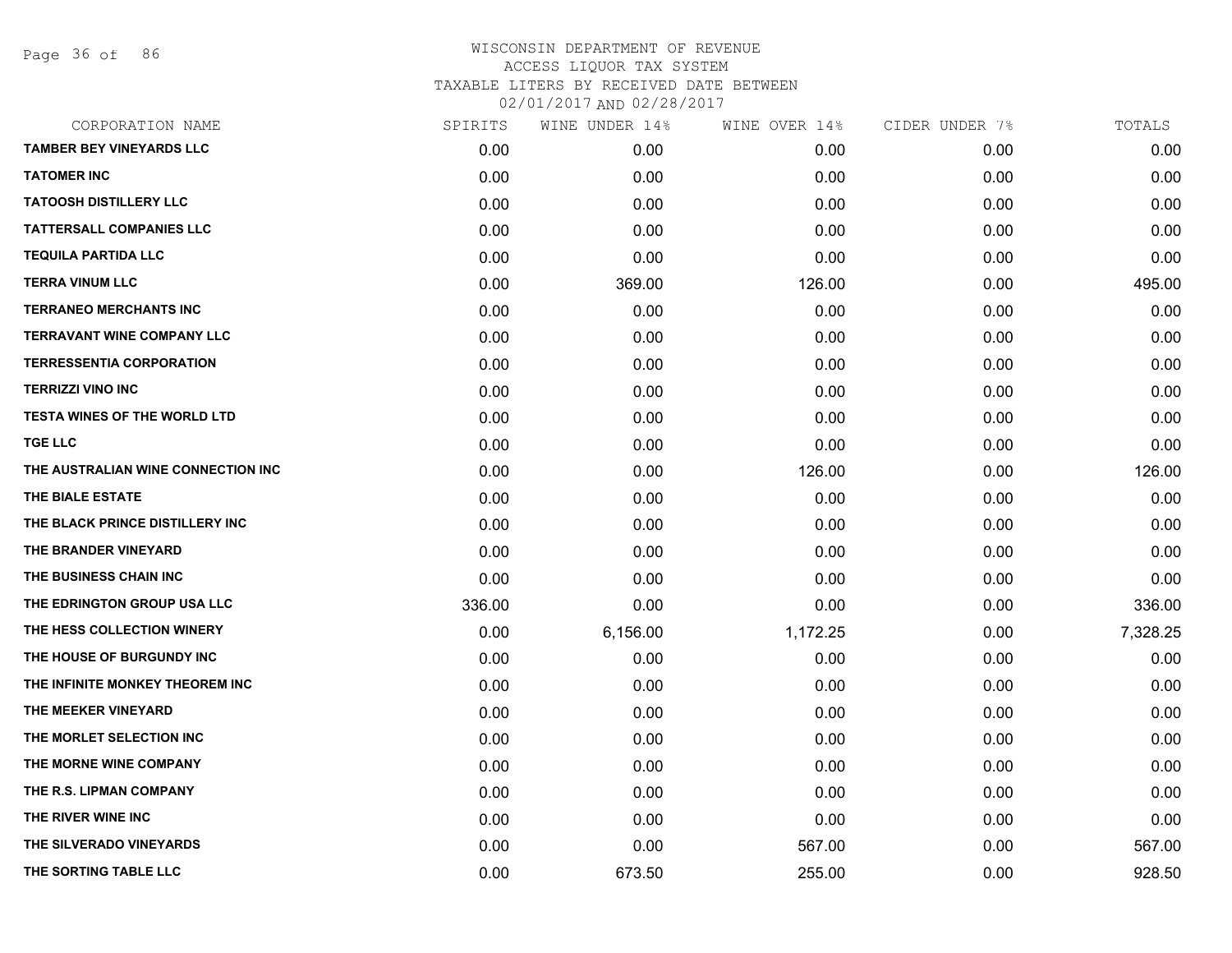Page 37 of 86

#### WISCONSIN DEPARTMENT OF REVENUE ACCESS LIQUOR TAX SYSTEM

TAXABLE LITERS BY RECEIVED DATE BETWEEN

| CORPORATION NAME                              | SPIRITS | WINE UNDER 14% | WINE OVER 14% | CIDER UNDER 7% | TOTALS     |
|-----------------------------------------------|---------|----------------|---------------|----------------|------------|
| THE TRITON COLLECTION INC                     | 0.00    | 351.00         | 0.00          | 0.00           | 351.00     |
| THE WINE GROUP INC                            | 0.00    | 804,040.50     | 13,824.00     | 0.00           | 817,864.50 |
| THE WINE SOURCE INC                           | 0.00    | 108.00         | 0.00          | 0.00           | 108.00     |
| THE WOODMAR GROUP LLC                         | 0.00    | 756.00         | 252.00        | 0.00           | 1,008.00   |
| <b>THIENOT USA INC</b>                        | 0.00    | 0.00           | 0.00          | 0.00           | 0.00       |
| <b>THOMAS D MORTIMER</b>                      | 0.00    | 0.00           | 0.00          | 0.00           | 0.00       |
| THREE FAT GUYS WINE LLC                       | 0.00    | 0.00           | 0.00          | 0.00           | 0.00       |
| THREE RING PRODUCTIONS LLC                    | 0.00    | 832.50         | 0.00          | 0.00           | 832.50     |
| <b>TI BEVERAGE GROUP LTD</b>                  | 0.00    | 0.00           | 0.00          | 0.00           | 0.00       |
| TIERRA DIVINA VINEYARD LLC                    | 0.00    | 0.00           | 286.66        | 0.00           | 286.66     |
| <b>TITUS &amp; TITUS</b>                      | 0.00    | 0.00           | 0.00          | 0.00           | 0.00       |
| TMR WINE COMPANY LLC                          | 0.00    | 0.00           | 0.00          | 0.00           | 0.00       |
| <b>TOAD HOLLOW VINEYARDS INC</b>              | 0.00    | 135.00         | 0.00          | 0.00           | 135.00     |
| <b>TOBIN JAMES CELLARS</b>                    | 0.00    | 0.00           | 0.00          | 0.00           | 0.00       |
| <b>TOBY BEALL</b>                             | 0.00    | 0.00           | 0.00          | 0.00           | 0.00       |
| <b>TOLLIVER RANCH BRANDS LLC</b>              | 0.00    | 0.00           | 0.00          | 0.00           | 0.00       |
| <b>TREANA WINERY LLC</b>                      | 0.00    | 1,386.54       | 0.00          | 0.00           | 1,386.54   |
| <b>TREASURY WINE ESTATES AMERICAS COMPANY</b> | 0.00    | 66,609.81      | 9,607.50      | 0.00           | 76,217.31  |
| TREFETHEN VINEYARDS WINERY INC                | 0.00    | 0.00           | 360.00        | 0.00           | 360.00     |
| <b>TRENTADUE WINERY LLC</b>                   | 0.00    | 0.00           | 0.00          | 0.00           | 0.00       |
| TRI VIN IMPORTS INC                           | 0.00    | 34,956.00      | 0.00          | 0.00           | 34,956.00  |
| <b>TRI-STAR MARKETING INC</b>                 | 0.00    | 4,284.00       | 126.00        | 0.00           | 4,410.00   |
| TRINITAS CELLARS LLC                          | 0.00    | 0.00           | 0.00          | 0.00           | 0.00       |
| <b>TRIONE VINEYARDS LLC</b>                   | 0.00    | 0.00           | 0.00          | 0.00           | 0.00       |
| <b>TURLEY WINE CELLARS INC</b>                | 0.00    | 0.00           | 594.00        | 0.00           | 594.00     |
| <b>TURN KEY WINE BRANDS LLC</b>               | 0.00    | 252.00         | 0.00          | 0.00           | 252.00     |
| <b>TURNBULL WINE CELLARS</b>                  | 0.00    | 0.00           | 0.00          | 0.00           | 0.00       |
| <b>TWIN PEAKS WINERY INC</b>                  | 0.00    | 0.00           | 0.00          | 0.00           | 0.00       |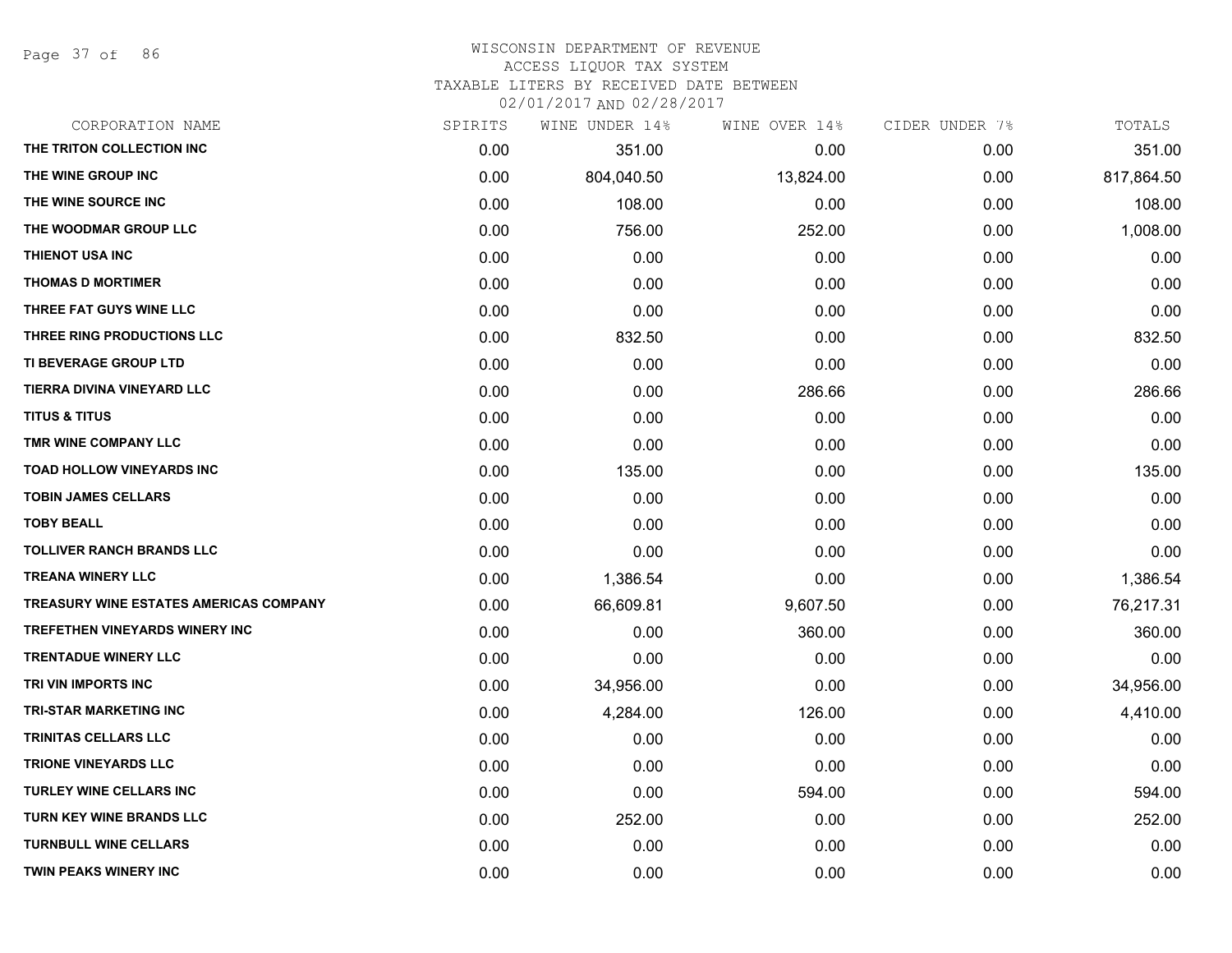Page 38 of 86

#### WISCONSIN DEPARTMENT OF REVENUE ACCESS LIQUOR TAX SYSTEM

# TAXABLE LITERS BY RECEIVED DATE BETWEEN

| CORPORATION NAME                      | SPIRITS    | WINE UNDER 14% | WINE OVER 14% | CIDER UNDER 7% | TOTALS     |
|---------------------------------------|------------|----------------|---------------|----------------|------------|
| TY KU, LLC                            | 58.50      | 0.00           | 69.48         | 0.00           | 127.98     |
| UN SOGNO LLC                          | 0.00       | 0.00           | 0.00          | 0.00           | 0.00       |
| UNCLE JOHN'S FRUIT HOUSE WINERY LLC   | 0.00       | 0.00           | 0.00          | 0.00           | 0.00       |
| <b>UNION WINE COMPANY</b>             | 0.00       | 630.00         | 0.00          | 0.00           | 630.00     |
| UNITED SPIRITS INC                    | 0.00       | 0.00           | 0.00          | 0.00           | 0.00       |
| UNITED STATES DISTILLED PRODUCTS CO.  | 228,409.50 | 27,505.17      | 3,744.00      | 0.00           | 259,658.67 |
| UNITED WINE AND SPIRITS LLC           | 0.00       | 0.00           | 0.00          | 0.00           | 0.00       |
| UNTI WINE CO LLC                      | 0.00       | 0.00           | 0.00          | 0.00           | 0.00       |
| USA WINE IMPORTS INC                  | 45.00      | 378.00         | 0.00          | 0.00           | 423.00     |
| <b>USA WINE WEST LLC</b>              | 297.00     | 2,936.30       | 159.00        | 0.00           | 3,392.30   |
| <b>UVE ENTERPRISES INC</b>            | 0.00       | 891.00         | 36.00         | 0.00           | 927.00     |
| V & C LLC                             | 0.00       | 0.00           | 0.00          | 0.00           | 0.00       |
| <b>V2 WINE GROUP LLC</b>              | 0.00       | 3,807.00       | 522.00        | 0.00           | 4,329.00   |
| <b>VALCKENBERG INTERNATIONAL INC</b>  | 0.00       | 0.00           | 0.00          | 0.00           | 0.00       |
| <b>VALOR WINE CO LLC</b>              | 0.00       | 0.00           | 0.00          | 0.00           | 0.00       |
| VAN RUITEN FAMILY WINERY LLC          | 0.00       | 72.00          | 306.00        | 0.00           | 378.00     |
| <b>VANDER MILL LLC</b>                | 0.00       | 0.00           | 0.00          | 19.56          | 19.56      |
| <b>VEN CAL RANCHES LLC</b>            | 0.00       | 0.00           | 0.00          | 0.00           | 0.00       |
| <b>VENGE VINEYARDS INC</b>            | 0.00       | 0.00           | 0.00          | 0.00           | 0.00       |
| <b>VERITY WINES LLC</b>               | 0.00       | 0.00           | 0.00          | 0.00           | 0.00       |
| <b>VERMEIL WINE GROUP LLC</b>         | 0.00       | 0.00           | 0.00          | 0.00           | 0.00       |
| <b>VERMONT HARD CIDER COMPANY LLC</b> | 0.00       | 0.00           | 0.00          | 0.00           | 0.00       |
| VI. SCO. INC                          | 0.00       | 558.00         | 0.00          | 0.00           | 558.00     |
| <b>VIAS IMPORTS LTD</b>               | 0.00       | 57.02          | 0.00          | 0.00           | 57.02      |
| <b>VICENTE GANDIA USA INC</b>         | 0.00       | 0.00           | 0.00          | 0.00           | 0.00       |
| <b>VIEUX VINS INC</b>                 | 0.00       | 18.00          | 99.00         | 0.00           | 117.00     |
| <b>VIGNAIOLI LTD</b>                  | 0.00       | 0.00           | 0.00          | 0.00           | 0.00       |
| <b>VIKRE DISTILLERY LLC</b>           | 135.00     | 0.00           | 0.00          | 0.00           | 135.00     |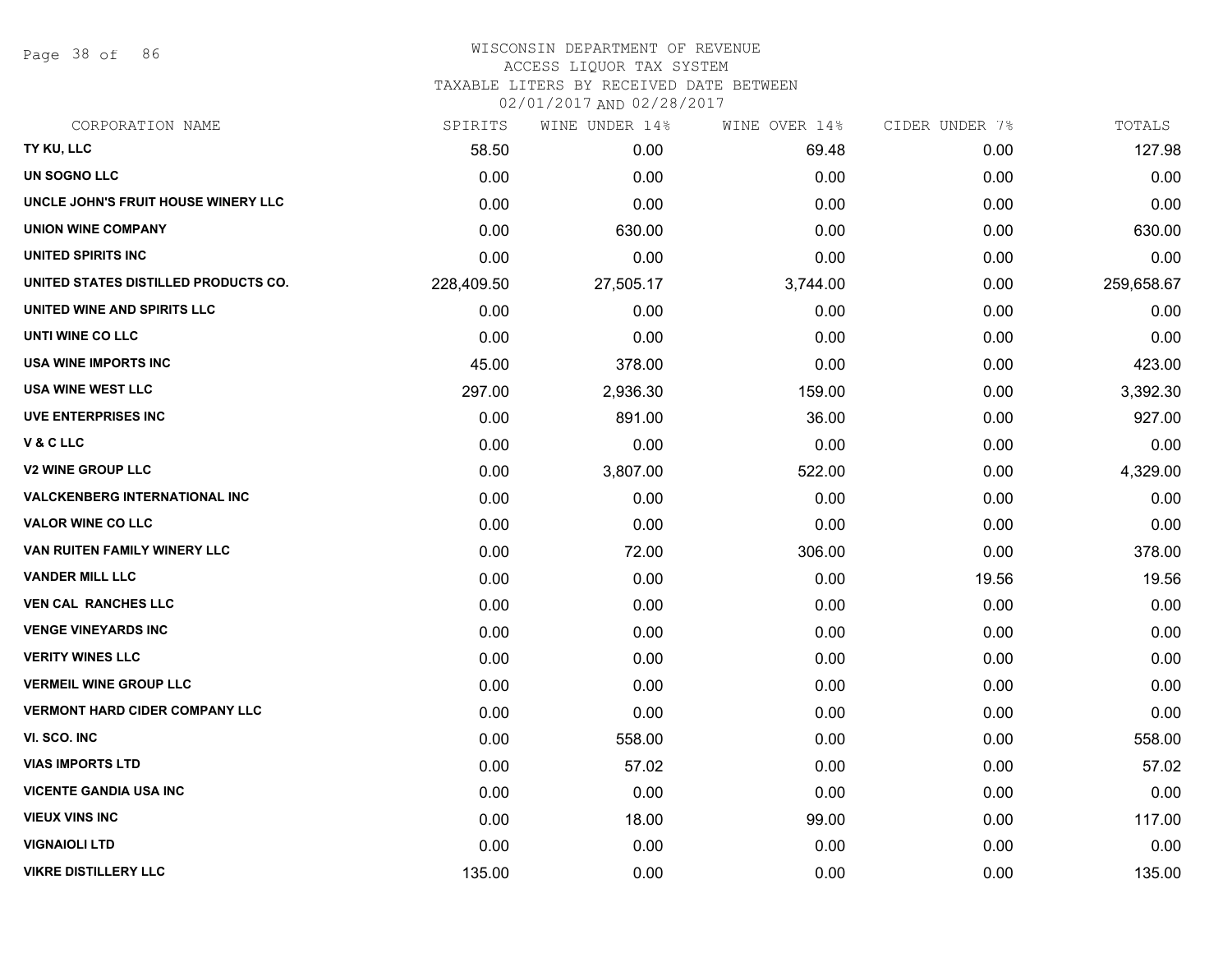Page 39 of 86

| CORPORATION NAME                  | SPIRITS | WINE UNDER 14% | WINE OVER 14% | CIDER UNDER 7% | TOTALS   |
|-----------------------------------|---------|----------------|---------------|----------------|----------|
| <b>VILLA CREEK INC</b>            | 0.00    | 0.00           | 0.00          | 0.00           | 0.00     |
| <b>VILLA ENCINAL PARTNERS LP</b>  | 0.00    | 0.00           | 0.00          | 0.00           | 0.00     |
| VIN DE ZO LLC                     | 0.00    | 0.00           | 0.00          | 0.00           | 0.00     |
| <b>VIN DIVINO LTD</b>             | 0.00    | 0.00           | 0.00          | 0.00           | 0.00     |
| <b>VINA ROBLES INC</b>            | 0.00    | 0.00           | 0.00          | 0.00           | 0.00     |
| <b>VINAMERICAS INC</b>            | 0.00    | 0.00           | 0.00          | 0.00           | 0.00     |
| <b>VINCENZO PADULA</b>            | 0.00    | 0.00           | 0.00          | 0.00           | 0.00     |
| <b>VINE CLIFF WINERY INC</b>      | 0.00    | 0.00           | 0.00          | 0.00           | 0.00     |
| <b>VINE CONNECTIONS LLC</b>       | 0.00    | 432.00         | 399.60        | 0.00           | 831.60   |
| <b>VINEBURG LLC</b>               | 0.00    | 0.00           | 63.00         | 0.00           | 63.00    |
| <b>VINEDREA WINES LLC</b>         | 0.00    | 0.00           | 0.00          | 0.00           | 0.00     |
| <b>VINEYARD 29 LLC</b>            | 0.00    | 0.00           | 0.00          | 0.00           | 0.00     |
| <b>VINEYARD BRANDS LLC</b>        | 0.00    | 0.00           | 0.00          | 0.00           | 0.00     |
| <b>VINEYARD VARIETIES INC</b>     | 0.00    | 0.00           | 0.00          | 0.00           | 0.00     |
| <b>VINIFERA IMPORTS LTD</b>       | 0.00    | 0.00           | 0.00          | 0.00           | 0.00     |
| <b>VINIFERA WINE COMPANY LLC</b>  | 0.00    | 83.16          | 19.01         | 0.00           | 102.17   |
| <b>VINO DEL SOL INC</b>           | 0.00    | 1,989.00       | 0.00          | 0.00           | 1,989.00 |
| <b>VINO ET SPIRITUS LLC</b>       | 0.00    | 0.00           | 0.00          | 0.00           | 0.00     |
| <b>VINO LOGICS CORPORATION</b>    | 0.00    | 0.00           | 0.00          | 0.00           | 0.00     |
| <b>VINO.COM LLC</b>               | 81.00   | 1,971.00       | 594.00        | 0.00           | 2,646.00 |
| <b>VINOVIA WINE GROUP INC</b>     | 0.00    | 189.00         | 0.00          | 0.00           | 189.00   |
| <b>VINTAGE '59 IMPORTS LLC</b>    | 0.00    | 0.00           | 0.00          | 0.00           | 0.00     |
| <b>VINTAGE POINT LLC</b>          | 0.00    | 0.00           | 33.29         | 0.00           | 33.29    |
| <b>VINTURE WINE COMPANY LLC</b>   | 0.00    | 0.00           | 0.00          | 0.00           | 0.00     |
| <b>VINTUS LLC</b>                 | 0.00    | 0.00           | 0.00          | 0.00           | 0.00     |
| <b>VINTWOOD INTERNATIONAL LTD</b> | 0.00    | 0.00           | 0.00          | 0.00           | 0.00     |
| <b>VITANI SPIRITS LLC</b>         | 0.00    | 0.00           | 0.00          | 0.00           | 0.00     |
| <b>VOTTO VINES IMPORTING INC</b>  | 0.00    | 0.00           | 0.00          | 0.00           | 0.00     |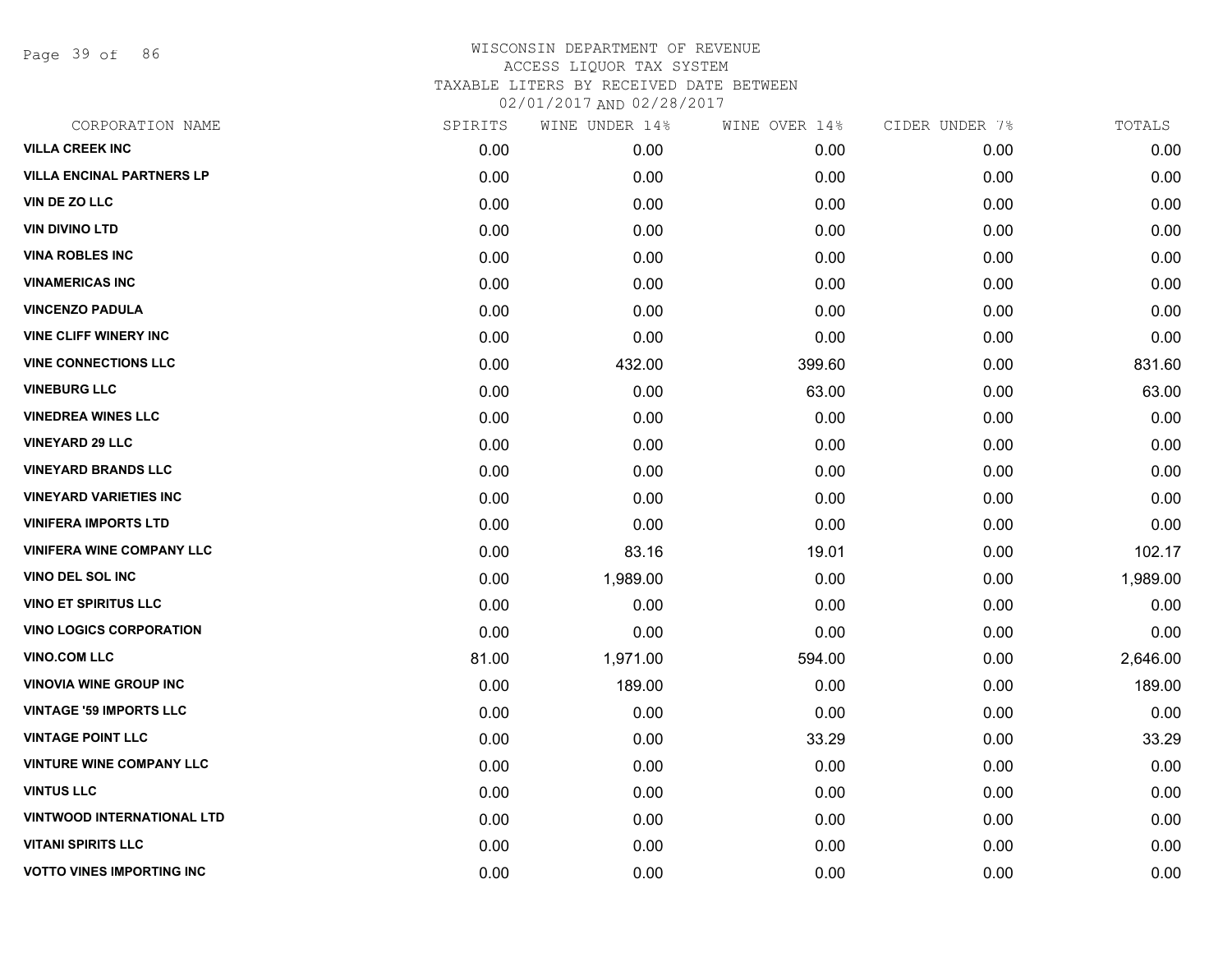Page 40 of 86

#### WISCONSIN DEPARTMENT OF REVENUE

#### ACCESS LIQUOR TAX SYSTEM

TAXABLE LITERS BY RECEIVED DATE BETWEEN

| CORPORATION NAME                               | SPIRITS   | WINE UNDER 14% | WINE OVER 14% | CIDER UNDER 7% | TOTALS    |
|------------------------------------------------|-----------|----------------|---------------|----------------|-----------|
| <b>W J DEUTSCH &amp; SONS LTD</b>              | 4,579.90  | 23,560.49      | 1,994.57      | 0.00           | 30,134.96 |
| <b>WAGNER WINE COMPANY LLC</b>                 | 0.00      | 0.00           | 5,202.00      | 0.00           | 5,202.00  |
| <b>WALLA WALLA VINTNERS LLC</b>                | 0.00      | 0.00           | 0.00          | 0.00           | 0.00      |
| <b>WARWICK VALLEY WINE CO INC</b>              | 0.00      | 0.00           | 0.00          | 0.00           | 0.00      |
| <b>WEBSTER BARNES LLC</b>                      | 0.00      | 0.00           | 0.00          | 0.00           | 0.00      |
| <b>WEIBEL INCORPORATED</b>                     | 0.00      | 283.25         | 0.00          | 0.00           | 283.25    |
| <b>WEIN BAUER INC</b>                          | 0.00      | 5,203.28       | 0.00          | 0.00           | 5,203.28  |
| <b>WEST COAST WINE PARTNERS LLC</b>            | 0.00      | 0.00           | 0.00          | 0.00           | 0.00      |
| <b>WESTERN SPIRITS BEVERAGE CO LLC</b>         | 324.00    | 0.00           | 0.00          | 0.00           | 324.00    |
| <b>WEYGANDT-METZLER IMPORTING LTD</b>          | 0.00      | 108.00         | 0.00          | 0.00           | 108.00    |
| <b>WHITE OAK VINEYARDS &amp; WINERY LLC</b>    | 0.00      | 0.00           | 54.00         | 0.00           | 54.00     |
| WHYTE AND MACKAY (AMERICAS) LIMITED LLC        | 0.00      | 0.00           | 0.00          | 0.00           | 0.00      |
| <b>WI INC</b>                                  | 0.00      | 0.00           | 0.00          | 0.00           | 0.00      |
| <b>WILLAMETTE VALLEY VINEYARDS INC</b>         | 0.00      | 0.00           | 0.00          | 0.00           | 0.00      |
| <b>WILLIAM GRANT &amp; SONS INC</b>            | 42,451.20 | 0.00           | 126.00        | 0.00           | 42,577.20 |
| <b>WILLIAM J WOLF</b>                          | 0.00      | 0.00           | 0.00          | 0.00           | 0.00      |
| <b>WILLIAM P KNUTTEL</b>                       | 0.00      | 0.00           | 0.00          | 0.00           | 0.00      |
| <b>WILLIAM PRICE III</b>                       | 0.00      | 0.00           | 0.00          | 0.00           | 0.00      |
| <b>WILLIAM WOODRUFF</b>                        | 0.00      | 315.00         | 0.00          | 0.00           | 315.00    |
| <b>WILLIAMS &amp; SELYEM LLC</b>               | 0.00      | 0.00           | 0.00          | 0.00           | 0.00      |
| <b>WILSON CREEK WINERY &amp; VINEYARDS INC</b> | 0.00      | 0.00           | 0.00          | 0.00           | 0.00      |
| <b>WILSON DANIELS LLC</b>                      | 0.00      | 1,498.50       | 652.50        | 0.00           | 2,151.00  |
| <b>WINDY CITY DISTILLING INC</b>               | 0.00      | 0.00           | 0.00          | 0.00           | 0.00      |
| <b>WINDY HILL SPIRITS INC</b>                  | 0.00      | 0.00           | 0.00          | 0.00           | 0.00      |
| <b>WINE BRIDGE IMPORTS INC</b>                 | 0.00      | 823.50         | 45.00         | 0.00           | 868.50    |
| WINE COUNTRY INTERNATIONAL INC                 | 0.00      | 270.00         | 0.00          | 32.53          | 302.53    |
| <b>WINE CREEK LLC</b>                          | 0.00      | 63.00          | 0.00          | 0.00           | 63.00     |
| <b>WINE HOOLIGANS LLC</b>                      | 0.00      | 378.00         | 0.00          | 0.00           | 378.00    |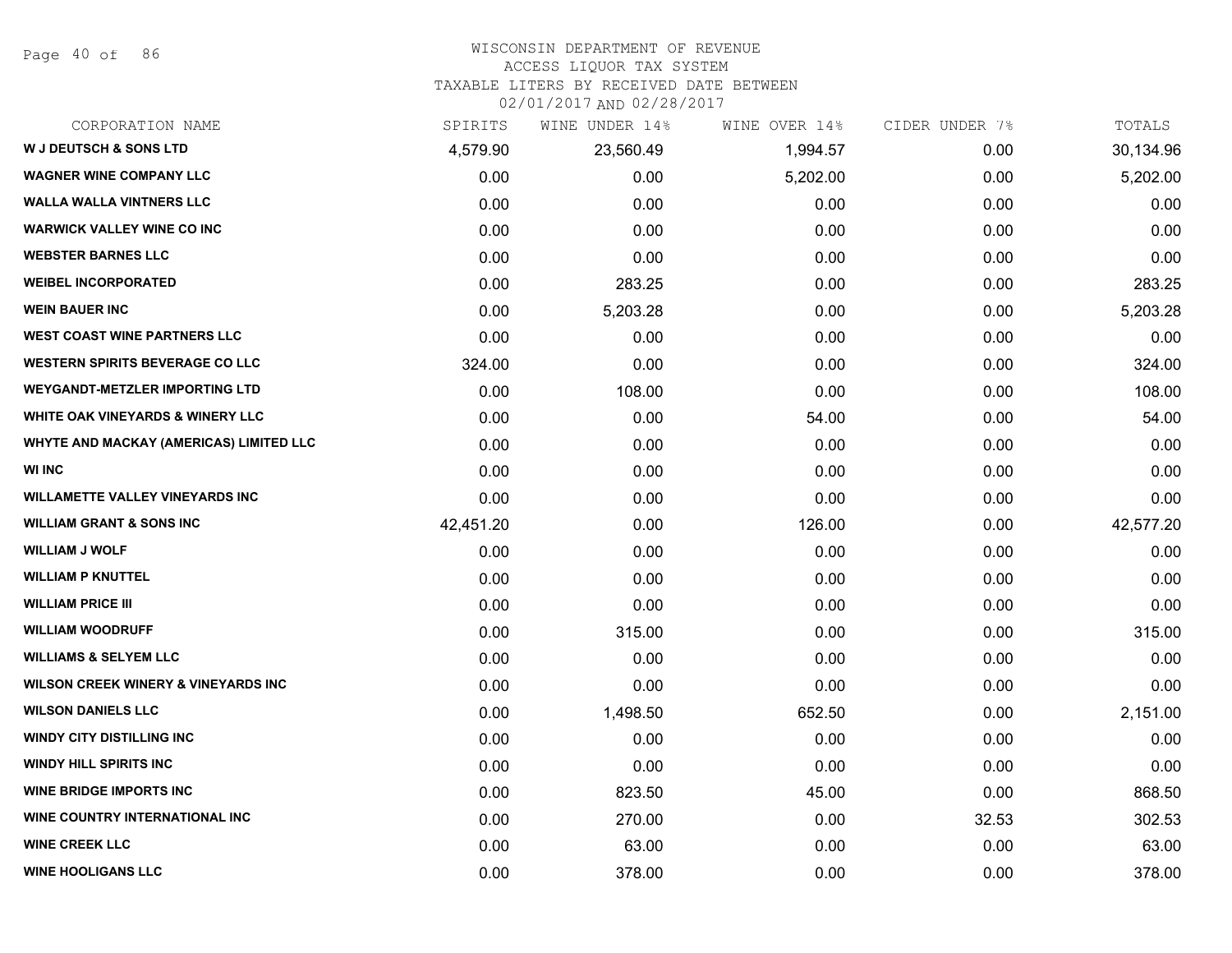Page 41 of 86

# WISCONSIN DEPARTMENT OF REVENUE ACCESS LIQUOR TAX SYSTEM TAXABLE LITERS BY RECEIVED DATE BETWEEN

| CORPORATION NAME                          | SPIRITS         | WINE UNDER 14% | WINE OVER 14% | CIDER UNDER 7% | TOTALS       |
|-------------------------------------------|-----------------|----------------|---------------|----------------|--------------|
| <b>WINE WINE SITUATION LLC</b>            | 0.00            | 0.00           | 0.00          | 0.00           | 0.00         |
| <b>WINEPLAYGROUND.COM INC</b>             | 0.00            | 0.00           | 0.00          | 0.00           | 0.00         |
| <b>WINERIES &amp; SELECT PRODUCTS LLC</b> | 0.00            | 0.00           | 0.00          | 0.00           | 0.00         |
| <b>WINERY AT BLACK STAR FARMS LLC</b>     | 0.00            | 0.00           | 0.00          | 0.00           | 0.00         |
| <b>WINERY EXCHANGE, INC.</b>              | 0.00            | 6,345.00       | 0.00          | 0.00           | 6,345.00     |
| <b>WINES OF FRANCE INC</b>                | 0.00            | 0.00           | 0.00          | 0.00           | 0.00         |
| <b>WINES UNLIMITED INC</b>                | 0.00            | 621.00         | 0.00          | 0.00           | 621.00       |
| <b>WINESELLERS LTD</b>                    | 0.00            | 5,183.50       | 0.00          | 112.00         | 5,295.50     |
| <b>WISD LLC</b>                           | 0.00            | 0.00           | 0.00          | 0.00           | 0.00         |
| <b>WOODSON WINES LLC</b>                  | 0.00            | 0.00           | 0.00          | 0.00           | 0.00         |
| <b>WORLD TRAVELER IMPORTS LLC</b>         | 0.00            | 0.00           | 0.00          | 0.00           | 0.00         |
| <b>WORLDWIDE CELLARS INC</b>              | 0.00            | 522.00         | 0.00          | 0.00           | 522.00       |
| <b>WYOMING WHISKEY INC</b>                | 0.00            | 0.00           | 0.00          | 0.00           | 0.00         |
| YAEGAKI CORPORATION OF USA                | 0.00            | 837.00         | 247.68        | 0.00           | 1,084.68     |
| <b>ZD WINES LLC</b>                       | 0.00            | 0.00           | 45.00         | 0.00           | 45.00        |
| <b>ZEILER SPIRITS LLC</b>                 | 504.00          | 0.00           | 0.00          | 0.00           | 504.00       |
| <b>ZEPALTAS WINES LLC</b>                 | 0.00            | 0.00           | 0.00          | 0.00           | 0.00         |
| <b>ZONIN USA INC</b>                      | 0.00            | 13,166.53      | 0.00          | 0.00           | 13,166.53    |
| TOTAL LITERS FOR 2/28/2017                | 3, 137, 164. 19 | 3,115,830.77   | 226,898.89    | 189,059.16     | 6,668,953.01 |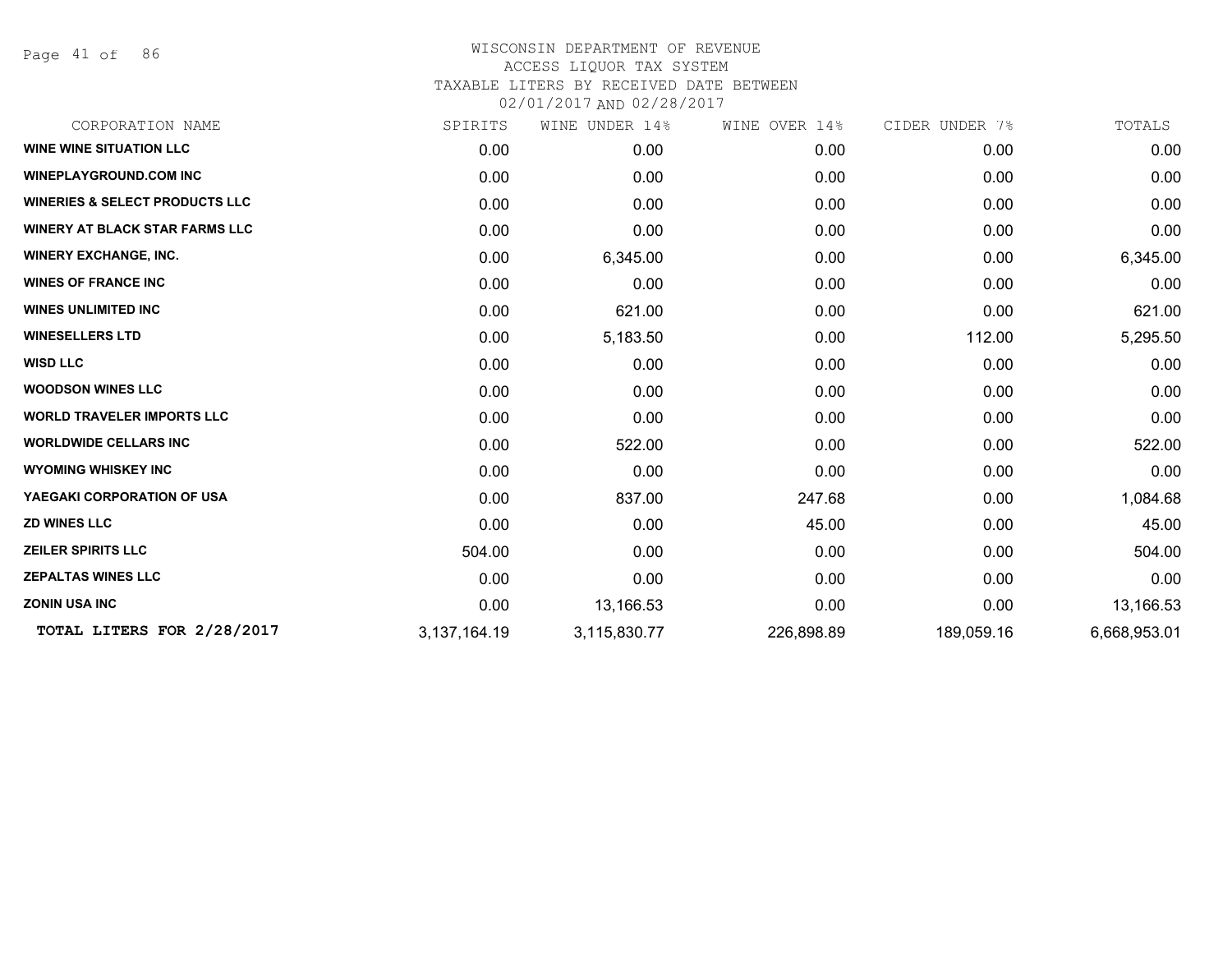Page 42 of 86

# WISCONSIN DEPARTMENT OF REVENUE ACCESS LIQUOR TAX SYSTEM TAXABLE LITERS BY RECEIVED DATE BETWEEN 02/01/2017 AND 02/28/2017

**IN STATE WHOLESALER (W) ALLSTATE LIQUOR & WINE COMPANY, INC.** 0.00 0.00 0.00 0.00 0.00 **AMPHORAE, LLC** 0.00 0.00 0.00 0.00 0.00 CORPORATION NAME SPIRITS WINE UNDER 14% WINE OVER 14% CIDER UNDER 7% TOTALS

| AVA WINE & SPIRITS LLC                        | 0.00       | 3,802.50 | 0.00     | 0.00 | 3,802.50   |
|-----------------------------------------------|------------|----------|----------|------|------------|
| <b>B&amp;H BLENDS LLC</b>                     | 0.00       | 0.00     | 0.00     | 0.00 | 0.00       |
| <b>BACKDOOR BRANDS LLC</b>                    | 0.00       | 0.00     | 0.00     | 0.00 | 0.00       |
| <b>BADGER DISTRIBUTING OF MILWAUKEE LLC</b>   | 0.00       | 0.00     | 0.00     | 0.00 | 0.00       |
| <b>BADGER LIQUOR CO INC</b>                   | 102,784.20 | 2,961.00 | 7,761.00 | 0.00 | 113,506.20 |
| <b>BADGER STATE WINERY COOPERATIVE</b>        | 0.00       | 0.00     | 0.00     | 0.00 | 0.00       |
| <b>BADGER WINE &amp; SPIRITS LLC</b>          | 0.00       | 0.00     | 0.00     | 0.00 | 0.00       |
| BEECHWOOD DISTRIBUTORS, INC.                  | 0.00       | 0.00     | 0.00     | 0.00 | 0.00       |
| BEER CAPITOL DISTRIBUTING LLC                 | 0.00       | 0.00     | 0.00     | 0.00 | 0.00       |
| <b>BILL'S DISTRIBUTING, LTD.</b>              | 0.00       | 0.00     | 0.00     | 0.00 | 0.00       |
| <b>BRANT T NEHMER</b>                         | 0.00       | 0.00     | 0.00     | 0.00 | 0.00       |
| <b>BREAKTHRU BEVERAGE GROUP LLC</b>           | 0.00       | 0.00     | 0.00     | 0.00 | 0.00       |
| <b>BREAKTHRU BEVERAGE GROUP LLC</b>           | 43,839.09  | 8,496.07 | 540.00   | 0.00 | 52,875.16  |
| <b>BREAKTHRU BEVERAGE WISCONSIN NORTH LLC</b> | 0.00       | 0.00     | 0.00     | 0.00 | 0.00       |
| <b>C.J.W., INC.</b>                           | 0.00       | 0.00     | 0.00     | 0.00 | 0.00       |
| <b>CAPITOL-HUSTING COMPANY, INC.</b>          | 5,421.00   | 9,627.98 | 5,076.00 | 0.00 | 20,124.98  |
| <b>CATHRINE BENNETT</b>                       | 0.00       | 0.00     | 0.00     | 0.00 | 0.00       |
| <b>CENTRAL BEER DISTRIBUTORS, INC.</b>        | 0.00       | 0.00     | 0.00     | 0.00 | 0.00       |
| DE PERE LIQUOR CO LLC                         | 0.00       | 0.00     | 0.00     | 0.00 | 0.00       |
| <b>DEAN DISTRIBUTING, INC.</b>                | 0.00       | 0.00     | 0.00     | 0.00 | 0.00       |
| <b>DEAN DISTRIBUTING, INC.</b>                | 0.00       | 0.00     | 0.00     | 0.00 | 0.00       |
| DEWITT CHURCH GOODS, INC.                     | 0.00       | 0.00     | 0.00     | 0.00 | 0.00       |
| <b>FABIANO BROTHERS - WISCONSIN LLC</b>       | 0.00       | 0.00     | 0.00     | 0.00 | 0.00       |
| <b>FAUSTO FIORAVANTI</b>                      | 0.00       | 0.00     | 0.00     | 0.00 | 0.00       |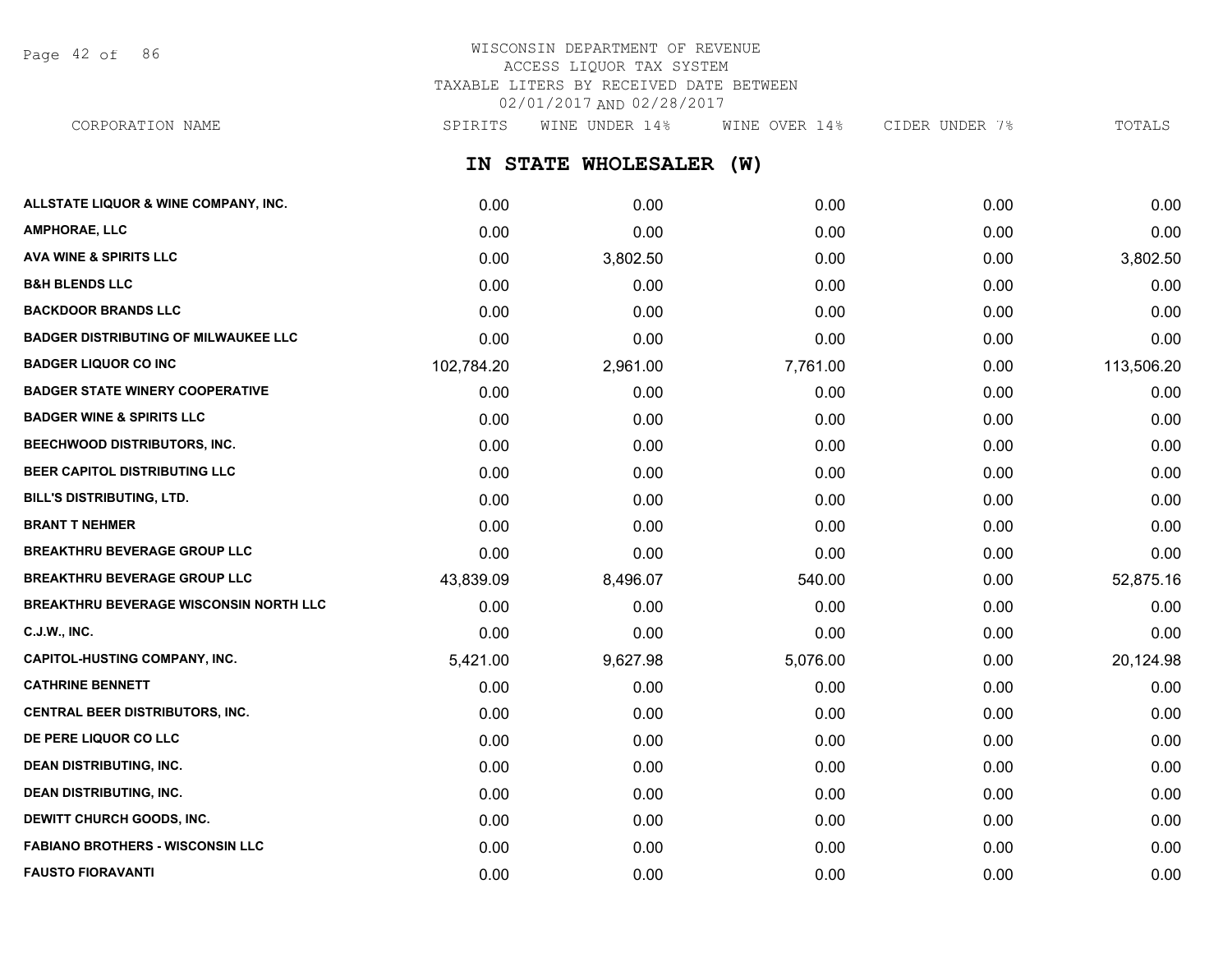Page 43 of 86

| CORPORATION NAME                             | SPIRITS   | WINE UNDER 14% | WINE OVER 14% | CIDER UNDER 7% | TOTALS      |
|----------------------------------------------|-----------|----------------|---------------|----------------|-------------|
| FLANIGAN DISTRIBUTING OF DOOR COUNTY, INC.   | 0.00      | 0.00           | 0.00          | 0.00           | 0.00        |
| <b>FOUR SEASONS BEER DISTRIBUTORS INC</b>    | 0.00      | 0.00           | 0.00          | 0.00           | 0.00        |
| FRANK BEER DISTRIBUTORS, INC.                | 0.00      | 0.00           | 0.00          | 0.00           | 0.00        |
| <b>FRANK J MIRENDA SR</b>                    | 0.00      | 0.00           | 0.00          | 0.00           | 0.00        |
| <b>FRANK LIQUOR COMPANY, INC.</b>            | 21,322.95 | 19,306.57      | 0.00          | 0.00           | 40,629.52   |
| <b>FRANK LIQUORS OF LA CROSSE, INC.</b>      | 0.00      | 0.00           | 0.00          | 0.00           | 0.00        |
| <b>GB SALES MILWAUKEE, INC.</b>              | 0.00      | 0.00           | 0.00          | 0.00           | 0.00        |
| <b>GENERAL BEER DISTRIBUTORS CO.</b>         | 0.00      | 0.00           | 0.00          | 0.00           | 0.00        |
| <b>GENERAL BEER-NORTHEAST INC</b>            | 0.00      | 0.00           | 0.00          | 0.00           | 0.00        |
| <b>GENERAL BEER-NORTHEAST INC</b>            | 0.00      | 0.00           | 0.00          | 0.00           | 0.00        |
| <b>GENERAL BEER-NORTHWEST, INC.</b>          | 0.00      | 0.00           | 0.00          | 0.00           | 0.00        |
| <b>GENERAL BEER-NORTHWEST, INC.</b>          | 0.00      | 0.00           | 0.00          | 0.00           | 0.00        |
| <b>GENERAL BEVERAGE SALES CO- OSHKOSH</b>    | 0.00      | 75,518.59      | 0.00          | 0.00           | 75,518.59   |
| <b>GENERAL BEVERAGE SALES CO.</b>            | 0.00      | 87,427.34      | 423.00        | 0.00           | 87,850.34   |
| <b>GENERAL BEVERAGE SALES CO.- MILWAUKEE</b> | 0.00      | 0.00           | 0.00          | 0.00           | 0.00        |
| <b>GIUSEPPE GAGLIANELLO</b>                  | 0.00      | 0.00           | 0.00          | 0.00           | 0.00        |
| <b>GLORIA R RAGSDALE</b>                     | 0.00      | 0.00           | 0.00          | 0.00           | 0.00        |
| <b>GVARDIA LLC</b>                           | 36.00     | 0.00           | 0.00          | 0.00           | 36.00       |
| <b>HENDRICKS BEVERAGE, INC.</b>              | 0.00      | 0.00           | 0.00          | 0.00           | 0.00        |
| <b>IMPORT! WINES, INC.</b>                   | 0.00      | 0.00           | 0.00          | 0.00           | 0.00        |
| <b>IRL, INCORPORATED</b>                     | 0.00      | 3,051.00       | 0.00          | 0.00           | 3,051.00    |
| JACQUES VIEAU, INC.                          | 0.00      | 0.00           | 0.00          | 0.00           | 0.00        |
| JANDRAIN RELIGIOUS SUPPLY, INC.              | 0.00      | $-234.00$      | $-60.00$      | 0.00           | $-294.00$   |
| JANSEN INTERNATIONAL LLC                     | 486.00    | 702.00         | 0.00          | 0.00           | 1,188.00    |
| <b>JAW PROPERTIES LLC</b>                    | 0.00      | 0.00           | 0.00          | 0.00           | 0.00        |
| <b>JOHN J COLLETTI</b>                       | 0.00      | $-1,431.00$    | $-198.00$     | 0.00           | $-1,629.00$ |
| JOHNSON BROTHERS OF WISCONSIN INC            | 0.00      | 8,725.66       | $-645.00$     | 0.00           | 8,080.66    |
| <b>JONATHON LODUCA</b>                       | 0.00      | 0.00           | 0.00          | 0.00           | 0.00        |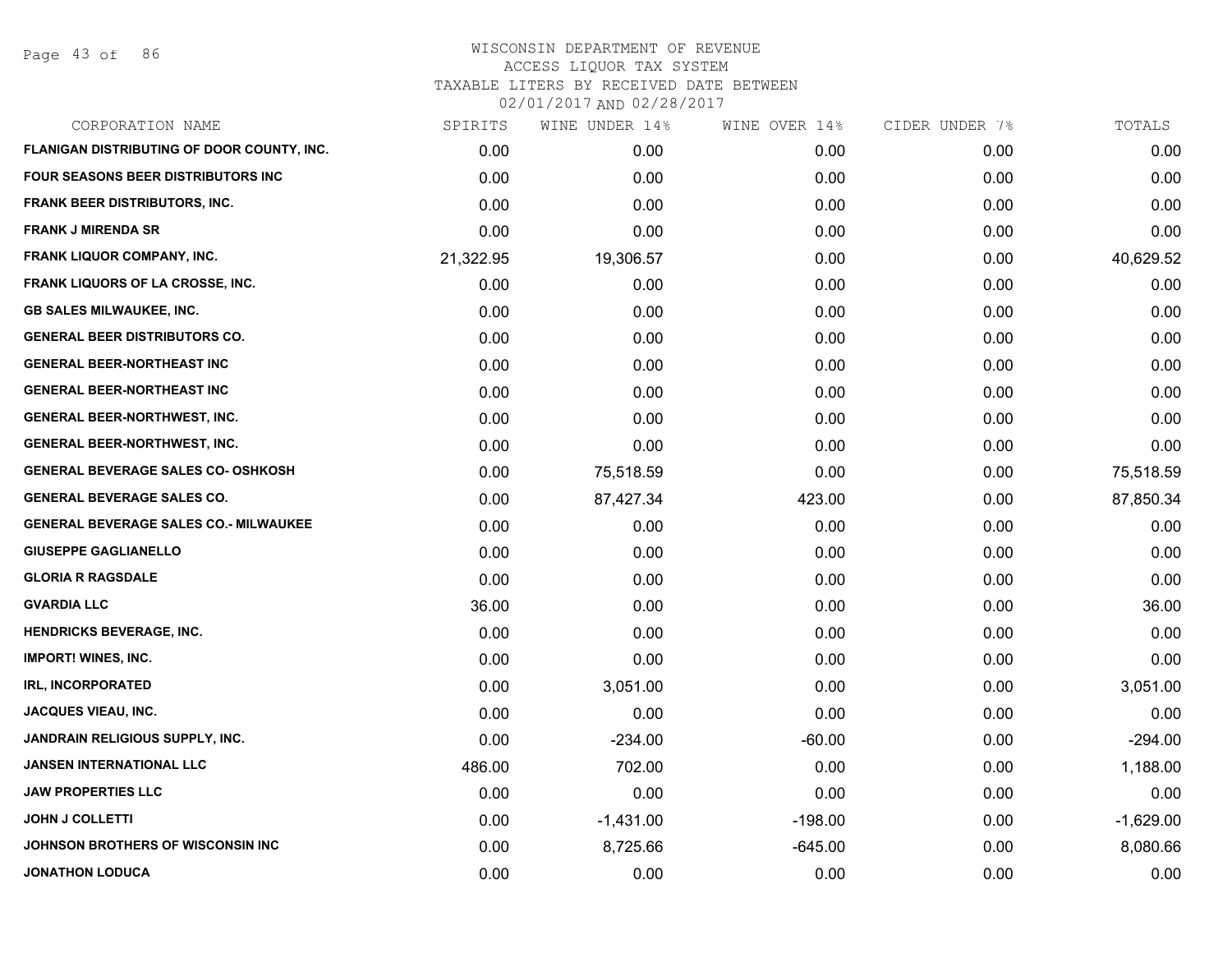Page 44 of 86

# WISCONSIN DEPARTMENT OF REVENUE ACCESS LIQUOR TAX SYSTEM TAXABLE LITERS BY RECEIVED DATE BETWEEN

| CORPORATION NAME                       | SPIRITS   | WINE UNDER 14% | WINE OVER 14% | CIDER UNDER 7% | TOTALS      |
|----------------------------------------|-----------|----------------|---------------|----------------|-------------|
| <b>JOYVINE LLC</b>                     | 0.00      | 0.00           | 0.00          | 0.00           | 0.00        |
| KAY BEER DISTRIBUTING, INC.            | 0.00      | 0.00           | 0.00          | 0.00           | 0.00        |
| <b>L'EFT BANK WINE COMPANY LIMITED</b> | 13.50     | 18,859.90      | 220.50        | 0.00           | 19,093.90   |
| LA CROSSE BEVERAGE LLC                 | 0.00      | 0.00           | 0.00          | 0.00           | 0.00        |
| LA RIOJA RESTAURANT LLC                | 0.00      | 0.00           | 0.00          | 0.00           | 0.00        |
| <b>LARRY'S DISTRIBUTING CO., INC.</b>  | 0.00      | 0.00           | 0.00          | 0.00           | 0.00        |
| LEE BEVERAGE OF WISCONSIN LLC          | 0.00      | 0.00           | 0.00          | 0.00           | 0.00        |
| LEE BEVERAGE OF WISCONSIN LLC          | 0.00      | 0.00           | 0.00          | 0.00           | 0.00        |
| LETRAH INTERNATIONAL CORPORATION       | 0.00      | 0.00           | 0.00          | 0.00           | 0.00        |
| <b>LISA G KARANDANIS</b>               | 0.00      | 0.00           | 0.00          | 0.00           | 0.00        |
| LO DUCA BROS., INC.                    | 0.00      | 21,342.00      | 0.00          | 0.00           | 21,342.00   |
| <b>LORI SCOTT</b>                      | 0.00      | 0.00           | 0.00          | 0.00           | 0.00        |
| LOS ALTOS AGAVE DISTRIBUTOR INC        | 0.00      | 0.00           | 0.00          | 0.00           | 0.00        |
| <b>M SHIRAZ LLC</b>                    | 0.00      | 0.00           | 0.00          | 0.00           | 0.00        |
| <b>MARCO BRUZZI</b>                    | 0.00      | 0.00           | 0.00          | 0.00           | 0.00        |
| <b>MICCA HUTCHINS</b>                  | 0.00      | 0.00           | 0.00          | 0.00           | 0.00        |
| <b>MICHAEL G ANSAY</b>                 | 0.00      | 90.00          | 0.00          | 0.00           | 90.00       |
| MIDWEST SALES & SERVICE, INC.          | 0.00      | 0.00           | 0.00          | 0.00           | 0.00        |
| <b>NOELKE DISTRIBUTORS, INC.</b>       | 0.00      | 0.00           | 0.00          | 0.00           | 0.00        |
| <b>NORTHWEST BEVERAGES, INC.</b>       | 0.00      | 0.00           | 0.00          | 0.00           | 0.00        |
| <b>NOUVEAU VENTURES LLC</b>            | $-47.83$  | 4,494.00       | 45.00         | 0.00           | 4,491.17    |
| OTT SCHWEITZER DISTRIBUTORSHIP, INC.   | 0.00      | 0.00           | 0.00          | 0.00           | 0.00        |
| <b>PARK RIDGE DISTRIBUTING, INC.</b>   | $-161.90$ | $-11.20$       | 0.00          | $-7,682.75$    | $-7,855.85$ |
| PEHLER DISTRIBUTING, INC.              | 0.00      | 0.00           | 0.00          | 0.00           | 0.00        |
| PHILLIPS DISTRIBUTING CORPORATION      | 10,452.00 | 0.00           | 0.00          | 0.00           | 10,452.00   |
| PHILLIPS WINE COMPANY                  | 0.00      | 0.00           | 0.00          | 0.00           | 0.00        |
| PHILLY'S PREMIUM BEVERAGES LLC         | $-36.00$  | 0.00           | 0.00          | 0.00           | $-36.00$    |
| <b>PURE WINE WISCONSIN INC</b>         | 0.00      | 0.00           | 0.00          | 0.00           | 0.00        |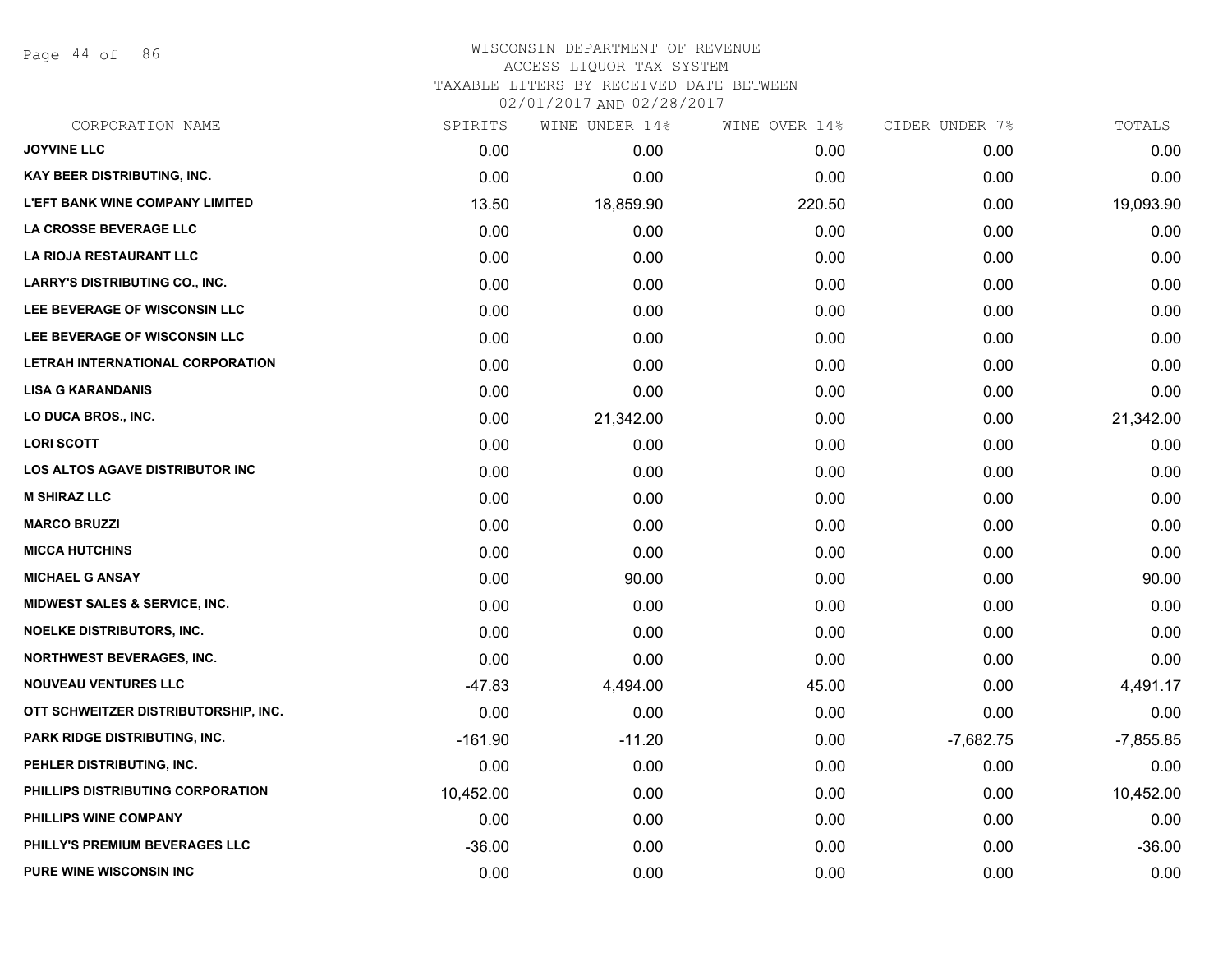Page 45 of 86

|            | WINE UNDER 14% | WINE OVER 14% | CIDER UNDER 7% | TOTALS     |
|------------|----------------|---------------|----------------|------------|
| 0.00       | 0.00           | 0.00          | 0.00           | 0.00       |
| 0.00       | 0.00           | 0.00          | 0.00           | 0.00       |
| 0.00       | 0.00           | 0.00          | 0.00           | 0.00       |
| 0.00       | 0.00           | 0.00          | 0.00           | 0.00       |
| 0.00       | 0.00           | 0.00          | 0.00           | 0.00       |
| 0.00       | 0.00           | 0.00          | 0.00           | 0.00       |
| 0.00       | 0.00           | 0.00          | 0.00           | 0.00       |
| 0.00       | 0.00           | 0.00          | 0.00           | 0.00       |
| 0.00       | 0.00           | 0.00          | 0.00           | 0.00       |
| 0.00       | 0.00           | 0.00          | 0.00           | 0.00       |
| 0.00       | 0.00           | 0.00          | $-740.99$      | $-740.99$  |
| 0.00       | 0.00           | 0.00          | 0.00           | 0.00       |
| 0.00       | 0.00           | 0.00          | 0.00           | 0.00       |
| 0.00       | 0.00           | 0.00          | 0.00           | 0.00       |
| 0.00       | 0.00           | 0.00          | 0.00           | 0.00       |
| 0.00       | 2,811.00       | 0.00          | 0.00           | 2,811.00   |
| 0.00       | 0.00           | 0.00          | 0.00           | 0.00       |
| 0.00       | 0.00           | 0.00          | 0.00           | 0.00       |
| 0.00       | 0.00           | 0.00          | 0.00           | 0.00       |
| 0.00       | 0.00           | 0.00          | 0.00           | 0.00       |
| 0.00       | 0.00           | 0.00          | 0.00           | 0.00       |
| 0.00       | 0.00           | 0.00          | 0.00           | 0.00       |
| 0.00       | 0.00           | 0.00          | 0.00           | 0.00       |
| 0.00       | 0.00           | 0.00          | 0.00           | 0.00       |
| 184,109.01 | 265,539.41     | 13,162.50     | $-8,423.74$    | 454,387.18 |
|            | SPIRITS        |               |                |            |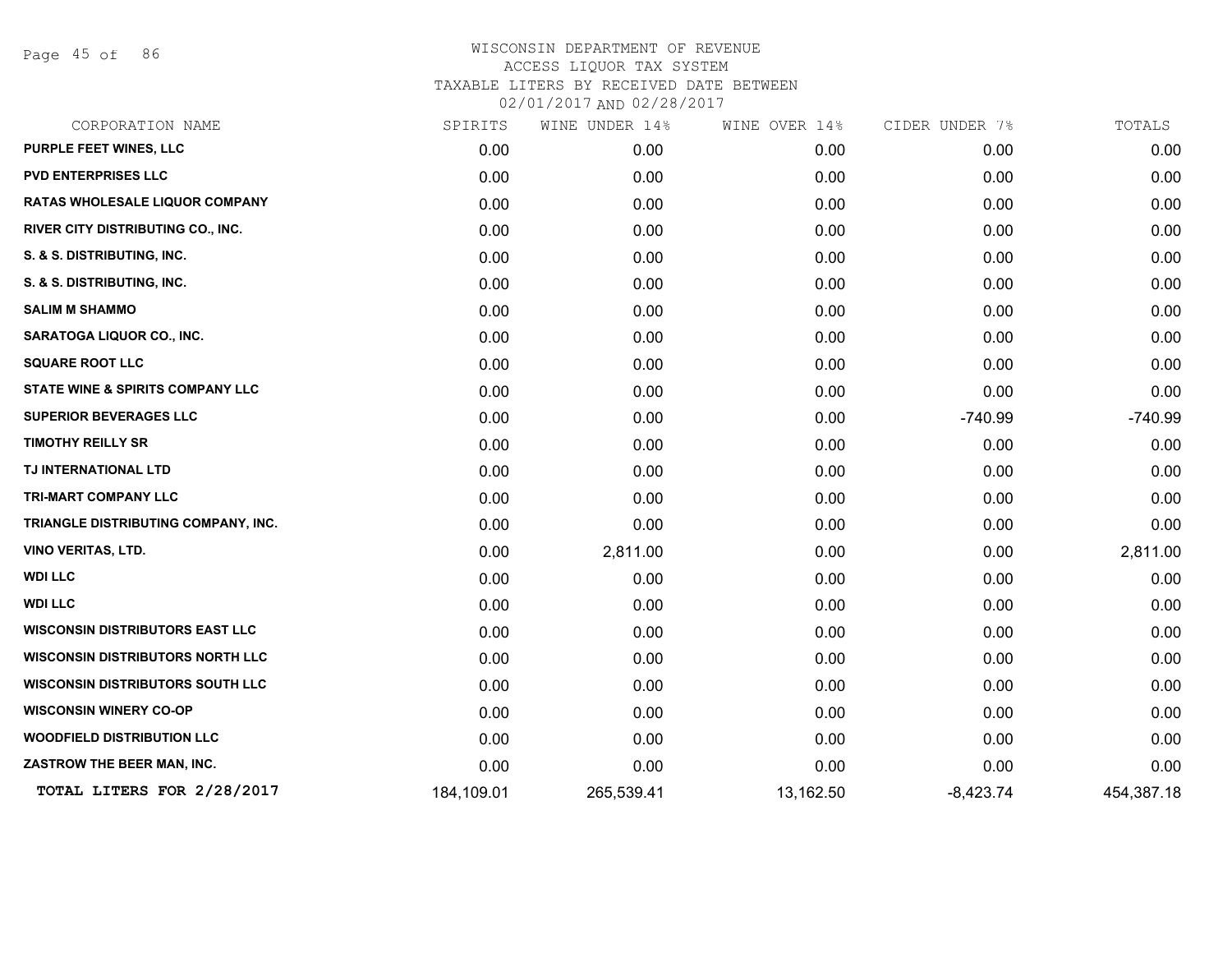Page 46 of 86

# WISCONSIN DEPARTMENT OF REVENUE ACCESS LIQUOR TAX SYSTEM TAXABLE LITERS BY RECEIVED DATE BETWEEN 02/01/2017 AND 02/28/2017

CORPORATION NAME SPIRITS WINE UNDER 14% WINE OVER 14% CIDER UNDER 7% TOTALS

**IN STATE MANUFACTURER (WM)**

| 45TH PARALLEL SPIRITS, LLC                   | 0.00      | 0.00     | 0.00 | 0.00      | 0.00      |
|----------------------------------------------|-----------|----------|------|-----------|-----------|
| <b>ACE ETHANOL LLC</b>                       | 0.00      | 0.00     | 0.00 | 0.00      | 0.00      |
| <b>AEPPELTREOW INC</b>                       | 67.49     | 0.00     | 0.00 | 0.00      | 67.49     |
| <b>ANGRY SPIRITS DISTILLING LLC</b>          | 0.00      | 0.00     | 0.00 | 0.00      | 0.00      |
| <b>B &amp; E DISTILLERY INC.</b>             | 0.00      | 0.00     | 0.00 | 0.00      | 0.00      |
| <b>BRIAN SAMMONS</b>                         | 503.23    | 0.00     | 0.00 | 0.00      | 503.23    |
| <b>C &amp; N CORPORATION</b>                 | 610.55    | 0.00     | 0.00 | 0.00      | 610.55    |
| <b>CENTRAL STANDARD LLC</b>                  | 2,479.85  | 0.00     | 0.00 | 0.00      | 2,479.85  |
| CHIPPEWA RIVER DISTILLERY AND BREWERY LLC    | 998.40    | 0.00     | 0.00 | 0.00      | 998.40    |
| <b>CLOVER MEADOW LLC</b>                     | 0.00      | 0.00     | 0.00 | 0.00      | 0.00      |
| DEATH'S DOOR DISTILLERY LLC                  | 810.00    | 0.00     | 0.00 | 0.00      | 810.00    |
| <b>DISTILLERY PARTNERS, LLC</b>              | 0.00      | 0.00     | 0.00 | 0.00      | 0.00      |
| DRIFTLESS GLEN DISTILLERY LLC                | 0.00      | 0.00     | 0.00 | 0.00      | 0.00      |
| <b>EMCO CHEMICAL DISTRIBUTORS, INC.</b>      | 0.00      | 0.00     | 0.00 | 0.00      | 0.00      |
| <b>GLOBAL UNIVERSAL SRL</b>                  | 11,825.03 | 3,392.99 | 0.00 | 0.00      | 15,218.02 |
| <b>GRANT J VAN DRIEST</b>                    | 0.00      | 0.00     | 0.00 | 0.00      | 0.00      |
| <b>GREAT LAKES DISTILLERY LLC</b>            | 737.24    | 0.00     | 0.00 | 0.00      | 737.24    |
| HENDRICKS FAMILY DISTILLERY LLC              | 51.00     | 0.00     | 0.00 | 0.00      | 51.00     |
| <b>ISAAC SHOWAKI</b>                         | 0.00      | 0.00     | 0.00 | 0.00      | 0.00      |
| <b>KELLY M YOCOM</b>                         | 46.11     | 27.03    | 0.00 | 0.00      | 73.14     |
| <b>MATTHEW RICK</b>                          | 0.00      | 0.00     | 0.00 | 0.00      | 0.00      |
| <b>MEISENBURG BREWING AND DISTILLING LLC</b> | 0.00      | 0.00     | 0.00 | 0.00      | 0.00      |
| <b>MILLERCOORS LLC</b>                       | 0.00      | 0.00     | 0.00 | 32,316.87 | 32,316.87 |
| <b>NATHAN G GREENAWALT</b>                   | 675.60    | 0.00     | 0.00 | 0.00      | 675.60    |
| <b>NORTHERN WATERS DISTILLERY LLC</b>        | 195.02    | 0.00     | 0.00 | 0.00      | 195.02    |
| <b>PERLICK FARMS LLC</b>                     | 283.91    | 0.00     | 0.00 | 0.00      | 283.91    |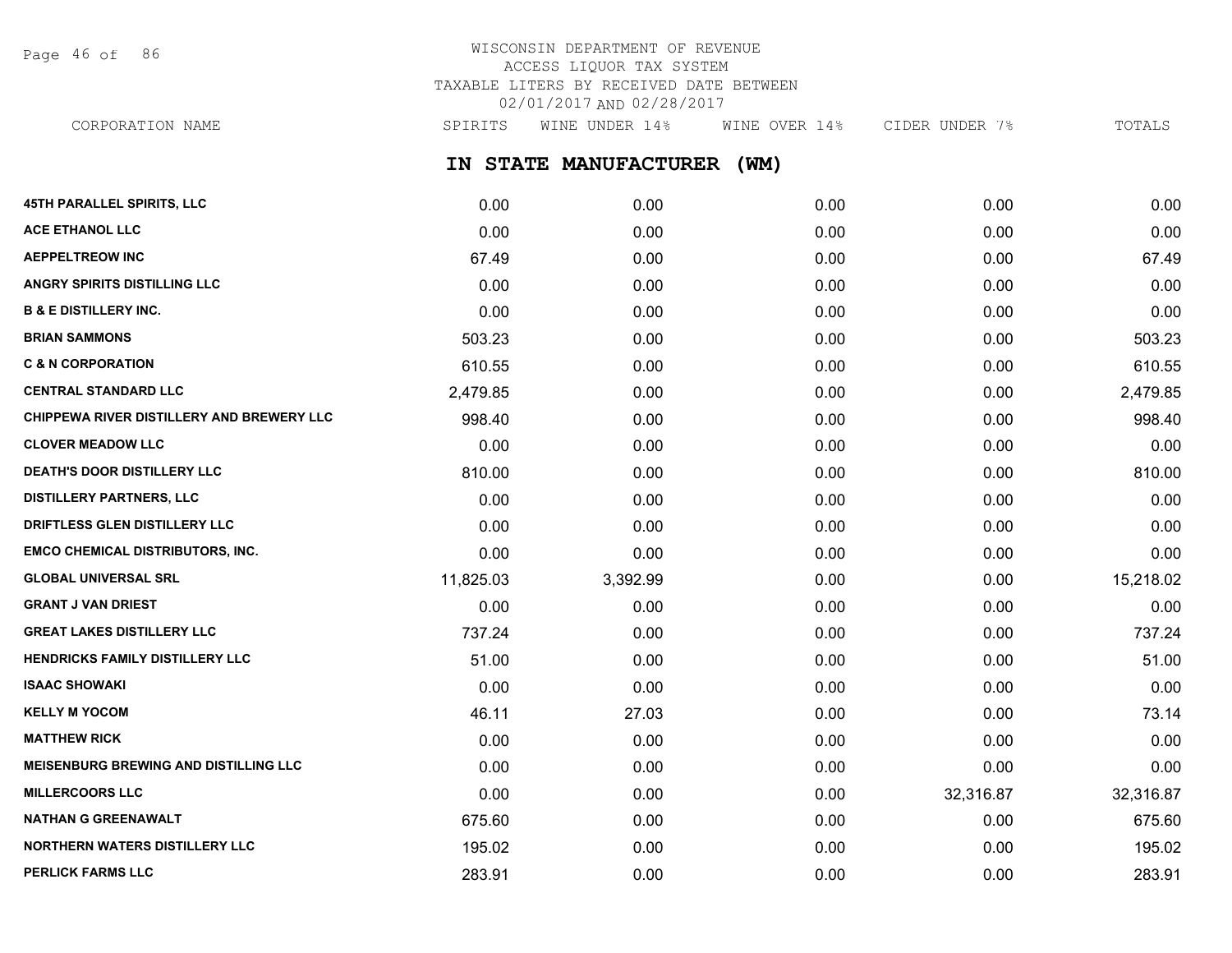Page 47 of 86

| <b>RIVER BEND VINEYARD &amp; WINERY LLC</b><br>0.00<br>0.00<br>0.00<br>0.00<br><b>SENSIENT FLAVORS LLC</b><br>0.00<br>0.00<br>0.00<br>0.00<br><b>ST CROIX SPIRITS LLC</b><br>0.00<br>0.00<br>0.00<br>0.00<br>THE NORTH WOODS DISTILLERY LLC<br>0.00<br>0.00<br>0.00<br>0.00<br>WHITE WINTER WINERY INC<br>0.00<br>0.00<br>0.00<br>0.00<br><b>WOLLERSHEIM WINERY, INC.</b><br>728.99<br>0.00<br>0.00<br>0.00<br>YAHARA BAY DISTILLERS, INC.<br>5,093.01<br>0.00<br>0.00<br>0.00<br>TOTAL LITERS FOR 2/28/2017<br>25,105.43<br>32,316.87<br>3,420.02<br>0.00 | CORPORATION NAME | SPIRITS | WINE UNDER 14% | WINE OVER 14% | CIDER UNDER 7% | TOTALS    |
|------------------------------------------------------------------------------------------------------------------------------------------------------------------------------------------------------------------------------------------------------------------------------------------------------------------------------------------------------------------------------------------------------------------------------------------------------------------------------------------------------------------------------------------------------------|------------------|---------|----------------|---------------|----------------|-----------|
|                                                                                                                                                                                                                                                                                                                                                                                                                                                                                                                                                            |                  |         |                |               |                | 0.00      |
|                                                                                                                                                                                                                                                                                                                                                                                                                                                                                                                                                            |                  |         |                |               |                | 0.00      |
|                                                                                                                                                                                                                                                                                                                                                                                                                                                                                                                                                            |                  |         |                |               |                | 0.00      |
|                                                                                                                                                                                                                                                                                                                                                                                                                                                                                                                                                            |                  |         |                |               |                | 0.00      |
|                                                                                                                                                                                                                                                                                                                                                                                                                                                                                                                                                            |                  |         |                |               |                | 0.00      |
|                                                                                                                                                                                                                                                                                                                                                                                                                                                                                                                                                            |                  |         |                |               |                | 728.99    |
|                                                                                                                                                                                                                                                                                                                                                                                                                                                                                                                                                            |                  |         |                |               |                | 5,093.01  |
|                                                                                                                                                                                                                                                                                                                                                                                                                                                                                                                                                            |                  |         |                |               |                | 60,842.32 |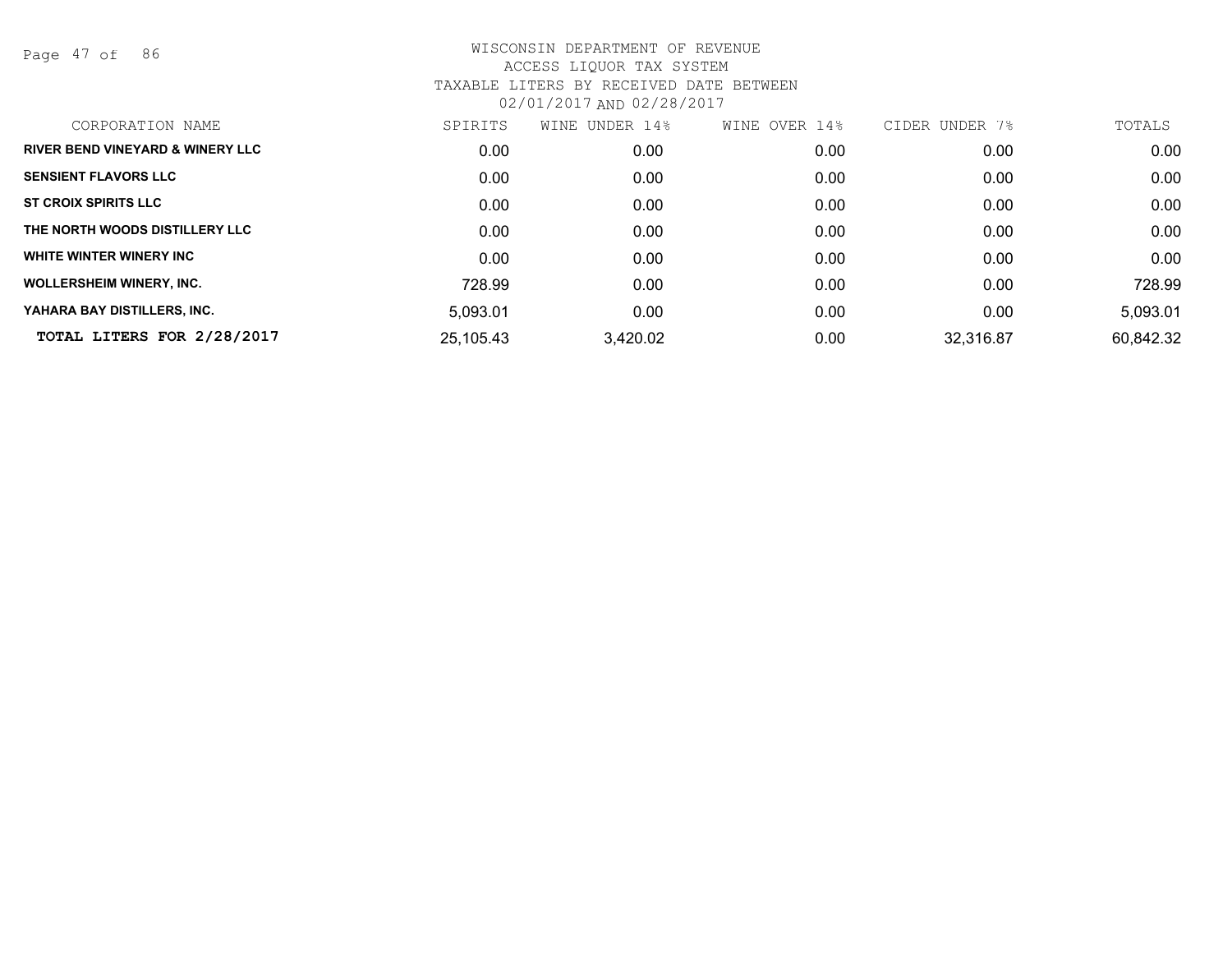Page 48 of 86

# WISCONSIN DEPARTMENT OF REVENUE ACCESS LIQUOR TAX SYSTEM TAXABLE LITERS BY RECEIVED DATE BETWEEN 02/01/2017 AND 02/28/2017 CORPORATION NAME SPIRITS WINE UNDER 14% WINE OVER 14% CIDER UNDER 7% TOTALS

# **IN STATE RECTIFIER (WR)**

| <b>45TH PARALLEL SPIRITS, LLC</b>            | 3,100.00  | 0.00        | 0.00 | 0.00 | 3,100.00  |
|----------------------------------------------|-----------|-------------|------|------|-----------|
| <b>ARTYS</b>                                 | 5,365.28  | 0.00        | 0.00 | 0.00 | 5,365.28  |
| <b>CITY BREWING COMPANY, LLC</b>             | 0.00      | 0.00        | 0.00 | 0.00 | 0.00      |
| <b>DISTILLERY PARTNERS, LLC</b>              | 0.00      | 0.00        | 0.00 | 0.00 | 0.00      |
| <b>GALLOWAY COMPANY</b>                      | 0.00      | 0.00        | 0.00 | 0.00 | 0.00      |
| <b>GLOBAL UNIVERSAL SRL</b>                  | 0.00      | 0.00        | 0.00 | 0.00 | 0.00      |
| <b>GREAT LAKES DISTILLERY LLC</b>            | 3,043.50  | 0.00        | 0.00 | 0.00 | 3,043.50  |
| <b>HENRY FARMS PRAIRIE SPIRITS LLC</b>       | 0.00      | 0.00        | 0.00 | 0.00 | 0.00      |
| <b>KELLY M YOCOM</b>                         | 0.00      | 0.00        | 0.00 | 0.00 | 0.00      |
| <b>MEISENBURG BREWING AND DISTILLING LLC</b> | 0.00      | 0.00        | 0.00 | 0.00 | 0.00      |
| <b>MIDWEST CUSTOM BOTTLING LLC</b>           | 6,981.27  | $-3,423.40$ | 0.00 | 0.00 | 3,557.87  |
| <b>NATHAN G GREENAWALT</b>                   | 0.00      | 0.00        | 0.00 | 0.00 | 0.00      |
| YAHARA BAY DISTILLERS, INC.                  | 0.00      | 0.00        | 0.00 | 0.00 | 0.00      |
| YAHARA BAY DISTILLERS, INC.                  | 0.00      | 0.00        | 0.00 | 0.00 | 0.00      |
| TOTAL LITERS FOR 2/28/2017                   | 18,490.05 | $-3,423.40$ | 0.00 | 0.00 | 15,066.65 |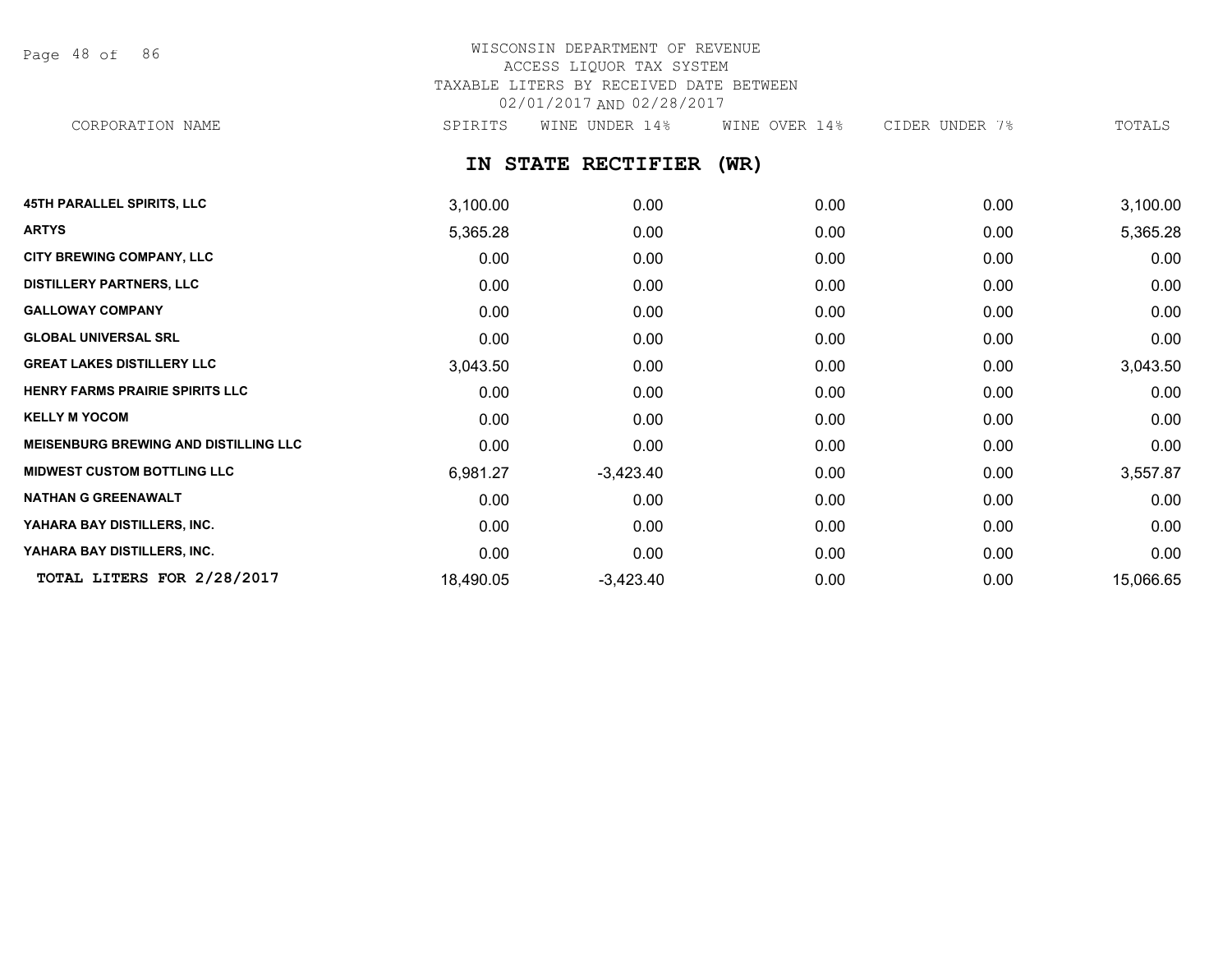Page 49 of 86

# WISCONSIN DEPARTMENT OF REVENUE ACCESS LIQUOR TAX SYSTEM TAXABLE LITERS BY RECEIVED DATE BETWEEN 02/01/2017 AND 02/28/2017

**IN STATE WINERY (WWI) AEPPELTREOW INC** 0.00 9.08 0.00 -843.96 -834.88 **AMANDA STEFL** 0.00 0.00 0.00 0.00 0.00 CORPORATION NAME SPIRITS WINE UNDER 14% WINE OVER 14% CIDER UNDER 7% TOTALS

|                                                   | v.vv | v.vv     | v.vv  | v.vv  | v.vv     |
|---------------------------------------------------|------|----------|-------|-------|----------|
| <b>BARABOO BLUFF WINERY, LLC</b>                  | 0.00 | 719.23   | 0.00  | 0.00  | 719.23   |
| <b>BAUER-KEARNS WINERY LLC</b>                    | 0.00 | 0.00     | 0.00  | 0.00  | 0.00     |
| <b>BAYFIELD WINERY, LTD.</b>                      | 0.00 | 0.00     | 0.00  | 0.00  | 0.00     |
| <b>BELLEVINEZ LLC</b>                             | 0.00 | 458.03   | 0.00  | 0.00  | 458.03   |
| <b>BLIND HORSE WINERY LLC</b>                     | 0.00 | 0.00     | 0.00  | 0.00  | 0.00     |
| <b>BOTHAM VINEYARDS, INC.</b>                     | 0.00 | 1,938.12 | 0.00  | 0.00  | 1,938.12 |
| <b>BRANCHES WINERY LLC</b>                        | 0.00 | 0.00     | 0.00  | 0.00  | 0.00     |
| <b>BRIGADOON FARM &amp; WINERY LLC</b>            | 0.00 | 0.00     | 0.00  | 0.00  | 0.00     |
| <b>BUZZ &amp; BREW SHOP LLC</b>                   | 0.00 | 90.85    | 0.00  | 0.00  | 90.85    |
| <b>C &amp; N CORPORATION</b>                      | 0.00 | 9,248.94 | 0.00  | 0.00  | 9,248.94 |
| <b>CHATEAU ST CROIX WINERY &amp; VINEYARD LLC</b> | 0.00 | 0.00     | 0.00  | 0.00  | 0.00     |
| <b>CIDER HOUSE OF WISCONSIN LLC</b>               | 0.00 | 0.00     | 0.00  | 28.00 | 28.00    |
| <b>CLAY JAR HOLDINGS LLC</b>                      | 0.00 | 87.70    | 14.04 | 0.00  | 101.74   |
| <b>CLOVER MEADOW LLC</b>                          | 0.00 | 0.00     | 0.00  | 0.00  | 0.00     |
| <b>COLDSPRING OF WISCONSIN LLC</b>                | 0.00 | 0.00     | 0.00  | 0.00  | 0.00     |
| <b>COLLEEN M BOS</b>                              | 0.00 | 1,167.94 | 0.00  | 0.00  | 1,167.94 |
| <b>CRAIG FLETCHER</b>                             | 0.00 | 0.00     | 0.00  | 0.00  | 0.00     |
| <b>DANIEL J KOEPKE</b>                            | 0.00 | 18.74    | 0.00  | 0.00  | 18.74    |
| <b>DANZINGER VINEYARDS LLC</b>                    | 0.00 | 0.00     | 0.00  | 0.00  | 0.00     |
| <b>DAVID F MAHER</b>                              | 0.00 | 0.00     | 0.00  | 0.00  | 0.00     |
| <b>DIANA HOBSON</b>                               | 0.00 | 0.00     | 0.00  | 0.00  | 0.00     |
| <b>DRUMLIN RIDGE WINERY LLC</b>                   | 0.00 | 0.00     | 0.00  | 0.00  | 0.00     |
| <b>EDWARD J RINK</b>                              | 0.00 | 0.00     | 45.01 | 0.00  | 45.01    |
| <b>ELISABETH W KLEIN</b>                          | 0.00 | 0.00     | 0.00  | 0.00  | 0.00     |
|                                                   |      |          |       |       |          |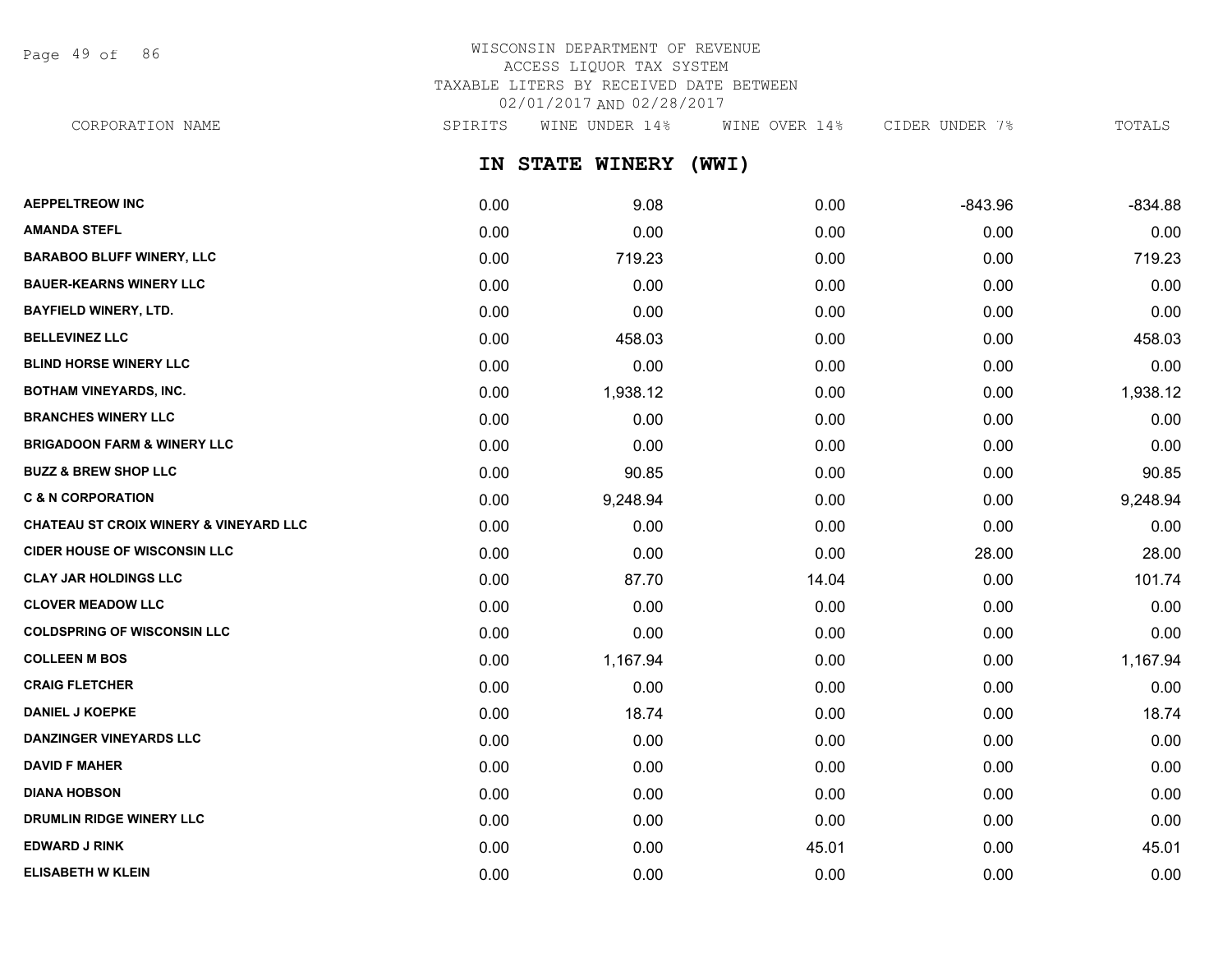Page 50 of 86

#### WISCONSIN DEPARTMENT OF REVENUE ACCESS LIQUOR TAX SYSTEM

TAXABLE LITERS BY RECEIVED DATE BETWEEN

| CORPORATION NAME                     | SPIRITS | WINE UNDER 14% | WINE OVER 14% | CIDER UNDER 7% | TOTALS    |
|--------------------------------------|---------|----------------|---------------|----------------|-----------|
| <b>FAWN CREEK WINERY LLC</b>         | 0.00    | 0.00           | 0.00          | 0.00           | 0.00      |
| <b>FERMENTING CELLARS LLC</b>        | 0.00    | 224.96         | 0.00          | 0.00           | 224.96    |
| FISHER KING WINERY, LLC              | 0.00    | 0.00           | 0.00          | 0.00           | 0.00      |
| <b>FRESAR INC</b>                    | 0.00    | 128.71         | 0.00          | 0.00           | 128.71    |
| FRUIT OF THE WOODS WINE CELLAR, INC. | 0.00    | 12,036.01      | 0.00          | 0.00           | 12,036.01 |
| <b>HALF KRAKT LLC</b>                | 0.00    | 0.00           | 0.00          | 0.00           | 0.00      |
| <b>HALF MOON HILL LLC</b>            | 0.00    | 0.00           | 0.00          | 0.00           | 0.00      |
| <b>HARALD TOMESCH</b>                | 0.00    | 0.00           | 0.00          | 0.00           | 0.00      |
| <b>HARBOR RIDGE WINERY INC.</b>      | 0.00    | 3,780.71       | 0.00          | 0.00           | 3,780.71  |
| <b>HERDIE BAISDEN</b>                | 0.00    | 0.00           | 0.00          | 424.59         | 424.59    |
| <b>HOOKSTONE INC.</b>                | 0.00    | 0.00           | 0.00          | 0.00           | 0.00      |
| <b>ISLAND ORCHARD CIDER LLC</b>      | 0.00    | 0.00           | 0.00          | 0.00           | 0.00      |
| <b>JACKSON WINE LLC</b>              | 0.00    | 777.75         | 24.00         | 0.00           | 801.75    |
| <b>JAMES PLOETZ</b>                  | 0.00    | 182.25         | 0.00          | 0.00           | 182.25    |
| <b>JEFFERY BEMIS</b>                 | 0.00    | 0.00           | 0.00          | 0.00           | 0.00      |
| <b>JEFFREY L STOEGER</b>             | 0.00    | 0.00           | 0.00          | 0.00           | 0.00      |
| JONATHAN DALE                        | 0.00    | 0.00           | 0.00          | 0.00           | 0.00      |
| <b>JORNY'S END LLC</b>               | 0.00    | 6,370.83       | 0.00          | 0.00           | 6,370.83  |
| <b>JOSEPH CALLOW</b>                 | 0.00    | 0.00           | 0.00          | 0.00           | 0.00      |
| <b>JOSEPH CALLOW</b>                 | 0.00    | 0.00           | 0.00          | 0.00           | 0.00      |
| <b>JOSEPH STALLER</b>                | 0.00    | 0.00           | 1,199.25      | 0.00           | 1,199.25  |
| <b>JOSEPH WYNIMKO</b>                | 0.00    | 112.16         | 0.00          | 0.00           | 112.16    |
| <b>JULIE A ANDRZEJCZAK</b>           | 0.00    | 0.00           | 0.00          | 0.00           | 0.00      |
| <b>KEVIN BEHNKE</b>                  | 0.00    | 0.00           | 0.00          | 0.00           | 0.00      |
| <b>LAKE NOKOMIS CRANBERRIES INC</b>  | 0.00    | 0.00           | 0.00          | 0.00           | 0.00      |
| <b>LANDTA WINES LLC</b>              | 0.00    | 1,362.74       | 0.00          | 0.00           | 1,362.74  |
| <b>LARSON &amp; LARSON</b>           | 0.00    | 853.65         | 0.00          | 0.00           | 853.65    |
| LAUTENBACH'S ORCHARD COUNTRY INC     | 0.00    | 11,519.88      | 0.00          | 0.00           | 11,519.88 |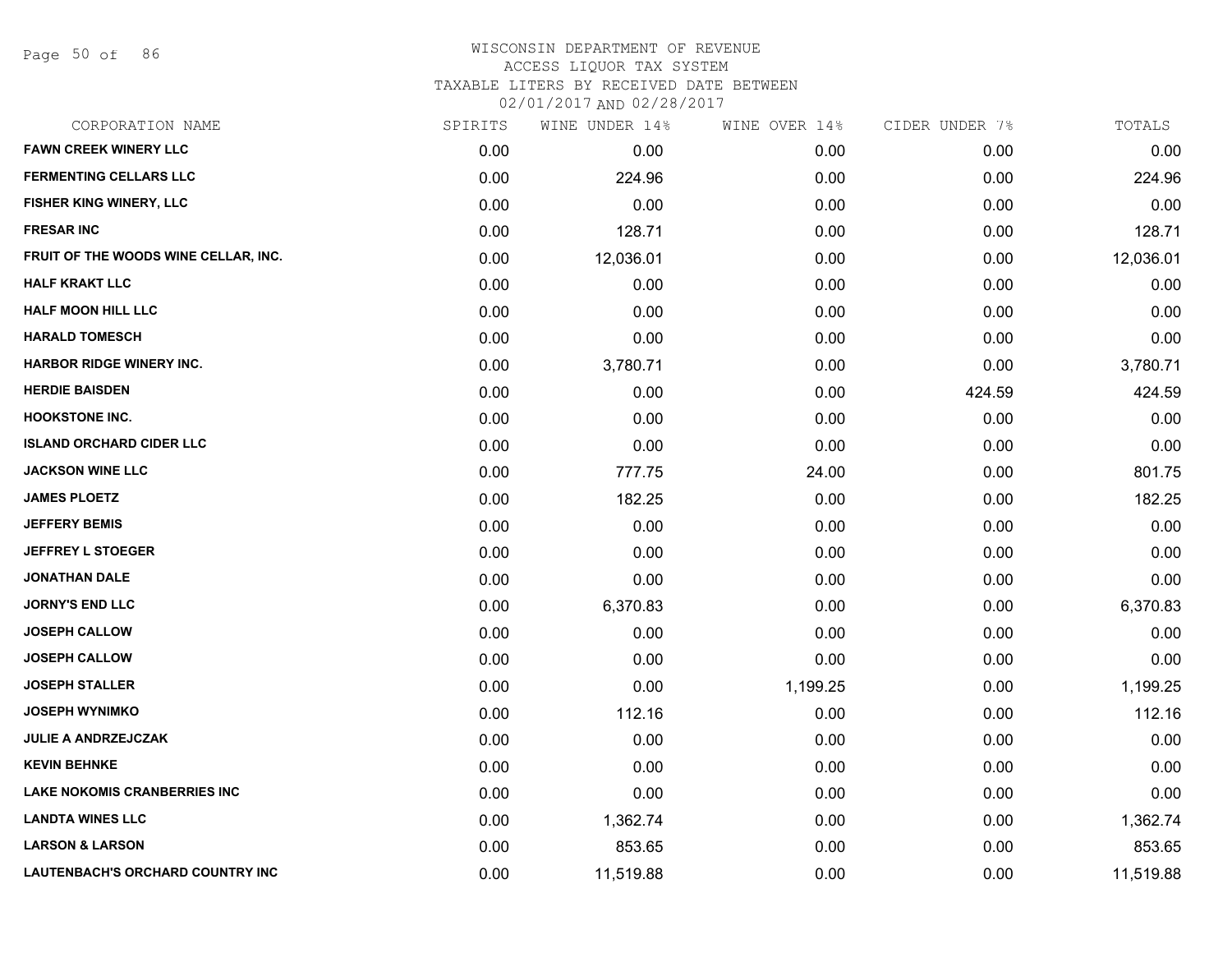#### WISCONSIN DEPARTMENT OF REVENUE ACCESS LIQUOR TAX SYSTEM

TAXABLE LITERS BY RECEIVED DATE BETWEEN

| CORPORATION NAME                               | SPIRITS | WINE UNDER 14% | WINE OVER 14% | CIDER UNDER 7% | TOTALS   |
|------------------------------------------------|---------|----------------|---------------|----------------|----------|
| <b>LEDGE STONE VINEYARDS LLC</b>               | 0.00    | 0.00           | 0.00          | 0.00           | 0.00     |
| <b>LOST ISLAND WINE LLC</b>                    | 0.00    | 1,363.50       | 0.00          | 270.77         | 1,634.27 |
| <b>LUNCH CREEK VINEYARDS LLC</b>               | 0.00    | 0.00           | 0.00          | 0.00           | 0.00     |
| <b>MARION J WEGLARZ AND MARLYS A BOCK PTRS</b> | 0.00    | 2,327.00       | 0.00          | 0.00           | 2,327.00 |
| <b>MARTIN E SELL</b>                           | 0.00    | 96.15          | 0.00          | 0.00           | 96.15    |
| <b>MARY BELLAZZINI</b>                         | 0.00    | 0.00           | 0.00          | 0.00           | 0.00     |
| <b>MATENAER CORPORATION</b>                    | 0.00    | 0.00           | 0.00          | 0.00           | 0.00     |
| <b>MATTHEW RICK</b>                            | 0.00    | 0.00           | 0.00          | 0.00           | 0.00     |
| <b>MCILQUHAM LLC</b>                           | 0.00    | 2,034.01       | 0.00          | 0.00           | 2,034.01 |
| <b>MERSHONIAN CIDERY LLC</b>                   | 0.00    | 0.00           | 0.00          | 0.00           | 0.00     |
| <b>MUNSON BRIDGE WINERY INC</b>                | 0.00    | 0.00           | 0.00          | 0.00           | 0.00     |
| <b>MUSETTA WINERY, LLC</b>                     | 0.00    | 2,727.77       | $-12.75$      | 0.00           | 2,715.02 |
| NORTHLEAF WINERY, LLC                          | 0.00    | 909.75         | 22.49         | 0.00           | 932.24   |
| <b>ODILON FORD WINERY INC</b>                  | 0.00    | 0.00           | 0.00          | 0.00           | 0.00     |
| PARALLEL 44 VINEYARD & WINERY, INC.            | 0.00    | 2,554.24       | 0.00          | 0.00           | 2,554.24 |
| PARALLEL 44 VINEYARD & WINERY, INC.            | 0.00    | 495.02         | 0.00          | 0.00           | 495.02   |
| <b>PATRICK ARNDT</b>                           | 0.00    | 0.00           | 0.00          | 0.00           | 0.00     |
| <b>PAUL D ASPER</b>                            | 0.00    | 0.00           | 0.00          | 1,446.02       | 1,446.02 |
| <b>PAUL G BLOMMEL</b>                          | 0.00    | 0.00           | 0.00          | 126.02         | 126.02   |
| <b>PAUL J FRANZEN</b>                          | 0.00    | 0.00           | 0.00          | 0.00           | 0.00     |
| <b>PIEPERTK LLC</b>                            | 0.00    | 91.49          | 0.76          | 0.00           | 92.25    |
| PRAIRIE HAWK WINERY INC                        | 0.00    | 0.00           | 0.00          | 1.51           | 1.51     |
| <b>RED OAK VINEYARD INC</b>                    | 0.00    | 0.00           | 3,482.57      | 0.00           | 3,482.57 |
| <b>RIC JORANLIEN</b>                           | 0.00    | 0.00           | 0.00          | 0.00           | 0.00     |
| <b>RIC JORANLIEN</b>                           | 0.00    | 0.00           | 0.00          | 0.00           | 0.00     |
| <b>RIVER BEND VINEYARD &amp; WINERY LLC</b>    | 0.00    | 0.00           | 0.00          | 0.00           | 0.00     |
| <b>ROBERT BORUCKI</b>                          | 0.00    | 0.00           | 0.00          | 0.00           | 0.00     |
| <b>ROBERT BORUCKI</b>                          | 0.00    | 1,311.76       | 0.00          | 0.00           | 1,311.76 |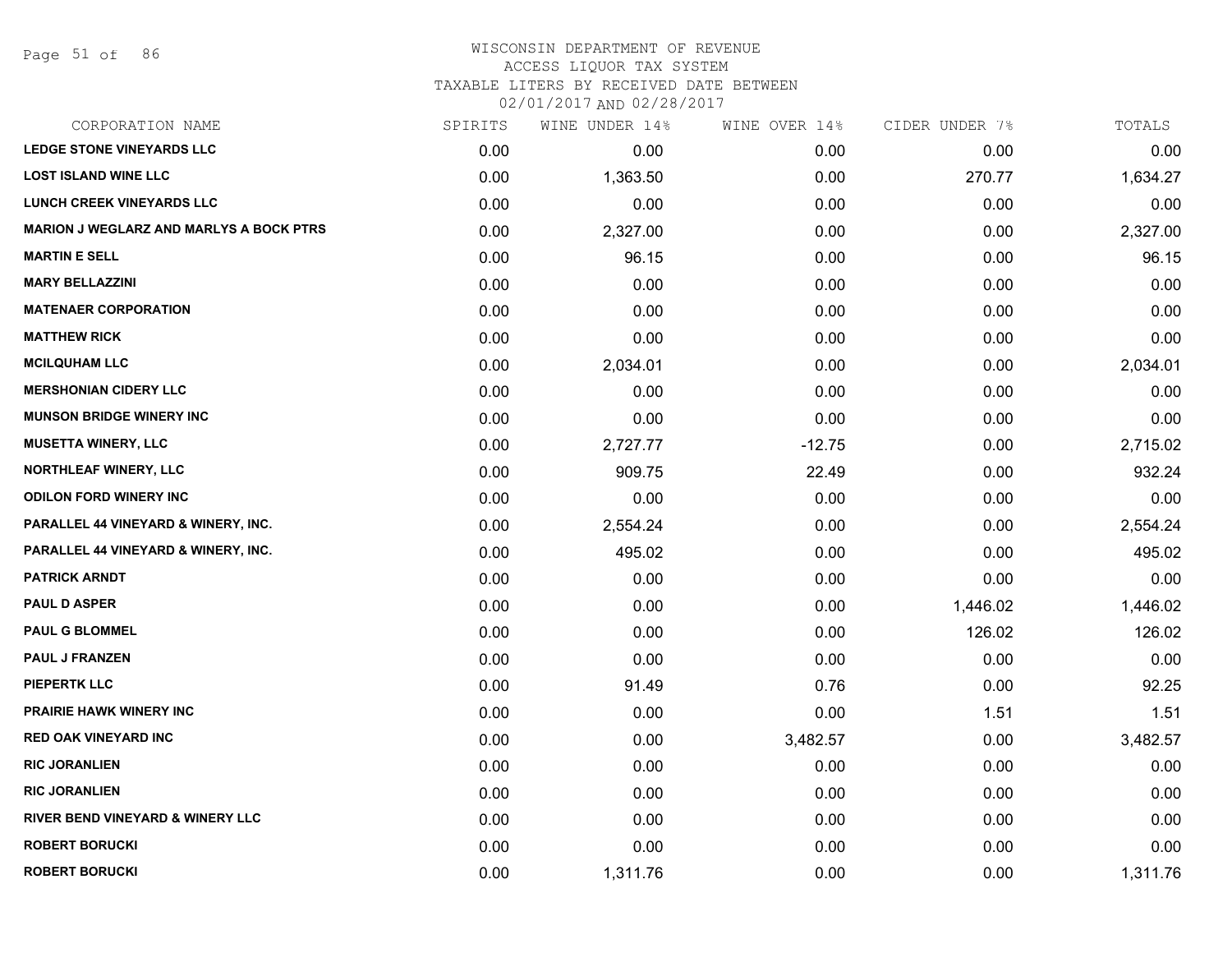Page 52 of 86

# WISCONSIN DEPARTMENT OF REVENUE ACCESS LIQUOR TAX SYSTEM TAXABLE LITERS BY RECEIVED DATE BETWEEN

| CORPORATION NAME                           | SPIRITS | WINE UNDER 14% | WINE OVER 14% | CIDER UNDER 7% | TOTALS    |
|--------------------------------------------|---------|----------------|---------------|----------------|-----------|
| <b>ROCK N WOOL WINERY LLC</b>              | 0.00    | 0.00           | 0.00          | 0.00           | 0.00      |
| <b>RUSH RIVER BREWING LLC</b>              | 0.00    | 0.00           | 0.00          | 293.37         | 293.37    |
| <b>RUSHFORD MEADERY AND WINERY LLC</b>     | 0.00    | 0.00           | 0.00          | 0.00           | 0.00      |
| <b>RYAN PRELLWITZ</b>                      | 0.00    | 0.00           | 0.00          | 0.00           | 0.00      |
| SANDSTONE RIDGE VINEYARD & WINERY LLC      | 0.00    | 40.50          | 9.01          | 0.00           | 49.51     |
| SANTA FE FUTURES, INC.                     | 0.00    | 2,627.98       | 6,703.08      | 0.00           | 9,331.06  |
| <b>SEVEN HAWKS VINEYARDS LLC</b>           | 0.00    | 272.55         | 0.00          | 0.00           | 272.55    |
| <b>SEVEN HAWKS VINEYARDS LLC</b>           | 0.00    | 0.00           | 0.00          | 0.00           | 0.00      |
| <b>SHARON L PINGEL</b>                     | 0.00    | 0.00           | 0.00          | 0.00           | 0.00      |
| <b>SHERRY HARDIE</b>                       | 0.00    | 127.50         | 0.00          | 0.00           | 127.50    |
| SIMON CREEK VINEYARD LLC                   | 0.00    | 621.64         | 0.00          | 0.00           | 621.64    |
| SINNIPEE VALLEY VINEYARD LLC               | 0.00    | 0.00           | 0.00          | 0.00           | 0.00      |
| <b>SPB LLC</b>                             | 0.00    | 0.00           | 0.00          | 24,725.92      | 24,725.92 |
| <b>SPIRITS OF NORWAY VINEYARD LLC</b>      | 0.00    | 0.00           | 0.00          | 0.00           | 0.00      |
| <b>SPRECHER BREWING COMPANY, INC.</b>      | 0.00    | 0.00           | 0.00          | 3,237.46       | 3,237.46  |
| <b>SPURGEON VINEYARDS &amp; WINERY LLC</b> | 0.00    | 1,762.54       | 17.79         | 0.00           | 1,780.33  |
| <b>STEPHEN M KENNEDY</b>                   | 0.00    | 300.18         | 0.00          | 0.00           | 300.18    |
| <b>STEVEN J DE BAKER</b>                   | 0.00    | 631.48         | 112.50        | 0.00           | 743.98    |
| STEVEN M & JUDITH A JACOBSON LLC           | 0.00    | 239.51         | 0.00          | 0.00           | 239.51    |
| <b>SUNSET POINT WINERY LLC</b>             | 0.00    | 360.60         | 55.80         | 0.00           | 416.40    |
| <b>TENBA RIDGE WINERY LLC</b>              | 0.00    | 737.70         | 0.00          | 0.00           | 737.70    |
| THE RUM TREE, INC.                         | 0.00    | 17.03          | 0.00          | 0.00           | 17.03     |
| THE WINE VINEYARD LLC                      | 0.00    | 0.00           | 0.00          | 0.00           | 0.00      |
| THE WOODLAND TRAIL BEVERAGE COMPANY, INC.  | 0.00    | 649.57         | 0.00          | 0.00           | 649.57    |
| <b>TOMMYS TOO HIGH WINES LLC</b>           | 0.00    | 397.47         | 0.00          | 0.00           | 397.47    |
| <b>TROY LANDWEHR</b>                       | 0.00    | 439.50         | 41.25         | 0.00           | 480.75    |
| <b>TWO BROTHERS WINES LLC</b>              | 0.00    | 772.47         | 0.00          | 0.00           | 772.47    |
| VAN WYCHEN WINES INC.                      | 0.00    | 0.00           | 0.00          | 0.00           | 0.00      |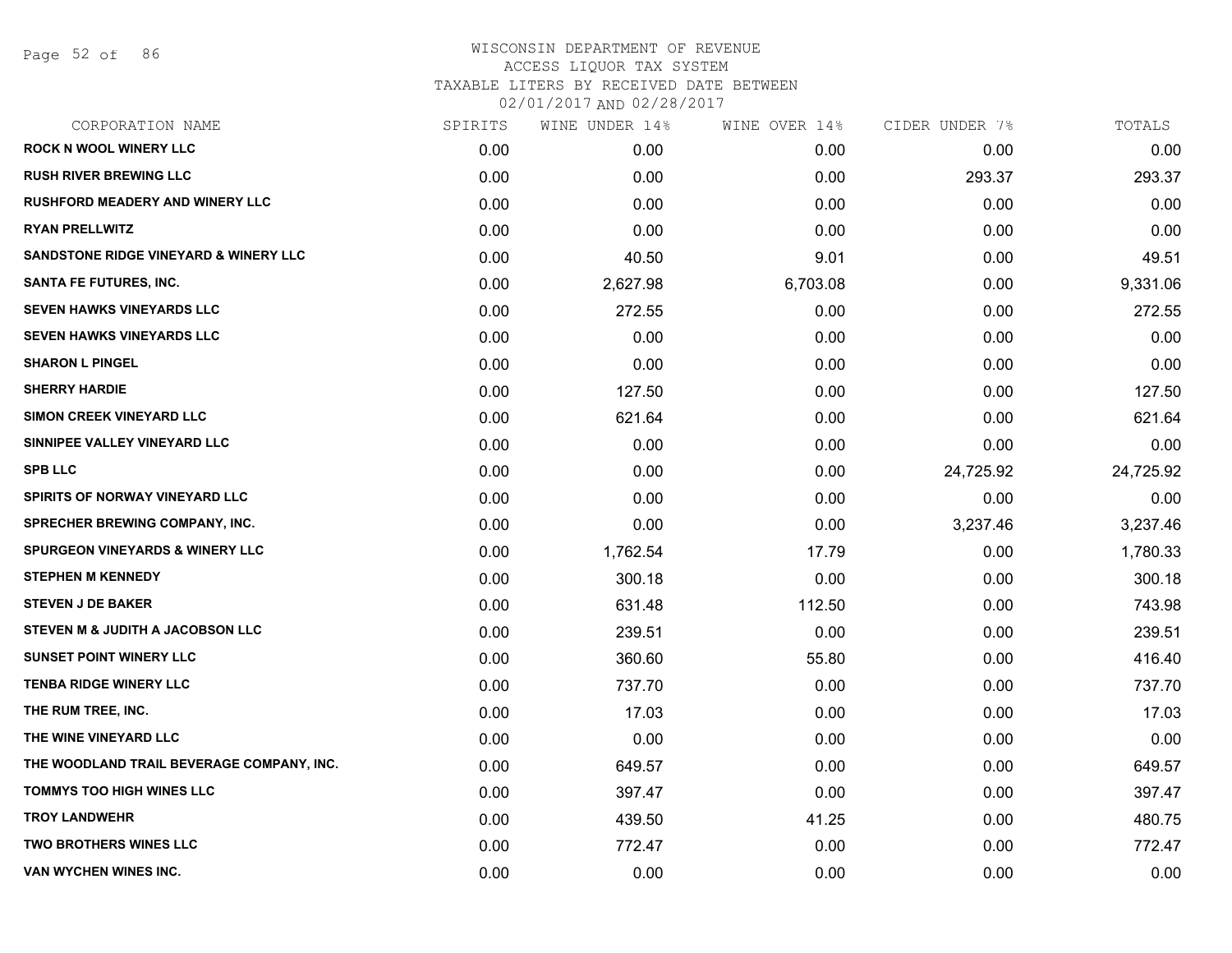Page 53 of 86

# WISCONSIN DEPARTMENT OF REVENUE

#### ACCESS LIQUOR TAX SYSTEM

TAXABLE LITERS BY RECEIVED DATE BETWEEN

| CORPORATION NAME                                   | SPIRITS | WINE UNDER 14% | WINE OVER 14% | CIDER UNDER 7% | TOTALS     |
|----------------------------------------------------|---------|----------------|---------------|----------------|------------|
| <b>VERNON VINEYARDS LTD</b>                        | 0.00    | 953.16         | 0.00          | 0.00           | 953.16     |
| <b>VETRO WINERY LLC</b>                            | 0.00    | 184.50         | 0.00          | 0.00           | 184.50     |
| <b>VINES TO CELLAR, INC.</b>                       | 0.00    | 814.88         | 0.00          | 0.00           | 814.88     |
| <b>VON KLAUS WINERY LLC</b>                        | 0.00    | 1,463.74       | 0.00          | 0.00           | 1,463.74   |
| <b>VON STIEHL WINERY LTD.</b>                      | 0.00    | 0.00           | 0.00          | 0.00           | 0.00       |
| VON STIEHL WINERY LTD.                             | 0.00    | 0.00           | 0.00          | 0.00           | 0.00       |
| VON STIEHL WINERY LTD.                             | 0.00    | 32,981.43      | 0.00          | 0.00           | 32,981.43  |
| <b>WEST PRAIRIE WINERY LLC</b>                     | 0.00    | 4,457.23       | 0.00          | 0.00           | 4,457.23   |
| <b>WHISPERING BLUFFS VINEYARD &amp; WINERY LTD</b> | 0.00    | 0.00           | 0.00          | 0.00           | 0.00       |
| <b>WHISPERING WINDS WINERY LLC</b>                 | 0.00    | 0.00           | 0.00          | 0.00           | 0.00       |
| <b>WHITE BEAR SPIRITS LLC</b>                      | 0.00    | 5,076.11       | 223.74        | 0.00           | 5,299.85   |
| WHITE WINTER WINERY INC                            | 0.00    | 238.17         | $-6.00$       | 234.69         | 466.86     |
| <b>WILLIAM F BLUHM</b>                             | 0.00    | 1,438.99       | 9.01          | 0.00           | 1,448.00   |
| <b>WINE STATION HUDSON LLC</b>                     | 0.00    | 0.00           | 0.00          | 0.00           | 0.00       |
| <b>WINEMAKER'S DAUGHTER LLC</b>                    | 0.00    | 2,222.03       | 0.00          | 0.00           | 2,222.03   |
| <b>WINESITTER BREWHOUSE LLC</b>                    | 0.00    | 0.00           | 0.00          | 0.00           | 0.00       |
| <b>WOLLERSHEIM WINERY, INC.</b>                    | 0.00    | 38,092.45      | 1,866.72      | 0.00           | 39,959.17  |
| <b>WOLLERSHEIM WINERY, INC.</b>                    | 0.00    | 3,763.76       | 0.00          | 0.00           | 3,763.76   |
| TOTAL LITERS FOR 2/28/2017                         | 0.00    | 166,683.64     | 13,808.27     | 29,944.39      | 210,436.30 |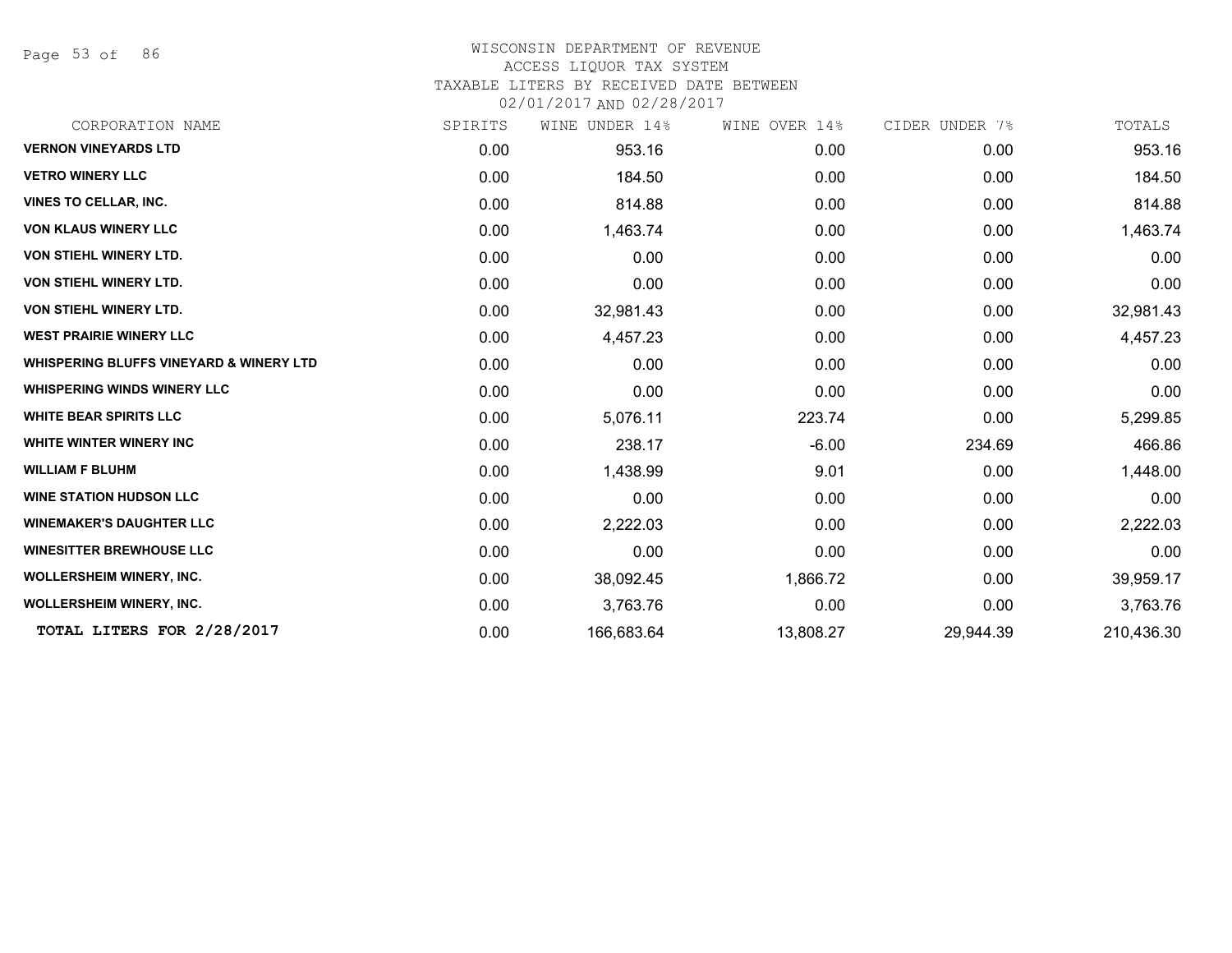Page 54 of 86

# WISCONSIN DEPARTMENT OF REVENUE ACCESS LIQUOR TAX SYSTEM TAXABLE LITERS BY RECEIVED DATE BETWEEN 02/01/2017 AND 02/28/2017

**WINE DIRECT SHIPPER (WDS) 1-800 WINESHOP.COM INC** 0.00 0.00 0.00 0.00 0.00 **7 & 8 LLC** 0.00 0.00 0.00 0.00 0.00 **A TO Z WINEWORKS LLC** 0.00 0.00 0.00 0.00 0.00 CORPORATION NAME SPIRITS WINE UNDER 14% WINE OVER 14% CIDER UNDER 7% TOTALS

**A W DIRECT LLC** 0.00 0.00 0.00 0.00 0.00 **ABACELA VINEYARDS & WINERY INC** 0.00 0.00 0.00 0.00 0.00 **ABEJA LLC** 0.00 0.00 0.00 0.00 0.00 **ABERNATHY HOFFMAN, LLC** 0.00 0.00 0.00 0.00 0.00 **ABREU VINEYARDS INC** 0.00 0.00 0.00 0.00 0.00 **AC VIN CO LLC** 0.00 0.00 0.00 0.00 0.00 **ACCOLADE WINES NORTH AMERICA INC**  $0.00$   $0.00$   $0.00$   $0.00$   $0.00$   $0.00$   $0.00$   $0.00$   $0.00$   $0.00$   $0.00$   $0.00$ **ACORN ALEGRIA WINERY** 0.00 0.00 0.00 0.00 0.00 **ADAMS WINERY LLC** 0.00 0.00 0.00 0.00 0.00 **ADELAIDA CELLARS INC** 0.00 0.00 0.00 0.00 0.00 **ADELSHEIM VINEYARD LLC** 0.00 0.00 0.00 0.00 0.00 **AGATE RIDGE VINEYARD LLC** 0.00 0.75 1.50 0.00 2.25 **AH WINES INC** 0.00 0.00 0.00 0.00 0.00 **ALEXANDER P OXMAN** 0.00 0.00 0.00 0.00 0.00 **ALEXANDRIA NICOLE CELLARS LLC** 0.00 0.00 0.00 0.00 0.00 **ALPHA & OMEGA WINERY LLC** 0.00 0.00 0.00 0.00 0.00 **ALTAMURA WINERY INC** 0.00 0.00 0.00 0.00 0.00 **ALVAREZ VINEYARDS LLC** 0.00 0.00 0.00 0.00 0.00

**AMANDA STEFL** 0.00 0.00 0.00 0.00 0.00 **AMAPOLA CREEK VINEYARDS & WINERY** 0.00 0.00 0.00 0.00 0.00 **AMAVI CELLARS LLC** 0.00 0.00 0.00 0.00 0.00 **AMERICAN VINTNERS LLC** 0.00 0.00 0.00 0.00 0.00 **AMERICAN WINE TRADE INC** 0.00 0.00 0.00 0.00 0.00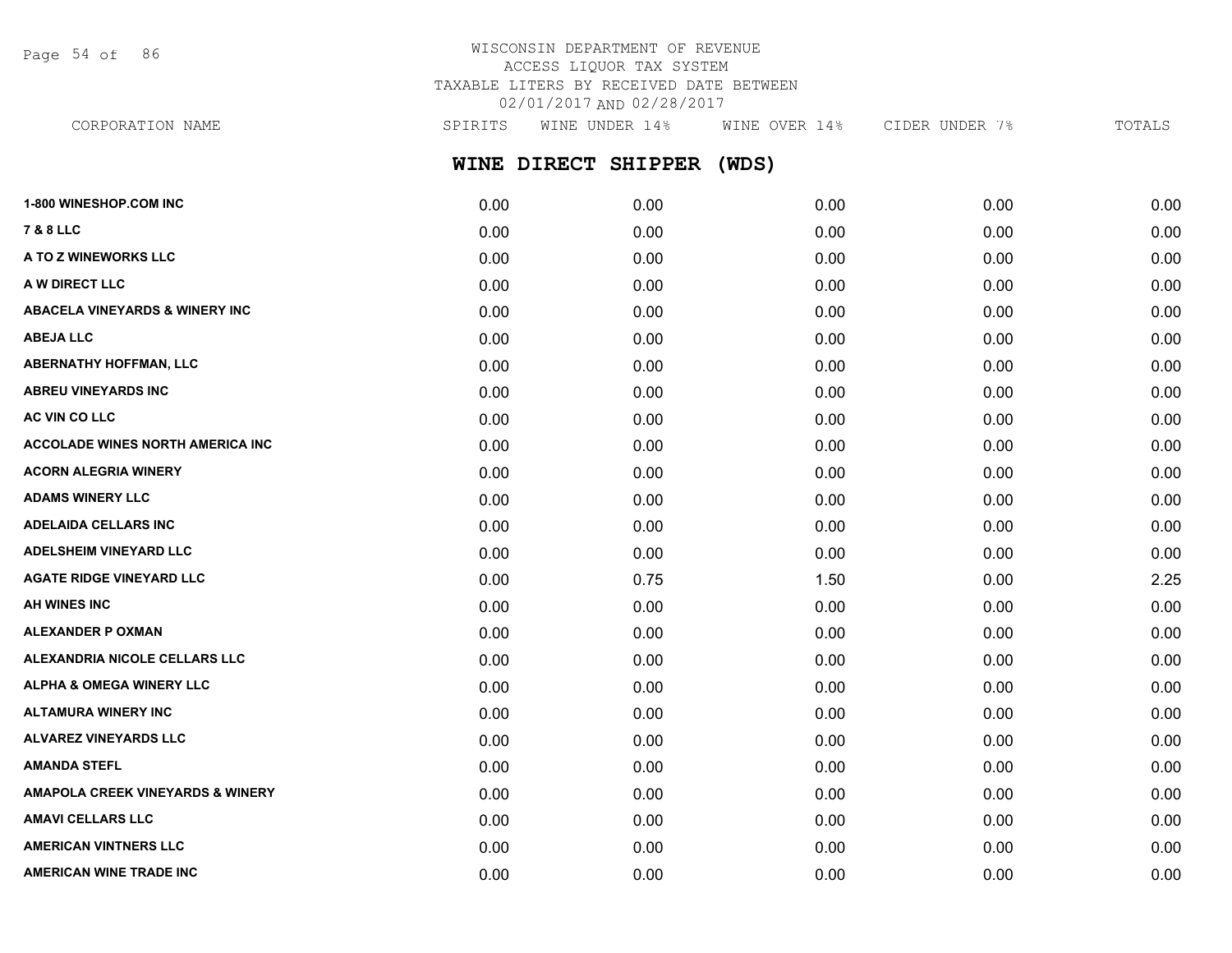Page 55 of 86

| CORPORATION NAME                        | SPIRITS | WINE UNDER 14% | WINE OVER 14% | CIDER UNDER 7% | TOTALS |
|-----------------------------------------|---------|----------------|---------------|----------------|--------|
| <b>AMPELOS CELLARS INC</b>              | 0.00    | 0.00           | 0.00          | 0.00           | 0.00   |
| <b>AMUSE BOUCHE LLC</b>                 | 0.00    | 0.00           | 0.00          | 0.00           | 0.00   |
| <b>ANCIENT PEAK INC</b>                 | 0.00    | 0.00           | 0.00          | 0.00           | 0.00   |
| ANDERSONS CONN VALLEY WINERY INC        | 0.00    | 0.00           | 0.00          | 0.00           | 0.00   |
| <b>ANIMOLP</b>                          | 0.00    | 0.00           | 0.00          | 0.00           | 0.00   |
| <b>ANOMALY VINEYARDS LLC</b>            | 0.00    | 0.00           | 0.00          | 0.00           | 0.00   |
| <b>ANTHILL FARMS LLC</b>                | 0.00    | 0.00           | 0.00          | 0.00           | 0.00   |
| <b>ANTHONY M TRUCHARD</b>               | 0.00    | 0.00           | 0.00          | 0.00           | 0.00   |
| <b>AQUA PUMPKIN INC</b>                 | 0.00    | 0.00           | 0.00          | 0.00           | 0.00   |
| <b>ARCHANGEL INVESTMENTS LLC</b>        | 0.00    | 0.00           | 0.00          | 0.00           | 0.00   |
| <b>ARETE WINES LLC</b>                  | 0.00    | 0.00           | 0.00          | 0.00           | 0.00   |
| <b>ARIETTA INC</b>                      | 0.00    | 0.00           | 0.00          | 0.00           | 0.00   |
| <b>ARISTA WINES LLC</b>                 | 0.00    | 0.00           | 0.00          | 0.00           | 0.00   |
| <b>ARIZONA STRONGHOLD VINEYARDS LLC</b> | 0.00    | 7.51           | 9.75          | 0.00           | 17.26  |
| <b>ARKENSTONE VINEYARDS LLC</b>         | 0.00    | 0.00           | 0.00          | 0.00           | 0.00   |
| <b>ARMIDA WINERY INC</b>                | 0.00    | 0.00           | 0.00          | 0.00           | 0.00   |
| <b>ARMSTRONG FAMILY WINERY LLC</b>      | 0.00    | 0.00           | 0.00          | 0.00           | 0.00   |
| <b>ARMSTRONG VINEYARDS INC</b>          | 0.00    | 0.00           | 0.00          | 0.00           | 0.00   |
| <b>ARRINGTON VINEYARDS LLC</b>          | 0.00    | 0.00           | 0.00          | 0.00           | 0.00   |
| <b>ARTISTE MANAGEMENT CO LLC</b>        | 0.00    | 0.00           | 0.00          | 0.00           | 0.00   |
| AU BON CLIMAT LLC                       | 0.00    | 0.00           | 0.00          | 0.00           | 0.00   |
| <b>AUBERT WINEGROWING INC</b>           | 0.00    | 0.00           | 0.00          | 0.00           | 0.00   |
| <b>AUGUST BRIGGS JR INC</b>             | 0.00    | 0.00           | 0.00          | 0.00           | 0.00   |
| AVV WINERY CO LLC                       | 0.00    | 0.00           | 0.00          | 0.00           | 0.00   |
| <b>BALTIMORE BEND VINEYARD LLC</b>      | 0.00    | 0.00           | 0.00          | 0.00           | 0.00   |
| <b>BANSHEE WINES LLC</b>                | 0.00    | 0.00           | 0.00          | 0.00           | 0.00   |
| <b>BARABOO BLUFF WINERY, LLC</b>        | 0.00    | 0.00           | 0.00          | 0.00           | 0.00   |
| <b>BARGETTOS SANTA CRUZ WINERY INC</b>  | 0.00    | 0.00           | 0.00          | 0.00           | 0.00   |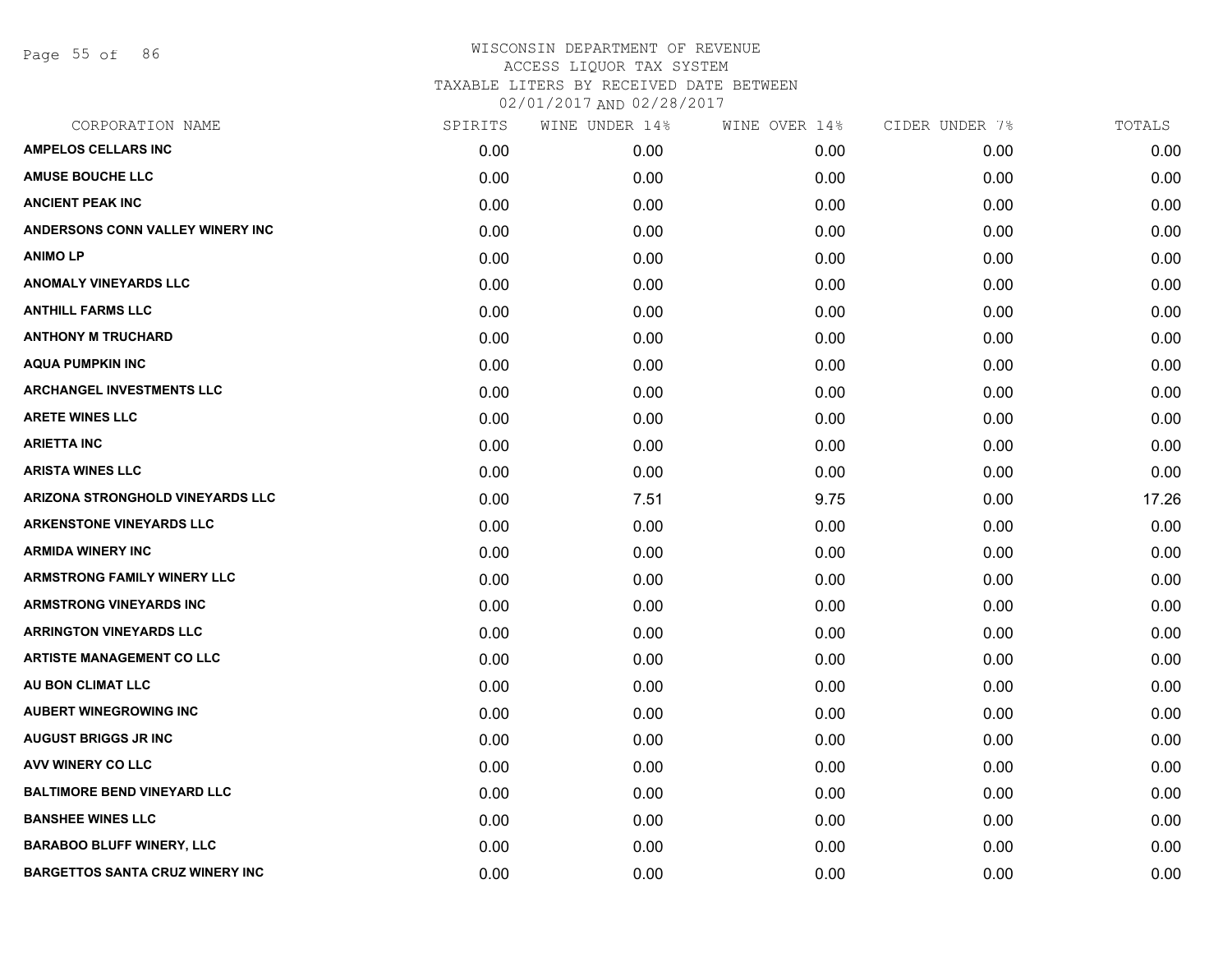Page 56 of 86

| CORPORATION NAME                    | SPIRITS | WINE UNDER 14% | WINE OVER 14% | CIDER UNDER 7% | TOTALS |
|-------------------------------------|---------|----------------|---------------|----------------|--------|
| <b>BARNARD GRIFFIN INC</b>          | 0.00    | 0.00           | 0.00          | 0.00           | 0.00   |
| <b>BARNETT VINEYARDS LP</b>         | 0.00    | 0.00           | 0.00          | 0.00           | 0.00   |
| <b>BAUER-KEARNS WINERY LLC</b>      | 0.00    | 0.00           | 0.00          | 0.00           | 0.00   |
| <b>BAW INC</b>                      | 0.00    | 0.00           | 0.00          | 0.00           | 0.00   |
| <b>BAYFIELD WINERY, LTD.</b>        | 0.00    | 0.00           | 0.00          | 0.00           | 0.00   |
| <b>BEAUX FRERES LLC</b>             | 0.00    | 0.00           | 0.00          | 0.00           | 0.00   |
| <b>BECKER FARMS INC</b>             | 0.00    | 0.00           | 0.00          | 0.00           | 0.00   |
| <b>BEDELL NORTH FORK LLC</b>        | 0.00    | 0.00           | 0.00          | 0.00           | 0.00   |
| <b>BEHRENS AND DRINKWARD</b>        | 0.00    | 0.00           | 0.00          | 0.00           | 0.00   |
| <b>BEL VINO LLC</b>                 | 0.00    | 0.00           | 0.00          | 0.00           | 0.00   |
| <b>BELLEVINEZ LLC</b>               | 0.00    | 0.00           | 0.00          | 0.00           | 0.00   |
| <b>BENESSERE VINEYARDS LTD</b>      | 0.00    | 0.00           | 0.00          | 0.00           | 0.00   |
| <b>BENNETT LANE WINERY LLC</b>      | 0.00    | 0.00           | 0.00          | 0.00           | 0.00   |
| <b>BENOVIA WINERY LLC</b>           | 0.00    | 0.00           | 0.00          | 0.00           | 0.00   |
| BENT CREEK WINERY LLC               | 0.00    | 0.00           | 0.00          | 0.00           | 0.00   |
| <b>BENTON-LANE LLC</b>              | 0.00    | 0.00           | 0.00          | 0.00           | 0.00   |
| <b>BENZIGER FAMILY WINERY LLC</b>   | 0.00    | 0.00           | 0.00          | 0.00           | 0.00   |
| <b>BERGSTROM WINES LLC</b>          | 0.00    | 0.00           | 0.00          | 0.00           | 0.00   |
| <b>BERNARDUS LLC</b>                | 0.00    | 0.00           | 0.00          | 0.00           | 0.00   |
| BETHEL HEIGHTS VINEYARD INC         | 0.00    | 0.00           | 0.00          | 0.00           | 0.00   |
| BETTER BRANDS INTERNATIONAL         | 0.00    | 0.00           | 0.00          | 0.00           | 0.00   |
| <b>BETZ CELLARS LLC</b>             | 0.00    | 0.00           | 0.00          | 0.00           | 0.00   |
| <b>BIG BASIN VINEYARDS LLC</b>      | 0.00    | 0.00           | 0.00          | 0.00           | 0.00   |
| <b>BILTMORE ESTATE WINE COMPANY</b> | 0.00    | 0.00           | 0.00          | 0.00           | 0.00   |
| <b>BLACKBIRD VINEYARDS LLC</b>      | 0.00    | 0.00           | 0.00          | 0.00           | 0.00   |
| <b>BLACKBURN ENTERPRISES LLC</b>    | 0.00    | 0.00           | 0.00          | 0.00           | 0.00   |
| <b>BLANKIET ESTATE LLC</b>          | 0.00    | 0.00           | 0.00          | 0.00           | 0.00   |
| <b>BLIND HORSE WINERY LLC</b>       | 0.00    | 0.00           | 0.00          | 0.00           | 0.00   |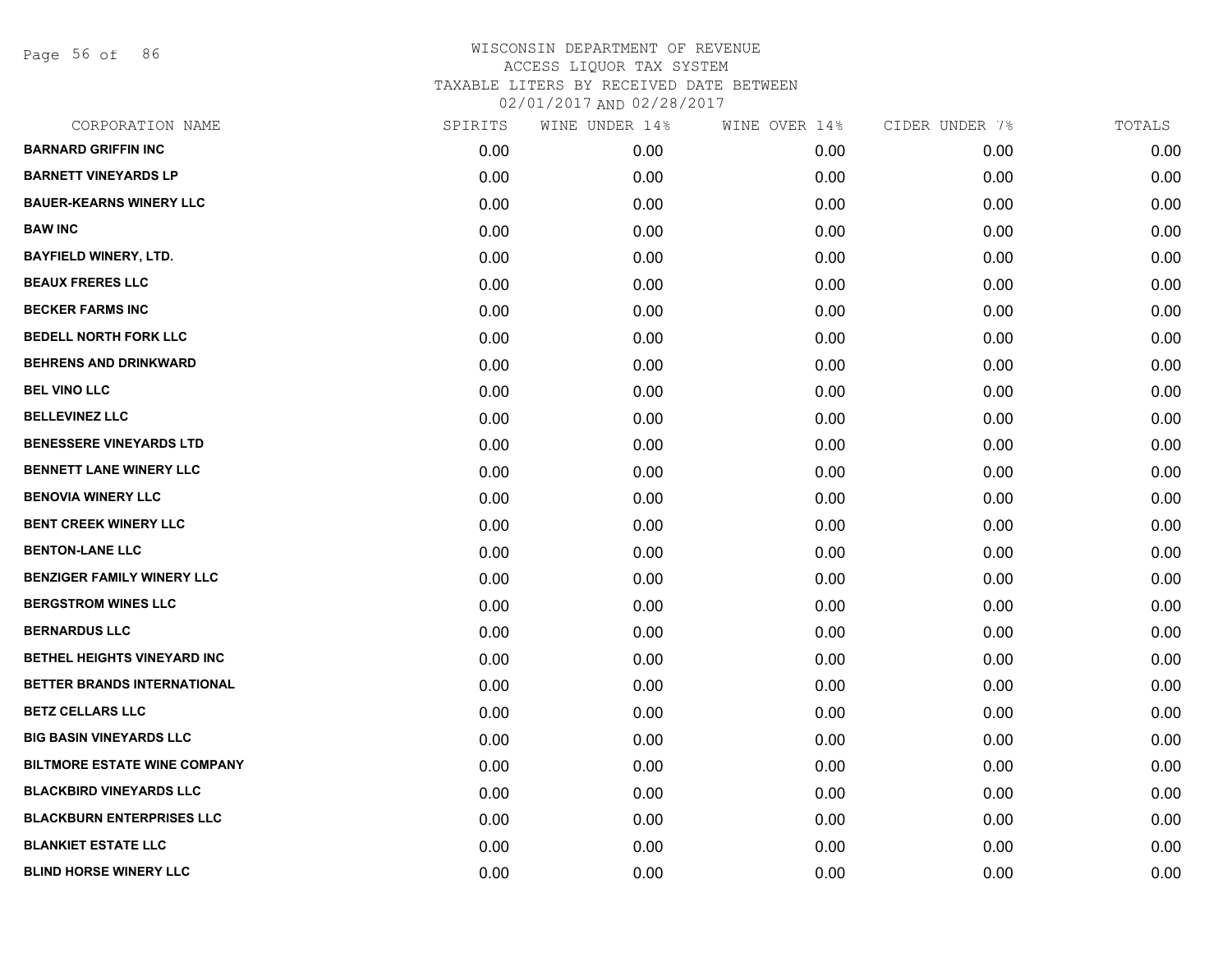Page 57 of 86

| CORPORATION NAME                              | SPIRITS | WINE UNDER 14% | WINE OVER 14% | CIDER UNDER 7% | TOTALS |
|-----------------------------------------------|---------|----------------|---------------|----------------|--------|
| <b>BLUE MOUNTAIN CIDER COMPANY LLC</b>        | 0.00    | 0.00           | 0.00          | 0.00           | 0.00   |
| <b>BLUE SKY VINTNERS LLC</b>                  | 0.00    | 0.00           | 0.00          | 0.00           | 0.00   |
| <b>BNA WINE GROUP LLC</b>                     | 0.00    | 0.00           | 0.00          | 0.00           | 0.00   |
| <b>BOEGER WINERY INC</b>                      | 0.00    | 0.00           | 0.00          | 0.00           | 0.00   |
| <b>BOGLE VINEYARDS INC</b>                    | 0.00    | 0.00           | 0.00          | 0.00           | 0.00   |
| <b>BONNY DOON WINERY INC</b>                  | 0.00    | 0.00           | 0.00          | 0.00           | 0.00   |
| <b>BOOKWALTER WINERY LLC</b>                  | 0.00    | 0.00           | 0.00          | 0.00           | 0.00   |
| <b>BOTHAM VINEYARDS, INC.</b>                 | 0.00    | 0.00           | 0.00          | 0.00           | 0.00   |
| <b>BOUCHAINE VINEYARDS INC</b>                | 0.00    | 0.00           | 0.00          | 0.00           | 0.00   |
| <b>BOWERS HARBOR VINEYARDS AND WINERY INC</b> | 0.00    | 0.00           | 0.00          | 0.00           | 0.00   |
| <b>BRANCHES WINERY LLC</b>                    | 0.00    | 0.00           | 0.00          | 0.00           | 0.00   |
| <b>BRASSFIELD ESTATE WINERY LLC</b>           | 0.00    | 0.00           | 0.00          | 0.00           | 0.00   |
| <b>BRESSLER VINEYARDS LLC</b>                 | 0.00    | 0.00           | 0.00          | 0.00           | 0.00   |
| <b>BRET LOPEZ</b>                             | 0.00    | 0.00           | 0.00          | 0.00           | 0.00   |
| <b>BREWER-CLIFTON LLC</b>                     | 0.00    | 0.00           | 0.00          | 0.00           | 0.00   |
| <b>BRIAN CARTER CELLARS LLC</b>               | 0.00    | 0.00           | 0.00          | 0.00           | 0.00   |
| <b>BRIAN M HEATH</b>                          | 0.00    | 0.00           | 0.00          | 0.00           | 0.00   |
| <b>BRIGADOON FARM &amp; WINERY LLC</b>        | 0.00    | 0.00           | 0.00          | 0.00           | 0.00   |
| <b>BRIGHT CELLARS INC</b>                     | 0.00    | 0.00           | 0.00          | 0.00           | 0.00   |
| <b>BRONCO WINE COMPANY</b>                    | 0.00    | 0.00           | 0.00          | 0.00           | 0.00   |
| <b>BROWN ESTATE VINEYARDS LLC</b>             | 0.00    | 0.00           | 0.00          | 0.00           | 0.00   |
| <b>BRUTOCAO CELLARS LP</b>                    | 0.00    | 0.00           | 0.00          | 0.00           | 0.00   |
| <b>BRYANT VINEYARDS INC</b>                   | 0.00    | 0.00           | 0.00          | 0.00           | 0.00   |
| <b>BUCKLER FAMILY VINEYARDS LLC</b>           | 0.00    | 0.00           | 0.00          | 0.00           | 0.00   |
| <b>BULLY HILL VINEYARDS INC</b>               | 0.00    | 0.00           | 0.00          | 0.00           | 0.00   |
| <b>BURGESS CELLARS INC</b>                    | 0.00    | 0.00           | 0.00          | 0.00           | 0.00   |
| <b>BURRELL SCHOOL VINEYARDS INC</b>           | 0.00    | 0.00           | 0.00          | 0.00           | 0.00   |
| <b>BUTTONWOOD FARM WINERY INC</b>             | 0.00    | 0.00           | 0.00          | 0.00           | 0.00   |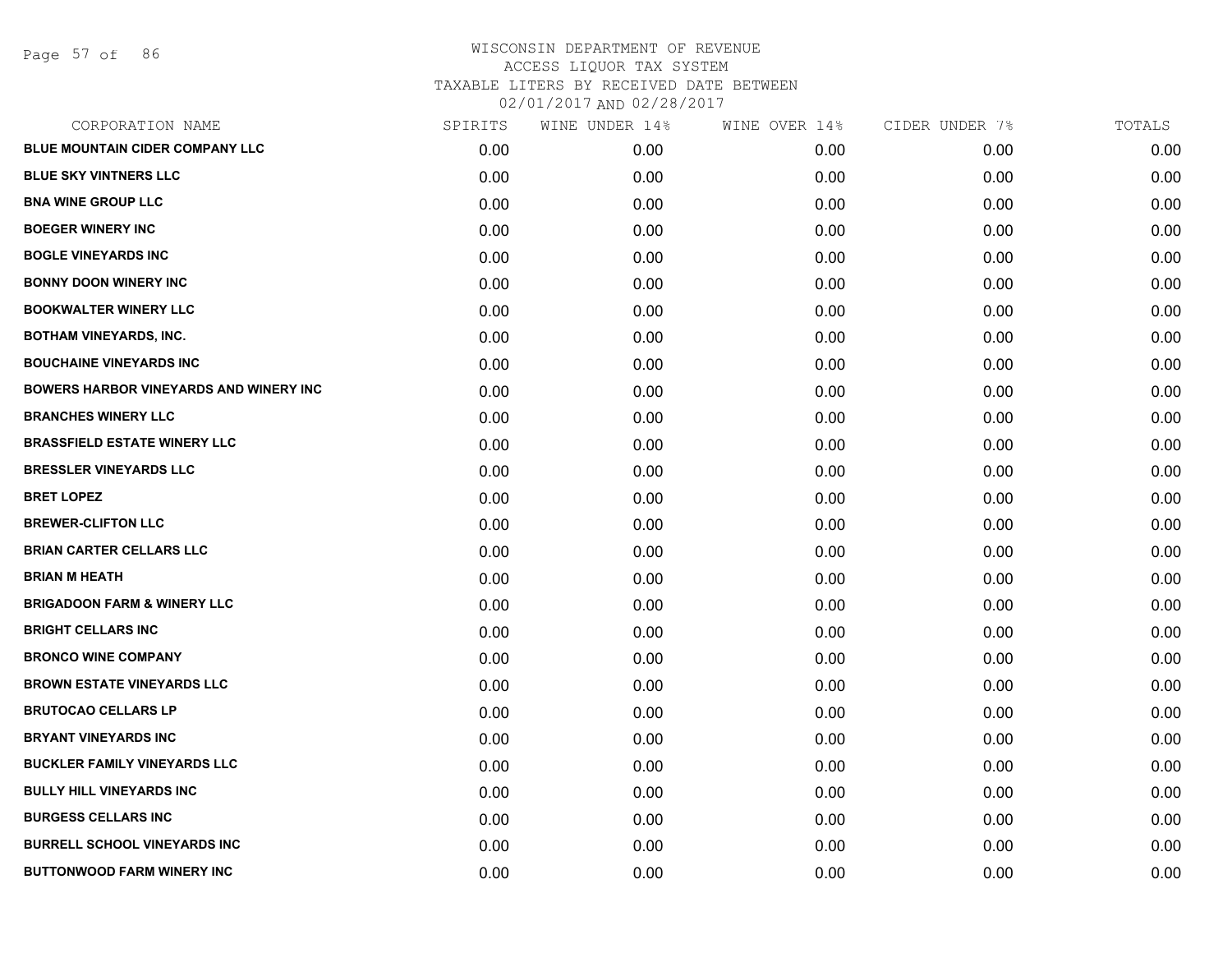Page 58 of 86

| CORPORATION NAME                           | SPIRITS | WINE UNDER 14% | WINE OVER 14% | CIDER UNDER 7% | TOTALS |
|--------------------------------------------|---------|----------------|---------------|----------------|--------|
| <b>C &amp; C WINE SERVICES INC</b>         | 0.00    | 0.00           | 0.00          | 0.00           | 0.00   |
| <b>C &amp; N CORPORATION</b>               | 0.00    | 0.00           | 0.00          | 0.00           | 0.00   |
| C G DI ARIE VINEYARD & WINERY LLC          | 0.00    | 0.00           | 0.00          | 0.00           | 0.00   |
| <b>C MONDAVI &amp; SONS</b>                | 0.00    | 0.00           | 0.00          | 0.00           | 0.00   |
| <b>CAIN CELLARS INC</b>                    | 0.00    | 0.00           | 0.00          | 0.00           | 0.00   |
| <b>CAIRDEAN VINEYARDS LLC</b>              | 0.00    | 0.00           | 0.00          | 0.00           | 0.00   |
| <b>CAKEBREAD CELLARS</b>                   | 0.00    | 0.00           | 0.00          | 0.00           | 0.00   |
| <b>CALCAREOUS VINEYARD LLC</b>             | 0.00    | 0.00           | 0.00          | 0.00           | 0.00   |
| <b>CALDWELL WINERY LLC</b>                 | 0.00    | 0.00           | 0.00          | 0.00           | 0.00   |
| <b>CALERA WINE COMPANY LP</b>              | 0.00    | 0.00           | 0.00          | 0.00           | 0.00   |
| <b>CALLAWAY TEMECULA LP</b>                | 0.00    | 0.00           | 0.00          | 0.00           | 0.00   |
| <b>CARACCIOLI CELLARS INC</b>              | 0.00    | 0.00           | 0.00          | 0.00           | 0.00   |
| <b>CARL THOMA</b>                          | 0.00    | 0.00           | 0.00          | 0.00           | 0.00   |
| <b>CARLISLE WINERY &amp; VINEYARDS LLC</b> | 0.00    | 0.00           | 0.00          | 0.00           | 0.00   |
| <b>CASTORO CELLARS</b>                     | 0.00    | 0.00           | 0.00          | 0.00           | 0.00   |
| <b>CAYMUS VINEYARDS INC</b>                | 0.00    | 0.00           | 0.00          | 0.00           | 0.00   |
| <b>CECIL A ZERBA</b>                       | 0.00    | 0.00           | 0.00          | 0.00           | 0.00   |
| <b>CEDAR KNOLL VINEYARDS INC</b>           | 0.00    | 0.00           | 0.00          | 0.00           | 0.00   |
| <b>CEJA VINEYARDS INC</b>                  | 0.00    | 0.00           | 0.00          | 0.00           | 0.00   |
| <b>CELLAR RAT CELLARS LLC</b>              | 0.00    | 0.00           | 0.00          | 0.00           | 0.00   |
| <b>CHACEWATER LLC</b>                      | 0.00    | 0.00           | 0.00          | 0.00           | 0.00   |
| <b>CHAPPELLET WINERY INC</b>               | 0.00    | 0.00           | 0.00          | 0.00           | 0.00   |
| <b>CHARLES &amp; MARTHA BARRA</b>          | 0.00    | 0.00           | 0.00          | 0.00           | 0.00   |
| <b>CHARLES REININGER LLC</b>               | 0.00    | 0.00           | 0.00          | 0.00           | 0.00   |
| <b>CHATEAU BIANCA INC</b>                  | 0.00    | 0.00           | 0.00          | 0.00           | 0.00   |
| <b>CHATEAU DIANA LLC</b>                   | 0.00    | 0.00           | 0.00          | 0.00           | 0.00   |
| <b>CHATEAU GRAND TRAVERSE LTD</b>          | 0.00    | 0.00           | 0.00          | 0.00           | 0.00   |
| <b>CHATEAU MORRISETTE INC</b>              | 0.00    | 0.00           | 0.00          | 0.00           | 0.00   |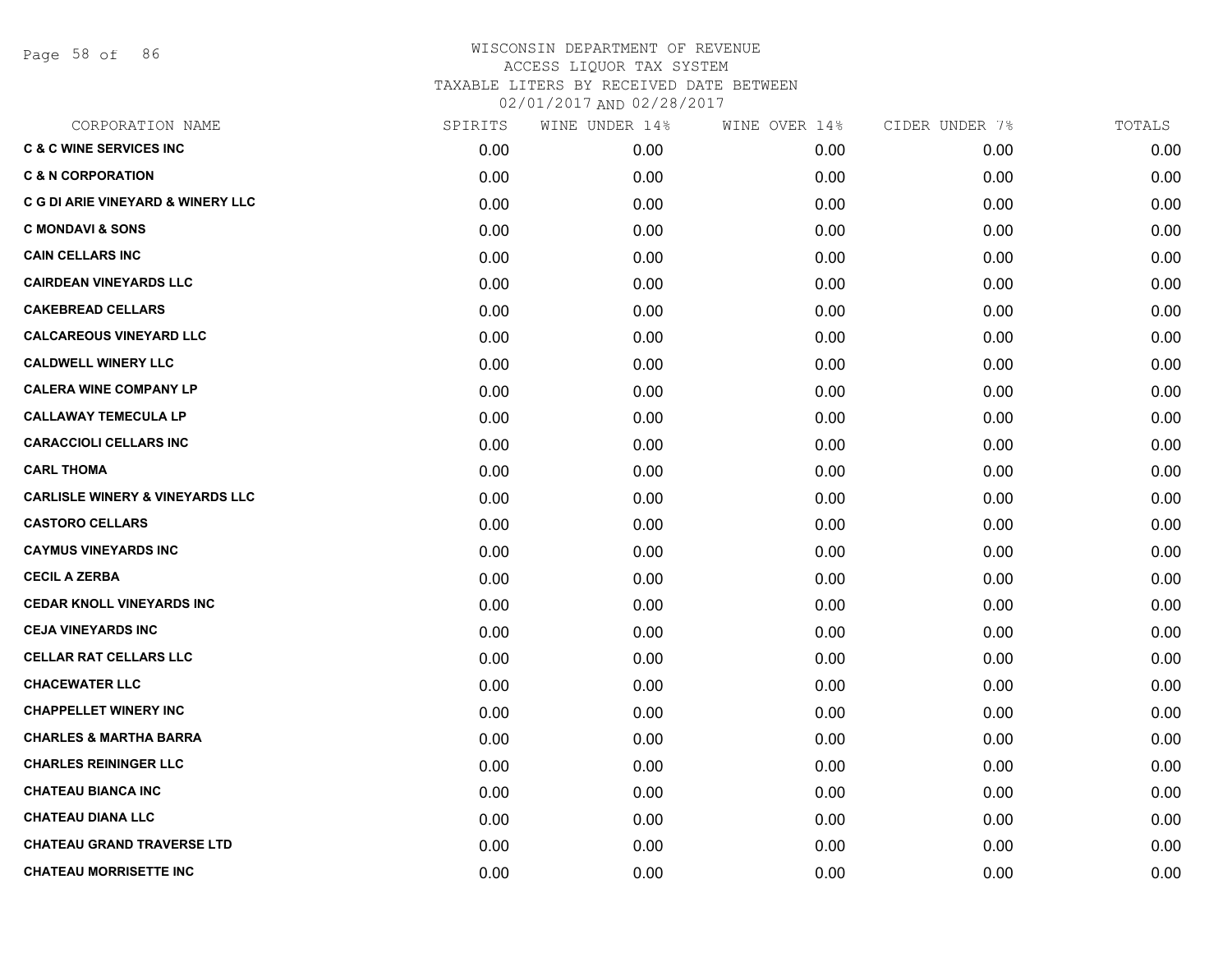| CORPORATION NAME                                  | SPIRITS | WINE UNDER 14% | WINE OVER 14% | CIDER UNDER 7% | TOTALS |
|---------------------------------------------------|---------|----------------|---------------|----------------|--------|
| <b>CHATEAU OPERATIONS, LTD.</b>                   | 0.00    | 0.00           | 0.00          | 0.00           | 0.00   |
| <b>CHATEAU POTELLE HOLDINGS LLC</b>               | 0.00    | 0.00           | 94.50         | 0.00           | 94.50  |
| <b>CHATEAU ST CROIX WINERY &amp; VINEYARD LLC</b> | 0.00    | 0.00           | 0.00          | 0.00           | 0.00   |
| <b>CHERRY HILL LLC</b>                            | 0.00    | 0.00           | 0.00          | 0.00           | 0.00   |
| <b>CHIARELLO FAMILY VINEYARDS LLC</b>             | 0.00    | 0.00           | 0.00          | 0.00           | 0.00   |
| <b>CHIMNEY ROCK WINERY LLC</b>                    | 0.00    | 0.00           | 0.00          | 0.00           | 0.00   |
| <b>CHRISTOPHE BARON</b>                           | 0.00    | 0.00           | 0.00          | 0.00           | 0.00   |
| <b>CHRISTOPHER DRAKE WHITCRAFT</b>                | 0.00    | 0.00           | 0.00          | 0.00           | 0.00   |
| <b>CHRISTOPHER FIGGINS</b>                        | 0.00    | 0.00           | 0.00          | 0.00           | 0.00   |
| <b>CIDER HOUSE OF WISCONSIN LLC</b>               | 0.00    | 0.00           | 0.00          | 0.00           | 0.00   |
| <b>CINNABAR WINERY LLC</b>                        | 0.00    | 0.00           | 0.00          | 0.00           | 0.00   |
| CITY VINTNERS SAN FRANCISCO WINERY LLC            | 0.00    | 0.00           | 0.00          | 0.00           | 0.00   |
| <b>CLARA STREET COMPANY</b>                       | 0.00    | 0.00           | 0.00          | 0.00           | 0.00   |
| <b>CLAY JAR HOLDINGS LLC</b>                      | 0.00    | 0.00           | 0.00          | 0.00           | 0.00   |
| <b>CLIF BAR FAMILY WINERY &amp; FARM LLC</b>      | 0.00    | 0.00           | 0.00          | 0.00           | 0.00   |
| <b>CLINE CELLARS INC</b>                          | 0.00    | 0.00           | 0.00          | 0.00           | 0.00   |
| <b>CLOS DU VAL WINE CO LTD</b>                    | 0.00    | 0.00           | 0.00          | 0.00           | 0.00   |
| <b>CLOS LACHANCE WINES LLC</b>                    | 0.00    | 0.00           | 0.00          | 0.00           | 0.00   |
| <b>COCKERELL WINE CONSULTING LLC</b>              | 0.00    | 0.00           | 0.00          | 0.00           | 0.00   |
| <b>CODORNIU NAPA INC</b>                          | 0.00    | 0.00           | 0.00          | 0.00           | 0.00   |
| <b>COL SOLARE, LLP</b>                            | 0.00    | 0.00           | 0.00          | 0.00           | 0.00   |
| <b>COLGIN PARTNERS LLC</b>                        | 0.00    | 0.00           | 0.00          | 0.00           | 0.00   |
| <b>COLLEEN M BOS</b>                              | 0.00    | 0.00           | 0.00          | 0.00           | 0.00   |
| <b>COLUMBIA RIVER WINERY INC</b>                  | 0.00    | 0.00           | 0.00          | 0.00           | 0.00   |
| <b>CONSTELLATION BRANDS U.S. OPERATIONS INC.</b>  | 0.00    | 0.00           | 0.00          | 0.00           | 0.00   |
| <b>CONUNDRUM WINERY LLC</b>                       | 0.00    | 0.00           | 0.00          | 0.00           | 0.00   |
| <b>CONWAY VINEYARDS INC</b>                       | 0.00    | 0.00           | 0.00          | 0.00           | 0.00   |
| <b>COOL HAND VINEYARDS LLC</b>                    | 0.00    | 0.00           | 0.00          | 0.00           | 0.00   |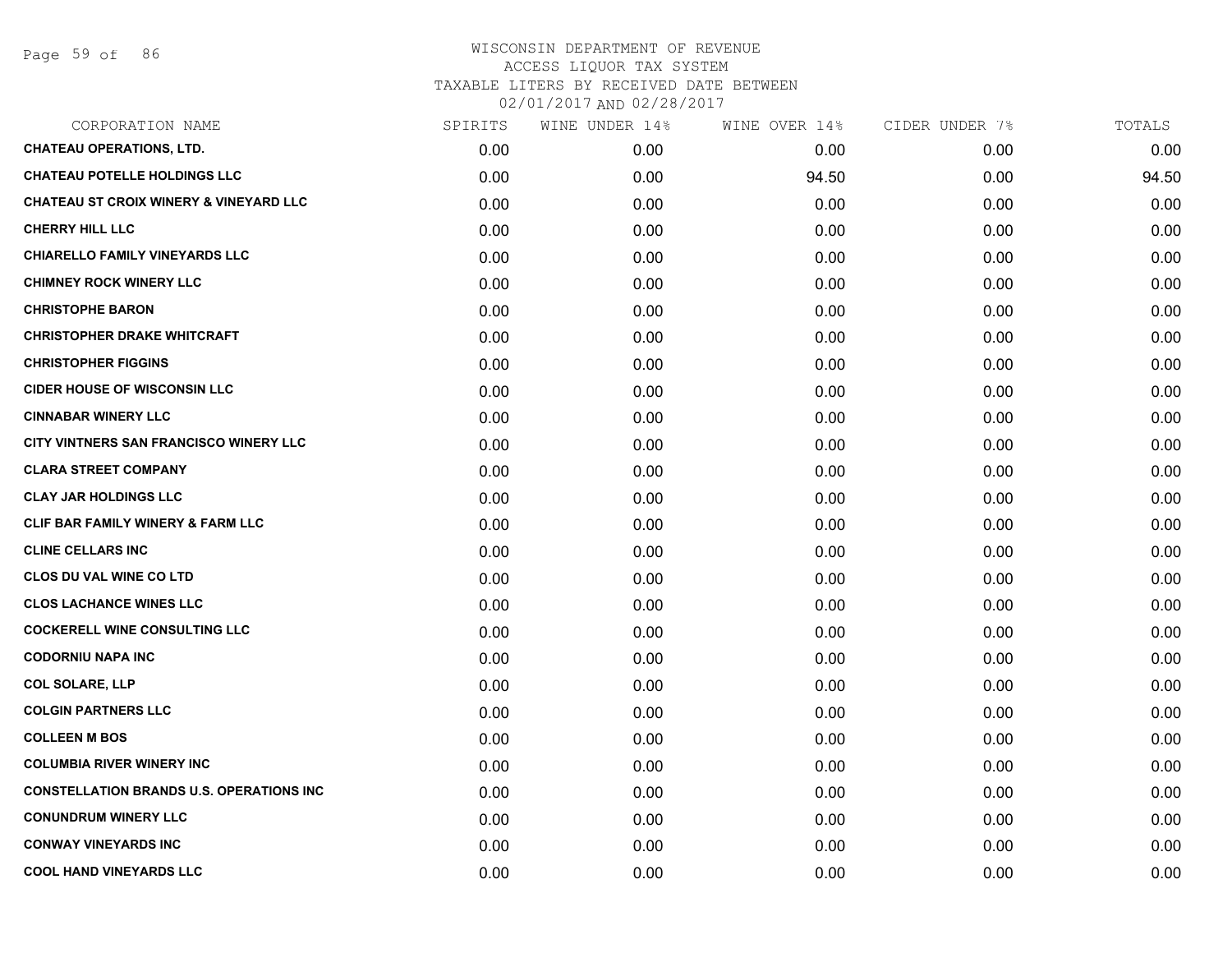Page 60 of 86

| CORPORATION NAME                       | SPIRITS | WINE UNDER 14% | WINE OVER 14% | CIDER UNDER 7% | TOTALS |
|----------------------------------------|---------|----------------|---------------|----------------|--------|
| <b>COPPER CANE LLC</b>                 | 0.00    | 0.00           | 0.00          | 0.00           | 0.00   |
| <b>CORNERSTONE CELLARS INC</b>         | 0.00    | 0.00           | 0.00          | 0.00           | 0.00   |
| <b>COURAGEOUS INC</b>                  | 0.00    | 0.00           | 0.00          | 0.00           | 0.00   |
| <b>CRAIG FLETCHER</b>                  | 0.00    | 0.00           | 0.00          | 0.00           | 0.00   |
| <b>CRAIG S HANDLY</b>                  | 0.00    | 0.00           | 0.00          | 0.00           | 0.00   |
| <b>CREATIVE WINE CONCEPTS INC</b>      | 0.00    | 0.00           | 0.00          | 0.00           | 0.00   |
| <b>CREW WINE COMPANY LLC</b>           | 0.00    | 0.00           | 0.00          | 0.00           | 0.00   |
| <b>CRIMSON WINE GROUP LTD</b>          | 0.00    | 0.00           | 0.00          | 0.00           | 0.00   |
| <b>CRISTOM VINEYARDS INC</b>           | 0.00    | 0.00           | 0.00          | 0.00           | 0.00   |
| <b>CROCKER &amp; STARR WINE CO LLC</b> | 0.00    | 0.00           | 0.00          | 0.00           | 0.00   |
| <b>CROWN POINT WINERY LLC</b>          | 0.00    | 0.00           | 0.00          | 0.00           | 0.00   |
| <b>CULTIVATE WINES LLC</b>             | 0.00    | 0.00           | 0.00          | 0.00           | 0.00   |
| <b>CUNAT PREMIUM VINEYARDS LLC</b>     | 0.00    | 0.00           | 0.00          | 0.00           | 0.00   |
| <b>CUSHMAN WINERY CORPORATION</b>      | 0.00    | 0.00           | 0.00          | 0.00           | 0.00   |
| <b>CUVAISON INC</b>                    | 0.00    | 0.00           | 0.00          | 0.00           | 0.00   |
| <b>D &amp; J F CELLARS INC</b>         | 0.00    | 0.00           | 0.00          | 0.00           | 0.00   |
| <b>D MYERS LLC</b>                     | 0.00    | 0.00           | 0.00          | 0.00           | 0.00   |
| <b>DANA ESTATES INC</b>                | 0.00    | 0.00           | 0.00          | 0.00           | 0.00   |
| <b>DANIEL J KOEPKE</b>                 | 0.00    | 0.00           | 0.00          | 0.00           | 0.00   |
| <b>DANZA DEL SOL WINERY INC</b>        | 0.00    | 0.00           | 0.00          | 0.00           | 0.00   |
| <b>DANZINGER VINEYARDS LLC</b>         | 0.00    | 0.00           | 0.00          | 0.00           | 0.00   |
| <b>DAOU VINEYARDS LLC</b>              | 0.00    | 0.00           | 0.00          | 0.00           | 0.00   |
| <b>DARIOUSH KHALEDI WINERY LLC</b>     | 0.00    | 0.00           | 0.00          | 0.00           | 0.00   |
| <b>DAVID BRUCE WINERY INC</b>          | 0.00    | 0.00           | 0.00          | 0.00           | 0.00   |
| <b>DAVID COFFARO</b>                   | 0.00    | 0.00           | 0.00          | 0.00           | 0.00   |
| <b>DAVID J MATTHEWS</b>                | 0.00    | 0.00           | 0.00          | 0.00           | 0.00   |
| <b>DAVID JAMES LLC</b>                 | 0.00    | 0.00           | 0.00          | 0.00           | 0.00   |
| DAVIDS PINOT VINEYARDS INC             | 0.00    | 0.00           | 0.00          | 0.00           | 0.00   |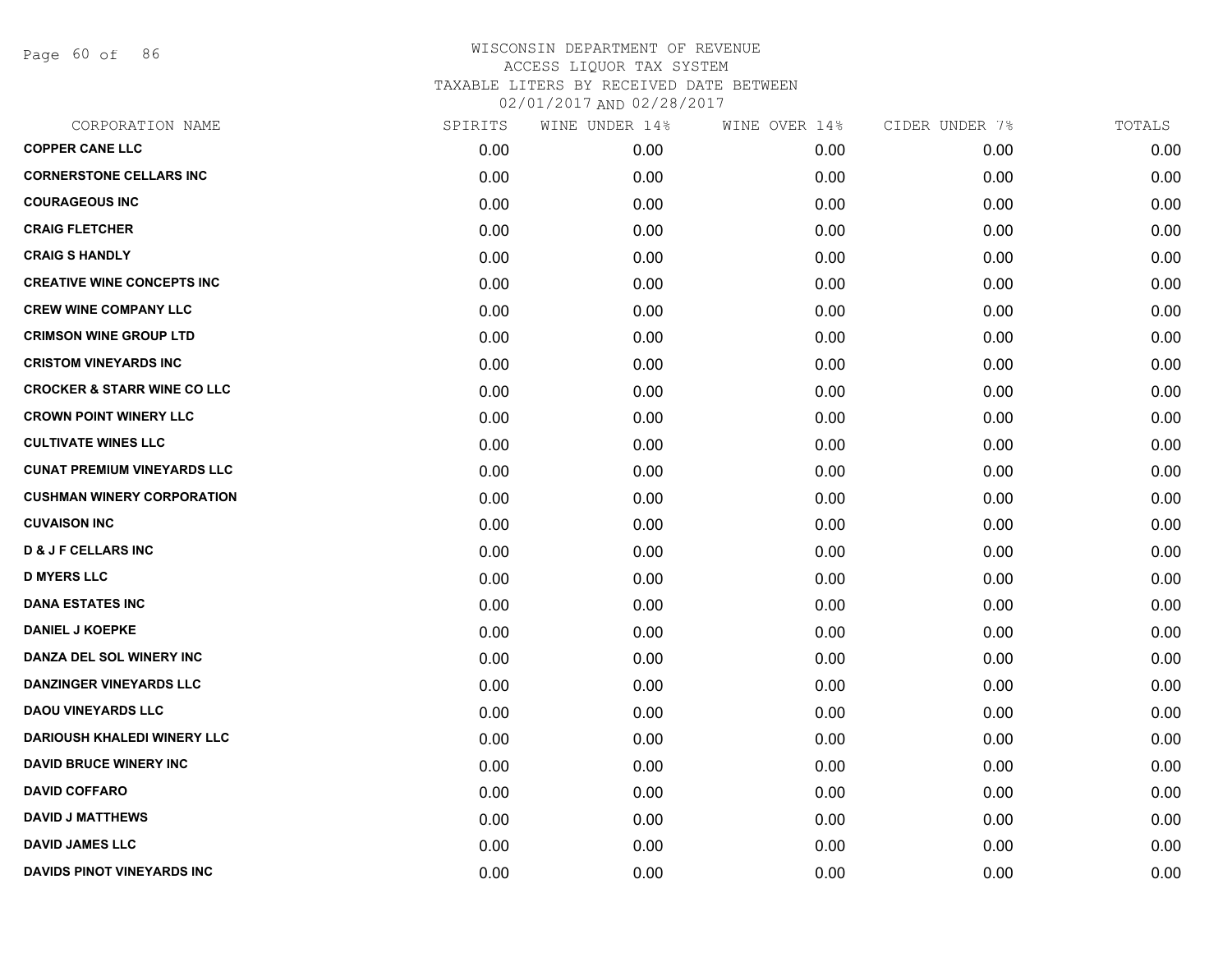Page 61 of 86

| CORPORATION NAME                                                         | SPIRITS | WINE UNDER 14% | WINE OVER 14% | CIDER UNDER 7% | TOTALS |
|--------------------------------------------------------------------------|---------|----------------|---------------|----------------|--------|
| DE LA MONTANYA WINERY INC                                                | 0.00    | 0.00           | 0.00          | 0.00           | 0.00   |
| DEERFIELD RANCH WINERY LLC                                               | 0.00    | 0.00           | 0.00          | 0.00           | 0.00   |
| DEL DOTTO VINEYARDS INC                                                  | 0.00    | 0.00           | 0.00          | 0.00           | 0.00   |
| DELICATO VINEYARDS INC                                                   | 0.00    | 0.00           | 0.00          | 0.00           | 0.00   |
| <b>DELILLE CELLARS LLC</b>                                               | 0.00    | 0.00           | 0.00          | 0.00           | 0.00   |
| <b>DENNER WINERY INC</b>                                                 | 0.00    | 0.00           | 0.00          | 0.00           | 0.00   |
| <b>DENNIS R ONEIL</b>                                                    | 0.00    | 0.00           | 0.00          | 0.00           | 0.00   |
| DH GUSTAFSON FAMILY VINEYARDS LLC                                        | 0.00    | 0.00           | 0.00          | 0.00           | 0.00   |
| <b>DIAMOND MOUNTAIN VINEYARD</b>                                         | 0.00    | 0.00           | 0.00          | 0.00           | 0.00   |
| <b>DIANA HOBSON</b>                                                      | 0.00    | 0.00           | 0.00          | 0.00           | 0.00   |
| <b>DOMAINE CARNEROS LTD</b>                                              | 0.00    | 0.00           | 0.00          | 0.00           | 0.00   |
| <b>DOMAINE CHANDON INC</b>                                               | 0.00    | 0.00           | 0.00          | 0.00           | 0.00   |
| <b>DOMAINE DE MARIA SOTER LLC</b>                                        | 0.00    | 0.00           | 0.00          | 0.00           | 0.00   |
| <b>DOMAINE DROUHIN OREGON LLC</b>                                        | 0.00    | 0.00           | 0.00          | 0.00           | 0.00   |
| <b>DOMAINE MB LLC</b>                                                    | 0.00    | 0.00           | 0.00          | 0.00           | 0.00   |
| <b>DOMAINE SERENE VINEYARDS &amp; WINERY INC</b>                         | 0.00    | 0.00           | 0.00          | 0.00           | 0.00   |
| <b>DOMINICK CHIRICHILLO</b>                                              | 0.00    | 0.00           | 0.00          | 0.00           | 0.00   |
| <b>DON SEBASTIANI &amp; SONS INTERNATIONAL WINE</b><br><b>NEGOCIANTS</b> | 0.00    | 0.00           | 0.00          | 0.00           | 0.00   |
| <b>DONALD PHILLIPS HILL JR</b>                                           | 0.00    | 0.00           | 0.00          | 0.00           | 0.00   |
| DONATI FAMILY VINEYARD INC                                               | 0.00    | 0.00           | 0.00          | 0.00           | 0.00   |
| DONELAN FAMILY WINE CELLARS LLC                                          | 0.00    | 0.00           | 0.00          | 0.00           | 0.00   |
| DOUBLE CANYON VINEYARDS LLC                                              | 0.00    | 0.00           | 0.00          | 0.00           | 0.00   |
| <b>DOUBLE D WINERY LLC</b>                                               | 0.00    | 0.00           | 0.00          | 0.00           | 0.00   |
| <b>DRINKS LICENSING LLC</b>                                              | 0.00    | 0.00           | 0.00          | 0.00           | 0.00   |
| DRUMLIN RIDGE WINERY LLC                                                 | 0.00    | 0.00           | 0.00          | 0.00           | 0.00   |
| DRY CREEK VINEYARD INC                                                   | 0.00    | 0.00           | 0.00          | 0.00           | 0.00   |
| <b>DSC INVESTORS INC</b>                                                 | 0.00    | 0.00           | 12.00         | 0.00           | 12.00  |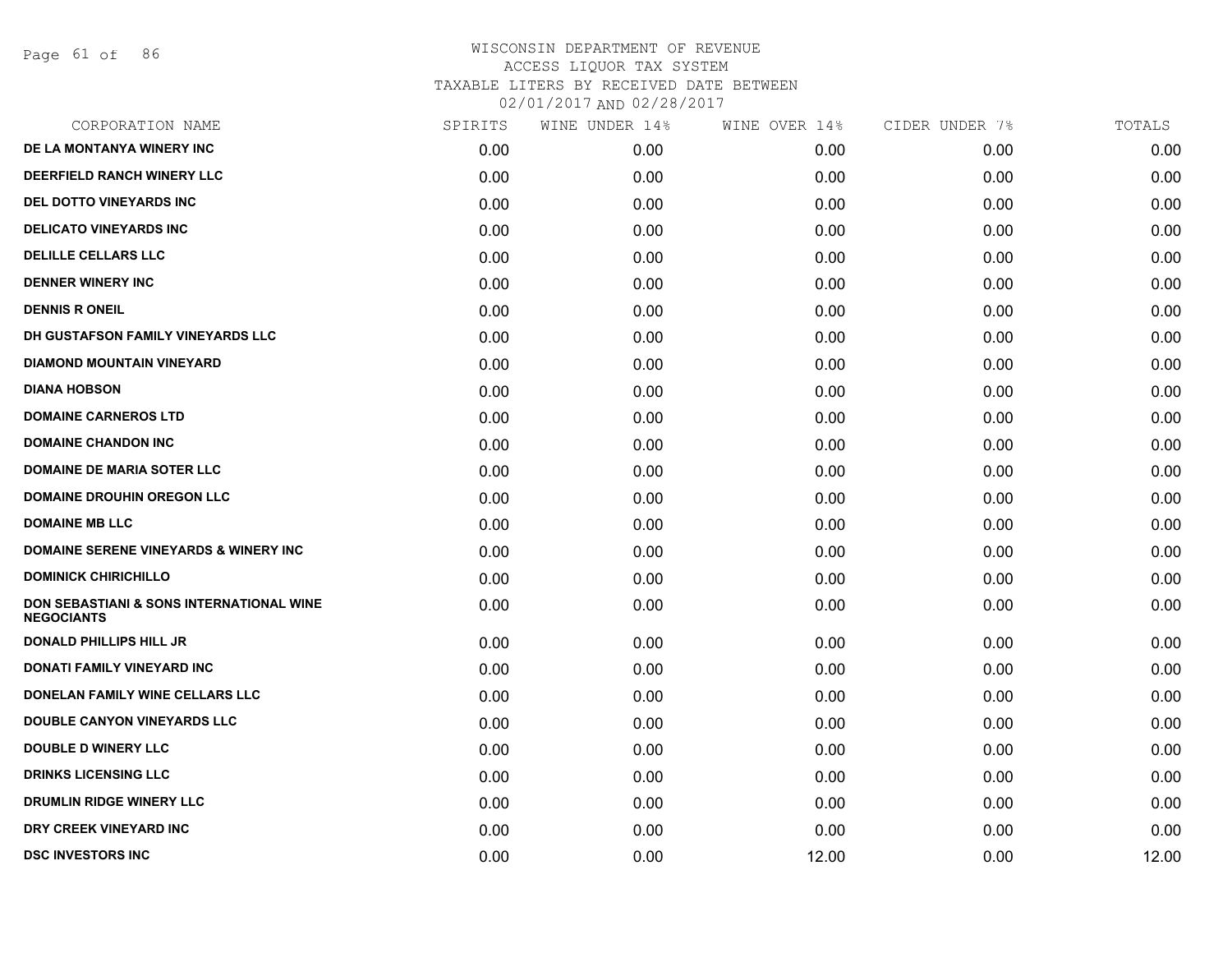Page 62 of 86

| CORPORATION NAME                                 | SPIRITS | WINE UNDER 14% | WINE OVER 14% | CIDER UNDER 7% | TOTALS |
|--------------------------------------------------|---------|----------------|---------------|----------------|--------|
| <b>DUCKHORN WINE COMPANY</b>                     | 0.00    | 0.00           | 0.00          | 0.00           | 0.00   |
| <b>DUMOL WINERY LLC</b>                          | 0.00    | 0.00           | 0.00          | 0.00           | 0.00   |
| <b>DUNHAM CELLARS LLC</b>                        | 0.00    | 0.00           | 0.00          | 0.00           | 0.00   |
| <b>DUNN VINEYARDS LLC</b>                        | 0.00    | 0.00           | 0.00          | 0.00           | 0.00   |
| <b>DUPLIN WINE CELLARS INC.</b>                  | 0.00    | 0.00           | 0.00          | 0.00           | 0.00   |
| DUTTON GOLDFIELD WINERY LLC                      | 0.00    | 0.00           | 0.00          | 0.00           | 0.00   |
| <b>E &amp; J GALLO WINERY</b>                    | 0.00    | 0.00           | 0.00          | 0.00           | 0.00   |
| <b>EAGLES LANDING WINERY LLC</b>                 | 0.00    | 0.00           | 0.00          | 0.00           | 0.00   |
| <b>EARL E BROWN &amp; SONS INC</b>               | 0.00    | 0.00           | 0.00          | 0.00           | 0.00   |
| <b>EBERLE WINERY LP</b>                          | 0.00    | 0.00           | 0.00          | 0.00           | 0.00   |
| <b>EDWARD J RINK</b>                             | 0.00    | 0.00           | 0.00          | 0.00           | 0.00   |
| <b>EHREN JORDAN WINE CELLARS LLC</b>             | 0.00    | 0.00           | 0.00          | 0.00           | 0.00   |
| <b>ELISABETH W KLEIN</b>                         | 0.00    | 0.00           | 0.00          | 0.00           | 0.00   |
| ELK COVE VINEYARDS INC                           | 0.00    | 0.00           | 0.00          | 0.00           | 0.00   |
| <b>ELV-OREGON LLC</b>                            | 0.00    | 0.00           | 0.00          | 0.00           | 0.00   |
| <b>ELYSE WINERY LLC</b>                          | 0.00    | 9.75           | 63.75         | 0.00           | 73.50  |
| <b>EMILIO GUGLIELMO WINERY INC</b>               | 0.00    | 0.00           | 0.00          | 0.00           | 0.00   |
| <b>ERIC J KEATING</b>                            | 0.00    | 0.00           | 0.00          | 0.00           | 0.00   |
| <b>ERNEST VINEYARDS LLC</b>                      | 0.00    | 0.00           | 0.00          | 0.00           | 0.00   |
| <b>ESCALERA-BOULET LLC</b>                       | 0.00    | 0.00           | 0.00          | 0.00           | 0.00   |
| <b>F KORBEL &amp; BROS INC</b>                   | 0.00    | 0.00           | 0.00          | 0.00           | 0.00   |
| <b>FANTESCA LLC</b>                              | 0.00    | 0.00           | 0.00          | 0.00           | 0.00   |
| <b>FAT BOYS INC</b>                              | 0.00    | 0.00           | 0.00          | 0.00           | 0.00   |
| <b>FAWN CREEK WINERY LLC</b>                     | 0.00    | 0.00           | 0.00          | 0.00           | 0.00   |
| <b>FENESTRA WINERY INC</b>                       | 0.00    | 0.00           | 0.00          | 0.00           | 0.00   |
| <b>FERMENTING CELLARS LLC</b>                    | 0.00    | 0.00           | 0.00          | 0.00           | 0.00   |
| <b>FERRARI CARANO VINEYARDS &amp; WINERY LLC</b> | 0.00    | 0.00           | 0.00          | 0.00           | 0.00   |
| <b>FETZER VINEYARDS</b>                          | 0.00    | 0.00           | 0.00          | 0.00           | 0.00   |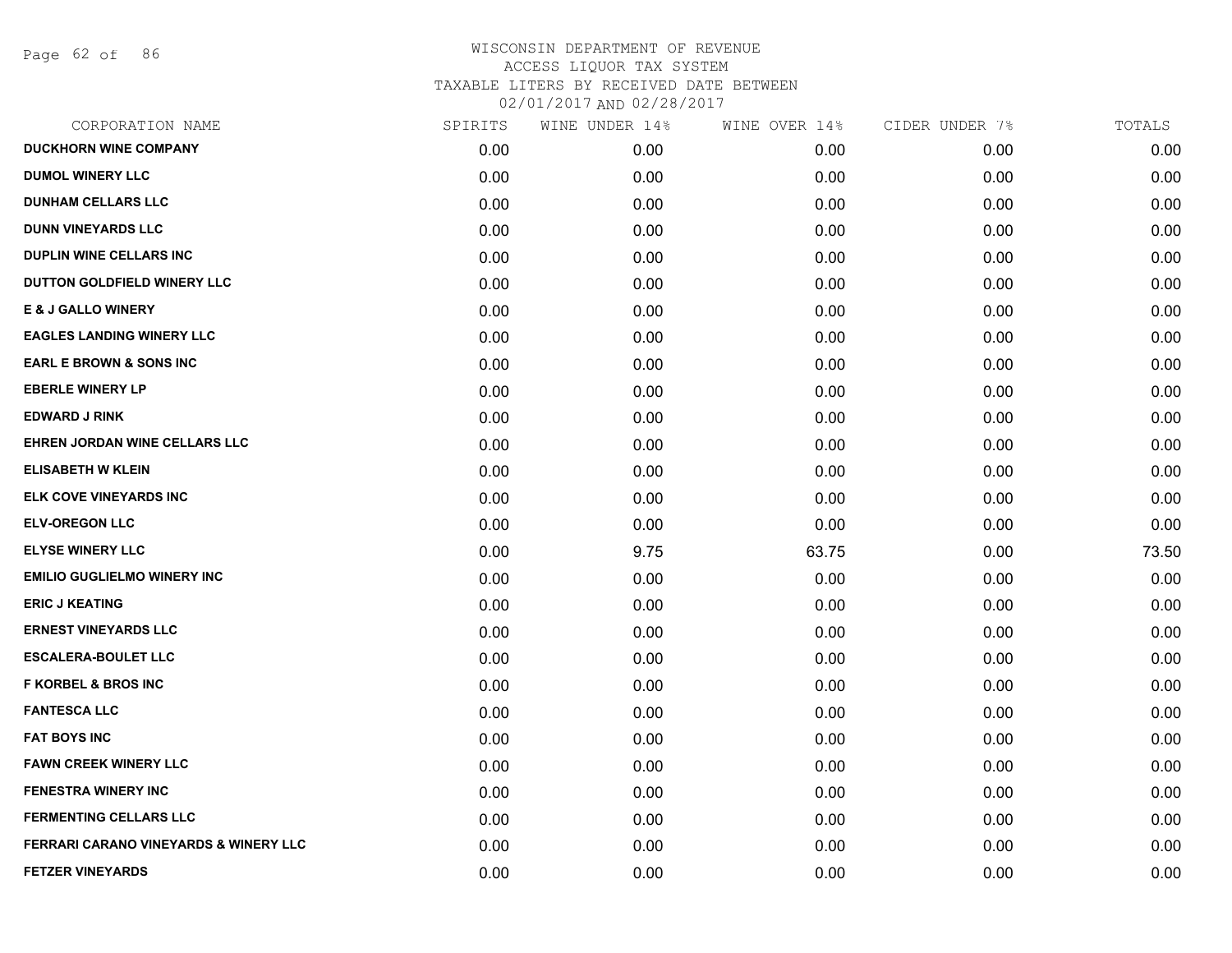Page 63 of 86

| SPIRITS | WINE UNDER 14% | WINE OVER 14% | CIDER UNDER 7% | TOTALS |
|---------|----------------|---------------|----------------|--------|
| 0.00    | 0.00           | 0.00          | 0.00           | 0.00   |
| 0.00    | 0.00           | 0.00          | 0.00           | 0.00   |
| 0.00    | 0.00           | 0.00          | 0.00           | 0.00   |
| 0.00    | 0.00           | 0.00          | 0.00           | 0.00   |
| 0.00    | 0.00           | 0.00          | 0.00           | 0.00   |
| 0.00    | 2.25           | 0.00          | 0.00           | 2.25   |
| 0.00    | 0.00           | 0.00          | 0.00           | 0.00   |
| 0.00    | 0.00           | 0.00          | 0.00           | 0.00   |
| 0.00    | 0.00           | 0.00          | 0.00           | 0.00   |
| 0.00    | 0.00           | 0.00          | 0.00           | 0.00   |
| 0.00    | 0.00           | 0.00          | 0.00           | 0.00   |
| 0.00    | 0.00           | 0.00          | 0.00           | 0.00   |
| 0.00    | 0.00           | 0.00          | 0.00           | 0.00   |
| 0.00    | 0.00           | 0.00          | 0.00           | 0.00   |
| 0.00    | 0.00           | 0.00          | 0.00           | 0.00   |
| 0.00    | 0.00           | 0.00          | 0.00           | 0.00   |
| 0.00    | 0.00           | 0.00          | 0.00           | 0.00   |
| 0.00    | 0.00           | 0.00          | 0.00           | 0.00   |
| 0.00    | 0.00           | 0.00          | 0.00           | 0.00   |
| 0.00    | 0.00           | 0.00          | 0.00           | 0.00   |
| 0.00    | 0.00           | 0.00          | 0.00           | 0.00   |
| 0.00    | 0.00           | 0.00          | 0.00           | 0.00   |
| 0.00    | 0.00           | 0.00          | 0.00           | 0.00   |
| 0.00    | 0.00           | 0.00          | 0.00           | 0.00   |
| 0.00    | 0.00           | 0.00          | 0.00           | 0.00   |
| 0.00    | 0.00           | 0.00          | 0.00           | 0.00   |
| 0.00    | 0.00           | 0.00          | 0.00           | 0.00   |
| 0.00    | 0.00           | 0.00          | 0.00           | 0.00   |
|         |                |               |                |        |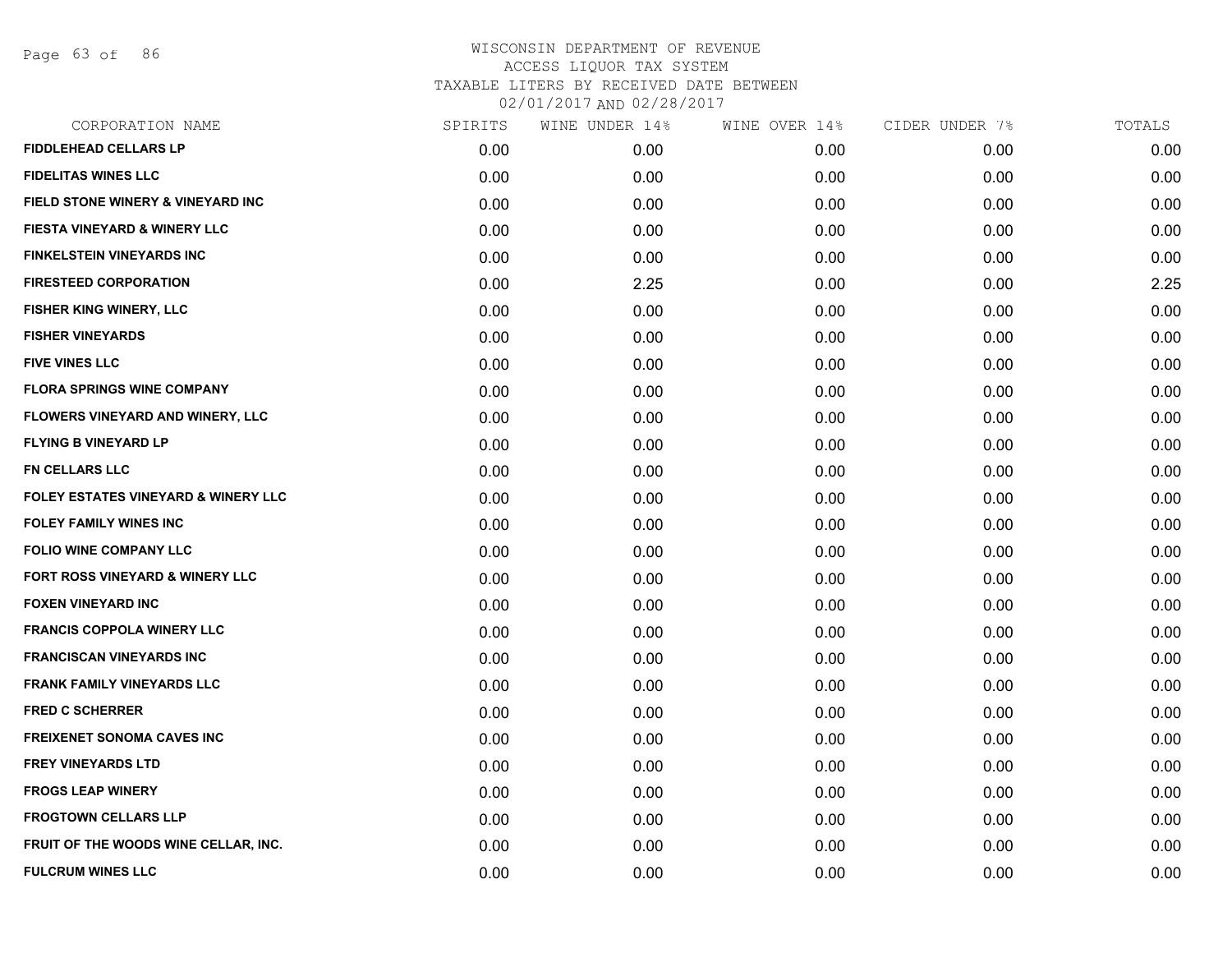Page 64 of 86

| CORPORATION NAME                                    | SPIRITS | WINE UNDER 14% | WINE OVER 14% | CIDER UNDER 7% | TOTALS |
|-----------------------------------------------------|---------|----------------|---------------|----------------|--------|
| <b>FULKERSON WINE CELLARS LLC</b>                   | 0.00    | 0.00           | 0.00          | 0.00           | 0.00   |
| <b>FURTHERMORE LLC</b>                              | 0.00    | 0.00           | 0.00          | 0.00           | 0.00   |
| <b>G GRAHAM WINES INC</b>                           | 0.00    | 0.00           | 0.00          | 0.00           | 0.00   |
| <b>GALENA CELLARS INC</b>                           | 0.00    | 0.00           | 0.00          | 0.00           | 0.00   |
| <b>GALLICA WINES LLC</b>                            | 0.00    | 0.00           | 0.00          | 0.00           | 0.00   |
| <b>GAMBLE FAMILY VINEYARDS LLC</b>                  | 0.00    | 0.00           | 0.00          | 0.00           | 0.00   |
| <b>GARROD TRUST</b>                                 | 0.00    | 0.00           | 0.00          | 0.00           | 0.00   |
| <b>GARVIN HEIGHTS VINEYARDS, LLC</b>                | 0.00    | 0.00           | 0.00          | 0.00           | 0.00   |
| <b>GEARY MARKET INVESTMENT COMPANY LTD</b>          | 0.00    | 0.00           | 0.00          | 0.00           | 0.00   |
| <b>GEMSTONE VINEYARDS LLC</b>                       | 0.00    | 0.00           | 0.00          | 0.00           | 0.00   |
| <b>GENERATIONS OF SONOMA LLC</b>                    | 0.00    | 0.00           | 0.00          | 0.00           | 0.00   |
| <b>GENESEO PARTNERS LP</b>                          | 0.00    | 0.00           | 0.00          | 0.00           | 0.00   |
| <b>GEORGE O HENDRY</b>                              | 0.00    | 0.00           | 0.00          | 0.00           | 0.00   |
| <b>GERBER, GERBER &amp; GERBER DISCLAIMER TRUST</b> | 0.00    | 0.00           | 0.00          | 0.00           | 0.00   |
| <b>GF WINES LLC</b>                                 | 0.00    | 0.00           | 0.00          | 0.00           | 0.00   |
| <b>GIFT SERVICES INC</b>                            | 0.00    | 0.00           | 0.00          | 0.00           | 0.00   |
| <b>GLOBAL UNIVERSAL SRL</b>                         | 0.00    | 0.00           | 0.00          | 0.00           | 0.00   |
| <b>GOLDIN INVESTMENT II INC</b>                     | 0.00    | 0.00           | 0.00          | 0.00           | 0.00   |
| <b>GOLDRIDGEPINOT.COM LLC</b>                       | 0.00    | 0.00           | 0.00          | 0.00           | 0.00   |
| <b>GOOD FOUNDATIONS INC</b>                         | 0.00    | 0.00           | 0.00          | 0.00           | 0.00   |
| <b>GOOSE RIDGE LLC</b>                              | 0.00    | 0.00           | 0.00          | 0.00           | 0.00   |
| <b>GRAPE VISIONS LLC</b>                            | 0.00    | 0.00           | 0.00          | 0.00           | 0.00   |
| <b>GRAPESEED WINE FUND LLC</b>                      | 0.00    | 9.75           | 7.50          | 0.00           | 17.25  |
| <b>GRASSINI FAMILY VINEYARDS LLC</b>                | 0.00    | 0.00           | 0.00          | 0.00           | 0.00   |
| <b>GREEN FAMILY WINERY LLC</b>                      | 0.00    | 0.00           | 0.00          | 0.00           | 0.00   |
| <b>GRGICH HILLS CELLAR</b>                          | 0.00    | 0.00           | 0.00          | 0.00           | 0.00   |
| <b>GRIEB OPTIMAL WINECRAFTING LLC</b>               | 0.00    | 0.00           | 0.00          | 0.00           | 0.00   |
| <b>GROTH VINEYARDS &amp; WINERY LLC</b>             | 0.00    | 0.00           | 0.00          | 0.00           | 0.00   |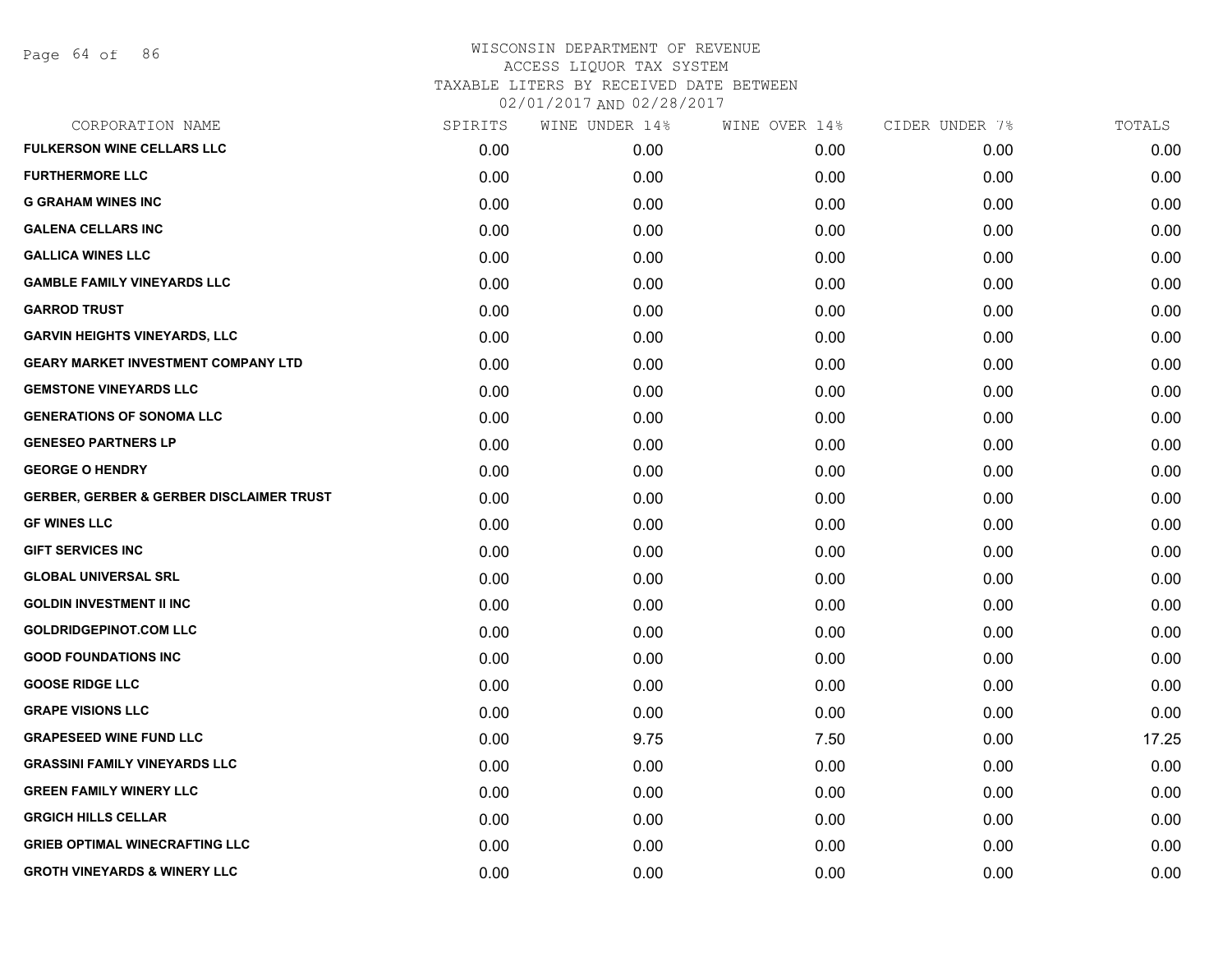Page 65 of 86

| CORPORATION NAME                      | SPIRITS | WINE UNDER 14% | WINE OVER 14% | CIDER UNDER 7% | TOTALS |
|---------------------------------------|---------|----------------|---------------|----------------|--------|
| <b>GULLETT &amp; GULLETT</b>          | 0.00    | 0.00           | 0.00          | 0.00           | 0.00   |
| H DE V LLC                            | 0.00    | 0.00           | 0.00          | 0.00           | 0.00   |
| HAFNER VINEYARD LLC                   | 0.00    | 0.00           | 0.00          | 0.00           | 0.00   |
| <b>HAGAFEN CELLARS INC</b>            | 0.00    | 0.00           | 0.00          | 0.00           | 0.00   |
| <b>HAHN ESTATE</b>                    | 0.00    | 0.00           | 0.00          | 0.00           | 0.00   |
| <b>HALF KRAKT LLC</b>                 | 0.00    | 0.00           | 0.00          | 0.00           | 0.00   |
| <b>HALL WINES LLC</b>                 | 0.00    | 0.00           | 0.00          | 0.00           | 0.00   |
| <b>HALTER WINERY LLC</b>              | 0.00    | 0.00           | 0.00          | 0.00           | 0.00   |
| <b>HAMEL FAMILY WINES LLC</b>         | 0.00    | 0.00           | 0.00          | 0.00           | 0.00   |
| <b>HAMMLER WINE CORP</b>              | 0.00    | 0.00           | 0.00          | 0.00           | 0.00   |
| HANDLEY CELLARS LIMITED PARTNERSHIP   | 0.00    | 0.00           | 0.00          | 0.00           | 0.00   |
| <b>HANNA WINERY INC</b>               | 0.00    | 0.00           | 0.00          | 0.00           | 0.00   |
| <b>HARALD TOMESCH</b>                 | 0.00    | 0.00           | 0.00          | 0.00           | 0.00   |
| <b>HARBOR RIDGE WINERY INC.</b>       | 0.00    | 0.00           | 0.00          | 0.00           | 0.00   |
| <b>HARLAN ESTATE WINERY INC</b>       | 0.00    | 0.00           | 0.00          | 0.00           | 0.00   |
| <b>HARMELL CELLARS LLC</b>            | 0.00    | 0.00           | 0.00          | 0.00           | 0.00   |
| <b>HARRIS &amp; HARRIS</b>            | 0.00    | 0.00           | 0.00          | 0.00           | 0.00   |
| <b>HARRY &amp; DAVID HOLDINGS INC</b> | 0.00    | 0.00           | 0.00          | 0.00           | 0.00   |
| <b>HARTWELL VINEYARDS LLC</b>         | 0.00    | 0.00           | 0.00          | 0.00           | 0.00   |
| <b>HAWKES LLC</b>                     | 0.00    | 0.00           | 0.00          | 0.00           | 0.00   |
| <b>HDD LLC</b>                        | 0.00    | 0.00           | 0.00          | 0.00           | 0.00   |
| <b>HEITZ WINE CELLARS</b>             | 0.00    | 0.00           | 0.00          | 0.00           | 0.00   |
| <b>HEMISPHERE WINE COMPANY INC</b>    | 0.00    | 0.00           | 0.00          | 0.00           | 0.00   |
| <b>HERB LAMB VINEYARDS, LLC</b>       | 0.00    | 0.00           | 0.00          | 0.00           | 0.00   |
| <b>HERDIE BAISDEN</b>                 | 0.00    | 0.00           | 0.00          | 0.00           | 0.00   |
| <b>HERON HILL VINEYARDS INC</b>       | 0.00    | 0.00           | 0.00          | 0.00           | 0.00   |
| <b>HERRERA &amp; HERRERA</b>          | 0.00    | 0.00           | 0.00          | 0.00           | 0.00   |
| <b>HESTAN VINEYARDS LLC</b>           | 0.00    | 0.00           | 0.00          | 0.00           | 0.00   |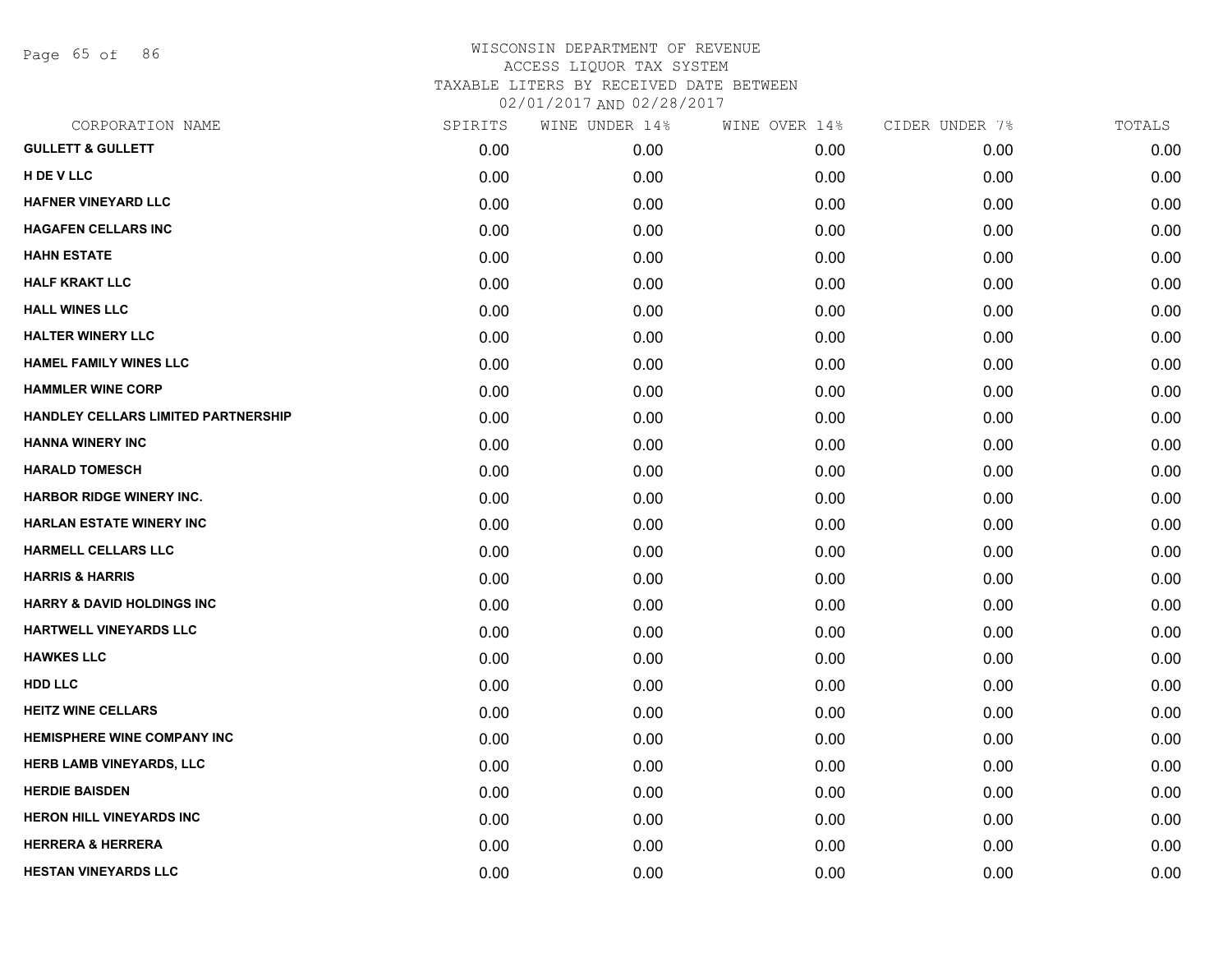Page 66 of 86

| CORPORATION NAME                     | SPIRITS | WINE UNDER 14% | WINE OVER 14% | CIDER UNDER 7% | TOTALS   |
|--------------------------------------|---------|----------------|---------------|----------------|----------|
| HILL ESTATES INC                     | 0.00    | 0.00           | 0.00          | 0.00           | 0.00     |
| <b>HIRSCH WINERY LLC</b>             | 0.00    | 0.00           | 0.00          | 0.00           | 0.00     |
| <b>HOFFMAN AND HOFFMAN</b>           | 0.00    | 0.00           | 0.00          | 0.00           | 0.00     |
| <b>HOLLYS HILL VINEYARDS LLC</b>     | 0.00    | 0.00           | 0.00          | 0.00           | 0.00     |
| <b>HONIG VINEYARD AND WINERY LLC</b> | 0.00    | 0.00           | 0.00          | 0.00           | 0.00     |
| <b>HOOKSTONE INC.</b>                | 0.00    | 0.00           | 0.00          | 0.00           | 0.00     |
| <b>HOPE WINE LLC</b>                 | 0.00    | 792.55         | 1.50          | 0.00           | 794.05   |
| <b>HOUDINI INC</b>                   | 0.00    | 0.00           | 0.00          | 0.00           | 0.00     |
| <b>HOURGLASS WINE COMPANY INC</b>    | 0.00    | 0.00           | 0.00          | 0.00           | 0.00     |
| <b>HUNEEUS VINTNERS LLC</b>          | 0.00    | 0.00           | 0.00          | 0.00           | 0.00     |
| HUNT COUNTRY VINEYARDS LLC           | 0.00    | 0.00           | 0.00          | 0.00           | 0.00     |
| <b>HUSCH VINEYARDS INC</b>           | 0.00    | 0.00           | 0.00          | 0.00           | 0.00     |
| <b>INCEPTION WINES LLC</b>           | 0.00    | 0.00           | 0.00          | 0.00           | 0.00     |
| <b>INMAN FAMILY WINES LLC</b>        | 0.00    | 0.00           | 0.00          | 0.00           | 0.00     |
| <b>INVESTOR'S OF AMERICA LP</b>      | 0.00    | 0.00           | 0.00          | 0.00           | 0.00     |
| <b>IRON HORSE VINEYARDS LP</b>       | 0.00    | 0.00           | 0.00          | 0.00           | 0.00     |
| <b>ISENHOWER CELLARS LLC</b>         | 0.00    | 0.00           | 0.00          | 0.00           | 0.00     |
| <b>ISLAND ORCHARD CIDER LLC</b>      | 0.00    | 0.00           | 0.00          | 0.00           | 0.00     |
| <b>ISR VINEYARDS ASSOCIATION</b>     | 0.00    | 0.00           | 0.00          | 0.00           | 0.00     |
| <b>J CELLARS INVESTMENTS LLC</b>     | 0.00    | 0.00           | 0.00          | 0.00           | 0.00     |
| <b>J LOHR WINERY CORP</b>            | 0.00    | 0.00           | 0.00          | 0.00           | 0.00     |
| J PEDRONCELLI WINERY                 | 0.00    | 0.00           | 0.00          | 0.00           | 0.00     |
| <b>J RICKARDS WINERY LLC</b>         | 0.00    | 0.00           | 0.00          | 0.00           | 0.00     |
| <b>J-NH WINE GROUP LLC</b>           | 0.00    | 0.00           | 0.00          | 0.00           | 0.00     |
| <b>J.W. THOMAS LLC</b>               | 0.00    | 0.00           | 0.00          | 0.00           | 0.00     |
| <b>J3 WINE PARTNERS LLC</b>          | 0.00    | 0.00           | 0.00          | 0.00           | 0.00     |
| JACK JOHN INVESTMENTS INC            | 0.00    | 0.00           | 0.00          | 0.00           | 0.00     |
| JACKSON FAMILY WINES INC             | 0.00    | 457.89         | 1,773.75      | 0.00           | 2,231.64 |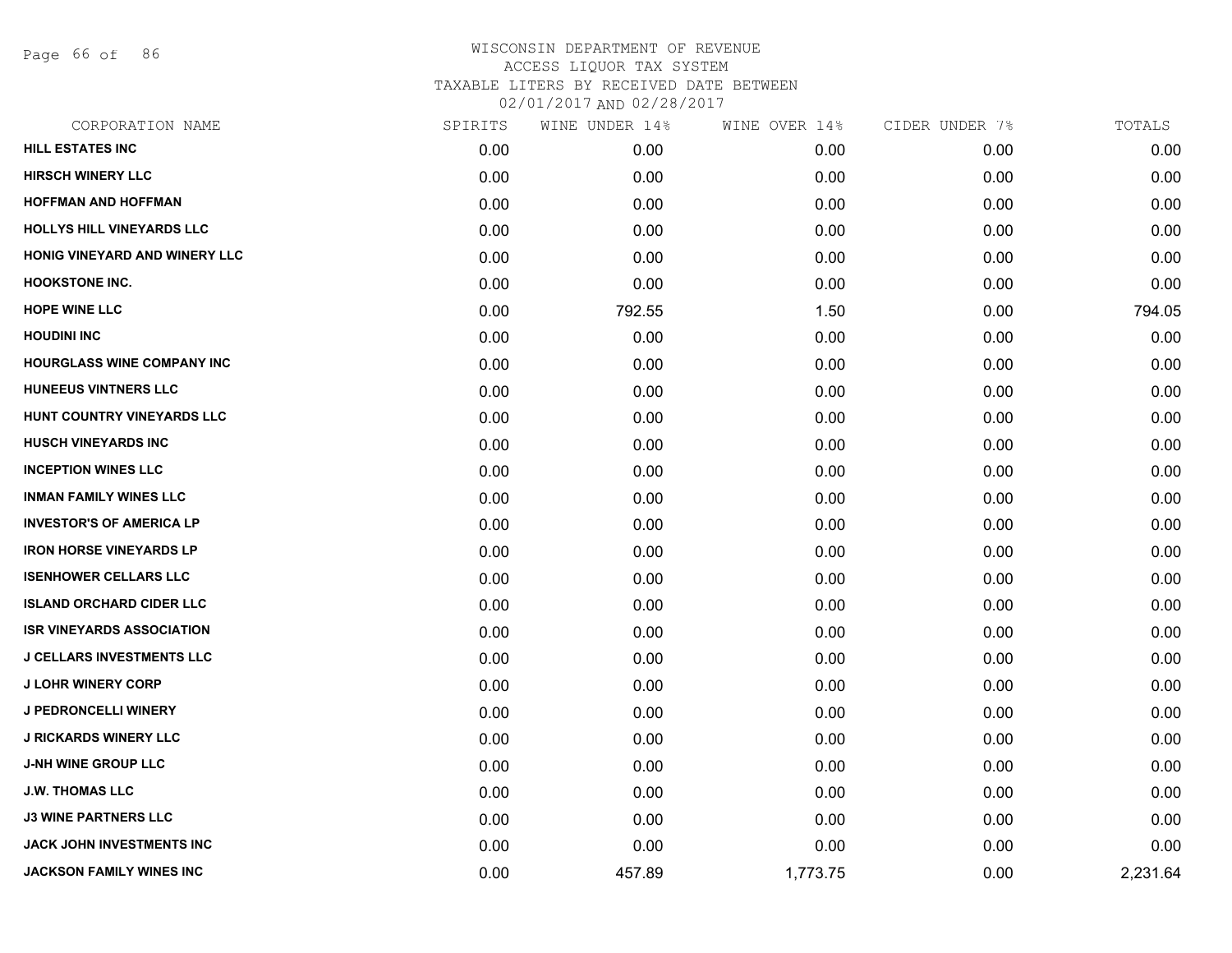Page 67 of 86

| CORPORATION NAME                      | SPIRITS | WINE UNDER 14% | WINE OVER 14% | CIDER UNDER 7% | TOTALS |
|---------------------------------------|---------|----------------|---------------|----------------|--------|
| <b>JACKSON WINE LLC</b>               | 0.00    | 0.00           | 0.00          | 0.00           | 0.00   |
| <b>JACKSON WINERY &amp; VINEYARDS</b> | 0.00    | 0.00           | 0.00          | 0.00           | 0.00   |
| <b>JACUZZI FAMILY VINEYARDS LLC</b>   | 0.00    | 0.00           | 0.00          | 0.00           | 0.00   |
| <b>JAM CELLARS INC</b>                | 0.00    | 0.00           | 0.00          | 0.00           | 0.00   |
| <b>JAMES L LAMBERT</b>                | 0.00    | 0.00           | 0.00          | 0.00           | 0.00   |
| <b>JAMES P PROSSER</b>                | 0.00    | 0.00           | 0.00          | 0.00           | 0.00   |
| <b>JAZMIN ENTERPRISES</b>             | 0.00    | 0.00           | 0.00          | 0.00           | 0.00   |
| <b>JB GEORGE LLC</b>                  | 0.00    | 0.00           | 0.00          | 0.00           | 0.00   |
| <b>JC CELLARS INC</b>                 | 0.00    | 0.00           | 0.00          | 0.00           | 0.00   |
| <b>JEFFERY M GORDON</b>               | 0.00    | 0.00           | 0.00          | 0.00           | 0.00   |
| <b>JEFFREY L STOEGER</b>              | 0.00    | 0.00           | 0.00          | 0.00           | 0.00   |
| JENNIFER L JACKSON-HARTFORD           | 0.00    | 0.00           | 0.00          | 0.00           | 0.00   |
| <b>JESSUP CELLARS HOLDING CO LLC</b>  | 0.00    | 0.00           | 0.00          | 0.00           | 0.00   |
| <b>JM CELLARS COMPANY</b>             | 0.00    | 0.00           | 0.00          | 0.00           | 0.00   |
| JOHN ANTHONY VINEYARDS LLC            | 0.00    | 0.00           | 0.00          | 0.00           | 0.00   |
| <b>JOHN E NICOLOZAKES</b>             | 0.00    | 0.00           | 0.00          | 0.00           | 0.00   |
| <b>JOHN M STEWART</b>                 | 0.00    | 0.00           | 0.00          | 0.00           | 0.00   |
| <b>JONATHAN DALE</b>                  | 0.00    | 0.00           | 0.00          | 0.00           | 0.00   |
| JONES FAMILY WINERY LLC               | 0.00    | 0.00           | 0.00          | 0.00           | 0.00   |
| <b>JORNY'S END LLC</b>                | 0.00    | 0.00           | 0.00          | 0.00           | 0.00   |
| <b>JOSEPH ALEXANDER VILLICANA II</b>  | 0.00    | 0.00           | 0.00          | 0.00           | 0.00   |
| <b>JOSEPH CALLOW</b>                  | 0.00    | 0.00           | 0.00          | 0.00           | 0.00   |
| <b>JOSEPH CALLOW</b>                  | 0.00    | 0.00           | 0.00          | 0.00           | 0.00   |
| JOSEPH PHELPS VINEYARDS LLC           | 0.00    | 0.00           | 0.00          | 0.00           | 0.00   |
| <b>JOSEPH STALLER</b>                 | 0.00    | 0.00           | 0.00          | 0.00           | 0.00   |
| <b>JOSEPH WYNIMKO</b>                 | 0.00    | 0.00           | 0.00          | 0.00           | 0.00   |
| <b>JOYCE VINEYARDS LLC</b>            | 0.00    | 0.00           | 0.00          | 0.00           | 0.00   |
| <b>JRV LLC</b>                        | 0.00    | 0.00           | 0.00          | 0.00           | 0.00   |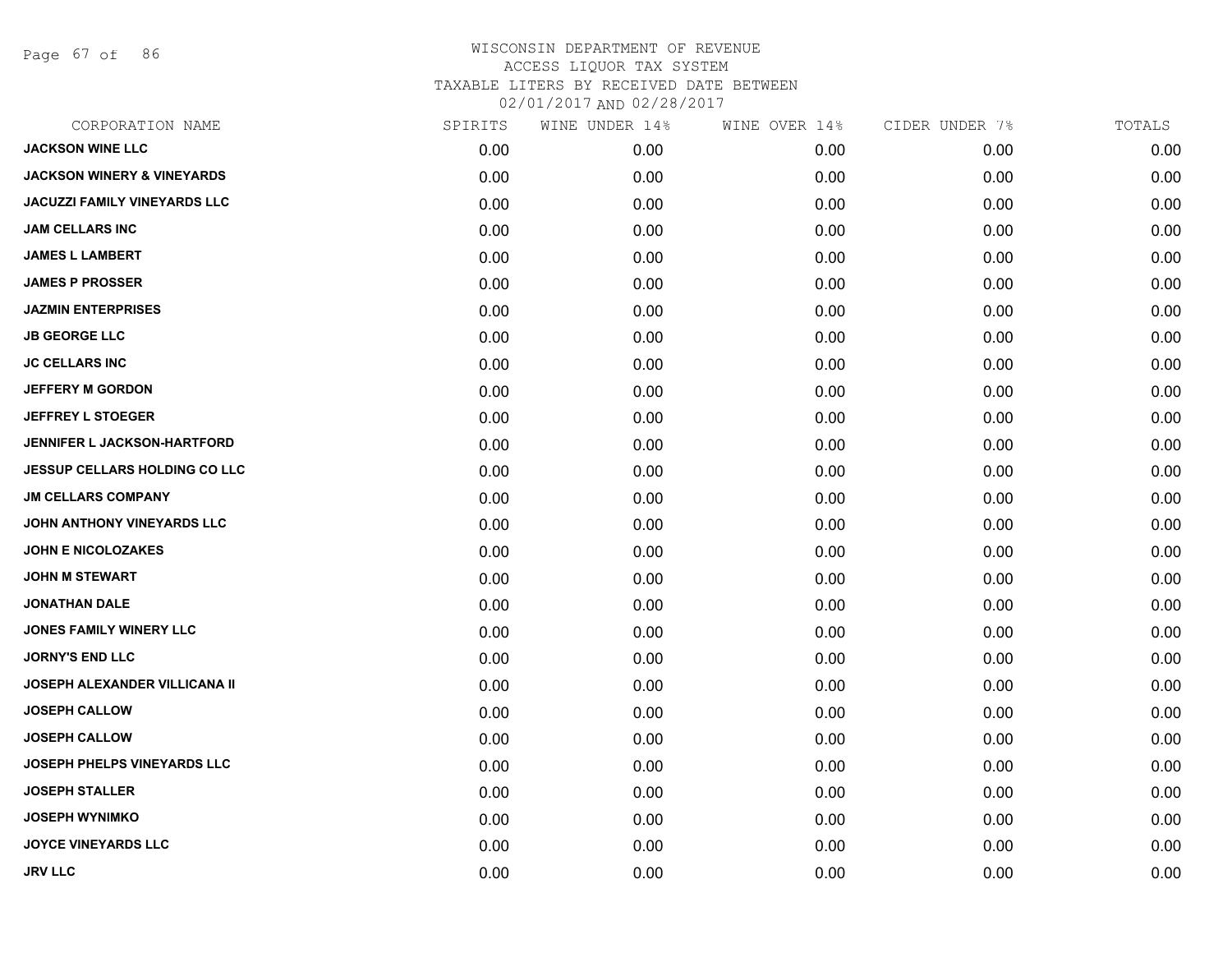Page 68 of 86

| CORPORATION NAME                         | SPIRITS | WINE UNDER 14% | WINE OVER 14% | CIDER UNDER 7% | TOTALS |
|------------------------------------------|---------|----------------|---------------|----------------|--------|
| JUDD FAMILY VINEYARDS LP                 | 0.00    | 0.00           | 0.00          | 0.00           | 0.00   |
| <b>JULIE A ANDRZEJCZAK</b>               | 0.00    | 0.00           | 0.00          | 0.00           | 0.00   |
| <b>JUSTIN VINEYARDS &amp; WINERY LLC</b> | 0.00    | 0.00           | 0.00          | 0.00           | 0.00   |
| <b>JVW CORPORATION</b>                   | 0.00    | 0.00           | 0.00          | 0.00           | 0.00   |
| <b>K VINTNERS LLC</b>                    | 0.00    | 0.00           | 0.00          | 0.00           | 0.00   |
| <b>KACHINA CELLARS LLC</b>               | 0.00    | 0.00           | 0.00          | 0.00           | 0.00   |
| <b>KAMEN WINES LLC</b>                   | 0.00    | 0.00           | 0.00          | 0.00           | 0.00   |
| <b>KANGARU ENTERPRISES LLC</b>           | 0.00    | 0.00           | 0.00          | 0.00           | 0.00   |
| <b>KB WINES LLC</b>                      | 0.00    | 0.00           | 0.00          | 0.00           | 0.00   |
| <b>KEEVER VINEYARDS LLC</b>              | 0.00    | 0.00           | 0.00          | 0.00           | 0.00   |
| <b>KEN BROWN WINES LLC</b>               | 0.00    | 0.00           | 0.00          | 0.00           | 0.00   |
| <b>KENEFICK RANCHES WINERY LLC</b>       | 0.00    | 0.00           | 0.00          | 0.00           | 0.00   |
| <b>KENT HUMPHREY</b>                     | 0.00    | 0.00           | 0.00          | 0.00           | 0.00   |
| KENWARD FAMILY VINEYARDS, LLC            | 0.00    | 0.00           | 0.00          | 0.00           | 0.00   |
| <b>KENZO ESTATE INC</b>                  | 0.00    | 0.00           | 0.00          | 0.00           | 0.00   |
| <b>KERWIN ESTATE LLC</b>                 | 0.00    | 0.00           | 0.00          | 0.00           | 0.00   |
| <b>KESTREL PROPERTIES LLC</b>            | 0.00    | 0.00           | 0.00          | 0.00           | 0.00   |
| <b>KING ESTATE WINERY LP</b>             | 0.00    | 0.00           | 0.00          | 0.00           | 0.00   |
| KISTLER VINEYARDS, LLC                   | 0.00    | 0.00           | 0.00          | 0.00           | 0.00   |
| <b>KLEIN FOODS INC</b>                   | 0.00    | 0.00           | 0.00          | 0.00           | 0.00   |
| <b>KNIGHTS BRIDGE WINERY LLC</b>         | 0.00    | 0.00           | 0.00          | 0.00           | 0.00   |
| <b>KOEHLER WINERY LLC</b>                | 0.00    | 0.00           | 0.00          | 0.00           | 0.00   |
| <b>KONSTANTIN D FRANK &amp; SONS</b>     | 0.00    | 0.00           | 0.00          | 0.00           | 0.00   |
| <b>KOPRI INC</b>                         | 0.00    | 0.00           | 0.00          | 0.00           | 0.00   |
| <b>KRUPP BROTHERS LLC</b>                | 0.00    | 0.00           | 0.00          | 0.00           | 0.00   |
| <b>KSSM LLC</b>                          | 0.00    | 0.00           | 0.00          | 0.00           | 0.00   |
| <b>KT WINECO LLC</b>                     | 0.00    | 0.00           | 0.00          | 0.00           | 0.00   |
| <b>KULETO VILLA LLC</b>                  | 0.00    | 0.00           | 0.00          | 0.00           | 0.00   |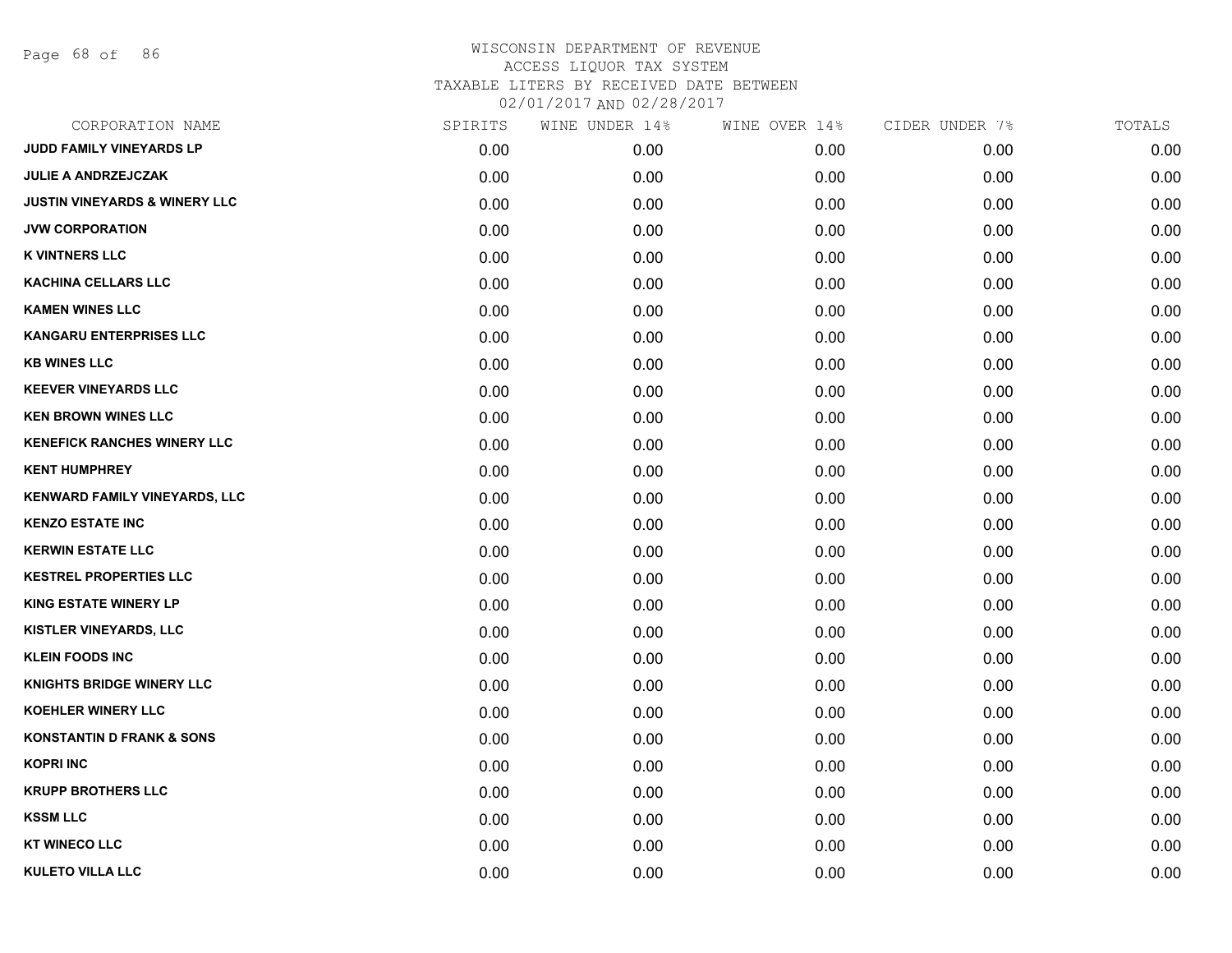Page 69 of 86

| CORPORATION NAME                                  | SPIRITS | WINE UNDER 14% | WINE OVER 14% | CIDER UNDER 7% | TOTALS   |
|---------------------------------------------------|---------|----------------|---------------|----------------|----------|
| <b>KUNDE ENTERPRISES INC</b>                      | 0.00    | 0.00           | 0.00          | 0.00           | 0.00     |
| L C WINE                                          | 0.00    | 0.00           | 0.00          | 0.00           | 0.00     |
| L FOPPIANO WINE CO INC                            | 0.00    | 0.00           | 0.00          | 0.00           | 0.00     |
| <b>L18 WINES LLC</b>                              | 0.00    | 3,077.25       | 612.45        | 0.00           | 3,689.70 |
| <b>LADERA WINERY LLC</b>                          | 0.00    | 0.00           | 0.00          | 0.00           | 0.00     |
| <b>LAETITIA VINEYARD &amp; WINERY INC</b>         | 0.00    | 0.00           | 0.00          | 0.00           | 0.00     |
| <b>LAGUNA OAKS VINEYARD &amp; WINERY INC</b>      | 0.00    | 0.00           | 0.00          | 0.00           | 0.00     |
| <b>LAIL VINEYARDS LLC</b>                         | 0.00    | 0.00           | 0.00          | 0.00           | 0.00     |
| <b>LAIRD FAMILY ESTATE LLC</b>                    | 0.00    | 0.00           | 0.00          | 0.00           | 0.00     |
| <b>LAKE NOKOMIS CRANBERRIES INC</b>               | 0.00    | 0.00           | 0.00          | 0.00           | 0.00     |
| <b>LAMBERT BRIDGE WINERY INC</b>                  | 0.00    | 0.00           | 0.00          | 0.00           | 0.00     |
| <b>LANCASTER ESTATE VINEYARD &amp; WINERY LLC</b> | 0.00    | 0.00           | 0.00          | 0.00           | 0.00     |
| <b>LANGE WINERY LLC</b>                           | 0.00    | 0.00           | 0.00          | 0.00           | 0.00     |
| <b>LANGETWINS WINE CO INC</b>                     | 0.00    | 0.00           | 0.00          | 0.00           | 0.00     |
| <b>LARKMEAD VINEYARDS INC</b>                     | 0.00    | 0.00           | 0.00          | 0.00           | 0.00     |
| <b>LARSON &amp; LARSON</b>                        | 0.00    | 0.00           | 0.00          | 0.00           | 0.00     |
| <b>LARSON FAMILY WINERY INC</b>                   | 0.00    | 0.00           | 0.00          | 0.00           | 0.00     |
| <b>LASSETER FAMILY WINERY LLC</b>                 | 0.00    | 0.00           | 0.00          | 0.00           | 0.00     |
| <b>LATITUDE BEVERAGE COMPANY</b>                  | 0.00    | 0.00           | 0.00          | 0.00           | 0.00     |
| <b>LAUTENBACH'S ORCHARD COUNTRY INC</b>           | 0.00    | 0.00           | 0.00          | 0.00           | 0.00     |
| <b>LAVA SPRINGS INC</b>                           | 0.00    | 0.00           | 0.00          | 0.00           | 0.00     |
| <b>LAW ESTATE WINES</b>                           | 0.00    | 0.00           | 0.00          | 0.00           | 0.00     |
| <b>LAWER FAMILY WINERY INC</b>                    | 0.00    | 0.00           | 0.00          | 0.00           | 0.00     |
| LE CEP II INC                                     | 0.00    | 0.00           | 0.00          | 0.00           | 0.00     |
| LEDGE STONE VINEYARDS LLC                         | 0.00    | 0.00           | 0.00          | 0.00           | 0.00     |
| LEFT COAST CELLARS LLC                            | 0.00    | 0.00           | 0.00          | 0.00           | 0.00     |
| <b>LEMELSON WINERY LLC</b>                        | 0.00    | 0.00           | 0.00          | 0.00           | 0.00     |
| <b>LEONARDINI FAMILY WINERY LLC</b>               | 0.00    | 0.00           | 0.00          | 0.00           | 0.00     |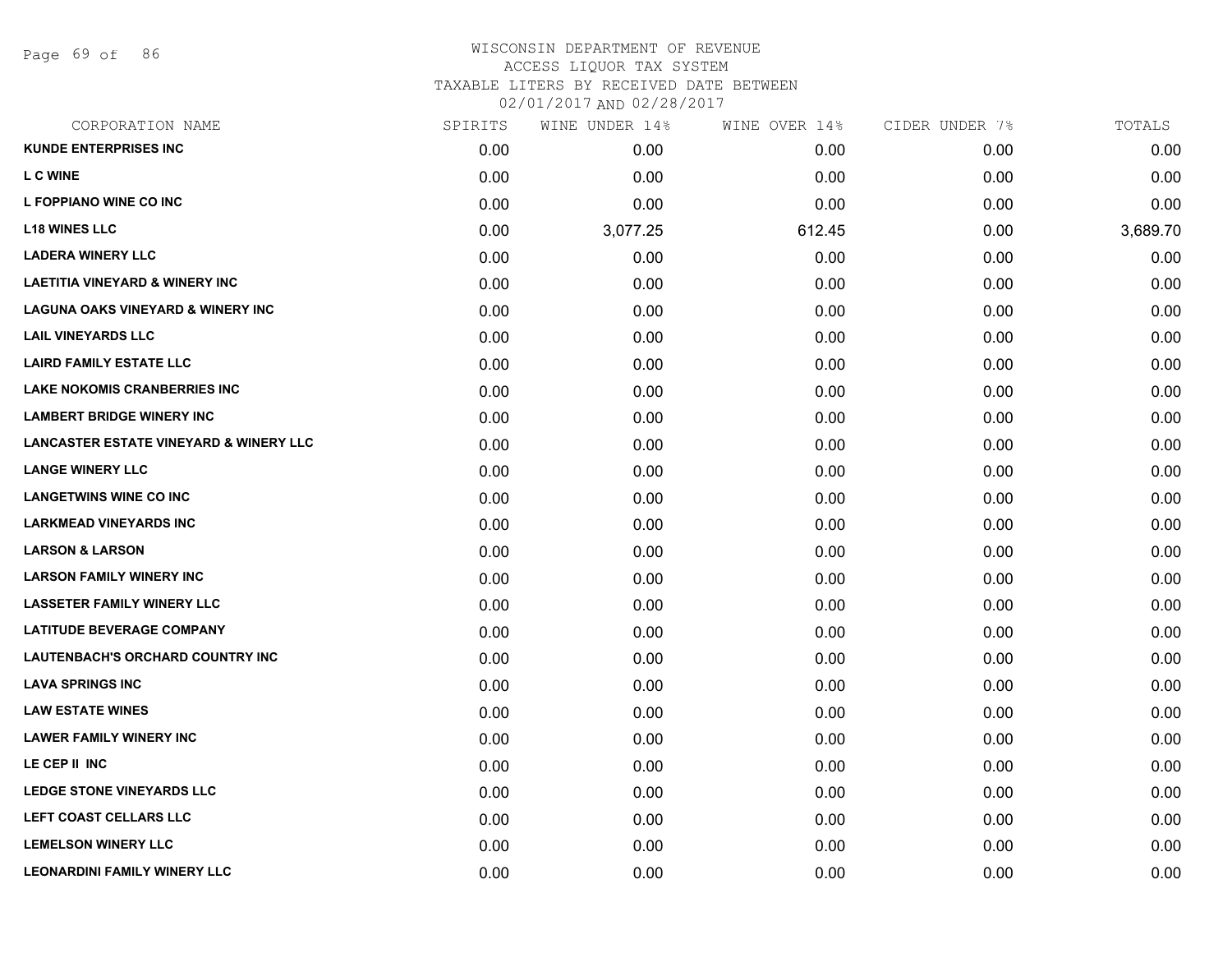Page 70 of 86

| <b>LEONESSE CELLARS LLC</b><br>0.00<br>0.00<br>0.00<br>0.00<br><b>LEVIATHAN WINE COMPANY LLC</b><br>0.00<br>0.00<br>0.00<br>0.00<br>LIFE IS SHORT! LLC<br>0.00<br>0.00<br>0.00<br>0.00<br><b>LION NATHAN USA INC</b><br>0.00<br>0.00<br>0.00<br>0.00<br><b>LIONS PEAK</b><br>0.00<br>0.00<br>0.00<br>0.00<br><b>LLOYD W DAVIS</b><br>0.00<br>0.00<br>0.00<br>0.00<br><b>LOBO WINES LLC</b><br>0.00<br>0.00<br>0.00<br>0.00<br><b>LONG MEADOW RANCH WINERY INC</b><br>0.00<br>0.00<br>0.00<br>0.00<br><b>LONG SHADOWS VINTNERS LLC</b><br>0.00<br>0.00<br>0.00<br>0.00<br><b>LONGBOARD VINEYARDS LLC</b><br>0.00<br>0.00<br>0.00<br>0.00<br><b>LONGORIA &amp; LONGORIA</b><br>0.00<br>0.00<br>0.00<br>0.00<br><b>LONZ WINERY INC</b><br>0.00<br>0.00<br>0.00<br>0.00<br><b>LORIMAR WINERY INC</b><br>0.00<br>0.00<br>0.00<br>0.00<br><b>LOST ISLAND WINE LLC</b><br>0.00<br>0.00<br>0.00<br>0.00<br><b>LOUIDAR LLC</b><br>0.00<br>0.00<br>0.00<br>0.00<br><b>LOWDEN SCHOOLHOUSE CORPORATION</b><br>0.00<br>0.00<br>0.00<br>0.00<br><b>LUCAS &amp; LEWELLEN VINEYARDS INC</b><br>0.00<br>0.00<br>0.00<br>0.00<br><b>LUNA VINEYARDS INC</b><br>0.00<br>0.00<br>0.00<br>0.00<br><b>LYNFRED WINERY INC</b><br>0.00<br>0.00<br>0.00<br>0.00<br><b>LYNMAR WINERY LLC</b><br>0.00<br>0.00<br>0.00<br>0.00<br><b>M.A.C. WINES, LLC</b><br>0.00<br>0.00<br>0.00<br>0.00<br><b>MADRIGAL FAMILY WINERY LLC</b><br>0.00<br>0.00<br>0.00<br>0.00<br><b>MADRONA VINEYARDS LP</b><br>0.00<br>0.00<br>0.00<br>0.00<br><b>MAKK WINE LLC</b><br>0.00<br>0.00<br>0.00<br>0.00<br><b>MANO'S INC</b><br>0.00<br>0.00<br>0.00<br>0.00<br><b>MARGERUM WINE COMPANY INC</b><br>0.00<br>0.00<br>0.00<br>0.00<br><b>MARIA A KLEIN</b><br>0.00<br>0.00<br>0.00<br>0.00<br><b>MARIETTA CELLARS INC</b><br>0.00<br>0.00<br>0.00<br>0.00 | CORPORATION NAME | SPIRITS | WINE UNDER 14% | WINE OVER 14% | CIDER UNDER 7% | TOTALS |
|-----------------------------------------------------------------------------------------------------------------------------------------------------------------------------------------------------------------------------------------------------------------------------------------------------------------------------------------------------------------------------------------------------------------------------------------------------------------------------------------------------------------------------------------------------------------------------------------------------------------------------------------------------------------------------------------------------------------------------------------------------------------------------------------------------------------------------------------------------------------------------------------------------------------------------------------------------------------------------------------------------------------------------------------------------------------------------------------------------------------------------------------------------------------------------------------------------------------------------------------------------------------------------------------------------------------------------------------------------------------------------------------------------------------------------------------------------------------------------------------------------------------------------------------------------------------------------------------------------------------------------------------------------------------------------------------------------------------------------------------------------------------------------------------------------------|------------------|---------|----------------|---------------|----------------|--------|
|                                                                                                                                                                                                                                                                                                                                                                                                                                                                                                                                                                                                                                                                                                                                                                                                                                                                                                                                                                                                                                                                                                                                                                                                                                                                                                                                                                                                                                                                                                                                                                                                                                                                                                                                                                                                           |                  |         |                |               |                | 0.00   |
|                                                                                                                                                                                                                                                                                                                                                                                                                                                                                                                                                                                                                                                                                                                                                                                                                                                                                                                                                                                                                                                                                                                                                                                                                                                                                                                                                                                                                                                                                                                                                                                                                                                                                                                                                                                                           |                  |         |                |               |                | 0.00   |
|                                                                                                                                                                                                                                                                                                                                                                                                                                                                                                                                                                                                                                                                                                                                                                                                                                                                                                                                                                                                                                                                                                                                                                                                                                                                                                                                                                                                                                                                                                                                                                                                                                                                                                                                                                                                           |                  |         |                |               |                | 0.00   |
|                                                                                                                                                                                                                                                                                                                                                                                                                                                                                                                                                                                                                                                                                                                                                                                                                                                                                                                                                                                                                                                                                                                                                                                                                                                                                                                                                                                                                                                                                                                                                                                                                                                                                                                                                                                                           |                  |         |                |               |                | 0.00   |
|                                                                                                                                                                                                                                                                                                                                                                                                                                                                                                                                                                                                                                                                                                                                                                                                                                                                                                                                                                                                                                                                                                                                                                                                                                                                                                                                                                                                                                                                                                                                                                                                                                                                                                                                                                                                           |                  |         |                |               |                | 0.00   |
|                                                                                                                                                                                                                                                                                                                                                                                                                                                                                                                                                                                                                                                                                                                                                                                                                                                                                                                                                                                                                                                                                                                                                                                                                                                                                                                                                                                                                                                                                                                                                                                                                                                                                                                                                                                                           |                  |         |                |               |                | 0.00   |
|                                                                                                                                                                                                                                                                                                                                                                                                                                                                                                                                                                                                                                                                                                                                                                                                                                                                                                                                                                                                                                                                                                                                                                                                                                                                                                                                                                                                                                                                                                                                                                                                                                                                                                                                                                                                           |                  |         |                |               |                | 0.00   |
|                                                                                                                                                                                                                                                                                                                                                                                                                                                                                                                                                                                                                                                                                                                                                                                                                                                                                                                                                                                                                                                                                                                                                                                                                                                                                                                                                                                                                                                                                                                                                                                                                                                                                                                                                                                                           |                  |         |                |               |                | 0.00   |
|                                                                                                                                                                                                                                                                                                                                                                                                                                                                                                                                                                                                                                                                                                                                                                                                                                                                                                                                                                                                                                                                                                                                                                                                                                                                                                                                                                                                                                                                                                                                                                                                                                                                                                                                                                                                           |                  |         |                |               |                | 0.00   |
|                                                                                                                                                                                                                                                                                                                                                                                                                                                                                                                                                                                                                                                                                                                                                                                                                                                                                                                                                                                                                                                                                                                                                                                                                                                                                                                                                                                                                                                                                                                                                                                                                                                                                                                                                                                                           |                  |         |                |               |                | 0.00   |
|                                                                                                                                                                                                                                                                                                                                                                                                                                                                                                                                                                                                                                                                                                                                                                                                                                                                                                                                                                                                                                                                                                                                                                                                                                                                                                                                                                                                                                                                                                                                                                                                                                                                                                                                                                                                           |                  |         |                |               |                | 0.00   |
|                                                                                                                                                                                                                                                                                                                                                                                                                                                                                                                                                                                                                                                                                                                                                                                                                                                                                                                                                                                                                                                                                                                                                                                                                                                                                                                                                                                                                                                                                                                                                                                                                                                                                                                                                                                                           |                  |         |                |               |                | 0.00   |
|                                                                                                                                                                                                                                                                                                                                                                                                                                                                                                                                                                                                                                                                                                                                                                                                                                                                                                                                                                                                                                                                                                                                                                                                                                                                                                                                                                                                                                                                                                                                                                                                                                                                                                                                                                                                           |                  |         |                |               |                | 0.00   |
|                                                                                                                                                                                                                                                                                                                                                                                                                                                                                                                                                                                                                                                                                                                                                                                                                                                                                                                                                                                                                                                                                                                                                                                                                                                                                                                                                                                                                                                                                                                                                                                                                                                                                                                                                                                                           |                  |         |                |               |                | 0.00   |
|                                                                                                                                                                                                                                                                                                                                                                                                                                                                                                                                                                                                                                                                                                                                                                                                                                                                                                                                                                                                                                                                                                                                                                                                                                                                                                                                                                                                                                                                                                                                                                                                                                                                                                                                                                                                           |                  |         |                |               |                | 0.00   |
|                                                                                                                                                                                                                                                                                                                                                                                                                                                                                                                                                                                                                                                                                                                                                                                                                                                                                                                                                                                                                                                                                                                                                                                                                                                                                                                                                                                                                                                                                                                                                                                                                                                                                                                                                                                                           |                  |         |                |               |                | 0.00   |
|                                                                                                                                                                                                                                                                                                                                                                                                                                                                                                                                                                                                                                                                                                                                                                                                                                                                                                                                                                                                                                                                                                                                                                                                                                                                                                                                                                                                                                                                                                                                                                                                                                                                                                                                                                                                           |                  |         |                |               |                | 0.00   |
|                                                                                                                                                                                                                                                                                                                                                                                                                                                                                                                                                                                                                                                                                                                                                                                                                                                                                                                                                                                                                                                                                                                                                                                                                                                                                                                                                                                                                                                                                                                                                                                                                                                                                                                                                                                                           |                  |         |                |               |                | 0.00   |
|                                                                                                                                                                                                                                                                                                                                                                                                                                                                                                                                                                                                                                                                                                                                                                                                                                                                                                                                                                                                                                                                                                                                                                                                                                                                                                                                                                                                                                                                                                                                                                                                                                                                                                                                                                                                           |                  |         |                |               |                | 0.00   |
|                                                                                                                                                                                                                                                                                                                                                                                                                                                                                                                                                                                                                                                                                                                                                                                                                                                                                                                                                                                                                                                                                                                                                                                                                                                                                                                                                                                                                                                                                                                                                                                                                                                                                                                                                                                                           |                  |         |                |               |                | 0.00   |
|                                                                                                                                                                                                                                                                                                                                                                                                                                                                                                                                                                                                                                                                                                                                                                                                                                                                                                                                                                                                                                                                                                                                                                                                                                                                                                                                                                                                                                                                                                                                                                                                                                                                                                                                                                                                           |                  |         |                |               |                | 0.00   |
|                                                                                                                                                                                                                                                                                                                                                                                                                                                                                                                                                                                                                                                                                                                                                                                                                                                                                                                                                                                                                                                                                                                                                                                                                                                                                                                                                                                                                                                                                                                                                                                                                                                                                                                                                                                                           |                  |         |                |               |                | 0.00   |
|                                                                                                                                                                                                                                                                                                                                                                                                                                                                                                                                                                                                                                                                                                                                                                                                                                                                                                                                                                                                                                                                                                                                                                                                                                                                                                                                                                                                                                                                                                                                                                                                                                                                                                                                                                                                           |                  |         |                |               |                | 0.00   |
|                                                                                                                                                                                                                                                                                                                                                                                                                                                                                                                                                                                                                                                                                                                                                                                                                                                                                                                                                                                                                                                                                                                                                                                                                                                                                                                                                                                                                                                                                                                                                                                                                                                                                                                                                                                                           |                  |         |                |               |                | 0.00   |
|                                                                                                                                                                                                                                                                                                                                                                                                                                                                                                                                                                                                                                                                                                                                                                                                                                                                                                                                                                                                                                                                                                                                                                                                                                                                                                                                                                                                                                                                                                                                                                                                                                                                                                                                                                                                           |                  |         |                |               |                | 0.00   |
|                                                                                                                                                                                                                                                                                                                                                                                                                                                                                                                                                                                                                                                                                                                                                                                                                                                                                                                                                                                                                                                                                                                                                                                                                                                                                                                                                                                                                                                                                                                                                                                                                                                                                                                                                                                                           |                  |         |                |               |                | 0.00   |
|                                                                                                                                                                                                                                                                                                                                                                                                                                                                                                                                                                                                                                                                                                                                                                                                                                                                                                                                                                                                                                                                                                                                                                                                                                                                                                                                                                                                                                                                                                                                                                                                                                                                                                                                                                                                           |                  |         |                |               |                | 0.00   |
|                                                                                                                                                                                                                                                                                                                                                                                                                                                                                                                                                                                                                                                                                                                                                                                                                                                                                                                                                                                                                                                                                                                                                                                                                                                                                                                                                                                                                                                                                                                                                                                                                                                                                                                                                                                                           |                  |         |                |               |                | 0.00   |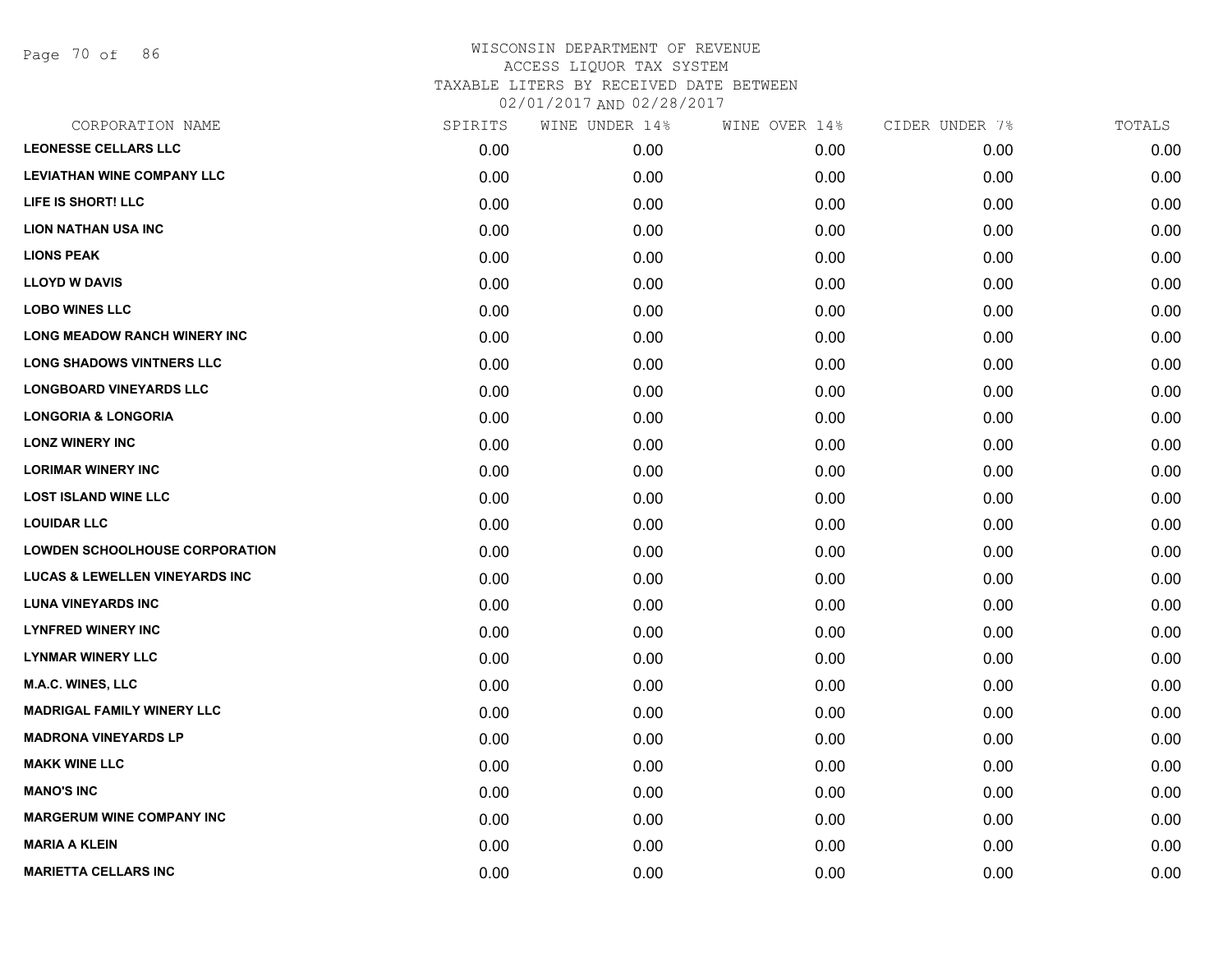Page 71 of 86

| CORPORATION NAME                               | SPIRITS | WINE UNDER 14% | WINE OVER 14% | CIDER UNDER 7% | TOTALS |
|------------------------------------------------|---------|----------------|---------------|----------------|--------|
| <b>MARION J WEGLARZ AND MARLYS A BOCK PTRS</b> | 0.00    | 0.00           | 0.00          | 0.00           | 0.00   |
| <b>MARK HEROLD</b>                             | 0.00    | 0.00           | 0.00          | 0.00           | 0.00   |
| <b>MARKHAM VINEYARDS</b>                       | 0.00    | 0.00           | 0.00          | 0.00           | 0.00   |
| <b>MARTIN E SELL</b>                           | 0.00    | 0.00           | 0.00          | 0.00           | 0.00   |
| <b>MARTIN RAY WINERY INC</b>                   | 0.00    | 0.00           | 0.00          | 0.00           | 0.00   |
| <b>MARTINELLI WINERY INC</b>                   | 0.00    | 0.00           | 0.00          | 0.00           | 0.00   |
| <b>MATHY WINERY LLC</b>                        | 0.00    | 0.00           | 0.00          | 0.00           | 0.00   |
| <b>MATTHEW RICK</b>                            | 0.00    | 0.00           | 0.00          | 0.00           | 0.00   |
| <b>MATTHIAS A PIPPIG &amp; JAMIE M KINSER</b>  | 0.00    | 0.00           | 0.00          | 0.00           | 0.00   |
| <b>MAUI WINE LTD</b>                           | 0.00    | 0.00           | 0.00          | 0.00           | 0.00   |
| <b>MAURITSON FAMILY WINERY</b>                 | 0.00    | 0.00           | 0.00          | 0.00           | 0.00   |
| <b>MAYACAMAS VINEYARDS</b>                     | 0.00    | 0.00           | 0.00          | 0.00           | 0.00   |
| <b>MAYNARD J KEENAN</b>                        | 0.00    | 0.00           | 0.00          | 0.00           | 0.00   |
| <b>MCILQUHAM LLC</b>                           | 0.00    | 0.00           | 0.00          | 0.00           | 0.00   |
| <b>MCKAHN FAMILY CELLARS, LLC</b>              | 0.00    | 0.00           | 0.00          | 0.00           | 0.00   |
| <b>MCNAB RIDGE WINERY LLC</b>                  | 0.00    | 0.00           | 0.00          | 0.00           | 0.00   |
| <b>MELROSE CELLARS LLC</b>                     | 0.00    | 0.00           | 0.00          | 0.00           | 0.00   |
| <b>MELVILLE VINEYARDS SOUTH LLC</b>            | 0.00    | 0.00           | 0.00          | 0.00           | 0.00   |
| <b>MENDOCINO WINE GROUP LLC</b>                | 0.00    | 0.00           | 0.00          | 0.00           | 0.00   |
| <b>MER ET SOLEIL LLC</b>                       | 0.00    | 0.00           | 0.00          | 0.00           | 0.00   |
| <b>MERCER WINE ESTATES LLC</b>                 | 0.00    | 0.00           | 0.00          | 0.00           | 0.00   |
| <b>MEREDITH VINEYARD ESTATE INC</b>            | 0.00    | 0.00           | 0.00          | 0.00           | 0.00   |
| <b>MERRYVALE VINEYARDS LLC</b>                 | 0.00    | 0.00           | 0.00          | 0.00           | 0.00   |
| <b>MERSHONIAN CIDERY LLC</b>                   | 0.00    | 0.00           | 0.00          | 0.00           | 0.00   |
| <b>METROPOLITAN WINES LLC</b>                  | 0.00    | 0.00           | 0.00          | 0.00           | 0.00   |
| <b>METTLER WINES LLC</b>                       | 0.00    | 0.00           | 12.75         | 0.00           | 12.75  |
| <b>MEV CORPORATION</b>                         | 0.00    | 0.00           | 0.00          | 0.00           | 0.00   |
| <b>MEYER CELLARS LLC</b>                       | 0.00    | 0.00           | 0.00          | 0.00           | 0.00   |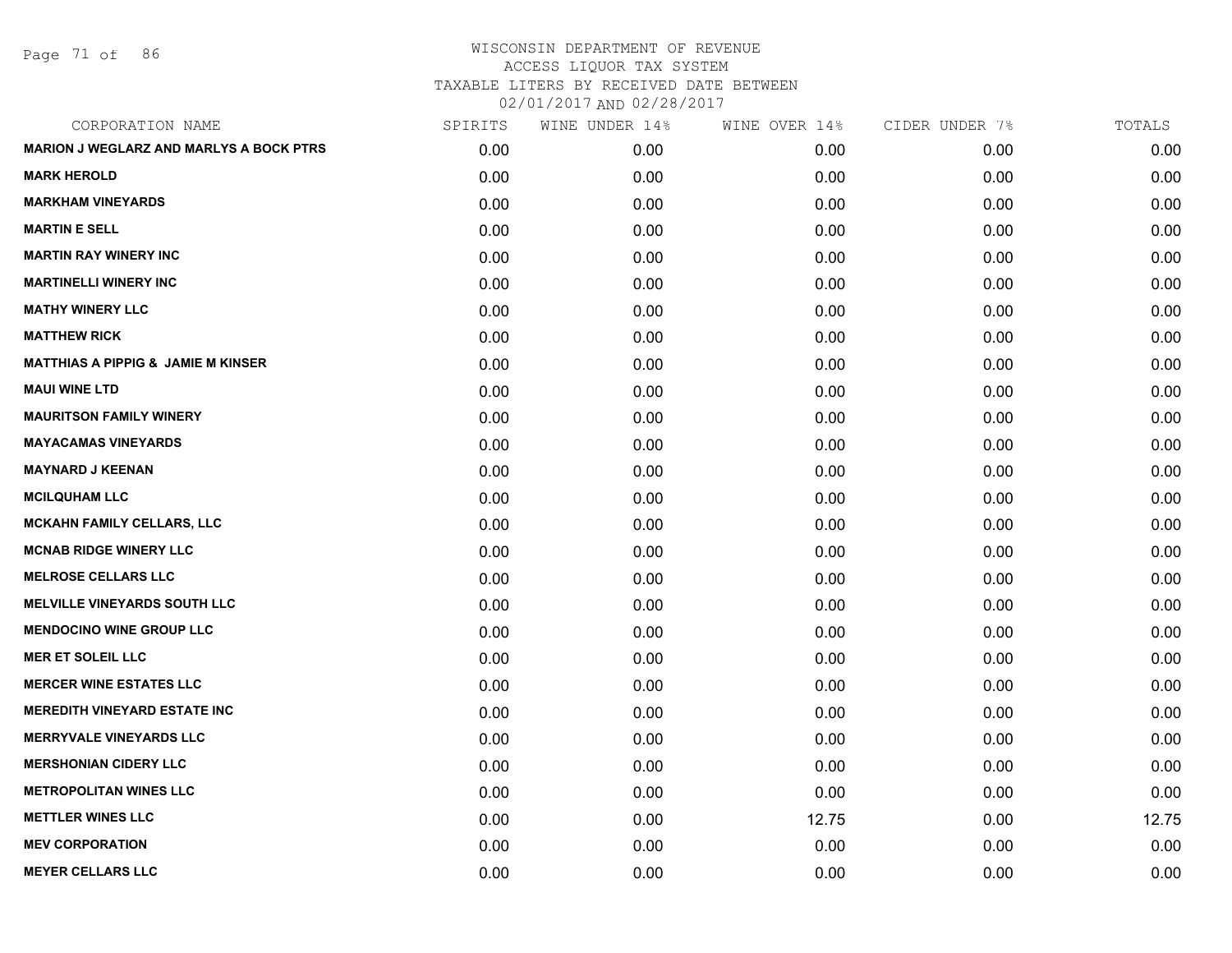Page 72 of 86

| CORPORATION NAME                                  | SPIRITS | WINE UNDER 14% | WINE OVER 14% | CIDER UNDER 7% | TOTALS |
|---------------------------------------------------|---------|----------------|---------------|----------------|--------|
| <b>MICHEAL DASHE</b>                              | 0.00    | 0.00           | 0.00          | 0.00           | 0.00   |
| <b>MIDDLETON FAMILY WINES LLC</b>                 | 0.00    | 0.00           | 0.00          | 0.00           | 0.00   |
| <b>MIDNIGHT CELLARS INC</b>                       | 0.00    | 0.00           | 0.00          | 0.00           | 0.00   |
| <b>MILDARA BLASS INC</b>                          | 0.00    | 0.00           | 0.00          | 0.00           | 0.00   |
| <b>MILLBROOK WINERY INC</b>                       | 0.00    | 0.00           | 0.00          | 0.00           | 0.00   |
| <b>MINER FAMILY WINERY LLC</b>                    | 0.00    | 0.00           | 0.00          | 0.00           | 0.00   |
| <b>MINNESOTAS FINEST FERMENTED PRODUCTS</b>       | 0.00    | 0.00           | 0.00          | 0.00           | 0.00   |
| <b>MIRA WINERY LLC</b>                            | 0.00    | 0.00           | 0.00          | 0.00           | 0.00   |
| <b>MIRAMONT ESTATE VINEYARDS &amp; WINERY INC</b> | 0.00    | 0.00           | 0.00          | 0.00           | 0.00   |
| <b>MIRASOL WINE LLC</b>                           | 0.00    | 0.00           | 0.00          | 0.00           | 0.00   |
| <b>MODERN DEVELOPMENT COMPANY</b>                 | 0.00    | 0.00           | 0.00          | 0.00           | 0.00   |
| <b>MOLLYDOOKER INTERNATIONAL LLC</b>              | 0.00    | 0.00           | 0.00          | 0.00           | 0.00   |
| <b>MONTICELLO CELLARS INC</b>                     | 0.00    | 0.00           | 0.00          | 0.00           | 0.00   |
| <b>MONTINORE VINEYARDS LIMITED</b>                | 0.00    | 42.75          | 0.00          | 0.00           | 42.75  |
| <b>MORCHELLA WINE CELLARS LLC</b>                 | 0.00    | 0.00           | 0.00          | 0.00           | 0.00   |
| <b>MOSHIN VINEYARDS INC</b>                       | 0.00    | 0.00           | 0.00          | 0.00           | 0.00   |
| <b>MULLIGAN &amp; MULLIGAN</b>                    | 0.00    | 0.00           | 0.00          | 0.00           | 0.00   |
| <b>MUNCH &amp; FOX</b>                            | 0.00    | 0.00           | 0.00          | 0.00           | 0.00   |
| <b>MUNSON BRIDGE WINERY INC</b>                   | 0.00    | 0.00           | 0.00          | 0.00           | 0.00   |
| <b>MUSETTA WINERY, LLC</b>                        | 0.00    | 0.00           | 0.00          | 0.00           | 0.00   |
| <b>NCWGINC</b>                                    | 0.00    | 0.00           | 0.00          | 0.00           | 0.00   |
| <b>NAKED WINES LLC</b>                            | 0.00    | 735.75         | 110.25        | 0.00           | 846.00 |
| <b>NAKEDWINES.COM INC</b>                         | 0.00    | 0.00           | 0.00          | 0.00           | 0.00   |
| <b>NAVARRE CELLARS LTD</b>                        | 0.00    | 0.00           | 0.00          | 0.00           | 0.00   |
| <b>NAVARRO VINEYARDS, LLC</b>                     | 0.00    | 0.00           | 0.00          | 0.00           | 0.00   |
| <b>NEVADA WINE CELLARS INC</b>                    | 0.00    | 0.00           | 0.00          | 0.00           | 0.00   |
| <b>NEW VAVIN INC</b>                              | 0.00    | 0.00           | 0.00          | 0.00           | 0.00   |
| <b>NEWTON VINEYARD LLC</b>                        | 0.00    | 0.00           | 0.00          | 0.00           | 0.00   |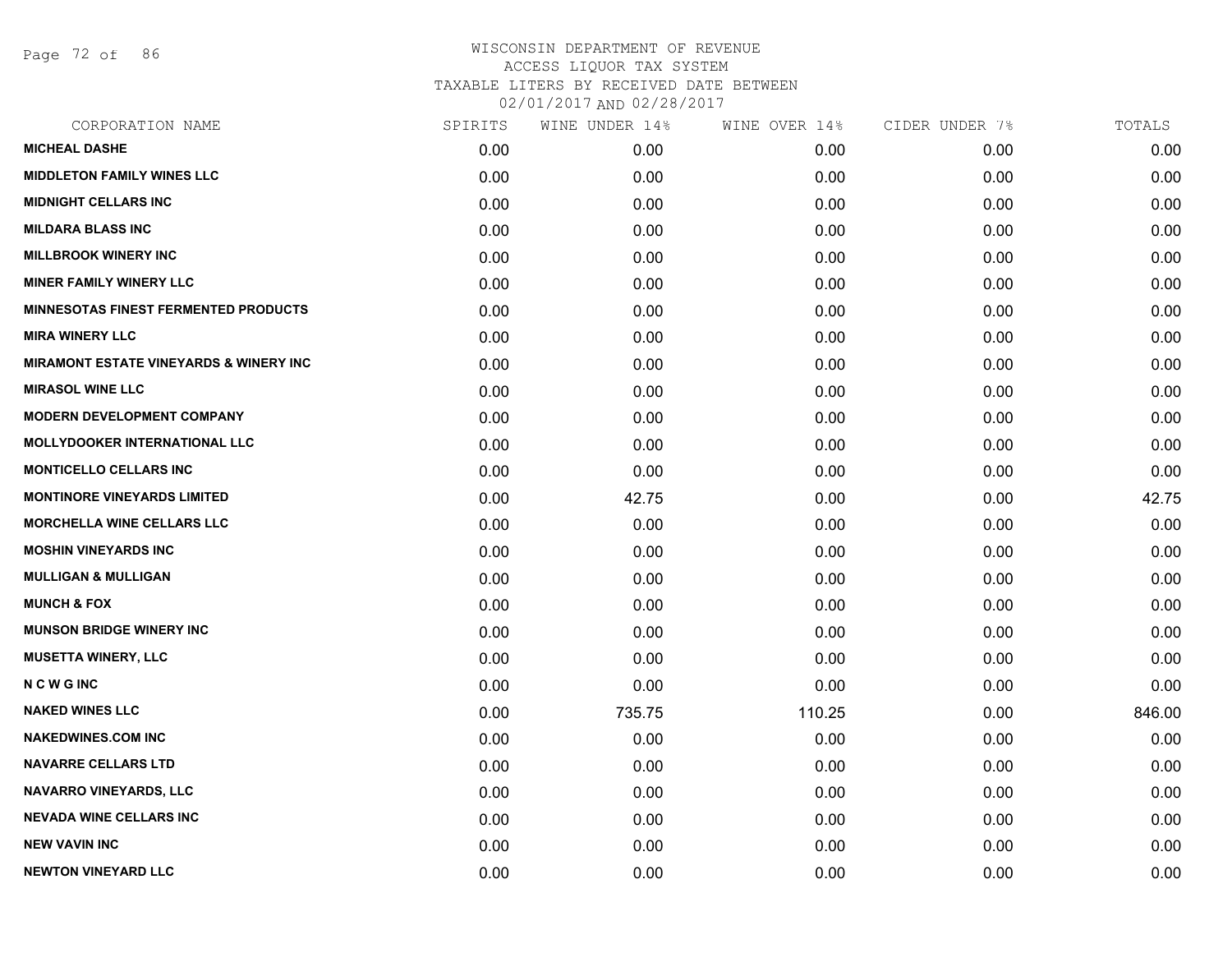Page 73 of 86

| CORPORATION NAME                               | SPIRITS | WINE UNDER 14% | WINE OVER 14% | CIDER UNDER 7% | TOTALS |
|------------------------------------------------|---------|----------------|---------------|----------------|--------|
| <b>NICALI, LLC</b>                             | 0.00    | 19.00          | 0.00          | 0.00           | 19.00  |
| <b>NICHOLSON RANCH LLC</b>                     | 0.00    | 0.00           | 0.00          | 0.00           | 0.00   |
| NIEBAUM-COPPOLA ESTATE WINERY LP               | 0.00    | 0.00           | 0.00          | 0.00           | 0.00   |
| NORTHLEAF WINERY, LLC                          | 0.00    | 0.00           | 0.00          | 0.00           | 0.00   |
| <b>NOVA WINES, INC.</b>                        | 0.00    | 0.00           | 0.00          | 0.00           | 0.00   |
| <b>NV AWG LTD</b>                              | 0.00    | 0.00           | 0.00          | 0.00           | 0.00   |
| <b>NW WINE COMPANY LLC</b>                     | 0.00    | 0.00           | 0.00          | 0.00           | 0.00   |
| O'SHAUGHNESSY DEL OSO LLC                      | 0.00    | 0.00           | 0.00          | 0.00           | 0.00   |
| OAK RIDGE WINERY LLC                           | 0.00    | 0.00           | 0.00          | 0.00           | 0.00   |
| <b>OAKVILLE HILLS CELLARS INC</b>              | 0.00    | 0.00           | 0.00          | 0.00           | 0.00   |
| <b>OAKVILLE RANCH WINERY INC</b>               | 0.00    | 0.00           | 0.00          | 0.00           | 0.00   |
| <b>OAT HILL CORPORATION</b>                    | 0.00    | 0.00           | 0.00          | 0.00           | 0.00   |
| <b>OBRIEN FAMILY VINEYARD LLC</b>              | 0.00    | 0.00           | 0.00          | 0.00           | 0.00   |
| <b>OGB PARTNERS LLC</b>                        | 0.00    | 0.00           | 0.00          | 0.00           | 0.00   |
| OLD VINE WINE PARTNERS LLC                     | 0.00    | 0.00           | 0.00          | 0.00           | 0.00   |
| <b>OLIVER WINE COMPANY INC</b>                 | 0.00    | 0.00           | 0.00          | 0.00           | 0.00   |
| OPOLO WINES LP                                 | 0.00    | 0.00           | 0.00          | 0.00           | 0.00   |
| <b>OPUS ONE WINERY LLC</b>                     | 0.00    | 0.00           | 0.00          | 0.00           | 0.00   |
| ORCA PROPERTIES LLC                            | 0.00    | 0.00           | 0.00          | 0.00           | 0.00   |
| <b>ORFILA VINEYARDS INC</b>                    | 0.00    | 0.00           | 0.00          | 0.00           | 0.00   |
| ORIN SWIFT CELLARS LLC                         | 0.00    | 0.00           | 0.00          | 0.00           | 0.00   |
| <b>OWEN ROE LLC</b>                            | 0.00    | 0.00           | 0.00          | 0.00           | 0.00   |
| <b>PAHLMEYER LLC</b>                           | 0.00    | 0.00           | 0.00          | 0.00           | 0.00   |
| PALI WINE COMPANY LP                           | 0.00    | 0.00           | 0.00          | 0.00           | 0.00   |
| PALOMA VINEYARD LLC                            | 0.00    | 0.00           | 0.00          | 0.00           | 0.00   |
| PARAGON VINEYARD CO INC                        | 0.00    | 0.00           | 0.00          | 0.00           | 0.00   |
| <b>PARALLEL 44 VINEYARD &amp; WINERY, INC.</b> | 0.00    | 0.00           | 0.00          | 0.00           | 0.00   |
| <b>PARKER STATION INC</b>                      | 0.00    | 0.00           | 0.00          | 0.00           | 0.00   |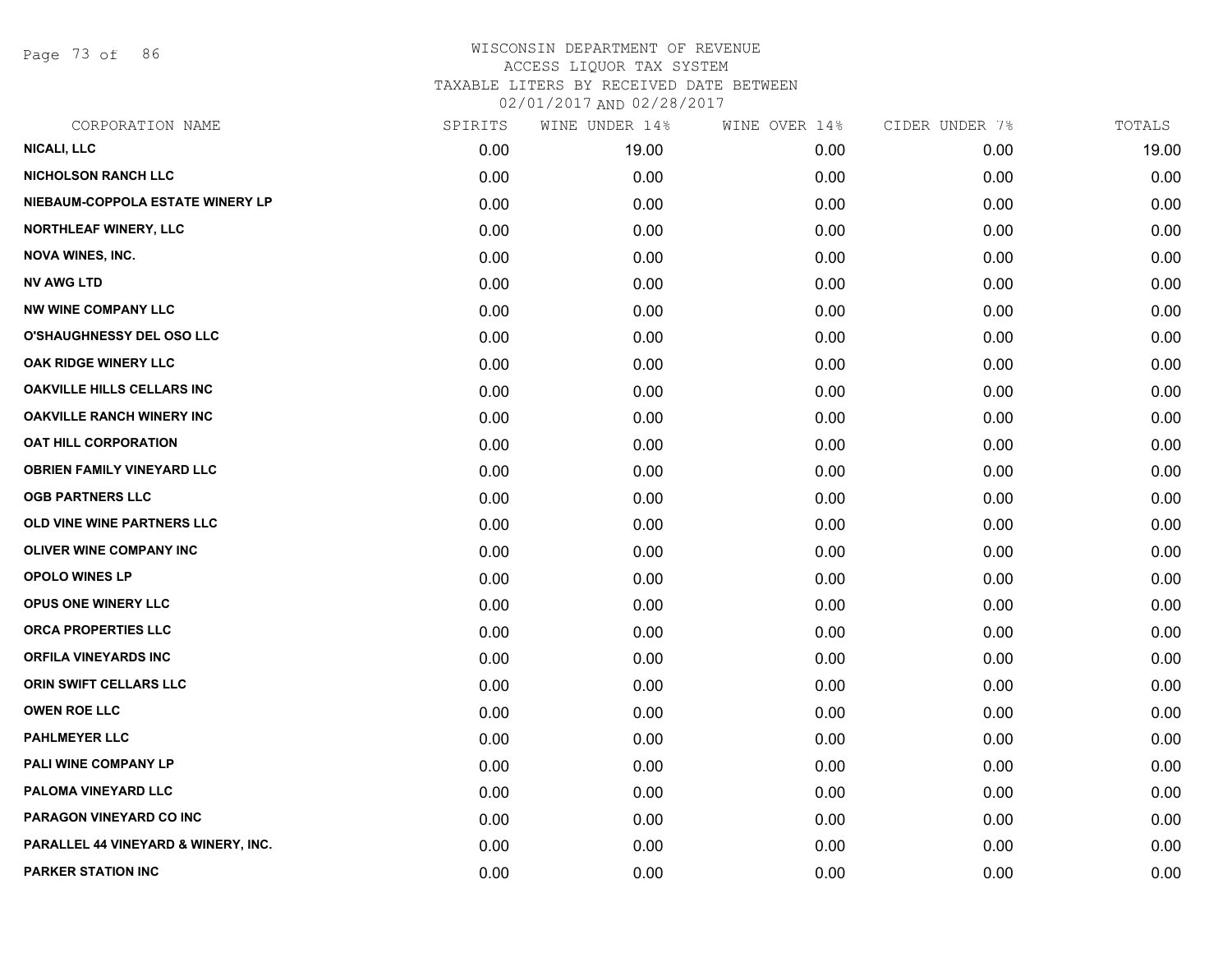Page 74 of 86

| CORPORATION NAME                        | SPIRITS | WINE UNDER 14% | WINE OVER 14% | CIDER UNDER 7% | TOTALS |
|-----------------------------------------|---------|----------------|---------------|----------------|--------|
| PATEL WINERY LLC                        | 0.00    | 0.00           | 0.00          | 0.00           | 0.00   |
| <b>PATRICIA A HOOVER</b>                | 0.00    | 0.00           | 0.00          | 0.00           | 0.00   |
| <b>PATRICK A RONEY</b>                  | 0.00    | 0.00           | 0.00          | 0.00           | 0.00   |
| <b>PATRICK ARNDT</b>                    | 0.00    | 0.00           | 0.00          | 0.00           | 0.00   |
| <b>PATZ &amp; HALL WINE COMPANY INC</b> | 0.00    | 0.00           | 0.00          | 0.00           | 0.00   |
| <b>PAUL D ASPER</b>                     | 0.00    | 0.00           | 0.00          | 0.00           | 0.00   |
| <b>PAUL G BLOMMEL</b>                   | 0.00    | 0.00           | 0.00          | 0.00           | 0.00   |
| <b>PAUL HOBBS WINERY LP</b>             | 0.00    | 0.00           | 0.00          | 0.00           | 0.00   |
| <b>PAUL J FRANZEN</b>                   | 0.00    | 0.00           | 0.00          | 0.00           | 0.00   |
| <b>PAVI WINES LLC</b>                   | 0.00    | 0.00           | 0.00          | 0.00           | 0.00   |
| PCJ, INC.                               | 0.00    | 0.00           | 0.00          | 0.00           | 0.00   |
| PEACHY CANYON WINERY                    | 0.00    | 0.00           | 0.00          | 0.00           | 0.00   |
| PEAR VALLEY VINEYARD, INC.              | 0.00    | 0.00           | 0.00          | 0.00           | 0.00   |
| <b>PEAY VINEYARDS LLC</b>               | 0.00    | 0.00           | 0.00          | 0.00           | 0.00   |
| PEJU FAMILY OPERATING PARTNERSHIP LP    | 0.00    | 0.00           | 0.00          | 0.00           | 0.00   |
| PELLEGRINI RANCHES INC                  | 0.00    | 0.00           | 0.00          | 0.00           | 0.00   |
| <b>PENROSE LANE LIMITED</b>             | 0.00    | 0.00           | 0.00          | 0.00           | 0.00   |
| PEPPER BRIDGE WINERY LLC                | 0.00    | 0.00           | 0.00          | 0.00           | 0.00   |
| PERNOD RICARD KENWOOD HOLDING LLC       | 0.00    | 0.00           | 0.00          | 0.00           | 0.00   |
| PERNOD RICARD USA LLC                   | 0.00    | 0.00           | 0.00          | 0.00           | 0.00   |
| PETER FRANUS WINE COMPANY INC           | 0.00    | 0.00           | 0.00          | 0.00           | 0.00   |
| <b>PETER HOEHN</b>                      | 0.00    | 0.00           | 0.00          | 0.00           | 0.00   |
| PETER MICHAEL WINERY                    | 0.00    | 0.00           | 0.00          | 0.00           | 0.00   |
| PETRONI VINEYARDS LLC                   | 0.00    | 0.00           | 0.00          | 0.00           | 0.00   |
| PHILIP TOGNI VINEYARD LP                | 0.00    | 0.00           | 0.00          | 0.00           | 0.00   |
| PHILLIPS FARMS LLC                      | 0.00    | 0.00           | 0.00          | 0.00           | 0.00   |
| <b>PIEPERTK LLC</b>                     | 0.00    | 0.00           | 0.00          | 0.00           | 0.00   |
| <b>PINA CELLARS LP</b>                  | 0.00    | 0.00           | 0.00          | 0.00           | 0.00   |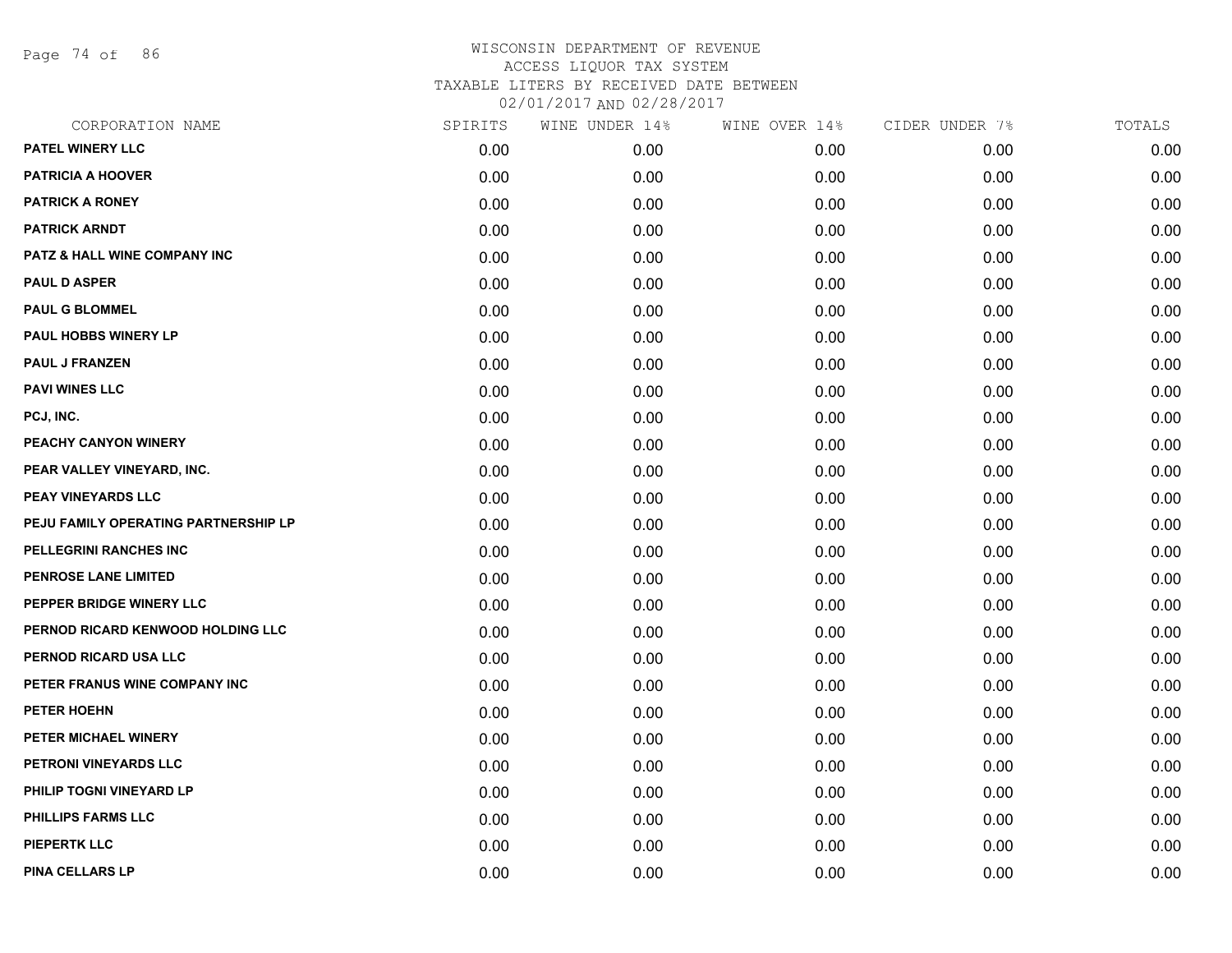Page 75 of 86

| CORPORATION NAME                         | SPIRITS | WINE UNDER 14% | WINE OVER 14% | CIDER UNDER 7% | TOTALS |
|------------------------------------------|---------|----------------|---------------|----------------|--------|
| PINE RIDGE WINERY LLC                    | 0.00    | 0.00           | 0.00          | 0.00           | 0.00   |
| <b>PJK WINERY LLC</b>                    | 0.00    | 0.00           | 0.00          | 0.00           | 0.00   |
| POPE VALLEY WINERY LLC                   | 0.00    | 0.00           | 0.00          | 0.00           | 0.00   |
| PORTER FAMILY VINEYARDS LLC              | 0.00    | 0.00           | 0.00          | 0.00           | 0.00   |
| <b>POTT WINE</b>                         | 0.00    | 0.00           | 0.00          | 0.00           | 0.00   |
| PRAGER WINERY & PORT WORKS, INC.         | 0.00    | 0.00           | 0.00          | 0.00           | 0.00   |
| <b>PRAIRIE BERRY LLC</b>                 | 0.00    | 0.00           | 0.00          | 0.00           | 0.00   |
| <b>PRECEPT BRANDS LLC</b>                | 0.00    | 0.00           | 0.00          | 0.00           | 0.00   |
| <b>PREMIUM VINTNERS LLC</b>              | 0.00    | 0.00           | 0.00          | 0.00           | 0.00   |
| PRESQU'ILE WINERY                        | 0.00    | 0.00           | 0.00          | 0.00           | 0.00   |
| PRIDE MOUNTAIN VINEYARDS LLC             | 0.00    | 0.00           | 0.00          | 0.00           | 0.00   |
| <b>PRINCE MICHEL LLC</b>                 | 0.00    | 0.00           | 0.00          | 0.00           | 0.00   |
| <b>PROMONTORY LLC</b>                    | 0.00    | 0.00           | 0.00          | 0.00           | 0.00   |
| <b>PWG LLC</b>                           | 0.00    | 0.00           | 0.00          | 0.00           | 0.00   |
| <b>QUADY SOUTH WINERY LLC</b>            | 0.00    | 0.00           | 0.00          | 0.00           | 0.00   |
| QUILCEDA CREEK VINTNERS INC              | 0.00    | 0.00           | 0.00          | 0.00           | 0.00   |
| <b>QUPE WINE CELLARS LLC</b>             | 0.00    | 0.00           | 0.00          | 0.00           | 0.00   |
| <b>R LAWSON ENTERPRISES LLC</b>          | 0.00    | 0.00           | 0.00          | 0.00           | 0.00   |
| RADIO-COTEAU WINE CELLARS LLC            | 0.00    | 0.00           | 0.00          | 0.00           | 0.00   |
| <b>RAMAZZOTTI WINES LLC</b>              | 0.00    | 0.00           | 0.00          | 0.00           | 0.00   |
| <b>RAMEY WINE CELLARS INC</b>            | 0.00    | 0.00           | 0.00          | 0.00           | 0.00   |
| <b>RAPTOR RIDGE WINERY LLC</b>           | 0.00    | 0.00           | 0.00          | 0.00           | 0.00   |
| <b>RASA VINEYARDS, LLC</b>               | 0.00    | 0.00           | 0.00          | 0.00           | 0.00   |
| <b>RAYMOND SIGNORELLO</b>                | 0.00    | 0.00           | 0.00          | 0.00           | 0.00   |
| <b>RAYMOND VINEYARD &amp; CELLAR INC</b> | 0.00    | 0.00           | 0.00          | 0.00           | 0.00   |
| <b>RB WINE ASSOCIATES LLC</b>            | 0.00    | 0.00           | 0.00          | 0.00           | 0.00   |
| <b>RBZ VINEYARDS LLC</b>                 | 0.00    | 0.00           | 0.00          | 0.00           | 0.00   |
| <b>RED CAR WINE COMPANY LLC</b>          | 0.00    | 0.00           | 0.00          | 0.00           | 0.00   |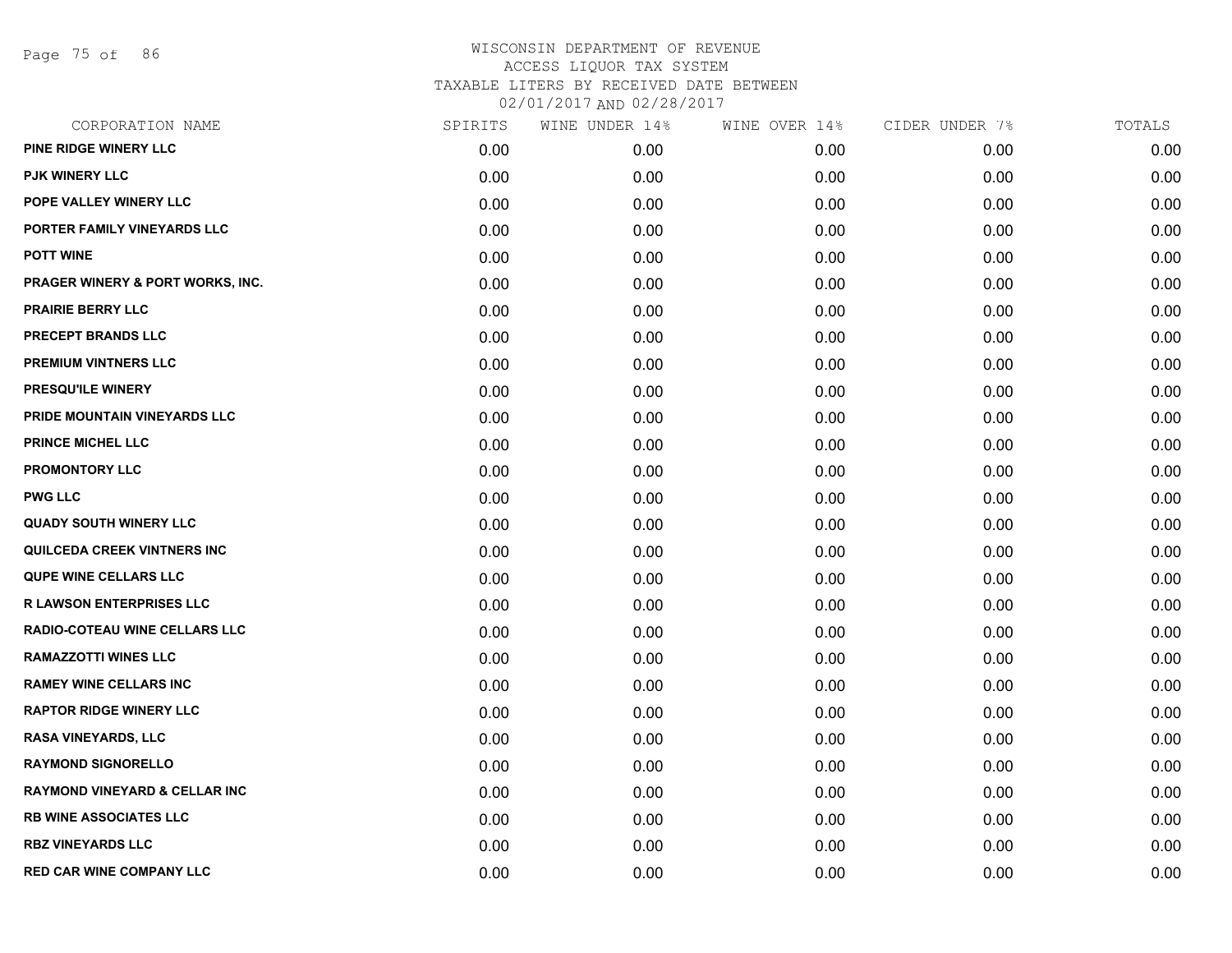Page 76 of 86

| CORPORATION NAME                      | SPIRITS | WINE UNDER 14% | WINE OVER 14% | CIDER UNDER 7% | TOTALS |
|---------------------------------------|---------|----------------|---------------|----------------|--------|
| <b>RED MARE WINES LLC</b>             | 0.00    | 0.00           | 0.00          | 0.00           | 0.00   |
| <b>RED OAK VINEYARD INC</b>           | 0.00    | 0.00           | 0.00          | 0.00           | 0.00   |
| <b>REGUSCI WINERY INC</b>             | 0.00    | 0.00           | 0.00          | 0.00           | 0.00   |
| <b>REN ACQUISITION INC</b>            | 0.00    | 0.00           | 0.00          | 0.00           | 0.00   |
| <b>REVANA FAMILY PARTNERS LP</b>      | 0.00    | 0.00           | 0.00          | 0.00           | 0.00   |
| <b>REVANA FAMILY PARTNERS LP</b>      | 0.00    | 0.00           | 0.00          | 0.00           | 0.00   |
| <b>REYNOLDS CREATIVE PRODUCTS INC</b> | 0.00    | 0.00           | 0.00          | 0.00           | 0.00   |
| <b>RHYS VINEYARDS LLC</b>             | 0.00    | 0.00           | 0.00          | 0.00           | 0.00   |
| <b>RIC JORANLIEN</b>                  | 0.00    | 0.00           | 0.00          | 0.00           | 0.00   |
| <b>RICHARD E LIBBY</b>                | 0.00    | 0.00           | 0.00          | 0.00           | 0.00   |
| <b>RICHARD FORTUNE</b>                | 0.00    | 0.00           | 0.00          | 0.00           | 0.00   |
| <b>RIDGE VINEYARDS INC</b>            | 0.00    | 0.00           | 0.00          | 0.00           | 0.00   |
| <b>RIGHT SIDE LLC</b>                 | 0.00    | 0.00           | 0.00          | 0.00           | 0.00   |
| RIVER BEND VINEYARD & WINERY LLC      | 0.00    | 0.00           | 0.00          | 0.00           | 0.00   |
| <b>RIVER VALLEY VINEYARD INC</b>      | 0.00    | 0.00           | 0.00          | 0.00           | 0.00   |
| <b>RIVER VIEW WINERY LLC</b>          | 0.00    | 0.00           | 0.00          | 0.00           | 0.00   |
| <b>RIVERBENCH LLC</b>                 | 0.00    | 0.00           | 0.00          | 0.00           | 0.00   |
| <b>ROBERT BORUCKI</b>                 | 0.00    | 0.00           | 0.00          | 0.00           | 0.00   |
| <b>ROBERT CRAIG WINERY LP</b>         | 0.00    | 0.00           | 0.00          | 0.00           | 0.00   |
| <b>ROBERT FOLEY LLC</b>               | 0.00    | 0.00           | 0.00          | 0.00           | 0.00   |
| <b>ROBERT HALL WINERY LLC</b>         | 0.00    | 0.00           | 0.00          | 0.00           | 0.00   |
| <b>ROBERT MUELLER CELLARS</b>         | 0.00    | 0.00           | 0.00          | 0.00           | 0.00   |
| <b>ROBERT YOUNG ESTATE WINERY LLC</b> | 0.00    | 0.00           | 0.00          | 0.00           | 0.00   |
| <b>ROCCA FAMILY VINEYARDS INC</b>     | 0.00    | 0.00           | 0.00          | 0.00           | 0.00   |
| <b>ROCK N WOOL WINERY LLC</b>         | 0.00    | 0.00           | 0.00          | 0.00           | 0.00   |
| <b>ROCK WALL WINE COMPANY INC</b>     | 0.00    | 0.00           | 0.00          | 0.00           | 0.00   |
| <b>ROEDERER ESTATE INC</b>            | 0.00    | 0.00           | 0.00          | 0.00           | 0.00   |
| <b>ROMBAUER VINEYARDS INC</b>         | 0.00    | 0.00           | 0.00          | 0.00           | 0.00   |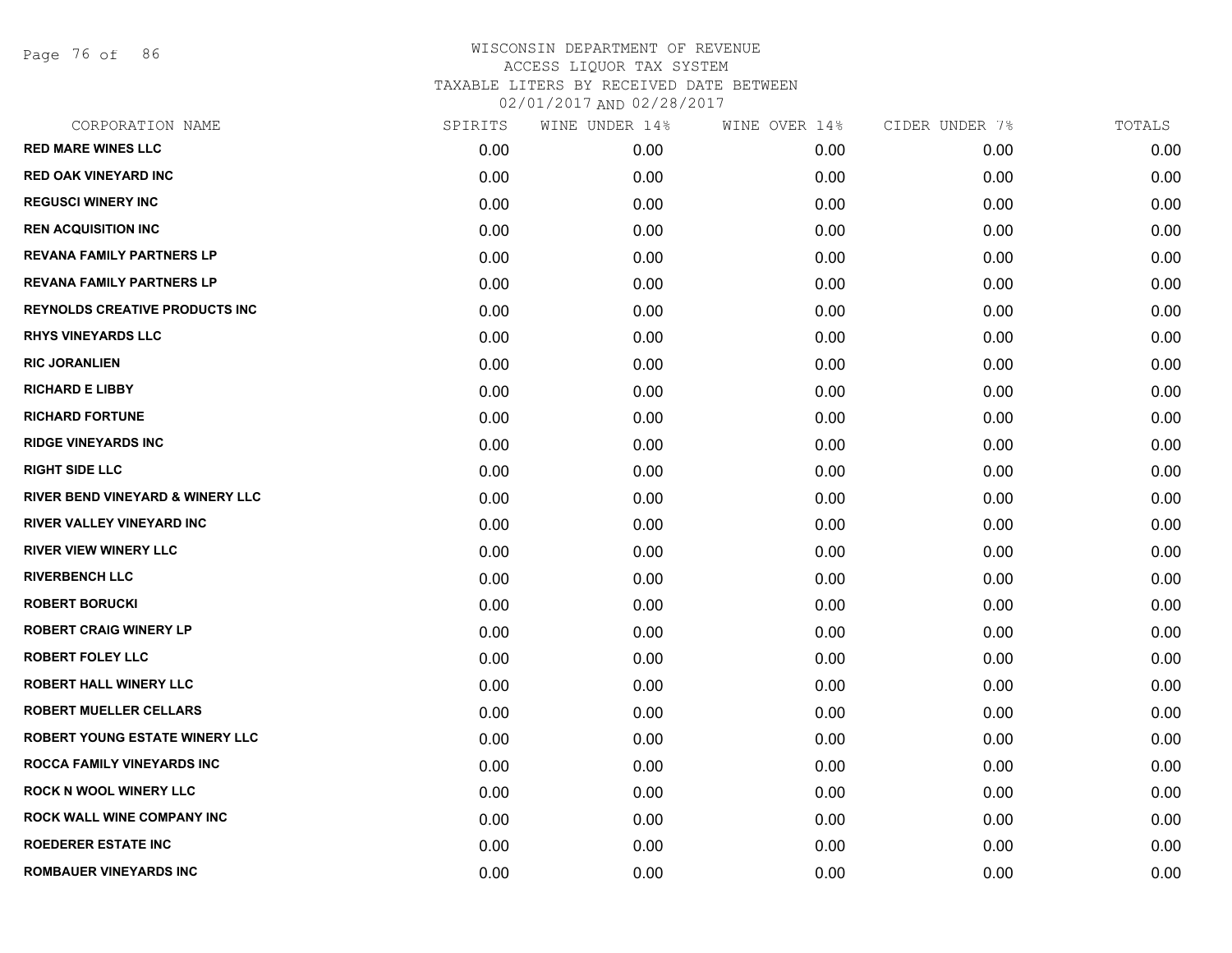Page 77 of 86

| CORPORATION NAME                              | SPIRITS | WINE UNDER 14% | WINE OVER 14% | CIDER UNDER 7% | TOTALS |
|-----------------------------------------------|---------|----------------|---------------|----------------|--------|
| <b>RONALD L FENOLIO</b>                       | 0.00    | 0.00           | 0.00          | 0.00           | 0.00   |
| <b>RONALD T RUBIN</b>                         | 0.00    | 0.00           | 0.00          | 0.00           | 0.00   |
| <b>ROUND POND ESTATE LLC</b>                  | 0.00    | 0.00           | 0.00          | 0.00           | 0.00   |
| <b>ROWLEY ESTATES LLC</b>                     | 0.00    | 0.00           | 0.00          | 0.00           | 0.00   |
| <b>RRJ REAL PROPERTIES LLC</b>                | 0.00    | 0.00           | 0.00          | 0.00           | 0.00   |
| <b>RSB VINEYARDS LLC</b>                      | 0.00    | 0.00           | 0.00          | 0.00           | 0.00   |
| <b>RUDD WINES INC</b>                         | 0.00    | 0.00           | 0.00          | 0.00           | 0.00   |
| <b>RUDIUS WINES, LLC</b>                      | 0.00    | 0.00           | 0.00          | 0.00           | 0.00   |
| <b>RUSHFORD MEADERY AND WINERY LLC</b>        | 0.00    | 0.00           | 0.00          | 0.00           | 0.00   |
| <b>RUTHERFORD HILL WINERY LLC</b>             | 0.00    | 0.00           | 0.00          | 0.00           | 0.00   |
| <b>RYAN PRELLWITZ</b>                         | 0.00    | 0.00           | 0.00          | 0.00           | 0.00   |
| <b>SAINTSBURY LLC</b>                         | 0.00    | 0.00           | 0.00          | 0.00           | 0.00   |
| SANDSTONE RIDGE VINEYARD & WINERY LLC         | 0.00    | 0.00           | 0.00          | 0.00           | 0.00   |
| <b>SANFORD WINERY COMPANY LP</b>              | 0.00    | 0.00           | 0.00          | 0.00           | 0.00   |
| <b>SARACINA VINEYARDS LLC</b>                 | 0.00    | 0.00           | 0.00          | 0.00           | 0.00   |
| SAVANNAH CHANELLE VINEYARDS INC               | 0.00    | 0.00           | 0.00          | 0.00           | 0.00   |
| <b>SAVIAH ROSE WINERY LLC</b>                 | 0.00    | 0.00           | 0.00          | 0.00           | 0.00   |
| <b>SAXUM VINEYARDS INC</b>                    | 0.00    | 0.00           | 0.00          | 0.00           | 0.00   |
| <b>SBRAGIA FAMILY VINEYARDS LLC</b>           | 0.00    | 0.00           | 0.00          | 0.00           | 0.00   |
| <b>SCHEID VINEYARDS CALIFORNIA INC</b>        | 0.00    | 0.00           | 0.00          | 0.00           | 0.00   |
| <b>SCHRADER CELLARS LLC</b>                   | 0.00    | 0.00           | 0.00          | 0.00           | 0.00   |
| <b>SCHRAMSBERG VINEYARDS CO INC</b>           | 0.00    | 0.00           | 0.00          | 0.00           | 0.00   |
| <b>SCHUG WINERY LLC</b>                       | 0.00    | 0.00           | 0.00          | 0.00           | 0.00   |
| <b>SCREAMING EAGLE LLC</b>                    | 0.00    | 0.00           | 0.00          | 0.00           | 0.00   |
| <b>SEAVER VINEYARDS LLC</b>                   | 0.00    | 0.00           | 0.00          | 0.00           | 0.00   |
| <b>SEAVEY VINEYARD LP</b>                     | 0.00    | 0.00           | 0.00          | 0.00           | 0.00   |
| <b>SEBASTOPOL VINEYARDS &amp; WINERY CORP</b> | 0.00    | 0.00           | 0.00          | 0.00           | 0.00   |
| <b>SELBY ENTERPRISES INC</b>                  | 0.00    | 0.00           | 0.00          | 0.00           | 0.00   |
|                                               |         |                |               |                |        |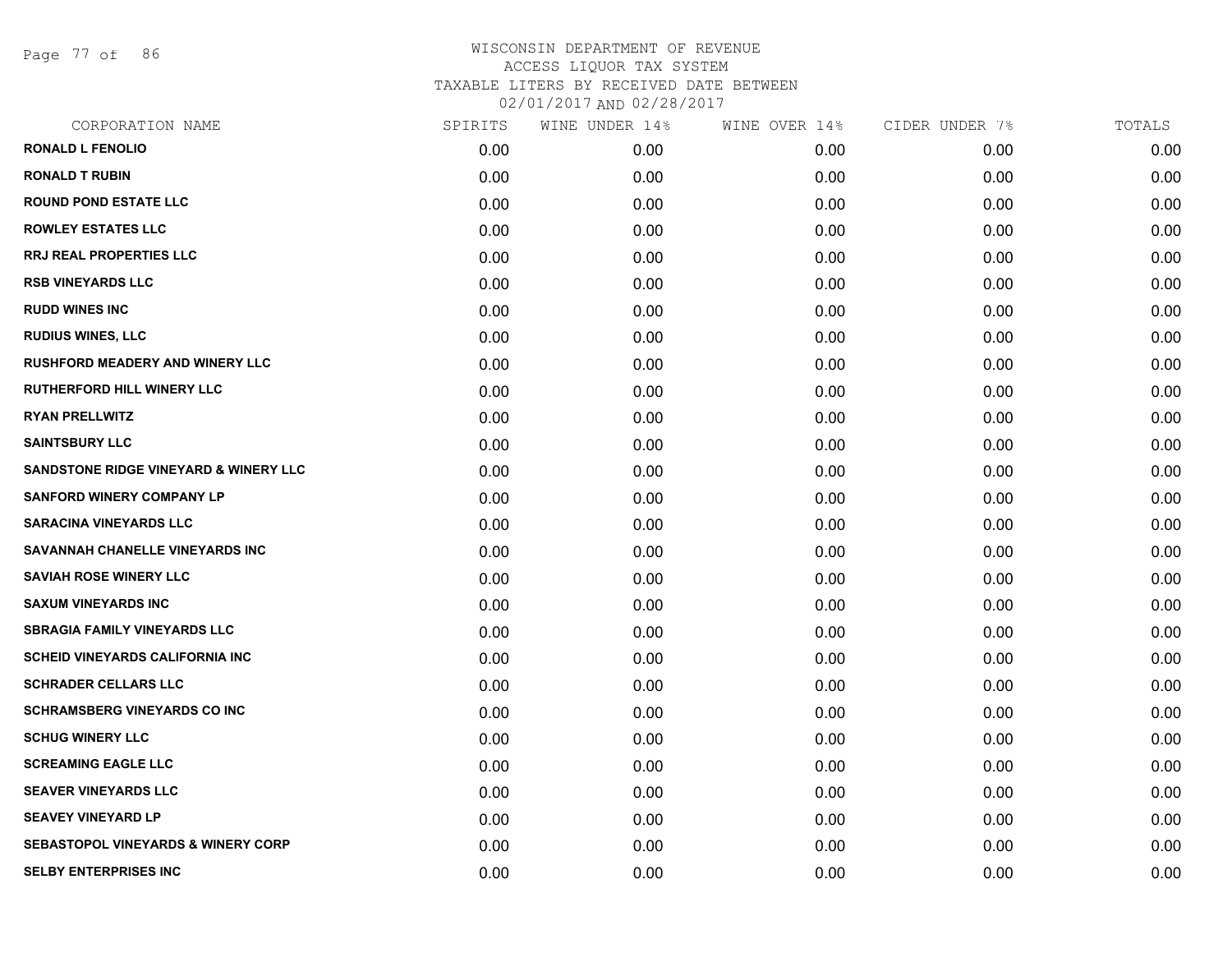Page 78 of 86

| CORPORATION NAME                   | SPIRITS | WINE UNDER 14% | WINE OVER 14% | CIDER UNDER 7% | TOTALS |
|------------------------------------|---------|----------------|---------------|----------------|--------|
| <b>SEQUOIA GROVE VINEYARDS LP</b>  | 0.00    | 0.00           | 0.00          | 0.00           | 0.00   |
| <b>SEVEN STONES WINERY LLC</b>     | 0.00    | 0.00           | 0.00          | 0.00           | 0.00   |
| <b>SHADY LADIES LLC</b>            | 0.00    | 0.00           | 0.00          | 0.00           | 0.00   |
| <b>SHAFER VINEYARDS INC</b>        | 0.00    | 0.00           | 0.00          | 0.00           | 0.00   |
| <b>SHANNON RIDGE INC</b>           | 0.00    | 0.00           | 0.00          | 0.00           | 0.00   |
| <b>SHARON L PINGEL</b>             | 0.00    | 0.00           | 0.00          | 0.00           | 0.00   |
| SHELTON-MACKENZIE WINE COMPANY     | 0.00    | 0.00           | 0.00          | 0.00           | 0.00   |
| SHERWIN FAMILY VINEYARDS LLC       | 0.00    | 0.00           | 0.00          | 0.00           | 0.00   |
| <b>SIERRA SUNRISE VINEYARDS</b>    | 0.00    | 0.00           | 0.00          | 0.00           | 0.00   |
| SILVER OAK WINE CELLARS LP         | 0.00    | 0.00           | 0.00          | 0.00           | 0.00   |
| SILVER TRIDENT WINERY LLC          | 0.00    | 0.00           | 0.00          | 0.00           | 0.00   |
| SINE QUA NON INC                   | 0.00    | 0.00           | 0.00          | 0.00           | 0.00   |
| SINNIPEE VALLEY VINEYARD LLC       | 0.00    | 0.00           | 0.00          | 0.00           | 0.00   |
| <b>SINSKEY VINEYARDS INC</b>       | 0.00    | 0.00           | 0.00          | 0.00           | 0.00   |
| <b>SISYPHUS LLC</b>                | 0.00    | 0.00           | 0.00          | 0.00           | 0.00   |
| <b>SIX SIGMA WINERY LLC</b>        | 0.00    | 0.00           | 0.00          | 0.00           | 0.00   |
| <b>SMALL VINES WINES INC</b>       | 0.00    | 0.00           | 0.00          | 0.00           | 0.00   |
| <b>SMITH &amp; SMITH</b>           | 0.00    | 0.00           | 0.00          | 0.00           | 0.00   |
| SMITH ANDERSON ENTERPRISES INC     | 0.00    | 0.00           | 0.00          | 0.00           | 0.00   |
| <b>SOKOL BLOSSER LTD</b>           | 0.00    | 0.00           | 0.00          | 0.00           | 0.00   |
| <b>SOMERSTON WINE COMPANY, LLC</b> | 0.00    | 0.00           | 0.00          | 0.00           | 0.00   |
| SONOMA-CUTRER VINEYARDS INC        | 0.00    | 0.00           | 0.00          | 0.00           | 0.00   |
| <b>SOUTH COAST WINERY INC</b>      | 0.00    | 0.00           | 0.00          | 0.00           | 0.00   |
| <b>SP GROSSNICKLE LLC</b>          | 0.00    | 0.00           | 0.00          | 0.00           | 0.00   |
| <b>SPANOS BERBERIAN WINERY LLC</b> | 0.00    | 0.00           | 0.00          | 0.00           | 0.00   |
| <b>SPARKLING OREGON LLC</b>        | 0.00    | 0.00           | 0.00          | 0.00           | 0.00   |
| SPIRITS OF NORWAY VINEYARD LLC     | 0.00    | 0.00           | 0.00          | 0.00           | 0.00   |
| SPOTTSWOODE WINERY INC             | 0.00    | 0.00           | 0.00          | 0.00           | 0.00   |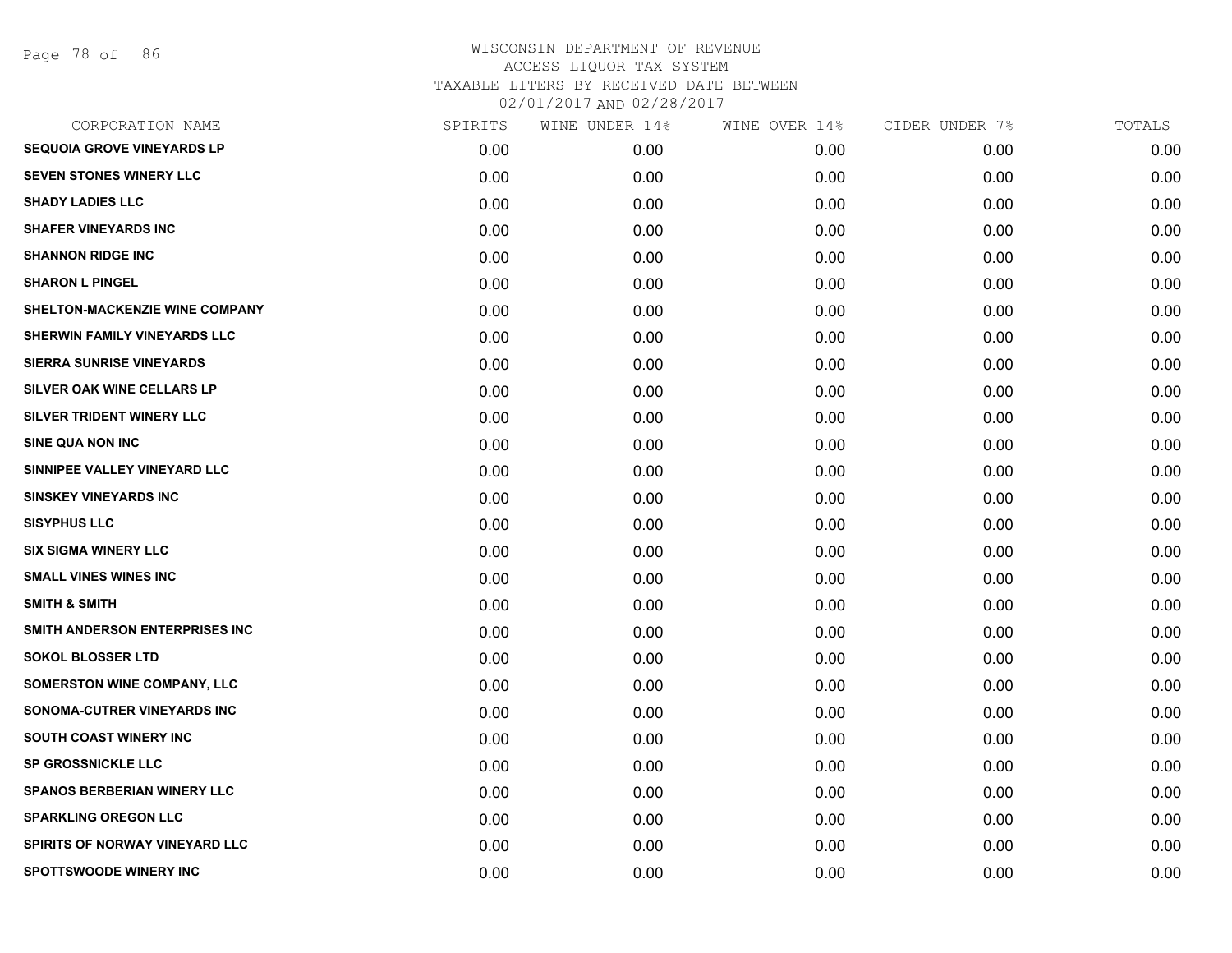Page 79 of 86

| CORPORATION NAME                           | SPIRITS | WINE UNDER 14% | WINE OVER 14% | CIDER UNDER 7% | TOTALS |
|--------------------------------------------|---------|----------------|---------------|----------------|--------|
| SPRECHER BREWING COMPANY, INC.             | 0.00    | 0.00           | 0.00          | 0.00           | 0.00   |
| <b>SPRING MOUNTAIN VINEYARD INC</b>        | 0.00    | 0.00           | 0.00          | 0.00           | 0.00   |
| <b>SPURGEON VINEYARDS &amp; WINERY LLC</b> | 0.00    | 0.00           | 0.00          | 0.00           | 0.00   |
| <b>ST HELENA ESTATE LLC</b>                | 0.00    | 0.00           | 0.00          | 0.00           | 0.00   |
| <b>ST JAMES WINERY INC</b>                 | 0.00    | 0.00           | 0.00          | 0.00           | 0.00   |
| ST JULIAN WINE COMPANY INC                 | 0.00    | 0.00           | 0.00          | 0.00           | 0.00   |
| <b>ST SUPERY INC</b>                       | 0.00    | 0.00           | 0.00          | 0.00           | 0.00   |
| ST. FRANCIS WINERY & VINEYARD L.P.         | 0.00    | 0.00           | 0.00          | 0.00           | 0.00   |
| <b>STAG'S LEAP WINE CELLARS LLC</b>        | 0.00    | 0.00           | 0.00          | 0.00           | 0.00   |
| STAGLIN FAMILY VINEYARD LLC                | 0.00    | 0.00           | 0.00          | 0.00           | 0.00   |
| <b>STANDING JOURNEY LLC</b>                | 0.00    | 0.00           | 0.00          | 0.00           | 0.00   |
| STE MICHELLE WINE ESTATES LTD              | 0.00    | 0.00           | 0.00          | 0.00           | 0.00   |
| <b>STEPHAN VINEYARD INC</b>                | 0.00    | 0.00           | 0.00          | 0.00           | 0.00   |
| <b>STEPHEN M KENNEDY</b>                   | 0.00    | 0.00           | 0.00          | 0.00           | 0.00   |
| <b>STEPHEN M REUSTLE</b>                   | 0.00    | 0.00           | 0.00          | 0.00           | 0.00   |
| STEPHEN W. PARRY AND SUSAN F. PARRY        | 0.00    | 0.00           | 0.00          | 0.00           | 0.00   |
| <b>STEVEN J DE BAKER</b>                   | 0.00    | 0.00           | 0.00          | 0.00           | 0.00   |
| <b>STEVEN KENT LLC</b>                     | 0.00    | 0.00           | 0.00          | 0.00           | 0.00   |
| STEVEN M & JUDITH A JACOBSON LLC           | 0.00    | 0.00           | 0.00          | 0.00           | 0.00   |
| <b>STEVEN N LEDSON</b>                     | 0.00    | 126.00         | 581.25        | 0.00           | 707.25 |
| <b>STOLLER VINEYARDS INC</b>               | 0.00    | 0.00           | 0.00          | 0.00           | 0.00   |
| <b>STOLPMAN VINEYARDS LLC</b>              | 0.00    | 0.00           | 0.00          | 0.00           | 0.00   |
| <b>STONE EDGE WINERY LLC</b>               | 0.00    | 0.00           | 0.00          | 0.00           | 0.00   |
| <b>STONE HILL WINE CO INC.</b>             | 0.00    | 0.00           | 0.00          | 0.00           | 0.00   |
| <b>STONECUSHION INC</b>                    | 0.00    | 0.00           | 0.00          | 0.00           | 0.00   |
| STONEHAUS WINERY, INC.                     | 0.00    | 0.00           | 0.00          | 0.00           | 0.00   |
| <b>STONY HILL VINEYARD INC</b>             | 0.00    | 0.00           | 0.00          | 0.00           | 0.00   |
| STORYBOOK MOUNTAIN WINERY INC              | 0.00    | 0.00           | 0.00          | 0.00           | 0.00   |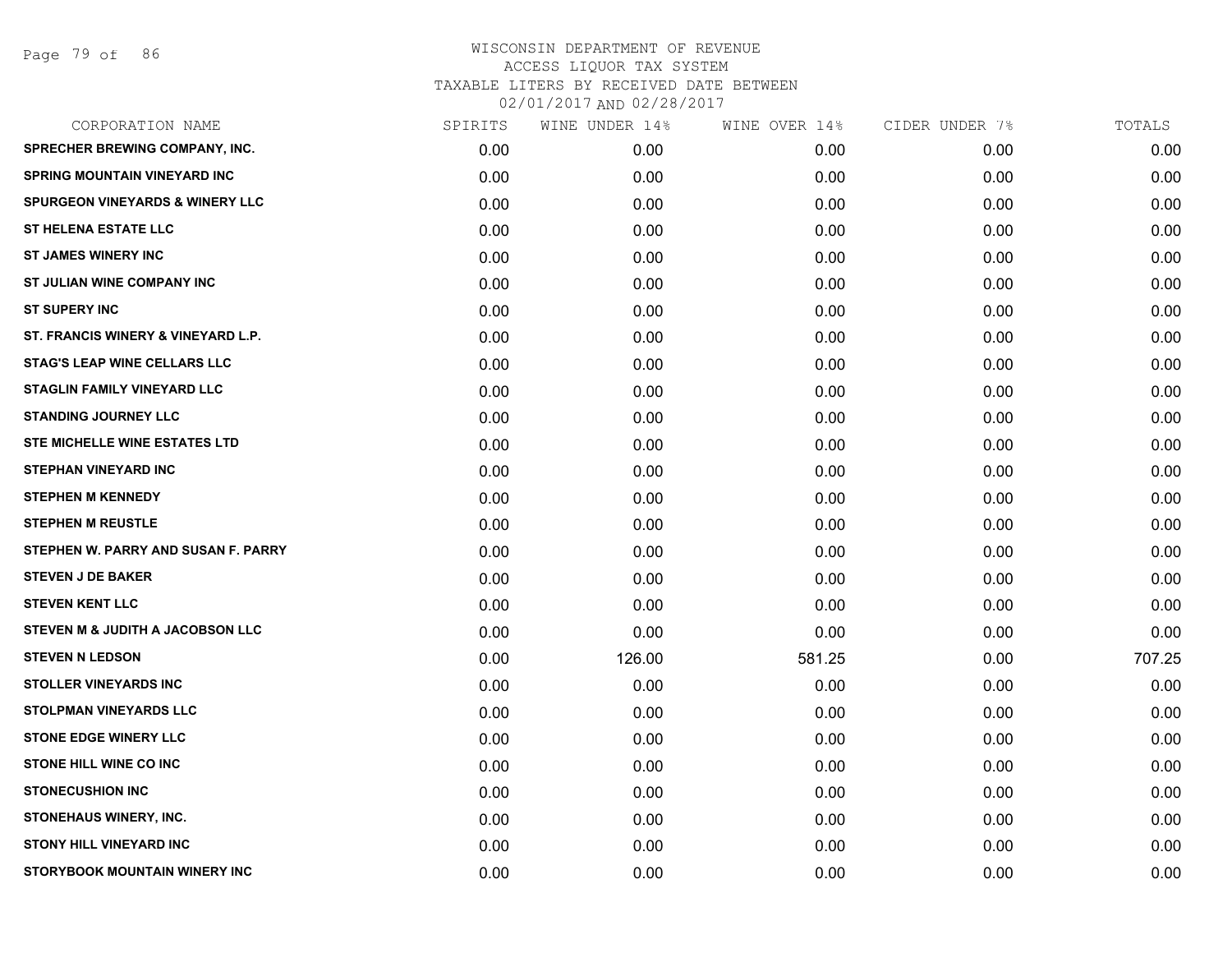Page 80 of 86

| CORPORATION NAME                            | SPIRITS | WINE UNDER 14% | WINE OVER 14% | CIDER UNDER 7% | TOTALS |
|---------------------------------------------|---------|----------------|---------------|----------------|--------|
| <b>STRYKER SONOMA WINERY LLC</b>            | 0.00    | 0.00           | 0.00          | 0.00           | 0.00   |
| SULLIVAN VINEYARDS CORPORATION              | 0.00    | 0.00           | 0.00          | 0.00           | 0.00   |
| <b>SULPHUR SPRINGS WINERY LLC</b>           | 0.00    | 0.00           | 0.00          | 0.00           | 0.00   |
| <b>SUMMERS WINERY LLC</b>                   | 0.00    | 0.00           | 0.00          | 0.00           | 0.00   |
| <b>SUMMERWOOD WINERY &amp; INN INC</b>      | 0.00    | 0.00           | 0.00          | 0.00           | 0.00   |
| <b>SUNSET POINT WINERY LLC</b>              | 0.00    | 0.00           | 0.00          | 0.00           | 0.00   |
| <b>SUNSTONE VINEYARDS &amp; WINERY INC.</b> | 0.00    | 0.00           | 0.00          | 0.00           | 0.00   |
| <b>SUSAN M BOSWELL</b>                      | 0.00    | 0.00           | 0.00          | 0.00           | 0.00   |
| <b>SUTTER HOME WINERY INC</b>               | 0.00    | 0.00           | 0.00          | 0.00           | 0.00   |
| <b>SWEAZEY WINERY INVESTMENT LLC</b>        | 0.00    | 0.00           | 0.00          | 0.00           | 0.00   |
| <b>SWEET CHEEKS VINEYARDS INC</b>           | 0.00    | 0.00           | 0.00          | 0.00           | 0.00   |
| <b>TABLAS CREEK VINEYARD LP</b>             | 0.00    | 0.00           | 0.00          | 0.00           | 0.00   |
| <b>TAFT STREET INC</b>                      | 0.00    | 0.00           | 0.00          | 0.00           | 0.00   |
| <b>TAKARA SAKE USA INC</b>                  | 0.00    | 0.00           | 0.00          | 0.00           | 0.00   |
| <b>TALLEY VINEYARDS INC</b>                 | 0.00    | 0.00           | 0.00          | 0.00           | 0.00   |
| <b>TAMBER BEY VINEYARDS LLC</b>             | 0.00    | 0.00           | 0.00          | 0.00           | 0.00   |
| <b>TANDEM WINES LLC</b>                     | 0.00    | 0.00           | 0.00          | 0.00           | 0.00   |
| TARA BELLA WINERY LLC                       | 0.00    | 0.00           | 0.00          | 0.00           | 0.00   |
| <b>TEALE CREEK ASSOCIATES</b>               | 0.00    | 0.00           | 0.00          | 0.00           | 0.00   |
| <b>TENBA RIDGE WINERY LLC</b>               | 0.00    | 0.00           | 0.00          | 0.00           | 0.00   |
| <b>TERRA SPRINGS LLC</b>                    | 0.00    | 0.00           | 0.00          | 0.00           | 0.00   |
| <b>TERRA VINUM LLC</b>                      | 0.00    | 0.00           | 0.00          | 0.00           | 0.00   |
| <b>TERRAVANT WINE COMPANY LLC</b>           | 0.00    | 0.00           | 0.00          | 0.00           | 0.00   |
| <b>TESTAROSSA VINEYARDS LLC</b>             | 0.00    | 0.00           | 0.00          | 0.00           | 0.00   |
| THE BIALE ESTATE                            | 0.00    | 0.00           | 0.00          | 0.00           | 0.00   |
| THE BRANDER VINEYARD                        | 0.00    | 0.00           | 0.00          | 0.00           | 0.00   |
| THE HESS COLLECTION WINERY                  | 0.00    | 0.00           | 0.00          | 0.00           | 0.00   |
| THE HOGUE CELLARS LTD                       | 0.00    | 0.00           | 0.00          | 0.00           | 0.00   |
|                                             |         |                |               |                |        |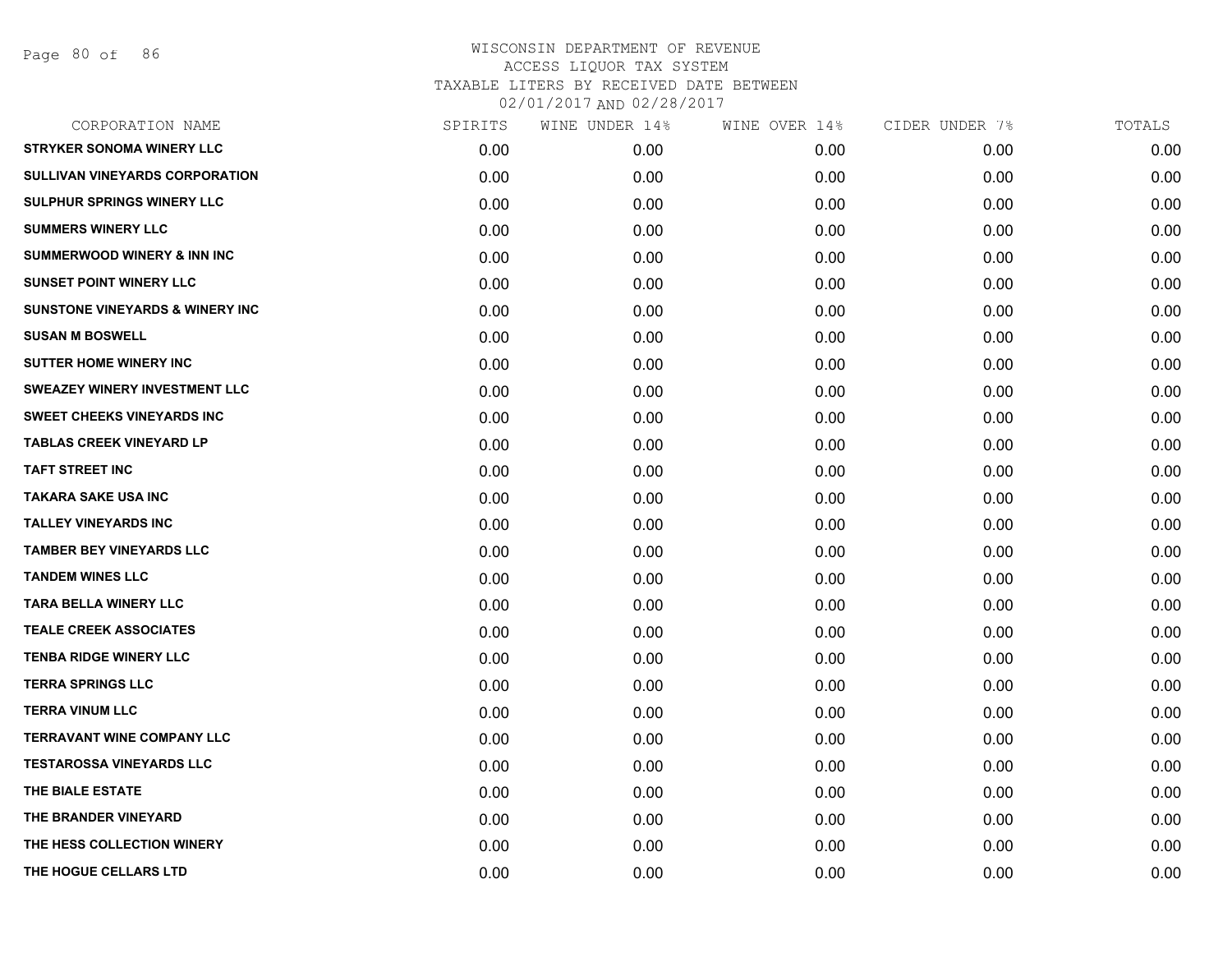Page 81 of 86

| CORPORATION NAME                          | SPIRITS | WINE UNDER 14% | WINE OVER 14% | CIDER UNDER 7% | TOTALS |
|-------------------------------------------|---------|----------------|---------------|----------------|--------|
| THE INFINITE MONKEY THEOREM INC           | 0.00    | 0.00           | 0.00          | 0.00           | 0.00   |
| THE LITTORAI WINES                        | 0.00    | 0.00           | 0.00          | 0.00           | 0.00   |
| THE MEEKER VINEYARD                       | 0.00    | 0.00           | 0.00          | 0.00           | 0.00   |
| THE MORLET SELECTION INC                  | 0.00    | 0.00           | 0.00          | 0.00           | 0.00   |
| THE MORNE WINE COMPANY                    | 0.00    | 0.00           | 0.00          | 0.00           | 0.00   |
| THE RUM TREE, INC.                        | 0.00    | 0.00           | 0.00          | 0.00           | 0.00   |
| THE SHORES OF FAIRHAVEN INC               | 0.00    | 0.00           | 0.00          | 0.00           | 0.00   |
| THE SILVERADO VINEYARDS                   | 0.00    | 0.00           | 0.00          | 0.00           | 0.00   |
| THE WILLIAMSBURG WINERY LTD               | 0.00    | 0.00           | 0.00          | 0.00           | 0.00   |
| THE WINE GROUP INC                        | 0.00    | 0.00           | 0.00          | 0.00           | 0.00   |
| THE WINE VINEYARD LLC                     | 0.00    | 0.00           | 0.00          | 0.00           | 0.00   |
| THE WOODLAND TRAIL BEVERAGE COMPANY, INC. | 0.00    | 0.00           | 0.00          | 0.00           | 0.00   |
| THIS REALM LLC                            | 0.00    | 0.00           | 0.00          | 0.00           | 0.00   |
| <b>THOMAS C HOFFMAN</b>                   | 0.00    | 0.00           | 0.00          | 0.00           | 0.00   |
| <b>THOMAS FOGARTY WINERY LLC</b>          | 0.00    | 0.00           | 0.00          | 0.00           | 0.00   |
| <b>THURMAN J RODGERS</b>                  | 0.00    | 0.00           | 0.00          | 0.00           | 0.00   |
| TI BEVERAGE GROUP LTD                     | 0.00    | 0.00           | 0.00          | 0.00           | 0.00   |
| TIM BLUE WINES LLC                        | 0.00    | 0.00           | 0.00          | 0.00           | 0.00   |
| TMR WINE COMPANY LLC                      | 0.00    | 0.00           | 0.00          | 0.00           | 0.00   |
| TOAD HOLLOW VINEYARDS INC                 | 0.00    | 0.00           | 0.00          | 0.00           | 0.00   |
| <b>TOBIN JAMES CELLARS</b>                | 0.00    | 0.00           | 0.00          | 0.00           | 0.00   |
| <b>TODD ANDERSON</b>                      | 0.00    | 0.00           | 0.00          | 0.00           | 0.00   |
| <b>TOLLIVER RANCH BRANDS LLC</b>          | 0.00    | 0.00           | 0.00          | 0.00           | 0.00   |
| <b>TOMMYS TOO HIGH WINES LLC</b>          | 0.00    | 0.00           | 0.00          | 0.00           | 0.00   |
| <b>TORII MOR WINERY LLC</b>               | 0.00    | 0.00           | 0.00          | 0.00           | 0.00   |
| <b>TREANA WINERY LLC</b>                  | 0.00    | 0.00           | 0.00          | 0.00           | 0.00   |
| <b>TREASURY CHATEAU &amp; ESTATES</b>     | 0.00    | 0.00           | 0.00          | 0.00           | 0.00   |
| TREASURY WINE ESTATES AMERICAS COMPANY    | 0.00    | 0.00           | 0.00          | 0.00           | 0.00   |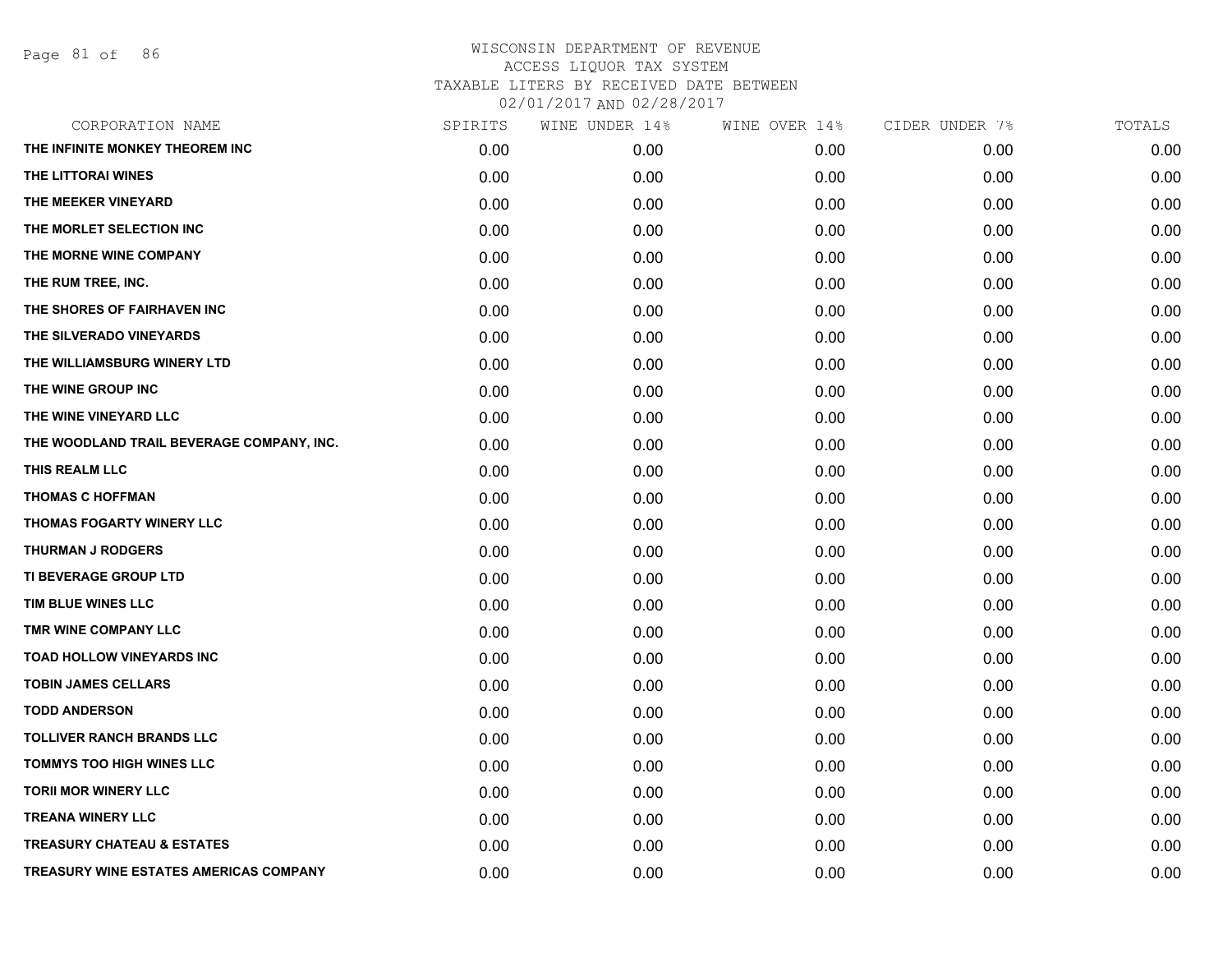Page 82 of 86

| CORPORATION NAME                      | SPIRITS | WINE UNDER 14% | WINE OVER 14% | CIDER UNDER 7% | TOTALS |
|---------------------------------------|---------|----------------|---------------|----------------|--------|
| <b>TREFETHEN VINEYARDS WINERY INC</b> | 0.00    | 0.00           | 0.00          | 0.00           | 0.00   |
| <b>TRENTADUE WINERY LLC</b>           | 0.00    | 0.00           | 0.00          | 0.00           | 0.00   |
| TRINITAS CELLARS LLC                  | 0.00    | 0.00           | 0.00          | 0.00           | 0.00   |
| <b>TRIONE VINEYARDS LLC</b>           | 0.00    | 0.00           | 0.00          | 0.00           | 0.00   |
| <b>TROY LANDWEHR</b>                  | 0.00    | 0.00           | 0.00          | 0.00           | 0.00   |
| <b>TSG LLC</b>                        | 0.00    | 0.00           | 0.00          | 0.00           | 0.00   |
| <b>TURKOVICH FAMILY WINES LLC</b>     | 0.00    | 0.00           | 0.00          | 0.00           | 0.00   |
| <b>TURLEY WINE CELLARS INC</b>        | 0.00    | 0.00           | 0.00          | 0.00           | 0.00   |
| <b>TURNBULL WINE CELLARS</b>          | 0.00    | 0.00           | 0.00          | 0.00           | 0.00   |
| TWIN PEAKS WINERY INC                 | 0.00    | 0.00           | 0.00          | 0.00           | 0.00   |
| <b>TWIN RIDGE ESTATES LLC</b>         | 0.00    | 0.00           | 0.00          | 0.00           | 0.00   |
| <b>TWISTED OAK WINERY LLC</b>         | 0.00    | 0.00           | 0.00          | 0.00           | 0.00   |
| <b>TWO LADS LLC</b>                   | 0.00    | 0.00           | 0.00          | 0.00           | 0.00   |
| <b>TWOMEY CELLARS LLC</b>             | 0.00    | 0.00           | 0.00          | 0.00           | 0.00   |
| UNTI WINE CO LLC                      | 0.00    | 0.00           | 0.00          | 0.00           | 0.00   |
| <b>URBAN CELLARS LLC</b>              | 0.00    | 0.00           | 0.00          | 0.00           | 0.00   |
| V & C LLC                             | 0.00    | 0.00           | 0.00          | 0.00           | 0.00   |
| <b>V SATTUI WINERY INC</b>            | 0.00    | 0.00           | 0.00          | 0.00           | 0.00   |
| VAN RUITEN FAMILY WINERY LLC          | 0.00    | 0.00           | 0.00          | 0.00           | 0.00   |
| VAN WYCHEN WINES INC.                 | 0.00    | 0.00           | 0.00          | 0.00           | 0.00   |
| <b>VENTANA VINTNERS LLC</b>           | 0.00    | 0.00           | 0.00          | 0.00           | 0.00   |
| <b>VERMEIL WINE GROUP LLC</b>         | 0.00    | 0.00           | 0.00          | 0.00           | 0.00   |
| <b>VERMONT HARD CIDER COMPANY LLC</b> | 0.00    | 0.00           | 0.00          | 0.00           | 0.00   |
| <b>VERNON VINEYARDS LTD</b>           | 0.00    | 0.00           | 0.00          | 0.00           | 0.00   |
| <b>VETRO WINERY LLC</b>               | 0.00    | 0.00           | 0.00          | 0.00           | 0.00   |
| <b>VICINI ENTERPRISES LLC</b>         | 0.00    | 0.00           | 0.00          | 0.00           | 0.00   |
| <b>VIGNETTE WINERY LLC</b>            | 0.00    | 0.00           | 0.00          | 0.00           | 0.00   |
| <b>VILLA AMOROSA INC</b>              | 0.00    | 0.00           | 0.00          | 0.00           | 0.00   |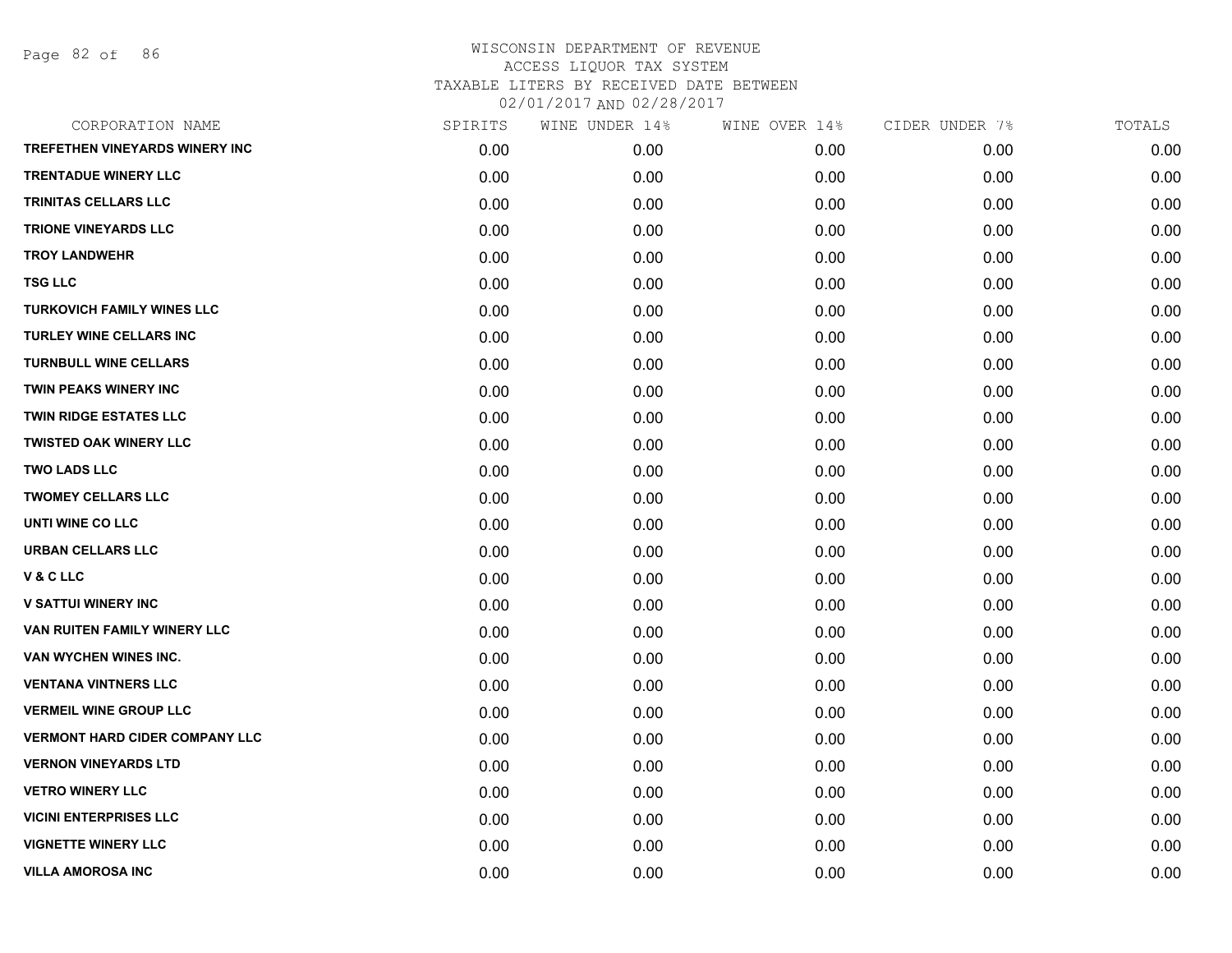Page 83 of 86

| CORPORATION NAME                     | SPIRITS | WINE UNDER 14% | WINE OVER 14% | CIDER UNDER 7% | TOTALS |
|--------------------------------------|---------|----------------|---------------|----------------|--------|
| <b>VILLA ENCINAL PARTNERS LP</b>     | 0.00    | 0.00           | 0.00          | 0.00           | 0.00   |
| <b>VILLA TOSCANO INC</b>             | 0.00    | 0.00           | 0.00          | 0.00           | 0.00   |
| <b>VIN DE ZO LLC</b>                 | 0.00    | 0.00           | 0.00          | 0.00           | 0.00   |
| <b>VINA ROBLES INC</b>               | 0.00    | 0.00           | 0.00          | 0.00           | 0.00   |
| <b>VINCENT ARROYO WINERY INC</b>     | 0.00    | 0.00           | 0.00          | 0.00           | 0.00   |
| <b>VINE &amp; SUN LLC</b>            | 0.00    | 0.00           | 0.00          | 0.00           | 0.00   |
| <b>VINE CLIFF WINERY INC</b>         | 0.00    | 0.00           | 0.00          | 0.00           | 0.00   |
| <b>VINEBURG LLC</b>                  | 0.00    | 0.00           | 0.00          | 0.00           | 0.00   |
| <b>VINEOAKS LLC</b>                  | 0.00    | 0.00           | 0.00          | 0.00           | 0.00   |
| <b>VINES TO CELLAR, INC.</b>         | 0.00    | 0.00           | 0.00          | 0.00           | 0.00   |
| <b>VINEYARD 29 LLC</b>               | 0.00    | 0.00           | 0.00          | 0.00           | 0.00   |
| <b>VINTAGE WINE ESTATES, INC.</b>    | 0.00    | 0.00           | 0.00          | 0.00           | 0.00   |
| <b>VINTAGE WINE ESTATES, INC.</b>    | 0.00    | 0.00           | 0.00          | 0.00           | 0.00   |
| <b>VINTAGE WINE ESTATES, INC.</b>    | 0.00    | 0.00           | 0.00          | 0.00           | 0.00   |
| <b>VINTAGE WINE ESTATES, INC.</b>    | 0.00    | 0.00           | 0.00          | 0.00           | 0.00   |
| <b>VINTAGE WINE ESTATES, INC.</b>    | 0.00    | 0.00           | 0.00          | 0.00           | 0.00   |
| <b>VINUM CELLARS INC</b>             | 0.00    | 0.00           | 0.00          | 0.00           | 0.00   |
| <b>VON STIEHL WINERY LTD.</b>        | 0.00    | 0.00           | 0.00          | 0.00           | 0.00   |
| W G BEST WEINKELLEREI INC            | 0.00    | 0.00           | 0.00          | 0.00           | 0.00   |
| <b>W J DEUTSCH &amp; SONS LTD</b>    | 0.00    | 0.00           | 0.00          | 0.00           | 0.00   |
| <b>WAITS-MAST FAMILY CELLARS LLC</b> | 0.00    | 1.50           | 1.50          | 0.00           | 3.00   |
| <b>WASHINGTON VINTNERS LLC</b>       | 0.00    | 0.00           | 0.00          | 0.00           | 0.00   |
| <b>WEIBEL INCORPORATED</b>           | 0.00    | 0.00           | 0.00          | 0.00           | 0.00   |
| <b>WELLINGTON VINEYARDS, INC.</b>    | 0.00    | 0.00           | 0.00          | 0.00           | 0.00   |
| <b>WENTE BROS</b>                    | 0.00    | 0.00           | 0.00          | 0.00           | 0.00   |
| <b>WEST COAST WINE PARTNERS LLC</b>  | 0.00    | 0.00           | 0.00          | 0.00           | 0.00   |
| <b>WEST PRAIRIE WINERY LLC</b>       | 0.00    | 0.00           | 0.00          | 0.00           | 0.00   |
| <b>WESTFALL WINERY LLC</b>           | 0.00    | 0.00           | 0.00          | 0.00           | 0.00   |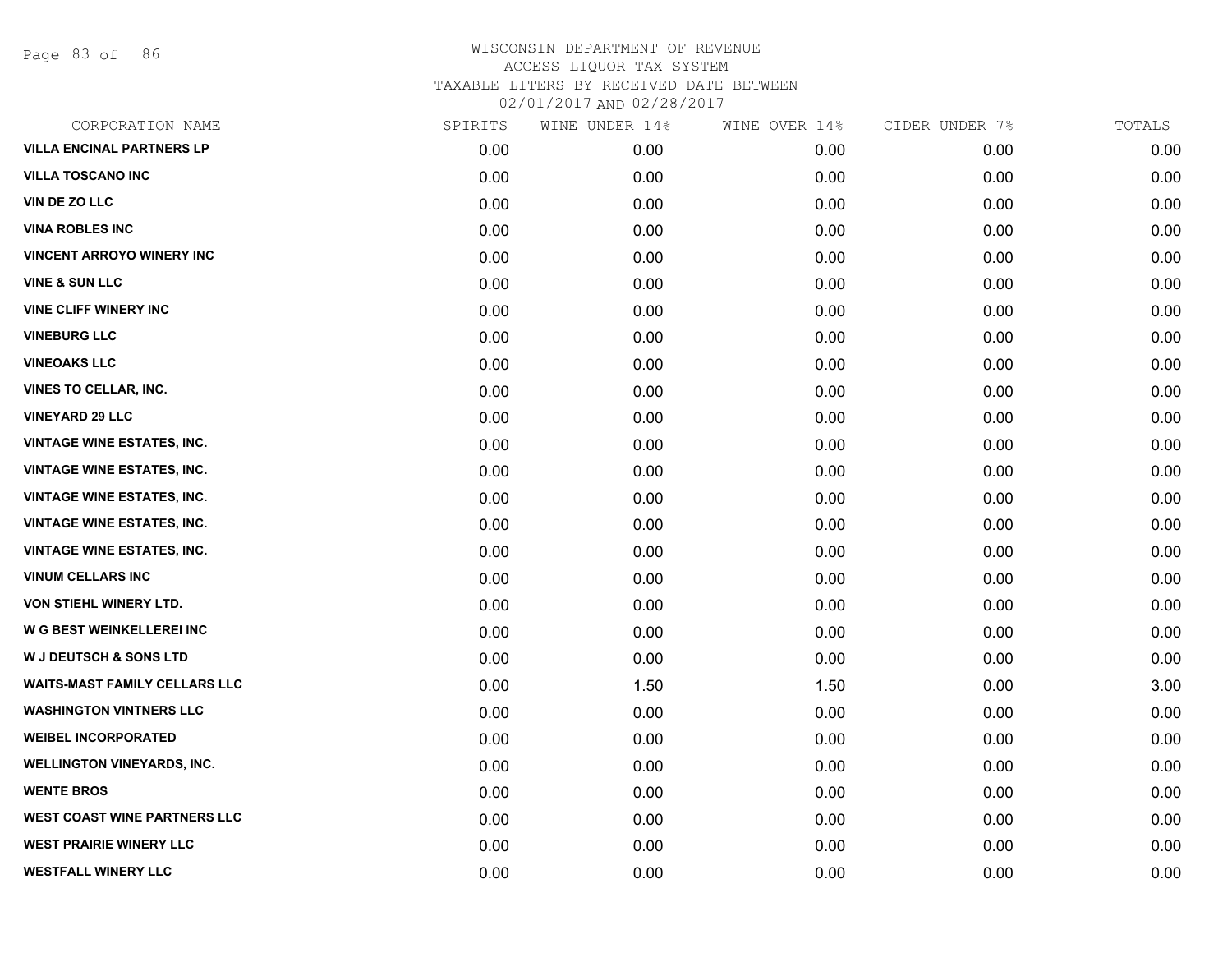| CORPORATION NAME                                   | SPIRITS | WINE UNDER 14% | WINE OVER 14% | CIDER UNDER 7% | TOTALS |
|----------------------------------------------------|---------|----------------|---------------|----------------|--------|
| <b>WESTPORT WINERY LLC</b>                         | 0.00    | 0.00           | 0.00          | 0.00           | 0.00   |
| <b>WHEELER WINERY INC</b>                          | 0.00    | 0.00           | 0.00          | 0.00           | 0.00   |
| <b>WHETSTONE WINE CELLARS LLC</b>                  | 0.00    | 0.00           | 0.00          | 0.00           | 0.00   |
| <b>WHISPERING BLUFFS VINEYARD &amp; WINERY LTD</b> | 0.00    | 0.00           | 0.00          | 0.00           | 0.00   |
| <b>WHISPERING WINDS WINERY LLC</b>                 | 0.00    | 0.00           | 0.00          | 0.00           | 0.00   |
| <b>WHITE BEAR SPIRITS LLC</b>                      | 0.00    | 0.00           | 0.00          | 0.00           | 0.00   |
| <b>WHITE OAK VINEYARDS &amp; WINERY LLC</b>        | 0.00    | 0.00           | 0.00          | 0.00           | 0.00   |
| <b>WHITE WINTER WINERY INC</b>                     | 0.00    | 0.00           | 0.00          | 0.00           | 0.00   |
| <b>WIENS CELLARS LLC</b>                           | 0.00    | 0.00           | 0.00          | 0.00           | 0.00   |
| <b>WILD MOUNTAIN WINERY INC</b>                    | 0.00    | 45.00          | 0.00          | 0.00           | 45.00  |
| <b>WILDEROTTER WINERY LLC</b>                      | 0.00    | 0.00           | 0.00          | 0.00           | 0.00   |
| <b>WILLAMETTE VALLEY VINEYARDS INC</b>             | 0.00    | 0.00           | 0.00          | 0.00           | 0.00   |
| <b>WILLIAM F BLUHM</b>                             | 0.00    | 0.00           | 0.00          | 0.00           | 0.00   |
| <b>WILLIAM K PARSONS &amp; MARY ELLEN PARSONS</b>  | 0.00    | 0.00           | 0.00          | 0.00           | 0.00   |
| <b>WILLIAM MOSBY</b>                               | 0.00    | 0.00           | 0.00          | 0.00           | 0.00   |
| <b>WILLIAMS &amp; SELYEM LLC</b>                   | 0.00    | 0.00           | 0.00          | 0.00           | 0.00   |
| <b>WILRONA LLC</b>                                 | 0.00    | 0.00           | 0.00          | 0.00           | 0.00   |
| <b>WILSON CREEK WINERY &amp; VINEYARDS INC</b>     | 0.00    | 0.00           | 0.00          | 0.00           | 0.00   |
| <b>WIND GAP WINES LLC</b>                          | 0.00    | 0.00           | 0.00          | 0.00           | 0.00   |
| <b>WINDERLEA WINE COMPANY LLC</b>                  | 0.00    | 0.00           | 0.00          | 0.00           | 0.00   |
| <b>WINDWARD VINEYARD LLC</b>                       | 0.00    | 0.00           | 0.00          | 0.00           | 0.00   |
| <b>WINE BY JOE LLC</b>                             | 0.00    | 0.00           | 0.00          | 0.00           | 0.00   |
| WINE OF THE MONTH CLUB, INC.                       | 0.00    | 0.00           | 0.00          | 0.00           | 0.00   |
| <b>WINE ROAD VINTNERS LLC</b>                      | 0.00    | 0.00           | 0.00          | 0.00           | 0.00   |
| <b>WINE STATION HUDSON LLC</b>                     | 0.00    | 0.00           | 0.00          | 0.00           | 0.00   |
| <b>WINE.COM OF TEXAS LLC</b>                       | 0.00    | 0.00           | 0.00          | 0.00           | 0.00   |
| <b>WINEGREETING.COM INC</b>                        | 0.00    | 0.00           | 0.00          | 0.00           | 0.00   |
| <b>WINERY AT BLACK STAR FARMS LLC</b>              | 0.00    | 0.00           | 0.00          | 0.00           | 0.00   |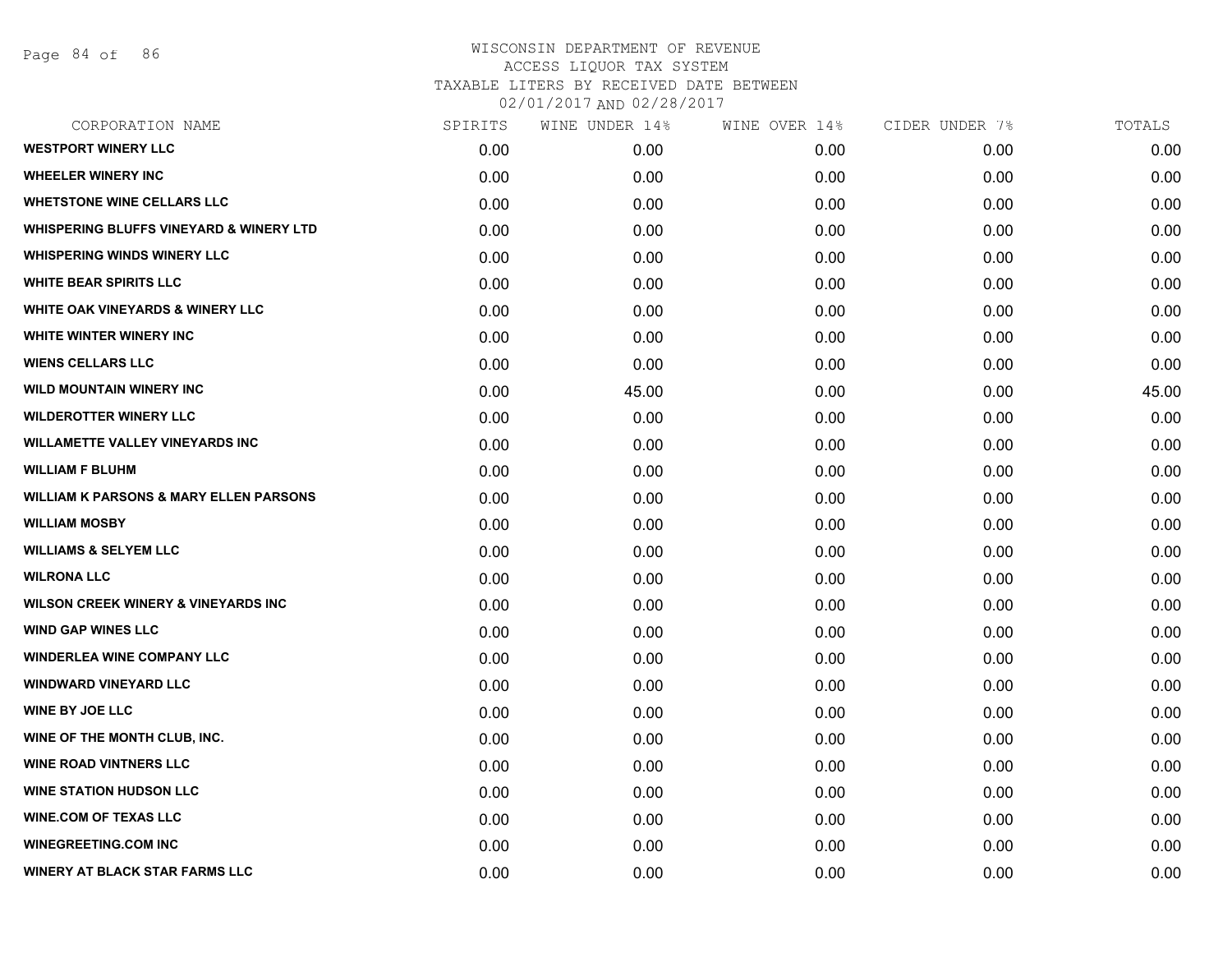Page 85 of 86

| CORPORATION NAME                       | SPIRITS | WINE UNDER 14% | WINE OVER 14% | CIDER UNDER 7% | TOTALS   |
|----------------------------------------|---------|----------------|---------------|----------------|----------|
| <b>WINERY EXCHANGE, INC.</b>           | 0.00    | 0.00           | 0.00          | 0.00           | 0.00     |
| <b>WINERY FULFILLMENT SERVICES LLC</b> | 0.00    | 0.00           | 0.00          | 0.00           | 0.00     |
| <b>WINESITTER BREWHOUSE LLC</b>        | 0.00    | 0.00           | 0.00          | 0.00           | 0.00     |
| <b>WINNESHIEK WILDBERRY WINERY LLC</b> | 0.00    | 0.00           | 0.00          | 0.00           | 0.00     |
| <b>WINSIDE USA INC</b>                 | 0.00    | 0.00           | 0.00          | 0.00           | 0.00     |
| <b>WOLFF VINEYARD LLC</b>              | 0.00    | 0.00           | 0.00          | 0.00           | 0.00     |
| <b>WOLLERSHEIM WINERY, INC.</b>        | 0.00    | 0.00           | 0.00          | 0.00           | 0.00     |
| <b>WOLLERSHEIM WINERY, INC.</b>        | 0.00    | 0.00           | 0.00          | 0.00           | 0.00     |
| <b>WOODSON WINES LLC</b>               | 0.00    | 0.00           | 0.00          | 0.00           | 0.00     |
| <b>WOODWARD CANYON WINERY INC</b>      | 0.00    | 0.00           | 0.00          | 0.00           | 0.00     |
| <b>WORLD'S END LLC</b>                 | 0.00    | 0.00           | 0.00          | 0.00           | 0.00     |
| <b>WRH PARTNERS LLC</b>                | 0.00    | 0.00           | 0.00          | 0.00           | 0.00     |
| YORKVILLE CELLARS INC                  | 0.00    | 0.00           | 0.00          | 0.00           | 0.00     |
| <b>ZD WINES LLC</b>                    | 0.00    | 0.00           | 0.00          | 0.00           | 0.00     |
| <b>ZERO LINK MARKETS INC</b>           | 0.00    | 0.00           | 0.00          | 0.00           | 0.00     |
| TOTAL LITERS FOR 2/28/2017             | 0.00    | 5,327.70       | 3,282.45      | 0.00           | 8,610.15 |